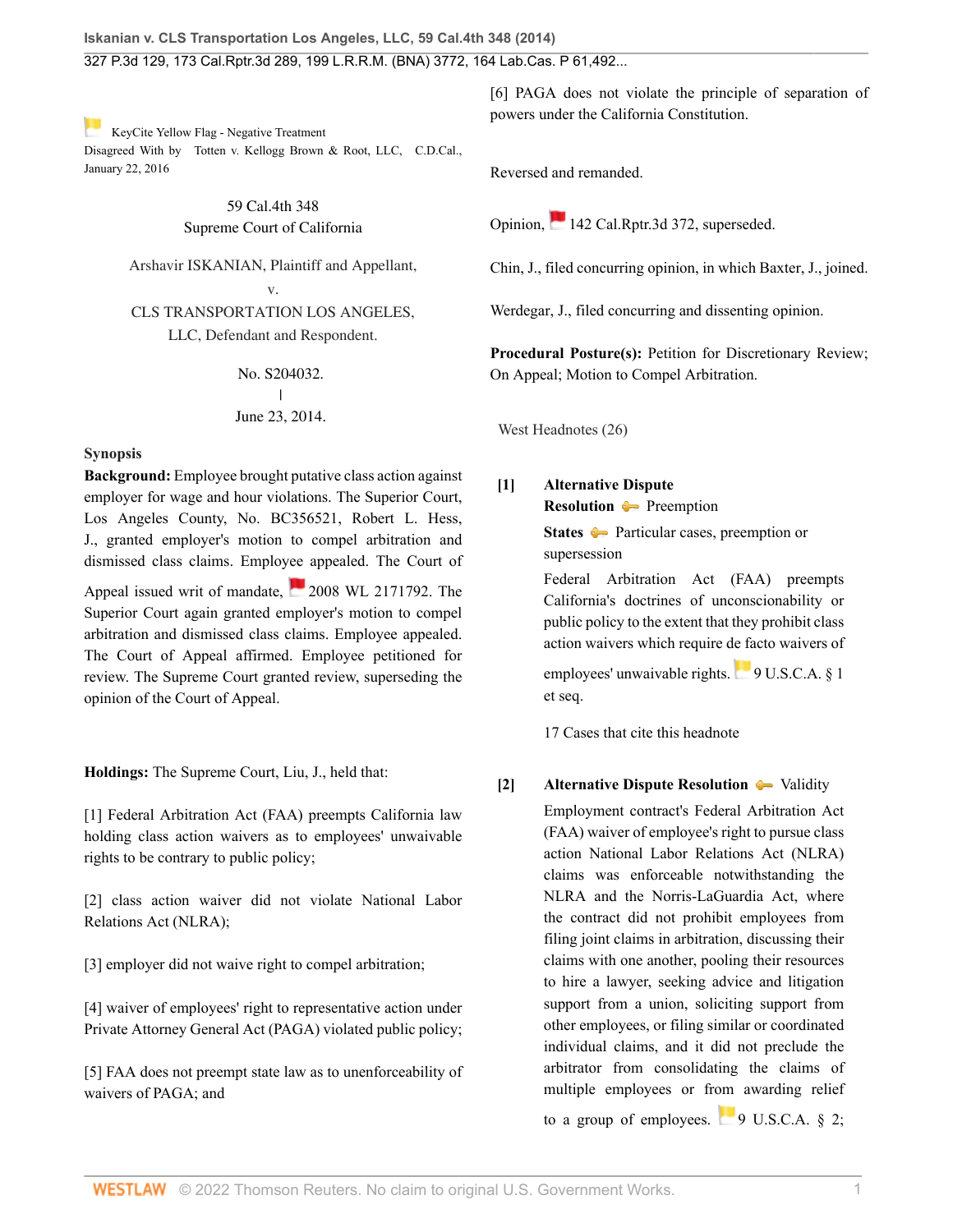Norris-LaGuardia Act, § 15, [29 U.S.C.A. § 115;](http://www.westlaw.com/Link/Document/FullText?findType=L&pubNum=1000546&cite=29USCAS115&originatingDoc=I2ff28000fadb11e39488c8f438320c70&refType=LQ&originationContext=document&vr=3.0&rs=cblt1.0&transitionType=DocumentItem&contextData=(sc.Search)) [Nat](https://1.next.westlaw.com/Link/RelatedInformation/Flag?documentGuid=NB8DACE80AFF711D8803AE0632FEDDFBF&transitionType=InlineKeyCiteFlags&originationContext=docHeaderFlag&Rank=0&ppcid=2af46aeee0b04785be997ff44a01e3a1&contextData=(sc.Search) )ional Labor Relations Act, §§ 7, 8(a)(1),  $29 \text{ U.S. C.A. }$  \$ \$157. [158\(a\)\(1\).](http://www.westlaw.com/Link/Document/FullText?findType=L&pubNum=1000546&cite=29USCAS158&originatingDoc=I2ff28000fadb11e39488c8f438320c70&refType=RB&originationContext=document&vr=3.0&rs=cblt1.0&transitionType=DocumentItem&contextData=(sc.Search)#co_pp_7b9b000044381)

[36 Cases that cite this headnote](http://www.westlaw.com/Link/RelatedInformation/DocHeadnoteLink?docGuid=I2ff28000fadb11e39488c8f438320c70&headnoteId=203364420800220190125122056&originationContext=document&vr=3.0&rs=cblt1.0&transitionType=CitingReferences&contextData=(sc.Search))

## <span id="page-1-1"></span>**[\[3\]](#page-12-1) [Labor and Employment](http://www.westlaw.com/Browse/Home/KeyNumber/231H/View.html?docGuid=I2ff28000fadb11e39488c8f438320c70&originationContext=document&vr=3.0&rs=cblt1.0&transitionType=DocumentItem&contextData=(sc.Search))** [Concerted](http://www.westlaw.com/Browse/Home/KeyNumber/231Hk1677(4)/View.html?docGuid=I2ff28000fadb11e39488c8f438320c70&originationContext=document&vr=3.0&rs=cblt1.0&transitionType=DocumentItem&contextData=(sc.Search)) [activities in general](http://www.westlaw.com/Browse/Home/KeyNumber/231Hk1677(4)/View.html?docGuid=I2ff28000fadb11e39488c8f438320c70&originationContext=document&vr=3.0&rs=cblt1.0&transitionType=DocumentItem&contextData=(sc.Search))

The task of defining the scope of the right to engage in "concerted activity" under the National Labor Relations Act (NLRA) is for the National Labor Relations Board (NLRB) to perform in the first instance as it considers the wide variety of cases that come before it. National Labor Relations Act,  $\S$  7, [29](http://www.westlaw.com/Link/Document/FullText?findType=L&pubNum=1000546&cite=29USCAS157&originatingDoc=I2ff28000fadb11e39488c8f438320c70&refType=LQ&originationContext=document&vr=3.0&rs=cblt1.0&transitionType=DocumentItem&contextData=(sc.Search)) [U.S.C.A. § 157](http://www.westlaw.com/Link/Document/FullText?findType=L&pubNum=1000546&cite=29USCAS157&originatingDoc=I2ff28000fadb11e39488c8f438320c70&refType=LQ&originationContext=document&vr=3.0&rs=cblt1.0&transitionType=DocumentItem&contextData=(sc.Search)).

[2 Cases that cite this headnote](http://www.westlaw.com/Link/RelatedInformation/DocHeadnoteLink?docGuid=I2ff28000fadb11e39488c8f438320c70&headnoteId=203364420800320190125122056&originationContext=document&vr=3.0&rs=cblt1.0&transitionType=CitingReferences&contextData=(sc.Search))

<span id="page-1-0"></span>**[\[4\]](#page-13-0) [Alternative Dispute Resolution](http://www.westlaw.com/Browse/Home/KeyNumber/25T/View.html?docGuid=I2ff28000fadb11e39488c8f438320c70&originationContext=document&vr=3.0&rs=cblt1.0&transitionType=DocumentItem&contextData=(sc.Search))** [Suing or](http://www.westlaw.com/Browse/Home/KeyNumber/25Tk182(2)/View.html?docGuid=I2ff28000fadb11e39488c8f438320c70&originationContext=document&vr=3.0&rs=cblt1.0&transitionType=DocumentItem&contextData=(sc.Search)) [participating in suit](http://www.westlaw.com/Browse/Home/KeyNumber/25Tk182(2)/View.html?docGuid=I2ff28000fadb11e39488c8f438320c70&originationContext=document&vr=3.0&rs=cblt1.0&transitionType=DocumentItem&contextData=(sc.Search))

> Employer's withdrawal of its petition to compel bilateral arbitration when the California Supreme Court held class action waivers unenforceable in *Gentry v. Superior Court* did not waive employer's right to invoke the arbitration agreement after *Gentry* was abrogated by the United States Supreme Court pursuant to the Federal Arbitration Act (FAA), where the arbitration agreement contained a class action waiver that would have been invalid under *Gentry*, employer moved to compel bilateral arbitration again as soon as a change in the law made clear the motion had a chance of succeeding, employer's use of judicial discovery processes did not produce information that could not have been gained in arbitration, and the delay

did not result in lost evidence.  $\frac{1}{2}$  [9 U.S.C.A. §](http://www.westlaw.com/Link/Document/FullText?findType=L&pubNum=1000546&cite=9USCAS1&originatingDoc=I2ff28000fadb11e39488c8f438320c70&refType=LQ&originationContext=document&vr=3.0&rs=cblt1.0&transitionType=DocumentItem&contextData=(sc.Search)) [1 et seq.](http://www.westlaw.com/Link/Document/FullText?findType=L&pubNum=1000546&cite=9USCAS1&originatingDoc=I2ff28000fadb11e39488c8f438320c70&refType=LQ&originationContext=document&vr=3.0&rs=cblt1.0&transitionType=DocumentItem&contextData=(sc.Search))

[204 Cases that cite this headnote](http://www.westlaw.com/Link/RelatedInformation/DocHeadnoteLink?docGuid=I2ff28000fadb11e39488c8f438320c70&headnoteId=203364420800420190125122056&originationContext=document&vr=3.0&rs=cblt1.0&transitionType=CitingReferences&contextData=(sc.Search))

<span id="page-1-2"></span>**[\[5\]](#page-14-0) [Alternative Dispute Resolution](http://www.westlaw.com/Browse/Home/KeyNumber/25T/View.html?docGuid=I2ff28000fadb11e39488c8f438320c70&originationContext=document&vr=3.0&rs=cblt1.0&transitionType=DocumentItem&contextData=(sc.Search))**  $\blacklozenge$  [Waiver or](http://www.westlaw.com/Browse/Home/KeyNumber/25Tk182/View.html?docGuid=I2ff28000fadb11e39488c8f438320c70&originationContext=document&vr=3.0&rs=cblt1.0&transitionType=DocumentItem&contextData=(sc.Search)) [Estoppel](http://www.westlaw.com/Browse/Home/KeyNumber/25Tk182/View.html?docGuid=I2ff28000fadb11e39488c8f438320c70&originationContext=document&vr=3.0&rs=cblt1.0&transitionType=DocumentItem&contextData=(sc.Search))

> **[Estoppel](http://www.westlaw.com/Browse/Home/KeyNumber/156/View.html?docGuid=I2ff28000fadb11e39488c8f438320c70&originationContext=document&vr=3.0&rs=cblt1.0&transitionType=DocumentItem&contextData=(sc.Search))**  $\bullet$  [Implied waiver and conduct](http://www.westlaw.com/Browse/Home/KeyNumber/156k52.10(3)/View.html?docGuid=I2ff28000fadb11e39488c8f438320c70&originationContext=document&vr=3.0&rs=cblt1.0&transitionType=DocumentItem&contextData=(sc.Search)) [constituting waiver](http://www.westlaw.com/Browse/Home/KeyNumber/156k52.10(3)/View.html?docGuid=I2ff28000fadb11e39488c8f438320c70&originationContext=document&vr=3.0&rs=cblt1.0&transitionType=DocumentItem&contextData=(sc.Search))

While "waiver" generally denotes the voluntary relinquishment of a known right, it can also refer to the loss of a right as a result of a party's failure to perform an act it is required to perform, regardless of the party's intent to relinquish the right, and in the arbitration context the term "waiver" has also been used as a shorthand statement for the conclusion that a contractual right to arbitration has been lost.

[5 Cases that cite this headnote](http://www.westlaw.com/Link/RelatedInformation/DocHeadnoteLink?docGuid=I2ff28000fadb11e39488c8f438320c70&headnoteId=203364420800520190125122056&originationContext=document&vr=3.0&rs=cblt1.0&transitionType=CitingReferences&contextData=(sc.Search))

<span id="page-1-3"></span>**[\[6\]](#page-14-1) [Alternative Dispute Resolution](http://www.westlaw.com/Browse/Home/KeyNumber/25T/View.html?docGuid=I2ff28000fadb11e39488c8f438320c70&originationContext=document&vr=3.0&rs=cblt1.0&transitionType=DocumentItem&contextData=(sc.Search))**  $\blacklozenge$  [Suing or](http://www.westlaw.com/Browse/Home/KeyNumber/25Tk182(2)/View.html?docGuid=I2ff28000fadb11e39488c8f438320c70&originationContext=document&vr=3.0&rs=cblt1.0&transitionType=DocumentItem&contextData=(sc.Search)) [participating in suit](http://www.westlaw.com/Browse/Home/KeyNumber/25Tk182(2)/View.html?docGuid=I2ff28000fadb11e39488c8f438320c70&originationContext=document&vr=3.0&rs=cblt1.0&transitionType=DocumentItem&contextData=(sc.Search))

> The fact that the party petitioning for arbitration has participated in litigation, short of a determination on the merits, does not by itself constitute a waiver of a contractual right to arbitration.

[21 Cases that cite this headnote](http://www.westlaw.com/Link/RelatedInformation/DocHeadnoteLink?docGuid=I2ff28000fadb11e39488c8f438320c70&headnoteId=203364420800620190125122056&originationContext=document&vr=3.0&rs=cblt1.0&transitionType=CitingReferences&contextData=(sc.Search))

<span id="page-1-4"></span>**[\[7\]](#page-14-2) [Alternative Dispute Resolution](http://www.westlaw.com/Browse/Home/KeyNumber/25T/View.html?docGuid=I2ff28000fadb11e39488c8f438320c70&originationContext=document&vr=3.0&rs=cblt1.0&transitionType=DocumentItem&contextData=(sc.Search)) E**vidence In light of the policy in favor of arbitration, waivers of a contractual right to arbitration are not to be lightly inferred and the party seeking to establish a waiver bears a heavy burden of proof.

[19 Cases that cite this headnote](http://www.westlaw.com/Link/RelatedInformation/DocHeadnoteLink?docGuid=I2ff28000fadb11e39488c8f438320c70&headnoteId=203364420800720190125122056&originationContext=document&vr=3.0&rs=cblt1.0&transitionType=CitingReferences&contextData=(sc.Search))

<span id="page-1-5"></span>**[\[8\]](#page-14-3) [Alternative Dispute Resolution](http://www.westlaw.com/Browse/Home/KeyNumber/25T/View.html?docGuid=I2ff28000fadb11e39488c8f438320c70&originationContext=document&vr=3.0&rs=cblt1.0&transitionType=DocumentItem&contextData=(sc.Search))**  $\rightarrow$  [Trial or](http://www.westlaw.com/Browse/Home/KeyNumber/25Tk211/View.html?docGuid=I2ff28000fadb11e39488c8f438320c70&originationContext=document&vr=3.0&rs=cblt1.0&transitionType=DocumentItem&contextData=(sc.Search)) [hearing](http://www.westlaw.com/Browse/Home/KeyNumber/25Tk211/View.html?docGuid=I2ff28000fadb11e39488c8f438320c70&originationContext=document&vr=3.0&rs=cblt1.0&transitionType=DocumentItem&contextData=(sc.Search))

> **[Alternative Dispute Resolution](http://www.westlaw.com/Browse/Home/KeyNumber/25T/View.html?docGuid=I2ff28000fadb11e39488c8f438320c70&originationContext=document&vr=3.0&rs=cblt1.0&transitionType=DocumentItem&contextData=(sc.Search)) • [Scope](http://www.westlaw.com/Browse/Home/KeyNumber/25Tk213(5)/View.html?docGuid=I2ff28000fadb11e39488c8f438320c70&originationContext=document&vr=3.0&rs=cblt1.0&transitionType=DocumentItem&contextData=(sc.Search))** [and standards of review](http://www.westlaw.com/Browse/Home/KeyNumber/25Tk213(5)/View.html?docGuid=I2ff28000fadb11e39488c8f438320c70&originationContext=document&vr=3.0&rs=cblt1.0&transitionType=DocumentItem&contextData=(sc.Search))

The determination of waiver of a contractual right to arbitration is a question of fact, and the trial court's finding, if supported by sufficient evidence, is binding on the appellate court, but when the facts are undisputed and only one inference may reasonably be drawn, the issue is one of law and the reviewing court is not bound by the trial court's ruling.

[11 Cases that cite this headnote](http://www.westlaw.com/Link/RelatedInformation/DocHeadnoteLink?docGuid=I2ff28000fadb11e39488c8f438320c70&headnoteId=203364420800820190125122056&originationContext=document&vr=3.0&rs=cblt1.0&transitionType=CitingReferences&contextData=(sc.Search))

<span id="page-1-6"></span>**[\[9\]](#page-14-4) [Alternative Dispute Resolution](http://www.westlaw.com/Browse/Home/KeyNumber/25T/View.html?docGuid=I2ff28000fadb11e39488c8f438320c70&originationContext=document&vr=3.0&rs=cblt1.0&transitionType=DocumentItem&contextData=(sc.Search))**  $\blacklozenge$  [Waiver or](http://www.westlaw.com/Browse/Home/KeyNumber/25Tk182/View.html?docGuid=I2ff28000fadb11e39488c8f438320c70&originationContext=document&vr=3.0&rs=cblt1.0&transitionType=DocumentItem&contextData=(sc.Search)) [Estoppel](http://www.westlaw.com/Browse/Home/KeyNumber/25Tk182/View.html?docGuid=I2ff28000fadb11e39488c8f438320c70&originationContext=document&vr=3.0&rs=cblt1.0&transitionType=DocumentItem&contextData=(sc.Search))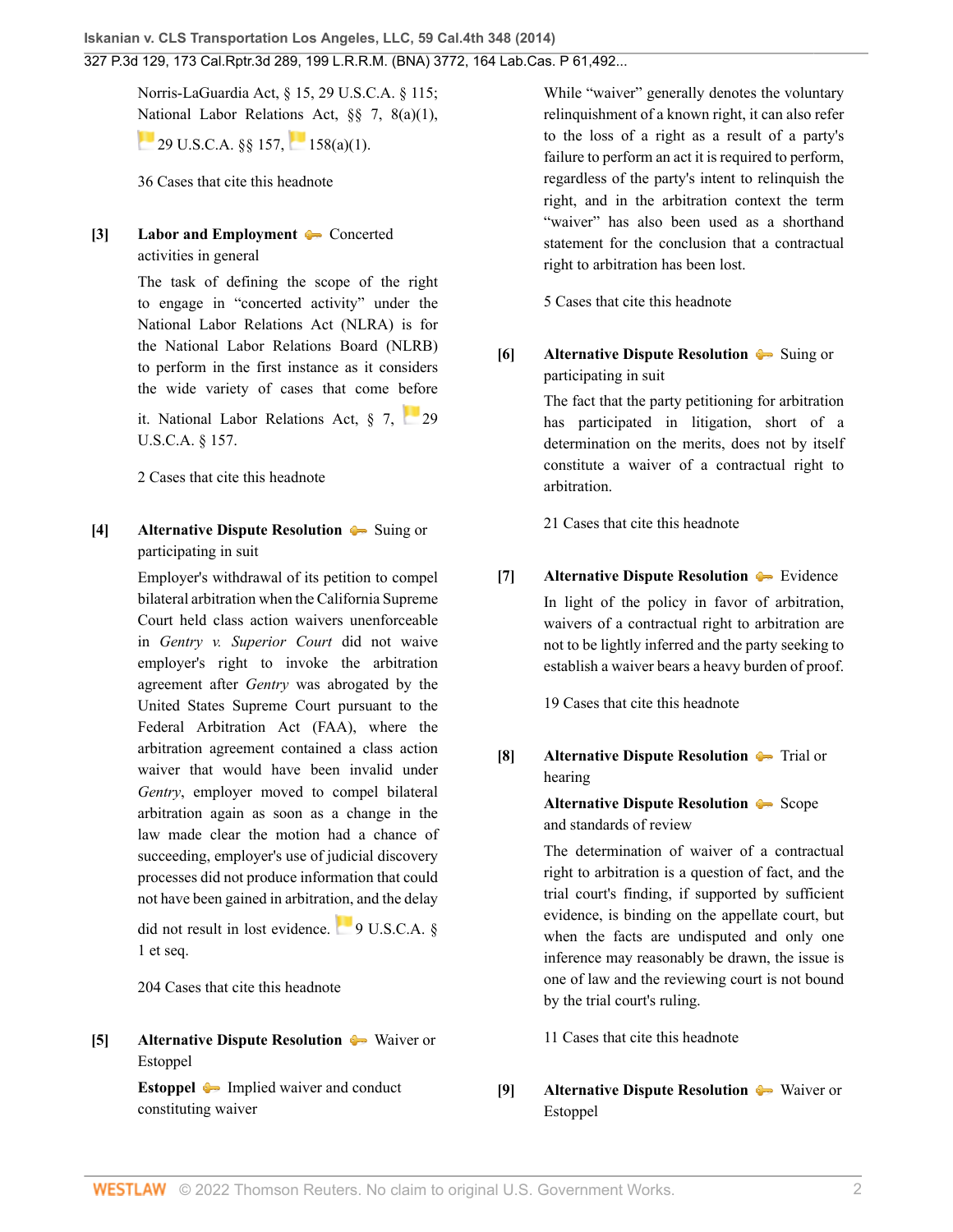A factor relevant to the inquiry into waiver of a contractual right to arbitration is whether the party asserting arbitration has acted inconsistently with the right to arbitrate or whether a delay was "unreasonable."

[43 Cases that cite this headnote](http://www.westlaw.com/Link/RelatedInformation/DocHeadnoteLink?docGuid=I2ff28000fadb11e39488c8f438320c70&headnoteId=203364420800920190125122056&originationContext=document&vr=3.0&rs=cblt1.0&transitionType=CitingReferences&contextData=(sc.Search))

<span id="page-2-1"></span>**[\[10\]](#page-14-5) [Alternative Dispute Resolution](http://www.westlaw.com/Browse/Home/KeyNumber/25T/View.html?docGuid=I2ff28000fadb11e39488c8f438320c70&originationContext=document&vr=3.0&rs=cblt1.0&transitionType=DocumentItem&contextData=(sc.Search))** [Suing or](http://www.westlaw.com/Browse/Home/KeyNumber/25Tk182(2)/View.html?docGuid=I2ff28000fadb11e39488c8f438320c70&originationContext=document&vr=3.0&rs=cblt1.0&transitionType=DocumentItem&contextData=(sc.Search)) [participating in suit](http://www.westlaw.com/Browse/Home/KeyNumber/25Tk182(2)/View.html?docGuid=I2ff28000fadb11e39488c8f438320c70&originationContext=document&vr=3.0&rs=cblt1.0&transitionType=DocumentItem&contextData=(sc.Search))

> The fact that a party initially successfully moved to compel arbitration and abandoned that motion only after a change in the law made the motion highly unlikely to succeed weighs in favor of finding that the party has not waived its right to arbitrate.

[1 Cases that cite this headnote](http://www.westlaw.com/Link/RelatedInformation/DocHeadnoteLink?docGuid=I2ff28000fadb11e39488c8f438320c70&headnoteId=203364420801020190125122056&originationContext=document&vr=3.0&rs=cblt1.0&transitionType=CitingReferences&contextData=(sc.Search))

<span id="page-2-2"></span>**[\[11\]](#page-15-0) [Alternative Dispute Resolution](http://www.westlaw.com/Browse/Home/KeyNumber/25T/View.html?docGuid=I2ff28000fadb11e39488c8f438320c70&originationContext=document&vr=3.0&rs=cblt1.0&transitionType=DocumentItem&contextData=(sc.Search))** [Suing or](http://www.westlaw.com/Browse/Home/KeyNumber/25Tk182(2)/View.html?docGuid=I2ff28000fadb11e39488c8f438320c70&originationContext=document&vr=3.0&rs=cblt1.0&transitionType=DocumentItem&contextData=(sc.Search)) [participating in suit](http://www.westlaw.com/Browse/Home/KeyNumber/25Tk182(2)/View.html?docGuid=I2ff28000fadb11e39488c8f438320c70&originationContext=document&vr=3.0&rs=cblt1.0&transitionType=DocumentItem&contextData=(sc.Search))

> Because merely participating in litigation, by itself, does not result in waiver of a contractual right to arbitration, courts will not find prejudice where the party opposing arbitration shows only that it incurred court costs and legal expenses.

[25 Cases that cite this headnote](http://www.westlaw.com/Link/RelatedInformation/DocHeadnoteLink?docGuid=I2ff28000fadb11e39488c8f438320c70&headnoteId=203364420801120190125122056&originationContext=document&vr=3.0&rs=cblt1.0&transitionType=CitingReferences&contextData=(sc.Search))

<span id="page-2-3"></span>**[\[12\]](#page-15-1) [Alternative Dispute Resolution](http://www.westlaw.com/Browse/Home/KeyNumber/25T/View.html?docGuid=I2ff28000fadb11e39488c8f438320c70&originationContext=document&vr=3.0&rs=cblt1.0&transitionType=DocumentItem&contextData=(sc.Search))**  $\blacklozenge$  [Suing or](http://www.westlaw.com/Browse/Home/KeyNumber/25Tk182(2)/View.html?docGuid=I2ff28000fadb11e39488c8f438320c70&originationContext=document&vr=3.0&rs=cblt1.0&transitionType=DocumentItem&contextData=(sc.Search)) [participating in suit](http://www.westlaw.com/Browse/Home/KeyNumber/25Tk182(2)/View.html?docGuid=I2ff28000fadb11e39488c8f438320c70&originationContext=document&vr=3.0&rs=cblt1.0&transitionType=DocumentItem&contextData=(sc.Search))

> Where a party promptly initiates arbitration and then abandons arbitration because it is resisted by the opposing party and foreclosed by existing law, the mere fact that the parties then proceed to engage in various forms of pretrial litigation does not compel the conclusion that the party has waived its right to arbitrate when a later change in the law permits arbitration.

[6 Cases that cite this headnote](http://www.westlaw.com/Link/RelatedInformation/DocHeadnoteLink?docGuid=I2ff28000fadb11e39488c8f438320c70&headnoteId=203364420801220190125122056&originationContext=document&vr=3.0&rs=cblt1.0&transitionType=CitingReferences&contextData=(sc.Search))

<span id="page-2-4"></span>**[\[13\]](#page-18-0) [Action](http://www.westlaw.com/Browse/Home/KeyNumber/13/View.html?docGuid=I2ff28000fadb11e39488c8f438320c70&originationContext=document&vr=3.0&rs=cblt1.0&transitionType=DocumentItem&contextData=(sc.Search))**  $\blacktriangleright$  **[Statutory rights of action](http://www.westlaw.com/Browse/Home/KeyNumber/13k3/View.html?docGuid=I2ff28000fadb11e39488c8f438320c70&originationContext=document&vr=3.0&rs=cblt1.0&transitionType=DocumentItem&contextData=(sc.Search))** 

**[Labor and Employment](http://www.westlaw.com/Browse/Home/KeyNumber/231H/View.html?docGuid=I2ff28000fadb11e39488c8f438320c70&originationContext=document&vr=3.0&rs=cblt1.0&transitionType=DocumentItem&contextData=(sc.Search))**  $\rightarrow$  [Damages](http://www.westlaw.com/Browse/Home/KeyNumber/231Hk2202/View.html?docGuid=I2ff28000fadb11e39488c8f438320c70&originationContext=document&vr=3.0&rs=cblt1.0&transitionType=DocumentItem&contextData=(sc.Search))

**[Labor and Employment](http://www.westlaw.com/Browse/Home/KeyNumber/231H/View.html?docGuid=I2ff28000fadb11e39488c8f438320c70&originationContext=document&vr=3.0&rs=cblt1.0&transitionType=DocumentItem&contextData=(sc.Search)) [Penalties](http://www.westlaw.com/Browse/Home/KeyNumber/231Hk2203/View.html?docGuid=I2ff28000fadb11e39488c8f438320c70&originationContext=document&vr=3.0&rs=cblt1.0&transitionType=DocumentItem&contextData=(sc.Search))** 

The civil penalties recovered on behalf of the state under the Private Attorneys General Act (PAGA) are distinct from the statutory damages to which employees may be entitled in their individual capacities. [West's Ann.Cal.Lab.Code](http://www.westlaw.com/Link/Document/FullText?findType=L&pubNum=1000215&cite=CALBS2698&originatingDoc=I2ff28000fadb11e39488c8f438320c70&refType=LQ&originationContext=document&vr=3.0&rs=cblt1.0&transitionType=DocumentItem&contextData=(sc.Search)) [§ 2698 et seq.](http://www.westlaw.com/Link/Document/FullText?findType=L&pubNum=1000215&cite=CALBS2698&originatingDoc=I2ff28000fadb11e39488c8f438320c70&refType=LQ&originationContext=document&vr=3.0&rs=cblt1.0&transitionType=DocumentItem&contextData=(sc.Search))

[77 Cases that cite this headnote](http://www.westlaw.com/Link/RelatedInformation/DocHeadnoteLink?docGuid=I2ff28000fadb11e39488c8f438320c70&headnoteId=203364420801320190125122056&originationContext=document&vr=3.0&rs=cblt1.0&transitionType=CitingReferences&contextData=(sc.Search))

<span id="page-2-5"></span>**[\[14\]](#page-18-1) [Labor and Employment](http://www.westlaw.com/Browse/Home/KeyNumber/231H/View.html?docGuid=I2ff28000fadb11e39488c8f438320c70&originationContext=document&vr=3.0&rs=cblt1.0&transitionType=DocumentItem&contextData=(sc.Search))**  $\blacktriangleright$  [Actions](http://www.westlaw.com/Browse/Home/KeyNumber/231Hk2192/View.html?docGuid=I2ff28000fadb11e39488c8f438320c70&originationContext=document&vr=3.0&rs=cblt1.0&transitionType=DocumentItem&contextData=(sc.Search))

**[Penalties](http://www.westlaw.com/Browse/Home/KeyNumber/295/View.html?docGuid=I2ff28000fadb11e39488c8f438320c70&originationContext=document&vr=3.0&rs=cblt1.0&transitionType=DocumentItem&contextData=(sc.Search))**  $\bullet$  Oui tam actions and informers

A Private Attorneys General Act (PAGA) representative action is a type of qui tam action. [West's Ann.Cal.Lab.Code § 2698 et seq.](http://www.westlaw.com/Link/Document/FullText?findType=L&pubNum=1000215&cite=CALBS2698&originatingDoc=I2ff28000fadb11e39488c8f438320c70&refType=LQ&originationContext=document&vr=3.0&rs=cblt1.0&transitionType=DocumentItem&contextData=(sc.Search))

[54 Cases that cite this headnote](http://www.westlaw.com/Link/RelatedInformation/DocHeadnoteLink?docGuid=I2ff28000fadb11e39488c8f438320c70&headnoteId=203364420801420190125122056&originationContext=document&vr=3.0&rs=cblt1.0&transitionType=CitingReferences&contextData=(sc.Search))

<span id="page-2-6"></span>**[\[15\]](#page-18-2) [Penalties](http://www.westlaw.com/Browse/Home/KeyNumber/295/View.html?docGuid=I2ff28000fadb11e39488c8f438320c70&originationContext=document&vr=3.0&rs=cblt1.0&transitionType=DocumentItem&contextData=(sc.Search))**  $\blacklozenge$  [Qui tam actions and informers](http://www.westlaw.com/Browse/Home/KeyNumber/295k24/View.html?docGuid=I2ff28000fadb11e39488c8f438320c70&originationContext=document&vr=3.0&rs=cblt1.0&transitionType=DocumentItem&contextData=(sc.Search)) Traditionally, the requirements for enforcement by a citizen in a qui tam action have been (1) that the statute exacts a penalty; (2) that part of the penalty be paid to the informer; and (3) that, in some way, the informer be authorized to bring suit to recover the penalty.

[22 Cases that cite this headnote](http://www.westlaw.com/Link/RelatedInformation/DocHeadnoteLink?docGuid=I2ff28000fadb11e39488c8f438320c70&headnoteId=203364420801520190125122056&originationContext=document&vr=3.0&rs=cblt1.0&transitionType=CitingReferences&contextData=(sc.Search))

<span id="page-2-7"></span>**[\[16\]](#page-18-3) [Penalties](http://www.westlaw.com/Browse/Home/KeyNumber/295/View.html?docGuid=I2ff28000fadb11e39488c8f438320c70&originationContext=document&vr=3.0&rs=cblt1.0&transitionType=DocumentItem&contextData=(sc.Search))**  $\blacklozenge$  [Qui tam actions and informers](http://www.westlaw.com/Browse/Home/KeyNumber/295k24/View.html?docGuid=I2ff28000fadb11e39488c8f438320c70&originationContext=document&vr=3.0&rs=cblt1.0&transitionType=DocumentItem&contextData=(sc.Search)) The government entity on whose behalf the plaintiff files suit is always the real party in interest in a Private Attorneys General Act (PAGA) qui tam suit. [West's Ann.Cal.Lab.Code](http://www.westlaw.com/Link/Document/FullText?findType=L&pubNum=1000215&cite=CALBS2698&originatingDoc=I2ff28000fadb11e39488c8f438320c70&refType=LQ&originationContext=document&vr=3.0&rs=cblt1.0&transitionType=DocumentItem&contextData=(sc.Search)) [§ 2698 et seq.](http://www.westlaw.com/Link/Document/FullText?findType=L&pubNum=1000215&cite=CALBS2698&originatingDoc=I2ff28000fadb11e39488c8f438320c70&refType=LQ&originationContext=document&vr=3.0&rs=cblt1.0&transitionType=DocumentItem&contextData=(sc.Search))

[30 Cases that cite this headnote](http://www.westlaw.com/Link/RelatedInformation/DocHeadnoteLink?docGuid=I2ff28000fadb11e39488c8f438320c70&headnoteId=203364420801620190125122056&originationContext=document&vr=3.0&rs=cblt1.0&transitionType=CitingReferences&contextData=(sc.Search))

<span id="page-2-8"></span>**[\[17\]](#page-18-4) [Contracts](http://www.westlaw.com/Browse/Home/KeyNumber/95/View.html?docGuid=I2ff28000fadb11e39488c8f438320c70&originationContext=document&vr=3.0&rs=cblt1.0&transitionType=DocumentItem&contextData=(sc.Search))** [Exemption from liability](http://www.westlaw.com/Browse/Home/KeyNumber/95k114/View.html?docGuid=I2ff28000fadb11e39488c8f438320c70&originationContext=document&vr=3.0&rs=cblt1.0&transitionType=DocumentItem&contextData=(sc.Search))

Agreements whose object, directly or indirectly, is to exempt their parties from violation of the law are against public policy and may not be

enforced.[West's Ann.Cal.Civ.Code § 1668.](http://www.westlaw.com/Link/Document/FullText?findType=L&pubNum=1000200&cite=CACIS1668&originatingDoc=I2ff28000fadb11e39488c8f438320c70&refType=LQ&originationContext=document&vr=3.0&rs=cblt1.0&transitionType=DocumentItem&contextData=(sc.Search))

[8 Cases that cite this headnote](http://www.westlaw.com/Link/RelatedInformation/DocHeadnoteLink?docGuid=I2ff28000fadb11e39488c8f438320c70&headnoteId=203364420801720190125122056&originationContext=document&vr=3.0&rs=cblt1.0&transitionType=CitingReferences&contextData=(sc.Search))

# <span id="page-2-0"></span>**[\[18\]](#page-19-0) [Labor and Employment](http://www.westlaw.com/Browse/Home/KeyNumber/231H/View.html?docGuid=I2ff28000fadb11e39488c8f438320c70&originationContext=document&vr=3.0&rs=cblt1.0&transitionType=DocumentItem&contextData=(sc.Search))** [Actions](http://www.westlaw.com/Browse/Home/KeyNumber/231Hk2192/View.html?docGuid=I2ff28000fadb11e39488c8f438320c70&originationContext=document&vr=3.0&rs=cblt1.0&transitionType=DocumentItem&contextData=(sc.Search))

Where an employment agreement compels the waiver of an employee's right to bring a representative Private Attorney General Act (PAGA) action, the waiver is contrary to public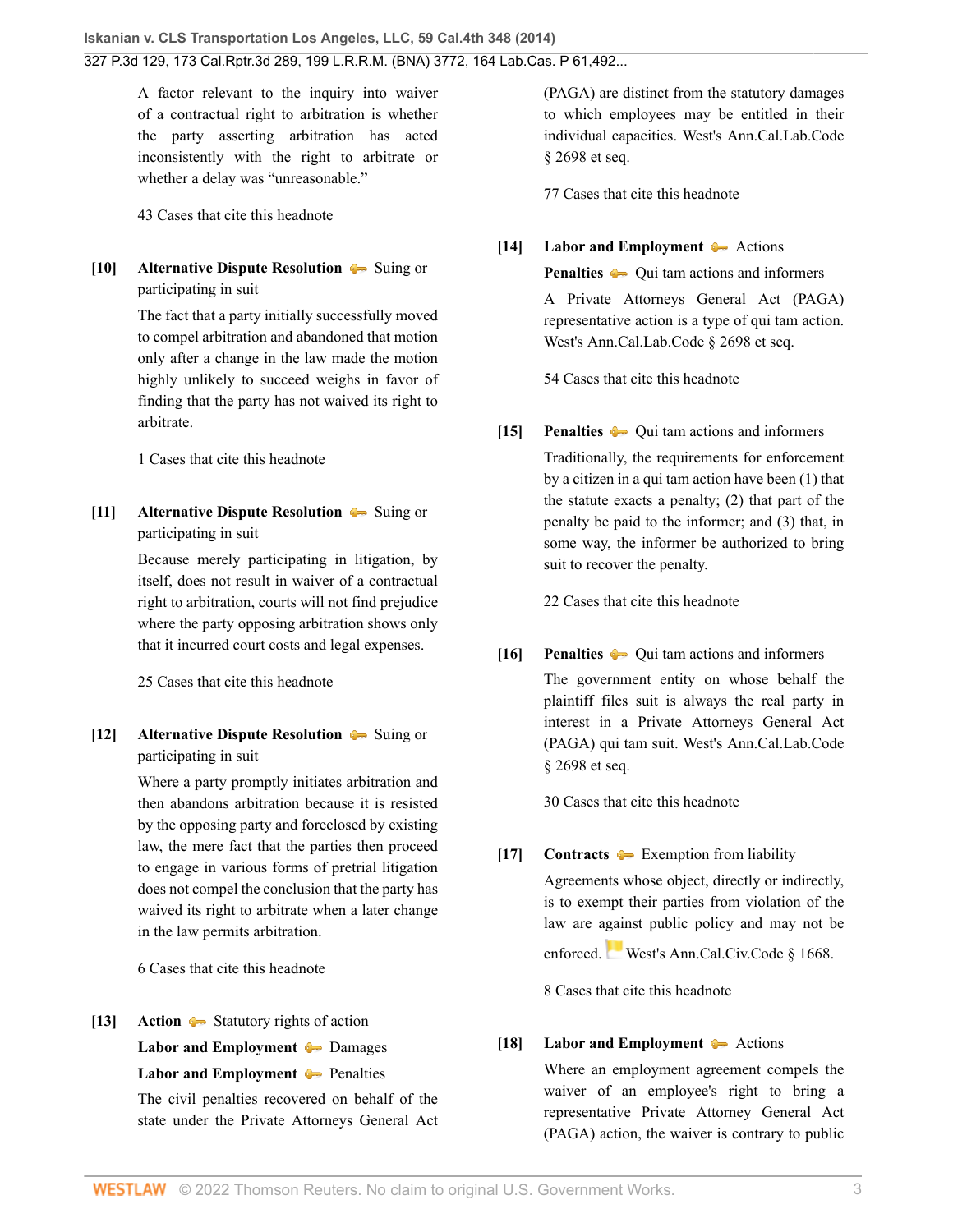policy and unenforceable as a matter of state

[law](https://1.next.westlaw.com/Link/RelatedInformation/Flag?documentGuid=NFD7079B08E5911D8A8ACD145B11214D7&transitionType=InlineKeyCiteFlags&originationContext=docHeaderFlag&Rank=0&ppcid=2af46aeee0b04785be997ff44a01e3a1&contextData=(sc.Search) ). [West's Ann.Cal.Labor Code § 2699\(a\);](http://www.westlaw.com/Link/Document/FullText?findType=L&pubNum=1000215&cite=CALBS2699&originatingDoc=I2ff28000fadb11e39488c8f438320c70&refType=SP&originationContext=document&vr=3.0&rs=cblt1.0&transitionType=DocumentItem&contextData=(sc.Search)#co_pp_8b3b0000958a4)

[West's Ann.Cal.Civ.Code §§ 1668,](http://www.westlaw.com/Link/Document/FullText?findType=L&pubNum=1000200&cite=CACIS1668&originatingDoc=I2ff28000fadb11e39488c8f438320c70&refType=LQ&originationContext=document&vr=3.0&rs=cblt1.0&transitionType=DocumentItem&contextData=(sc.Search)) [3513.](http://www.westlaw.com/Link/Document/FullText?findType=L&pubNum=1000200&cite=CACIS3513&originatingDoc=I2ff28000fadb11e39488c8f438320c70&refType=LQ&originationContext=document&vr=3.0&rs=cblt1.0&transitionType=DocumentItem&contextData=(sc.Search))

[140 Cases that cite this headnote](http://www.westlaw.com/Link/RelatedInformation/DocHeadnoteLink?docGuid=I2ff28000fadb11e39488c8f438320c70&headnoteId=203364420801820190125122056&originationContext=document&vr=3.0&rs=cblt1.0&transitionType=CitingReferences&contextData=(sc.Search))

#### <span id="page-3-2"></span>**[\[19\]](#page-19-1) [Alternative Dispute](http://www.westlaw.com/Browse/Home/KeyNumber/25T/View.html?docGuid=I2ff28000fadb11e39488c8f438320c70&originationContext=document&vr=3.0&rs=cblt1.0&transitionType=DocumentItem&contextData=(sc.Search))**

**[Resolution](http://www.westlaw.com/Browse/Home/KeyNumber/25T/View.html?docGuid=I2ff28000fadb11e39488c8f438320c70&originationContext=document&vr=3.0&rs=cblt1.0&transitionType=DocumentItem&contextData=(sc.Search))** [Preemption](http://www.westlaw.com/Browse/Home/KeyNumber/25Tk117/View.html?docGuid=I2ff28000fadb11e39488c8f438320c70&originationContext=document&vr=3.0&rs=cblt1.0&transitionType=DocumentItem&contextData=(sc.Search))

**[States](http://www.westlaw.com/Browse/Home/KeyNumber/360/View.html?docGuid=I2ff28000fadb11e39488c8f438320c70&originationContext=document&vr=3.0&rs=cblt1.0&transitionType=DocumentItem&contextData=(sc.Search))** [Particular cases, preemption or](http://www.westlaw.com/Browse/Home/KeyNumber/360k18.15/View.html?docGuid=I2ff28000fadb11e39488c8f438320c70&originationContext=document&vr=3.0&rs=cblt1.0&transitionType=DocumentItem&contextData=(sc.Search)) [supersession](http://www.westlaw.com/Browse/Home/KeyNumber/360k18.15/View.html?docGuid=I2ff28000fadb11e39488c8f438320c70&originationContext=document&vr=3.0&rs=cblt1.0&transitionType=DocumentItem&contextData=(sc.Search))

A state law rule may be preempted when it stands as an obstacle to the accomplishment of [the](https://1.next.westlaw.com/Link/RelatedInformation/Flag?documentGuid=N5116E290955611D880E4BAC23B7C08D1&transitionType=InlineKeyCiteFlags&originationContext=docHeaderFlag&Rank=0&ppcid=2af46aeee0b04785be997ff44a01e3a1&contextData=(sc.Search) ) Federal Arbitration Act's (FAA) objectives.

 $9 U.S.C.A.$  § 1 et seq.

[11 Cases that cite this headnote](http://www.westlaw.com/Link/RelatedInformation/DocHeadnoteLink?docGuid=I2ff28000fadb11e39488c8f438320c70&headnoteId=203364420801920190125122056&originationContext=document&vr=3.0&rs=cblt1.0&transitionType=CitingReferences&contextData=(sc.Search))

# <span id="page-3-0"></span>**[\[20\]](#page-19-2) [Alternative Dispute](http://www.westlaw.com/Browse/Home/KeyNumber/25T/View.html?docGuid=I2ff28000fadb11e39488c8f438320c70&originationContext=document&vr=3.0&rs=cblt1.0&transitionType=DocumentItem&contextData=(sc.Search)) [Resolution](http://www.westlaw.com/Browse/Home/KeyNumber/25T/View.html?docGuid=I2ff28000fadb11e39488c8f438320c70&originationContext=document&vr=3.0&rs=cblt1.0&transitionType=DocumentItem&contextData=(sc.Search))** [Preemption](http://www.westlaw.com/Browse/Home/KeyNumber/25Tk117/View.html?docGuid=I2ff28000fadb11e39488c8f438320c70&originationContext=document&vr=3.0&rs=cblt1.0&transitionType=DocumentItem&contextData=(sc.Search))

**[Labor and Employment](http://www.westlaw.com/Browse/Home/KeyNumber/231H/View.html?docGuid=I2ff28000fadb11e39488c8f438320c70&originationContext=document&vr=3.0&rs=cblt1.0&transitionType=DocumentItem&contextData=(sc.Search))**  $\bullet$  [Preemption](http://www.westlaw.com/Browse/Home/KeyNumber/231Hk1513/View.html?docGuid=I2ff28000fadb11e39488c8f438320c70&originationContext=document&vr=3.0&rs=cblt1.0&transitionType=DocumentItem&contextData=(sc.Search))

**[States](http://www.westlaw.com/Browse/Home/KeyNumber/360/View.html?docGuid=I2ff28000fadb11e39488c8f438320c70&originationContext=document&vr=3.0&rs=cblt1.0&transitionType=DocumentItem&contextData=(sc.Search))** [Particular cases, preemption or](http://www.westlaw.com/Browse/Home/KeyNumber/360k18.15/View.html?docGuid=I2ff28000fadb11e39488c8f438320c70&originationContext=document&vr=3.0&rs=cblt1.0&transitionType=DocumentItem&contextData=(sc.Search)) [supersession](http://www.westlaw.com/Browse/Home/KeyNumber/360k18.15/View.html?docGuid=I2ff28000fadb11e39488c8f438320c70&originationContext=document&vr=3.0&rs=cblt1.0&transitionType=DocumentItem&contextData=(sc.Search))

Federal Arbitration Act (FAA) does not preempt the state law rule against waiver of an employee's right to bring a representative Private Attorney General Act (PAGA) action, since the FAA aims to ensure an efficient forum for the resolution of private disputes whereas a PAGA action is a dispute between an employer and the state Labor and Workforce Development Agency, any resulting judgment is binding on the state, and any monetary penalties largely go to state coffers. [9 U.S.C.A. § 1 et seq.;](http://www.westlaw.com/Link/Document/FullText?findType=L&pubNum=1000546&cite=9USCAS1&originatingDoc=I2ff28000fadb11e39488c8f438320c70&refType=LQ&originationContext=document&vr=3.0&rs=cblt1.0&transitionType=DocumentItem&contextData=(sc.Search)) [West's](http://www.westlaw.com/Link/Document/FullText?findType=L&pubNum=1000215&cite=CALBS2699&originatingDoc=I2ff28000fadb11e39488c8f438320c70&refType=LQ&originationContext=document&vr=3.0&rs=cblt1.0&transitionType=DocumentItem&contextData=(sc.Search))

[Ann.Cal.Labor Code § 2699](http://www.westlaw.com/Link/Document/FullText?findType=L&pubNum=1000215&cite=CALBS2699&originatingDoc=I2ff28000fadb11e39488c8f438320c70&refType=LQ&originationContext=document&vr=3.0&rs=cblt1.0&transitionType=DocumentItem&contextData=(sc.Search)).

[139 Cases that cite this headnote](http://www.westlaw.com/Link/RelatedInformation/DocHeadnoteLink?docGuid=I2ff28000fadb11e39488c8f438320c70&headnoteId=203364420802020190125122056&originationContext=document&vr=3.0&rs=cblt1.0&transitionType=CitingReferences&contextData=(sc.Search))

# <span id="page-3-3"></span>**[\[21\]](#page-22-0) [Labor and Employment](http://www.westlaw.com/Browse/Home/KeyNumber/231H/View.html?docGuid=I2ff28000fadb11e39488c8f438320c70&originationContext=document&vr=3.0&rs=cblt1.0&transitionType=DocumentItem&contextData=(sc.Search))**  $\blacktriangleright$  [Preemption](http://www.westlaw.com/Browse/Home/KeyNumber/231Hk2222/View.html?docGuid=I2ff28000fadb11e39488c8f438320c70&originationContext=document&vr=3.0&rs=cblt1.0&transitionType=DocumentItem&contextData=(sc.Search)) **[States](http://www.westlaw.com/Browse/Home/KeyNumber/360/View.html?docGuid=I2ff28000fadb11e39488c8f438320c70&originationContext=document&vr=3.0&rs=cblt1.0&transitionType=DocumentItem&contextData=(sc.Search))** [Labor and Employment](http://www.westlaw.com/Browse/Home/KeyNumber/360k18.45/View.html?docGuid=I2ff28000fadb11e39488c8f438320c70&originationContext=document&vr=3.0&rs=cblt1.0&transitionType=DocumentItem&contextData=(sc.Search))

The enactment and enforcement of laws concerning wages, hours, and other terms of employment is within the state's historic police power, and thus there is a presumption against preemption of such laws.

[2 Cases that cite this headnote](http://www.westlaw.com/Link/RelatedInformation/DocHeadnoteLink?docGuid=I2ff28000fadb11e39488c8f438320c70&headnoteId=203364420802120190125122056&originationContext=document&vr=3.0&rs=cblt1.0&transitionType=CitingReferences&contextData=(sc.Search))

### <span id="page-3-4"></span>**[\[22\]](#page-22-1) [States](http://www.westlaw.com/Browse/Home/KeyNumber/360/View.html?docGuid=I2ff28000fadb11e39488c8f438320c70&originationContext=document&vr=3.0&rs=cblt1.0&transitionType=DocumentItem&contextData=(sc.Search))** [Police power](http://www.westlaw.com/Browse/Home/KeyNumber/360k4.4(2)/View.html?docGuid=I2ff28000fadb11e39488c8f438320c70&originationContext=document&vr=3.0&rs=cblt1.0&transitionType=DocumentItem&contextData=(sc.Search))

How a state government chooses to structure its own law enforcement authority lies at the heart of state sovereignty.

[2 Cases that cite this headnote](http://www.westlaw.com/Link/RelatedInformation/DocHeadnoteLink?docGuid=I2ff28000fadb11e39488c8f438320c70&headnoteId=203364420802220190125122056&originationContext=document&vr=3.0&rs=cblt1.0&transitionType=CitingReferences&contextData=(sc.Search))

### <span id="page-3-5"></span>**[\[23\]](#page-22-2) [Alternative Dispute](http://www.westlaw.com/Browse/Home/KeyNumber/25T/View.html?docGuid=I2ff28000fadb11e39488c8f438320c70&originationContext=document&vr=3.0&rs=cblt1.0&transitionType=DocumentItem&contextData=(sc.Search))**

**[Resolution](http://www.westlaw.com/Browse/Home/KeyNumber/25T/View.html?docGuid=I2ff28000fadb11e39488c8f438320c70&originationContext=document&vr=3.0&rs=cblt1.0&transitionType=DocumentItem&contextData=(sc.Search))**  $\bullet$  [Presentation and reservation of](http://www.westlaw.com/Browse/Home/KeyNumber/25Tk213(4)/View.html?docGuid=I2ff28000fadb11e39488c8f438320c70&originationContext=document&vr=3.0&rs=cblt1.0&transitionType=DocumentItem&contextData=(sc.Search)) [grounds for review](http://www.westlaw.com/Browse/Home/KeyNumber/25Tk213(4)/View.html?docGuid=I2ff28000fadb11e39488c8f438320c70&originationContext=document&vr=3.0&rs=cblt1.0&transitionType=DocumentItem&contextData=(sc.Search))

Supreme Court would decide merits of employer's contention that Private Attorneys General Act (PAGA) violates the principle of separation of powers under the California Constitution, in reviewing trial court's dismissal of representative PAGA claims under Federal Arbitration Act (FAA), notwithstanding employee's argument that the contention was not properly before the Supreme Court because it was not raised in employer's answer to employee's petition for review, since the issue was directly pertinent to the issue of whether a PAGA waiver was contrary to state public policy, and the parties had a reasonable opportunity to brief the issue. [West's Ann.Cal. Const. Art. 3, §](http://www.westlaw.com/Link/Document/FullText?findType=L&pubNum=1000203&cite=CACNART3S3&originatingDoc=I2ff28000fadb11e39488c8f438320c70&refType=LQ&originationContext=document&vr=3.0&rs=cblt1.0&transitionType=DocumentItem&contextData=(sc.Search)) [3](http://www.westlaw.com/Link/Document/FullText?findType=L&pubNum=1000203&cite=CACNART3S3&originatingDoc=I2ff28000fadb11e39488c8f438320c70&refType=LQ&originationContext=document&vr=3.0&rs=cblt1.0&transitionType=DocumentItem&contextData=(sc.Search)); [West's Ann.Cal.Labor Code § 2698 et seq.;](http://www.westlaw.com/Link/Document/FullText?findType=L&pubNum=1000215&cite=CALBS2698&originatingDoc=I2ff28000fadb11e39488c8f438320c70&refType=LQ&originationContext=document&vr=3.0&rs=cblt1.0&transitionType=DocumentItem&contextData=(sc.Search)) [Cal.Rules of Court, Rule 8.516\(b\)\(1, 2\).](http://www.westlaw.com/Link/Document/FullText?findType=L&pubNum=1085232&cite=CASTAPPLLR8.516&originatingDoc=I2ff28000fadb11e39488c8f438320c70&refType=LQ&originationContext=document&vr=3.0&rs=cblt1.0&transitionType=DocumentItem&contextData=(sc.Search))

[10 Cases that cite this headnote](http://www.westlaw.com/Link/RelatedInformation/DocHeadnoteLink?docGuid=I2ff28000fadb11e39488c8f438320c70&headnoteId=203364420802320190125122056&originationContext=document&vr=3.0&rs=cblt1.0&transitionType=CitingReferences&contextData=(sc.Search))

### <span id="page-3-1"></span>**[\[24\]](#page-23-0) [Action](http://www.westlaw.com/Browse/Home/KeyNumber/13/View.html?docGuid=I2ff28000fadb11e39488c8f438320c70&originationContext=document&vr=3.0&rs=cblt1.0&transitionType=DocumentItem&contextData=(sc.Search)) [Persons entitled to sue](http://www.westlaw.com/Browse/Home/KeyNumber/13k13/View.html?docGuid=I2ff28000fadb11e39488c8f438320c70&originationContext=document&vr=3.0&rs=cblt1.0&transitionType=DocumentItem&contextData=(sc.Search))**

**[Constitutional Law](http://www.westlaw.com/Browse/Home/KeyNumber/92/View.html?docGuid=I2ff28000fadb11e39488c8f438320c70&originationContext=document&vr=3.0&rs=cblt1.0&transitionType=DocumentItem&contextData=(sc.Search))**  $\leftarrow$  [To non-governmental](http://www.westlaw.com/Browse/Home/KeyNumber/92k2442/View.html?docGuid=I2ff28000fadb11e39488c8f438320c70&originationContext=document&vr=3.0&rs=cblt1.0&transitionType=DocumentItem&contextData=(sc.Search)) [entities](http://www.westlaw.com/Browse/Home/KeyNumber/92k2442/View.html?docGuid=I2ff28000fadb11e39488c8f438320c70&originationContext=document&vr=3.0&rs=cblt1.0&transitionType=DocumentItem&contextData=(sc.Search))

### **[Labor and Employment](http://www.westlaw.com/Browse/Home/KeyNumber/231H/View.html?docGuid=I2ff28000fadb11e39488c8f438320c70&originationContext=document&vr=3.0&rs=cblt1.0&transitionType=DocumentItem&contextData=(sc.Search))**  $\rightarrow$  [Validity](http://www.westlaw.com/Browse/Home/KeyNumber/231Hk2174/View.html?docGuid=I2ff28000fadb11e39488c8f438320c70&originationContext=document&vr=3.0&rs=cblt1.0&transitionType=DocumentItem&contextData=(sc.Search))

Private Attorneys General Act (PAGA) does not violate the principle of separation of powers under the California Constitution in authorizing employee plaintiffs to enforce the Labor Code on behalf of the Labor and Workforce Development Agency by bringing qui tam actions. [West's Ann.Cal. Const. Art. 3, § 3;](http://www.westlaw.com/Link/Document/FullText?findType=L&pubNum=1000203&cite=CACNART3S3&originatingDoc=I2ff28000fadb11e39488c8f438320c70&refType=LQ&originationContext=document&vr=3.0&rs=cblt1.0&transitionType=DocumentItem&contextData=(sc.Search)) [West's Ann.Cal.Labor Code § 2698 et seq.](http://www.westlaw.com/Link/Document/FullText?findType=L&pubNum=1000215&cite=CALBS2698&originatingDoc=I2ff28000fadb11e39488c8f438320c70&refType=LQ&originationContext=document&vr=3.0&rs=cblt1.0&transitionType=DocumentItem&contextData=(sc.Search))

[90 Cases that cite this headnote](http://www.westlaw.com/Link/RelatedInformation/DocHeadnoteLink?docGuid=I2ff28000fadb11e39488c8f438320c70&headnoteId=203364420802420190125122056&originationContext=document&vr=3.0&rs=cblt1.0&transitionType=CitingReferences&contextData=(sc.Search))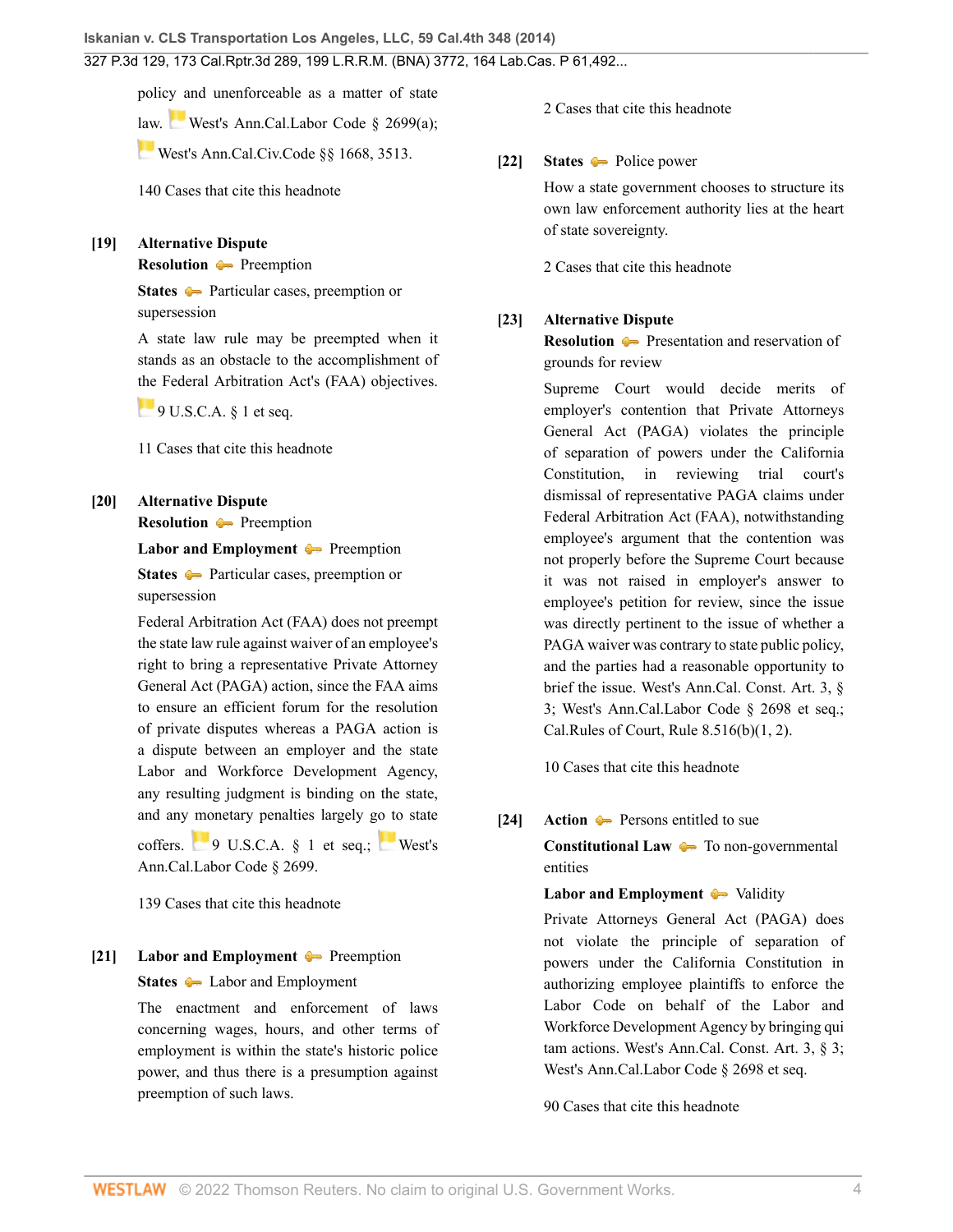<span id="page-4-0"></span>**[\[25\]](#page-23-1) [Constitutional Law](http://www.westlaw.com/Browse/Home/KeyNumber/92/View.html?docGuid=I2ff28000fadb11e39488c8f438320c70&originationContext=document&vr=3.0&rs=cblt1.0&transitionType=DocumentItem&contextData=(sc.Search)) [Encroachment in](http://www.westlaw.com/Browse/Home/KeyNumber/92k2332/View.html?docGuid=I2ff28000fadb11e39488c8f438320c70&originationContext=document&vr=3.0&rs=cblt1.0&transitionType=DocumentItem&contextData=(sc.Search))** [general](http://www.westlaw.com/Browse/Home/KeyNumber/92k2332/View.html?docGuid=I2ff28000fadb11e39488c8f438320c70&originationContext=document&vr=3.0&rs=cblt1.0&transitionType=DocumentItem&contextData=(sc.Search))

> The separation of powers doctrine does not create an absolute or rigid division of functions. [West's Ann.Cal. Const. Art. 3, § 3](http://www.westlaw.com/Link/Document/FullText?findType=L&pubNum=1000203&cite=CACNART3S3&originatingDoc=I2ff28000fadb11e39488c8f438320c70&refType=LQ&originationContext=document&vr=3.0&rs=cblt1.0&transitionType=DocumentItem&contextData=(sc.Search)).

[2 Cases that cite this headnote](http://www.westlaw.com/Link/RelatedInformation/DocHeadnoteLink?docGuid=I2ff28000fadb11e39488c8f438320c70&headnoteId=203364420802520190125122056&originationContext=document&vr=3.0&rs=cblt1.0&transitionType=CitingReferences&contextData=(sc.Search))

<span id="page-4-1"></span>**[\[26\]](#page-23-2) [States](http://www.westlaw.com/Browse/Home/KeyNumber/360/View.html?docGuid=I2ff28000fadb11e39488c8f438320c70&originationContext=document&vr=3.0&rs=cblt1.0&transitionType=DocumentItem&contextData=(sc.Search))** [Administration of finances in](http://www.westlaw.com/Browse/Home/KeyNumber/360k121/View.html?docGuid=I2ff28000fadb11e39488c8f438320c70&originationContext=document&vr=3.0&rs=cblt1.0&transitionType=DocumentItem&contextData=(sc.Search)) [general](http://www.westlaw.com/Browse/Home/KeyNumber/360k121/View.html?docGuid=I2ff28000fadb11e39488c8f438320c70&originationContext=document&vr=3.0&rs=cblt1.0&transitionType=DocumentItem&contextData=(sc.Search))

> The Legislature is charged with allocating scarce budgetary resources, which includes the provision of resources to the state executive branch for prosecution and law enforcement.

> *See [6 Witkin, Cal. Procedure \(5th ed. 2008\)](http://www.westlaw.com/Link/Document/FullText?findType=Y&serNum=0289841315&pubNum=0155571&originatingDoc=I2ff28000fadb11e39488c8f438320c70&refType=TS&originationContext=document&vr=3.0&rs=cblt1.0&transitionType=DocumentItem&contextData=(sc.Search)) [Proceedings Without Trial, § 531](http://www.westlaw.com/Link/Document/FullText?findType=Y&serNum=0289841315&pubNum=0155571&originatingDoc=I2ff28000fadb11e39488c8f438320c70&refType=TS&originationContext=document&vr=3.0&rs=cblt1.0&transitionType=DocumentItem&contextData=(sc.Search)).*

[1 Cases that cite this headnote](http://www.westlaw.com/Link/RelatedInformation/DocHeadnoteLink?docGuid=I2ff28000fadb11e39488c8f438320c70&headnoteId=203364420802620190125122056&originationContext=document&vr=3.0&rs=cblt1.0&transitionType=CitingReferences&contextData=(sc.Search))

### **Attorneys and Law Firms**

**\*\*\*292** Initiative Legal Group, Los Angeles, [Raul Perez](http://www.westlaw.com/Link/Document/FullText?findType=h&pubNum=176284&cite=0323273901&originatingDoc=I2ff28000fadb11e39488c8f438320c70&refType=RQ&originationContext=document&vr=3.0&rs=cblt1.0&transitionType=DocumentItem&contextData=(sc.Search)), [Katherine W. Kehr](http://www.westlaw.com/Link/Document/FullText?findType=h&pubNum=176284&cite=0307247201&originatingDoc=I2ff28000fadb11e39488c8f438320c70&refType=RQ&originationContext=document&vr=3.0&rs=cblt1.0&transitionType=DocumentItem&contextData=(sc.Search)); Capstone Law, [Glenn A. Danas,](http://www.westlaw.com/Link/Document/FullText?findType=h&pubNum=176284&cite=0445352901&originatingDoc=I2ff28000fadb11e39488c8f438320c70&refType=RQ&originationContext=document&vr=3.0&rs=cblt1.0&transitionType=DocumentItem&contextData=(sc.Search)) Los Angeles, [Ryan H. Wu](http://www.westlaw.com/Link/Document/FullText?findType=h&pubNum=176284&cite=0343265101&originatingDoc=I2ff28000fadb11e39488c8f438320c70&refType=RQ&originationContext=document&vr=3.0&rs=cblt1.0&transitionType=DocumentItem&contextData=(sc.Search)), Pasadena; Public Citizen Litigation Group and [Scott L. Nelson](http://www.westlaw.com/Link/Document/FullText?findType=h&pubNum=176284&cite=0115880301&originatingDoc=I2ff28000fadb11e39488c8f438320c70&refType=RQ&originationContext=document&vr=3.0&rs=cblt1.0&transitionType=DocumentItem&contextData=(sc.Search)) for Plaintiff and Appellant.

Julie L. Montgomery and [Cynthia L. Rice,](http://www.westlaw.com/Link/Document/FullText?findType=h&pubNum=176284&cite=0129637501&originatingDoc=I2ff28000fadb11e39488c8f438320c70&refType=RQ&originationContext=document&vr=3.0&rs=cblt1.0&transitionType=DocumentItem&contextData=(sc.Search)) Oakland, for California Rural Legal Assistance Foundation as Amicus Curiae on behalf of Plaintiff and Appellant.

Altshuler Berzon, [Michael Rubin](http://www.westlaw.com/Link/Document/FullText?findType=h&pubNum=176284&cite=0221414701&originatingDoc=I2ff28000fadb11e39488c8f438320c70&refType=RQ&originationContext=document&vr=3.0&rs=cblt1.0&transitionType=DocumentItem&contextData=(sc.Search)), San Francisco; McGuinn, Hillsman & Palefsky and [Cliff Palefsky](http://www.westlaw.com/Link/Document/FullText?findType=h&pubNum=176284&cite=0120261101&originatingDoc=I2ff28000fadb11e39488c8f438320c70&refType=RQ&originationContext=document&vr=3.0&rs=cblt1.0&transitionType=DocumentItem&contextData=(sc.Search)), San Francisco, for Service Employees International Union and California Employment Lawyers Association as Amici Curiae on behalf of Plaintiff and Appellant.

Rosen Law Firm and [Glenn Rosen,](http://www.westlaw.com/Link/Document/FullText?findType=h&pubNum=176284&cite=0260038401&originatingDoc=I2ff28000fadb11e39488c8f438320c70&refType=RQ&originationContext=document&vr=3.0&rs=cblt1.0&transitionType=DocumentItem&contextData=(sc.Search)) Los Angeles, for California Association of Public Insurance Adjusters as Amicus Curiae on behalf of Plaintiff and Appellant.

**\*\*\*293** [Amy Bach](http://www.westlaw.com/Link/Document/FullText?findType=h&pubNum=176284&cite=0291410501&originatingDoc=I2ff28000fadb11e39488c8f438320c70&refType=RQ&originationContext=document&vr=3.0&rs=cblt1.0&transitionType=DocumentItem&contextData=(sc.Search)), Mill Valley; The Bernheim Law Firm, [Steven Jay Bernheim](http://www.westlaw.com/Link/Document/FullText?findType=h&pubNum=176284&cite=0290567001&originatingDoc=I2ff28000fadb11e39488c8f438320c70&refType=RQ&originationContext=document&vr=3.0&rs=cblt1.0&transitionType=DocumentItem&contextData=(sc.Search)) and Nazo S. Semerjian for United Policyholders as Amicus Curiae on behalf of Plaintiff and Appellant.

Sanford Heisler, [Janette Wipper](http://www.westlaw.com/Link/Document/FullText?findType=h&pubNum=176284&cite=0361257801&originatingDoc=I2ff28000fadb11e39488c8f438320c70&refType=RQ&originationContext=document&vr=3.0&rs=cblt1.0&transitionType=DocumentItem&contextData=(sc.Search)), [Felicia Medina](http://www.westlaw.com/Link/Document/FullText?findType=h&pubNum=176284&cite=0384948301&originatingDoc=I2ff28000fadb11e39488c8f438320c70&refType=RQ&originationContext=document&vr=3.0&rs=cblt1.0&transitionType=DocumentItem&contextData=(sc.Search)), Chioma Chukwu; [Barbara A. Jones](http://www.westlaw.com/Link/Document/FullText?findType=h&pubNum=176284&cite=0129833601&originatingDoc=I2ff28000fadb11e39488c8f438320c70&refType=RQ&originationContext=document&vr=3.0&rs=cblt1.0&transitionType=DocumentItem&contextData=(sc.Search)); [Melvin Radowitz;](http://www.westlaw.com/Link/Document/FullText?findType=h&pubNum=176284&cite=0163319601&originatingDoc=I2ff28000fadb11e39488c8f438320c70&refType=RQ&originationContext=document&vr=3.0&rs=cblt1.0&transitionType=DocumentItem&contextData=(sc.Search)) Della Barnet;

and [Jennifer Reisch](http://www.westlaw.com/Link/Document/FullText?findType=h&pubNum=176284&cite=0307125901&originatingDoc=I2ff28000fadb11e39488c8f438320c70&refType=RQ&originationContext=document&vr=3.0&rs=cblt1.0&transitionType=DocumentItem&contextData=(sc.Search)) for Timothy Sandquist, AARP, Equal Rights Advocates and The Impact Fund as Amici Curiae on behalf of Plaintiff and Appellant.

Arbogast Bowen, [David M. Arbogast](http://www.westlaw.com/Link/Document/FullText?findType=h&pubNum=176284&cite=0362811201&originatingDoc=I2ff28000fadb11e39488c8f438320c70&refType=RQ&originationContext=document&vr=3.0&rs=cblt1.0&transitionType=DocumentItem&contextData=(sc.Search)), Los Angeles, and Chumahan B. Bowen for Consumer Attorneys of California as Amicus Curiae on behalf of Plaintiff and Appellant.

Fox Rothschild, [David F. Faustman,](http://www.westlaw.com/Link/Document/FullText?findType=h&pubNum=176284&cite=0335427101&originatingDoc=I2ff28000fadb11e39488c8f438320c70&refType=RQ&originationContext=document&vr=3.0&rs=cblt1.0&transitionType=DocumentItem&contextData=(sc.Search)) San Francisco, [Yesenia](http://www.westlaw.com/Link/Document/FullText?findType=h&pubNum=176284&cite=0394309201&originatingDoc=I2ff28000fadb11e39488c8f438320c70&refType=RQ&originationContext=document&vr=3.0&rs=cblt1.0&transitionType=DocumentItem&contextData=(sc.Search)) [M. Gallegos](http://www.westlaw.com/Link/Document/FullText?findType=h&pubNum=176284&cite=0394309201&originatingDoc=I2ff28000fadb11e39488c8f438320c70&refType=RQ&originationContext=document&vr=3.0&rs=cblt1.0&transitionType=DocumentItem&contextData=(sc.Search)), Los Angeles, [Cristina Armstrong](http://www.westlaw.com/Link/Document/FullText?findType=h&pubNum=176284&cite=0374736301&originatingDoc=I2ff28000fadb11e39488c8f438320c70&refType=RQ&originationContext=document&vr=3.0&rs=cblt1.0&transitionType=DocumentItem&contextData=(sc.Search)), San Francisco, Namal Tantula, Los Angeles; Cole, Schotz, Meisel, Forman & Leonard and [Leo V. Leyva](http://www.westlaw.com/Link/Document/FullText?findType=h&pubNum=176284&cite=0163340601&originatingDoc=I2ff28000fadb11e39488c8f438320c70&refType=RQ&originationContext=document&vr=3.0&rs=cblt1.0&transitionType=DocumentItem&contextData=(sc.Search)) for Defendant and Respondent.

[Jones Day,](http://www.westlaw.com/Link/Document/FullText?findType=h&pubNum=176284&cite=0140722801&originatingDoc=I2ff28000fadb11e39488c8f438320c70&refType=RQ&originationContext=document&vr=3.0&rs=cblt1.0&transitionType=DocumentItem&contextData=(sc.Search)) San Diego, [George S. Howard, Jr.](http://www.westlaw.com/Link/Document/FullText?findType=h&pubNum=176284&cite=0120593801&originatingDoc=I2ff28000fadb11e39488c8f438320c70&refType=RQ&originationContext=document&vr=3.0&rs=cblt1.0&transitionType=DocumentItem&contextData=(sc.Search)), and [Mhairi](http://www.westlaw.com/Link/Document/FullText?findType=h&pubNum=176284&cite=0424458701&originatingDoc=I2ff28000fadb11e39488c8f438320c70&refType=RQ&originationContext=document&vr=3.0&rs=cblt1.0&transitionType=DocumentItem&contextData=(sc.Search)) [L. Whitton](http://www.westlaw.com/Link/Document/FullText?findType=h&pubNum=176284&cite=0424458701&originatingDoc=I2ff28000fadb11e39488c8f438320c70&refType=RQ&originationContext=document&vr=3.0&rs=cblt1.0&transitionType=DocumentItem&contextData=(sc.Search)) for Retail Litigation Center, Inc., and California Retailers Association as Amici Curiae on behalf of Defendant and Respondent.

[Deborah J. La Fetra](http://www.westlaw.com/Link/Document/FullText?findType=h&pubNum=176284&cite=0328466601&originatingDoc=I2ff28000fadb11e39488c8f438320c70&refType=RQ&originationContext=document&vr=3.0&rs=cblt1.0&transitionType=DocumentItem&contextData=(sc.Search)), Sacramento, for Pacific Legal Foundation as Amicus Curiae on behalf of Defendant and Respondent.

Sheppard, Mullin, Richter & Hampton, [Richard J. Simmons](http://www.westlaw.com/Link/Document/FullText?findType=h&pubNum=176284&cite=0136559901&originatingDoc=I2ff28000fadb11e39488c8f438320c70&refType=RQ&originationContext=document&vr=3.0&rs=cblt1.0&transitionType=DocumentItem&contextData=(sc.Search)), Los Angeles, [Karin Dougan Vogel](http://www.westlaw.com/Link/Document/FullText?findType=h&pubNum=176284&cite=0140473001&originatingDoc=I2ff28000fadb11e39488c8f438320c70&refType=RQ&originationContext=document&vr=3.0&rs=cblt1.0&transitionType=DocumentItem&contextData=(sc.Search)), San Diego, and [Matthew](http://www.westlaw.com/Link/Document/FullText?findType=h&pubNum=176284&cite=0358954101&originatingDoc=I2ff28000fadb11e39488c8f438320c70&refType=RQ&originationContext=document&vr=3.0&rs=cblt1.0&transitionType=DocumentItem&contextData=(sc.Search)) [M. Sonne](http://www.westlaw.com/Link/Document/FullText?findType=h&pubNum=176284&cite=0358954101&originatingDoc=I2ff28000fadb11e39488c8f438320c70&refType=RQ&originationContext=document&vr=3.0&rs=cblt1.0&transitionType=DocumentItem&contextData=(sc.Search)), Costa Mesa, for Employers Group as Amicus Curiae on behalf of Defendant and Respondent.

[Amar D. Sarwal](http://www.westlaw.com/Link/Document/FullText?findType=h&pubNum=176284&cite=0329379901&originatingDoc=I2ff28000fadb11e39488c8f438320c70&refType=RQ&originationContext=document&vr=3.0&rs=cblt1.0&transitionType=DocumentItem&contextData=(sc.Search)), [Evan P. Schultz](http://www.westlaw.com/Link/Document/FullText?findType=h&pubNum=176284&cite=0360196801&originatingDoc=I2ff28000fadb11e39488c8f438320c70&refType=RQ&originationContext=document&vr=3.0&rs=cblt1.0&transitionType=DocumentItem&contextData=(sc.Search)) and [Allen C. Peters,](http://www.westlaw.com/Link/Document/FullText?findType=h&pubNum=176284&cite=0213361301&originatingDoc=I2ff28000fadb11e39488c8f438320c70&refType=RQ&originationContext=document&vr=3.0&rs=cblt1.0&transitionType=DocumentItem&contextData=(sc.Search)) El Segundo, for Association of Corporate Counsel as Amicus Curiae on behalf of Defendant and Respondent.

Littler Mendelson, [Henry D. Lederman,](http://www.westlaw.com/Link/Document/FullText?findType=h&pubNum=176284&cite=0218679201&originatingDoc=I2ff28000fadb11e39488c8f438320c70&refType=RQ&originationContext=document&vr=3.0&rs=cblt1.0&transitionType=DocumentItem&contextData=(sc.Search)) [Alexa L. Woerner,](http://www.westlaw.com/Link/Document/FullText?findType=h&pubNum=176284&cite=0445722801&originatingDoc=I2ff28000fadb11e39488c8f438320c70&refType=RQ&originationContext=document&vr=3.0&rs=cblt1.0&transitionType=DocumentItem&contextData=(sc.Search)) Walnut Creek, [Robert Friedman](http://www.westlaw.com/Link/Document/FullText?findType=h&pubNum=176284&cite=0213400301&originatingDoc=I2ff28000fadb11e39488c8f438320c70&refType=RQ&originationContext=document&vr=3.0&rs=cblt1.0&transitionType=DocumentItem&contextData=(sc.Search)) and [Edward Berbarie](http://www.westlaw.com/Link/Document/FullText?findType=h&pubNum=176284&cite=0389057001&originatingDoc=I2ff28000fadb11e39488c8f438320c70&refType=RQ&originationContext=document&vr=3.0&rs=cblt1.0&transitionType=DocumentItem&contextData=(sc.Search)) for The National Retail Federation and Rent–A–Center, Inc., as Amici Curiae on behalf of Defendant and Respondent.

Erika C. Frank; and [Fred J. Hiestand,](http://www.westlaw.com/Link/Document/FullText?findType=h&pubNum=176284&cite=0203823201&originatingDoc=I2ff28000fadb11e39488c8f438320c70&refType=RQ&originationContext=document&vr=3.0&rs=cblt1.0&transitionType=DocumentItem&contextData=(sc.Search)) Sacramento, for The California Chamber of Commerce and The Civil Justice Association of California as Amici Curiae on behalf of Defendant and Respondent.

Horvitz & Levy, Encino, [Lisa Perrochet,](http://www.westlaw.com/Link/Document/FullText?findType=h&pubNum=176284&cite=0144864801&originatingDoc=I2ff28000fadb11e39488c8f438320c70&refType=RQ&originationContext=document&vr=3.0&rs=cblt1.0&transitionType=DocumentItem&contextData=(sc.Search)) [John F. Querio](http://www.westlaw.com/Link/Document/FullText?findType=h&pubNum=176284&cite=0358428401&originatingDoc=I2ff28000fadb11e39488c8f438320c70&refType=RQ&originationContext=document&vr=3.0&rs=cblt1.0&transitionType=DocumentItem&contextData=(sc.Search)) and [Felix Shafir](http://www.westlaw.com/Link/Document/FullText?findType=h&pubNum=176284&cite=0360197101&originatingDoc=I2ff28000fadb11e39488c8f438320c70&refType=RQ&originationContext=document&vr=3.0&rs=cblt1.0&transitionType=DocumentItem&contextData=(sc.Search)) for California New Car Dealers Association as Amicus Curiae on behalf of Defendant and Respondent.

Mayer Brown, Andrew J. Pincus, [Archis A. Parasharami](http://www.westlaw.com/Link/Document/FullText?findType=h&pubNum=176284&cite=0335109801&originatingDoc=I2ff28000fadb11e39488c8f438320c70&refType=RQ&originationContext=document&vr=3.0&rs=cblt1.0&transitionType=DocumentItem&contextData=(sc.Search)), [Scott M. Noveck](http://www.westlaw.com/Link/Document/FullText?findType=h&pubNum=176284&cite=0453474301&originatingDoc=I2ff28000fadb11e39488c8f438320c70&refType=RQ&originationContext=document&vr=3.0&rs=cblt1.0&transitionType=DocumentItem&contextData=(sc.Search)) and [Donald M. Falk,](http://www.westlaw.com/Link/Document/FullText?findType=h&pubNum=176284&cite=0187308001&originatingDoc=I2ff28000fadb11e39488c8f438320c70&refType=RQ&originationContext=document&vr=3.0&rs=cblt1.0&transitionType=DocumentItem&contextData=(sc.Search)) Palo Alto, for The Chamber of Commerce of the United State of America as Amicus Curiae on behalf of Defendant and Respondent.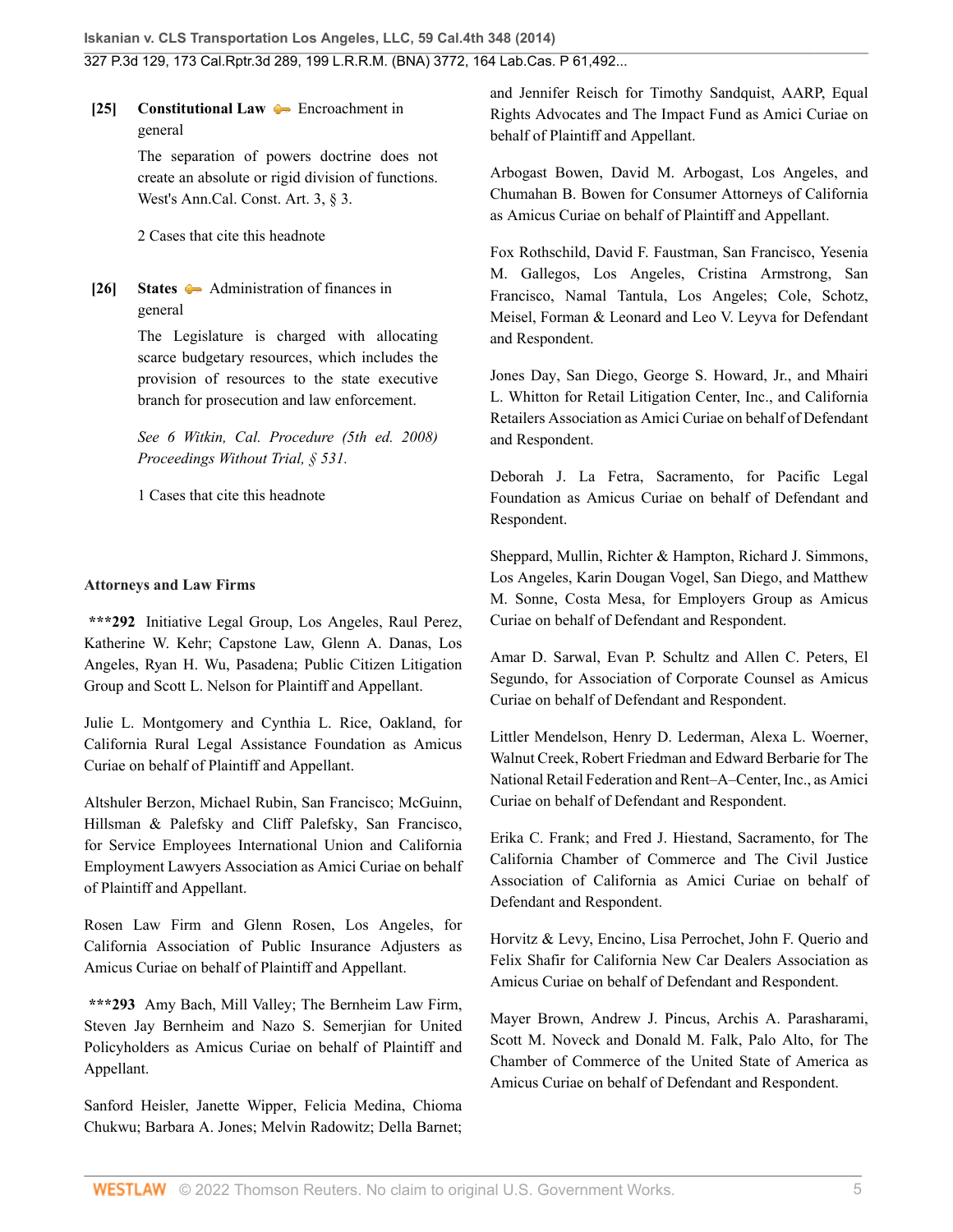### **Opinion**

### [LIU,](http://www.westlaw.com/Link/Document/FullText?findType=h&pubNum=176284&cite=0322143101&originatingDoc=I2ff28000fadb11e39488c8f438320c70&refType=RQ&originationContext=document&vr=3.0&rs=cblt1.0&transitionType=DocumentItem&contextData=(sc.Search)) J.

**\*359 \*\*133** In this case, we again address whether the Federal Arbitration Act (FAA) preempts a state law rule that restricts enforcement of terms in arbitration agreements. Here, an employee seeks to bring a class action lawsuit on behalf of himself and similarly situated employees for his employer's alleged failure to compensate its employees for, among other things, overtime and meal and rest periods. The employee had entered into an arbitration agreement that waived the right to class proceedings. The question **\*360** is whether a state's refusal to enforce such a waiver on grounds of public policy or unconscionability is preempted by the FAA. W[e co](https://1.next.westlaw.com/Link/RelatedInformation/Flag?documentGuid=Ida5f168b570511dc8200d0063168b01f&transitionType=InlineKeyCiteFlags&originationContext=docHeaderFlag&Rank=0&ppcid=2af46aeee0b04785be997ff44a01e3a1&contextData=(sc.Search) )nclude

that it is and that our holding to the contrary in  $\Box$  *[Gentry](http://www.westlaw.com/Link/Document/FullText?findType=Y&serNum=2013082678&pubNum=0004645&originatingDoc=I2ff28000fadb11e39488c8f438320c70&refType=RP&originationContext=document&vr=3.0&rs=cblt1.0&transitionType=DocumentItem&contextData=(sc.Search)) v. Superior Court* [\(2007\) 42 Cal.4th 443, 64 Cal.Rptr.3d](http://www.westlaw.com/Link/Document/FullText?findType=Y&serNum=2013082678&pubNum=0004645&originatingDoc=I2ff28000fadb11e39488c8f438320c70&refType=RP&originationContext=document&vr=3.0&rs=cblt1.0&transitionType=DocumentItem&contextData=(sc.Search)) [773, 165 P.3d 556](http://www.westlaw.com/Link/Document/FullText?findType=Y&serNum=2013082678&pubNum=0004645&originatingDoc=I2ff28000fadb11e39488c8f438320c70&refType=RP&originationContext=document&vr=3.0&rs=cblt1.0&transitionType=DocumentItem&contextData=(sc.Search)) (*Gentry* ) has been abrogated by recent United States Supreme Court precedent. We further reject the arguments that the class action waiver at issue here is unlawful under the National **\*\*\*294** Labor Relations Act and that the employer in this case waived its right to arbitrate by withdrawing its motion to compel arbitration after *Gentry.*

The employee also sought to bring a representative action under the Labor Code Private Attorneys General Act of 2004 (PAGA) [\(Lab.Code, § 2698 et seq.](http://www.westlaw.com/Link/Document/FullText?findType=L&pubNum=1000215&cite=CALBS2698&originatingDoc=I2ff28000fadb11e39488c8f438320c70&refType=LQ&originationContext=document&vr=3.0&rs=cblt1.0&transitionType=DocumentItem&contextData=(sc.Search))). This statute authorizes an employee to bring an action for civil penalties on behalf of the state against his or her employer for Labor Code violations committed against the employee and fellow employees, with most of the proceeds of that litigation going to the state. As explained below, we conclude that an arbitration agreement requiring an employee as a condition of employment to give up the right to bring representative PAGA actions in any forum is contrary to public policy. In addition, we conclude that the FAA's goal of promoting arbitration as a means of private dispute resolution does not preclude our Legislature from deputizing employees to prosecute Labor Code violations on the state's behalf. Therefore, the FAA does not preempt a state law that prohibits waiver of PAGA representative actions in an employment contract.

Finally, we hold that the PAGA does not violate the principle of separation of powers under the California Constitution.

**I.**

Plaintiff Arshavir Iskanian worked as a driver for defendant CLS Transportation Los Angeles, LLC (CLS) from March 2004 to August 2005. In December 2004, Iskanian signed a "Proprietary Information and Arbitration Policy/Agreement" providing that "any and all claims" arising out of his employment were to be submitted to binding arbitration before a neutral arbitrator. The arbitration agreement provided for reasonable discovery, a written award, and judicial review of the award; costs unique to arbitration, such as the arbitrator's fee, would be paid by CLS. The arbitration agreement also contained a class and representative action waiver that said: "[E]xcept as otherwise required under applicable law, (1) EMPLOYEE and COMPANY expressly intend and agree that class action and representative action procedures shall not be asserted, nor will they apply, in any arbitration pursuant to this Policy/Agreement; (2) EMPLOYEE and COMPANY agree that each will not assert class action or representative action claims against the other in **\*361** arbitration or otherwise; and (3) each of EMPLOYEE and COMPANY shall only submit their own, individual claims in arbitration and will not seek to represent the interests of any other person."

On August 4, 2006, Iskanian filed a class action complaint against CLS, alleging that it failed to pay overtime, provide meal and rest breaks, reimburse business expenses, provide accurate and complete wage statements, or pay final wages in a timely manner. In its answer to the complaint, CLS asserted among other defenses that all of plaintiff's claims were subject to binding arbitration. CLS moved to compel arbitration, and in March 2007, the trial court granted CLS's motion. Shortly after the trial court's order but before the Court of Appeal's decision in this matter, we decided in *Gentry* that class **\*\*134** action waivers in employment ar[bitr](https://1.next.westlaw.com/Link/RelatedInformation/Flag?documentGuid=Ida5f168b570511dc8200d0063168b01f&transitionType=InlineKeyCiteFlags&originationContext=docHeaderFlag&Rank=0&ppcid=2af46aeee0b04785be997ff44a01e3a1&contextData=(sc.Search) )ation agreements

are invalid under certain circumstances. ( *[Gentry, supra,](http://www.westlaw.com/Link/Document/FullText?findType=Y&serNum=2013082678&pubNum=0004645&originatingDoc=I2ff28000fadb11e39488c8f438320c70&refType=RP&originationContext=document&vr=3.0&rs=cblt1.0&transitionType=DocumentItem&contextData=(sc.Search))* 42 [Cal.4th at pp. 463–464, 64 Cal.Rptr.3d 773, 165 P.3d 556](http://www.westlaw.com/Link/Document/FullText?findType=Y&serNum=2013082678&pubNum=0004645&originatingDoc=I2ff28000fadb11e39488c8f438320c70&refType=RP&originationContext=document&vr=3.0&rs=cblt1.0&transitionType=DocumentItem&contextData=(sc.Search)).) The Court of Appeal issued a writ of mandate directing the superior court to reconsider its ruling in light of *Gentry.*

On remand, CLS voluntarily withdrew its motion to compel arbitration, and the parties proceeded to litigate the case. On September 15, 2008, Iskanian filed a consolidated first amended complaint, alleging **\*\*\*295** seven causes of action for Labor C[ode](https://1.next.westlaw.com/Link/RelatedInformation/Flag?documentGuid=N8AE079B082B811D8BE40B2081C49D94B&transitionType=InlineKeyCiteFlags&originationContext=docHeaderFlag&Rank=0&ppcid=2af46aeee0b04785be997ff44a01e3a1&contextData=(sc.Search) ) violations and an unfair competition law

(UCL) claim ([Bus. & Prof.Code, § 17200 et seq.\)](http://www.westlaw.com/Link/Document/FullText?findType=L&pubNum=1000199&cite=CABPS17200&originatingDoc=I2ff28000fadb11e39488c8f438320c70&refType=LQ&originationContext=document&vr=3.0&rs=cblt1.0&transitionType=DocumentItem&contextData=(sc.Search)). Iskanian brought his claims as an individual and putative class representative seeking damages, and also in a representative capacity under the PAGA seeking civil penalties for Labor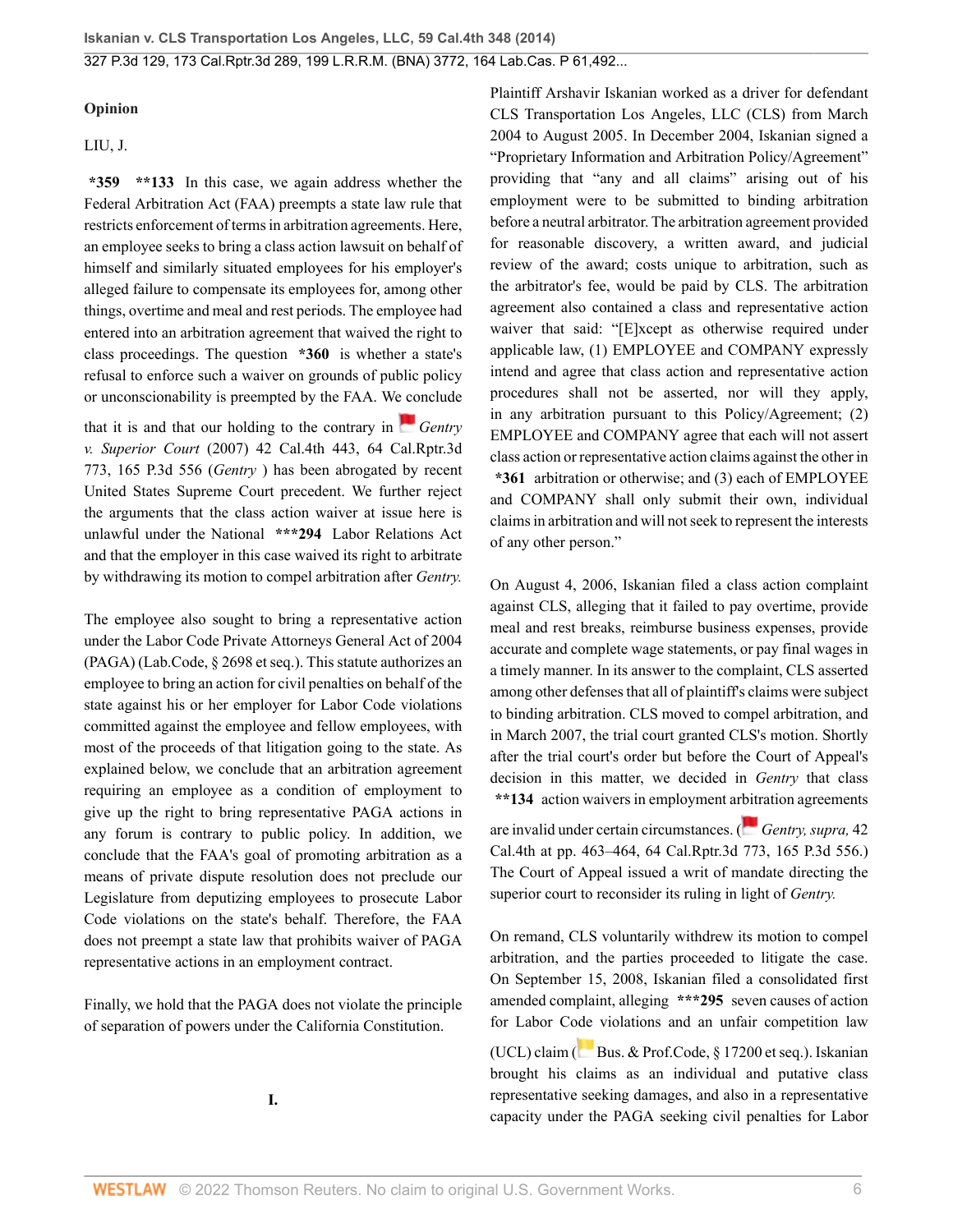Code violations. After conducting discovery, Iskanian moved to certify the class, and CLS opposed the motion. On October 29, 2009, the trial court granted Iskanian's motion.

[On](https://1.next.westlaw.com/Link/RelatedInformation/Flag?documentGuid=I2cd0aa5870bc11e0a34df17ea74c323f&transitionType=InlineKeyCiteFlags&originationContext=docHeaderFlag&Rank=0&ppcid=2af46aeee0b04785be997ff44a01e3a1&contextData=(sc.Search) ) April 27, 2011, the United States Supreme Court issued *[AT & T Mobility LLC v. Concepcion](http://www.westlaw.com/Link/Document/FullText?findType=Y&serNum=2025172541&pubNum=0000708&originatingDoc=I2ff28000fadb11e39488c8f438320c70&refType=RP&originationContext=document&vr=3.0&rs=cblt1.0&transitionType=DocumentItem&contextData=(sc.Search))* (2011) 563 U.S. [––––, 131 S.Ct. 1740, 179 L.Ed.2d 742](http://www.westlaw.com/Link/Document/FullText?findType=Y&serNum=2025172541&pubNum=0000708&originatingDoc=I2ff28000fadb11e39488c8f438320c70&refType=RP&originationContext=document&vr=3.0&rs=cblt1.0&transitionType=DocumentItem&contextData=(sc.Search)) (*Concepcion* )*.*

*Concepcion* invalidated our decision in *[Discover Bank v.](http://www.westlaw.com/Link/Document/FullText?findType=Y&serNum=2006859502&pubNum=0004645&originatingDoc=I2ff28000fadb11e39488c8f438320c70&refType=RP&originationContext=document&vr=3.0&rs=cblt1.0&transitionType=DocumentItem&contextData=(sc.Search)) Superior Court* [\(2005\) 36 Cal.4th 148, 30 Cal.Rptr.3d 76, 113](http://www.westlaw.com/Link/Document/FullText?findType=Y&serNum=2006859502&pubNum=0004645&originatingDoc=I2ff28000fadb11e39488c8f438320c70&refType=RP&originationContext=document&vr=3.0&rs=cblt1.0&transitionType=DocumentItem&contextData=(sc.Search)) [P.3d 1100](http://www.westlaw.com/Link/Document/FullText?findType=Y&serNum=2006859502&pubNum=0004645&originatingDoc=I2ff28000fadb11e39488c8f438320c70&refType=RP&originationContext=document&vr=3.0&rs=cblt1.0&transitionType=DocumentItem&contextData=(sc.Search)) (*Discover Bank* ), which had restricted consumer class action waivers in arbitration agreements. Soon after, in May 2011, CLS renewed its motion to compel arbitration and dismiss the class claims, arguing that *Concepcion* also invalidated *Gentry.* Iskanian opposed the motion, arguing among other things that *Gentry* was still good law and, in any event, that CLS had waived its right to seek arbitration by withdrawing the original motion to compel arbitration. The trial court ruled in favor of CLS, ordering the case into individual arbitration and dismissing the class claims with prejudice.

The Court of Appeal affirmed, concluding that *Concepcion* invalidated *Gentry.* The court also declined to follow a National Labor Relations Board ruling that class action waivers in adhesive employment contracts violate the **\*362** National Labor Relations Act. With respect to the PAGA claim, the court understood Iskanian to be arguing that the PAGA does not allow representative claims to be arbitrated, and it concluded that the FAA precludes states from withdrawing claims from arbitration and that PAGA claims must be argued individually, not in a representative action, according to the terms of the arbitration agreement. Finally, the court upheld the trial court's finding that CLS had not waived its right to compel arbitration. We granted review.

### **II.**

We first address the validity of the class action waiver at issue here and the viability of *Gentry* in light of *Concepcion.*

In *Discover Bank,* we held that when a class arbitration waiver "is found in a consumer contract of adhesion in a setting in which disputes between the contracting parties predictably involve small amounts of damages, and when it is alleged that the party with the superior bargaining power has carried out a scheme to deliberately cheat large numbers of consumers out of individually small sums of money, then ...

the waiver becomes in practice the exemption of the party 'from responsibility for [its] ow[n fra](https://1.next.westlaw.com/Link/RelatedInformation/Flag?documentGuid=NFD7079B08E5911D8A8ACD145B11214D7&transitionType=InlineKeyCiteFlags&originationContext=docHeaderFlag&Rank=0&ppcid=2af46aeee0b04785be997ff44a01e3a1&contextData=(sc.Search) )ud, or willful injury to the

person or property of another.' ([Civ.Code, § 1668.](http://www.westlaw.com/Link/Document/FullText?findType=L&pubNum=1000200&cite=CACIS1668&originatingDoc=I2ff28000fadb11e39488c8f438320c70&refType=LQ&originationContext=document&vr=3.0&rs=cblt1.0&transitionType=DocumentItem&contextData=(sc.Search))) Under these circumstances, such waivers are unconsci[onab](https://1.next.westlaw.com/Link/RelatedInformation/Flag?documentGuid=Ife7b3c7cfaee11d99439b076ef9ec4de&transitionType=InlineKeyCiteFlags&originationContext=docHeaderFlag&Rank=0&ppcid=2af46aeee0b04785be997ff44a01e3a1&contextData=(sc.Search) )le under

California law and should not be enforced." ( *[Discover](http://www.westlaw.com/Link/Document/FullText?findType=Y&serNum=2006859502&pubNum=0004645&originatingDoc=I2ff28000fadb11e39488c8f438320c70&refType=RP&originationContext=document&vr=3.0&rs=cblt1.0&transitionType=DocumentItem&contextData=(sc.Search)) Bank, supra,* [36 Cal.4th at pp. 162–163, 30 Cal.Rptr.3d 76,](http://www.westlaw.com/Link/Document/FullText?findType=Y&serNum=2006859502&pubNum=0004645&originatingDoc=I2ff28000fadb11e39488c8f438320c70&refType=RP&originationContext=document&vr=3.0&rs=cblt1.0&transitionType=DocumentItem&contextData=(sc.Search)) [113 P.3d 1100](http://www.westlaw.com/Link/Document/FullText?findType=Y&serNum=2006859502&pubNum=0004645&originatingDoc=I2ff28000fadb11e39488c8f438320c70&refType=RP&originationContext=document&vr=3.0&rs=cblt1.0&transitionType=DocumentItem&contextData=(sc.Search)).)

The high court in *Concepcion* invalidated *Discover Bank* and held that "[r]equiring the availability of classwide arbitration interferes with fundamental attributes of arbitratio[n an](https://1.next.westlaw.com/Link/RelatedInformation/Flag?documentGuid=I2cd0aa5870bc11e0a34df17ea74c323f&transitionType=InlineKeyCiteFlags&originationContext=docHeaderFlag&Rank=0&ppcid=2af46aeee0b04785be997ff44a01e3a1&contextData=(sc.Search) )d thus creates a scheme inconsistent with

the FAA." (*Concepcion, supra,* 563 U.S. at p. —–, [131 S.Ct. at p. 1748.](http://www.westlaw.com/Link/Document/FullText?findType=Y&serNum=2025172541&pubNum=0000708&originatingDoc=I2ff28000fadb11e39488c8f438320c70&refType=RP&fi=co_pp_sp_708_1748&originationContext=document&vr=3.0&rs=cblt1.0&transitionType=DocumentItem&contextData=(sc.Search)#co_pp_sp_708_1748)) According to *Concepcion,* classwide arbitration "sacrifices the principal advantage of arbitration —its informality—and makes the process slower, more costly, and more like[ly t](https://1.next.westlaw.com/Link/RelatedInformation/Flag?documentGuid=I2cd0aa5870bc11e0a34df17ea74c323f&transitionType=InlineKeyCiteFlags&originationContext=docHeaderFlag&Rank=0&ppcid=2af46aeee0b04785be997ff44a01e3a1&contextData=(sc.Search) )o generate procedural morass than final judgment."  $\left(\begin{array}{ccc} Id. & \text{at } p. \end{array}\right)$  131 S.Ct. at p. [1751](http://www.westlaw.com/Link/Document/FullText?findType=Y&serNum=2025172541&pubNum=0000708&originatingDoc=I2ff28000fadb11e39488c8f438320c70&refType=RP&fi=co_pp_sp_708_1751&originationContext=document&vr=3.0&rs=cblt1.0&transitionType=DocumentItem&contextData=(sc.Search)#co_pp_sp_708_1751).) Class arbitration also "greatly increases risks to defendants" and **\*\*\*296** "is poorly suited to the higher stakes of class litigation" because of the **\*\*135** lack of judicial revi[ew,](https://1.next.westlaw.com/Link/RelatedInformation/Flag?documentGuid=I2cd0aa5870bc11e0a34df17ea74c323f&transitionType=InlineKeyCiteFlags&originationContext=docHeaderFlag&Rank=0&ppcid=2af46aeee0b04785be997ff44a01e3a1&contextData=(sc.Search) ) "thus rendering arbitration unattractive" to defendants. (*Id.* at p. —— & fn. 8, 131 S.Ct. at p. 1752 [& fn. 8](http://www.westlaw.com/Link/Document/FullText?findType=Y&serNum=2025172541&pubNum=0000708&originatingDoc=I2ff28000fadb11e39488c8f438320c70&refType=RP&fi=co_pp_sp_708_1752&originationContext=document&vr=3.0&rs=cblt1.0&transitionType=DocumentItem&contextData=(sc.Search)#co_pp_sp_708_1752).) The court concluded that " [b]ecause it 'stands as an obstacle to the accomplishment and execution of the full purposes and objectives of Congress,' [citation], [Cali](https://1.next.westlaw.com/Link/RelatedInformation/Flag?documentGuid=I2cd0aa5870bc11e0a34df17ea74c323f&transitionType=InlineKeyCiteFlags&originationContext=docHeaderFlag&Rank=0&ppcid=2af46aeee0b04785be997ff44a01e3a1&contextData=(sc.Search) )fornia's

*Discover Bank* rule is preempted by the FAA." (*Id.* [at p.](http://www.westlaw.com/Link/Document/FullText?findType=Y&serNum=2025172541&pubNum=0000708&originatingDoc=I2ff28000fadb11e39488c8f438320c70&refType=RP&fi=co_pp_sp_708_1753&originationContext=document&vr=3.0&rs=cblt1.0&transitionType=DocumentItem&contextData=(sc.Search)#co_pp_sp_708_1753) [––––, 131 S.Ct. at p. 1753.](http://www.westlaw.com/Link/Document/FullText?findType=Y&serNum=2025172541&pubNum=0000708&originatingDoc=I2ff28000fadb11e39488c8f438320c70&refType=RP&fi=co_pp_sp_708_1753&originationContext=document&vr=3.0&rs=cblt1.0&transitionType=DocumentItem&contextData=(sc.Search)#co_pp_sp_708_1753))

In *Gentry,* we considered a class action waiver and an arbitration agreement in an employment contract. The complaint in *Gentry* alleged that the defendant employer had systematically failed to pay overtime wages to a class of employees. Whereas *Discover Bank* concerned the application of the **\*363** doctrine of unconscionability, *Gentry* focused on whether the class action waiver would "undermine the vindication of the e[mpl](https://1.next.westlaw.com/Link/RelatedInformation/Flag?documentGuid=Ida5f168b570511dc8200d0063168b01f&transitionType=InlineKeyCiteFlags&originationContext=docHeaderFlag&Rank=0&ppcid=2af46aeee0b04785be997ff44a01e3a1&contextData=(sc.Search) )oyees' unwaivable

statutory rights" to overtime pay. (*[Gentry, supra,](http://www.westlaw.com/Link/Document/FullText?findType=Y&serNum=2013082678&pubNum=0004645&originatingDoc=I2ff28000fadb11e39488c8f438320c70&refType=RP&originationContext=document&vr=3.0&rs=cblt1.0&transitionType=DocumentItem&contextData=(sc.Search))* 42 [Cal.4th at p. 450, 64 Cal.Rptr.3d 773, 165 P.3d 556.](http://www.westlaw.com/Link/Document/FullText?findType=Y&serNum=2013082678&pubNum=0004645&originatingDoc=I2ff28000fadb11e39488c8f438320c70&refType=RP&originationContext=document&vr=3.0&rs=cblt1.0&transitionType=DocumentItem&contextData=(sc.Search))) We concluded that a class action waiver may be unenforceable in some circumstances: "[W]hen it is alleged that an employer has systematically denied proper overtime pay to a class of employees and a class action is requested notwithstanding an arbitration agreement that contains a class arbitration waiver, the trial court must consider the factors discussed above: the modest size of the potential individual recovery, the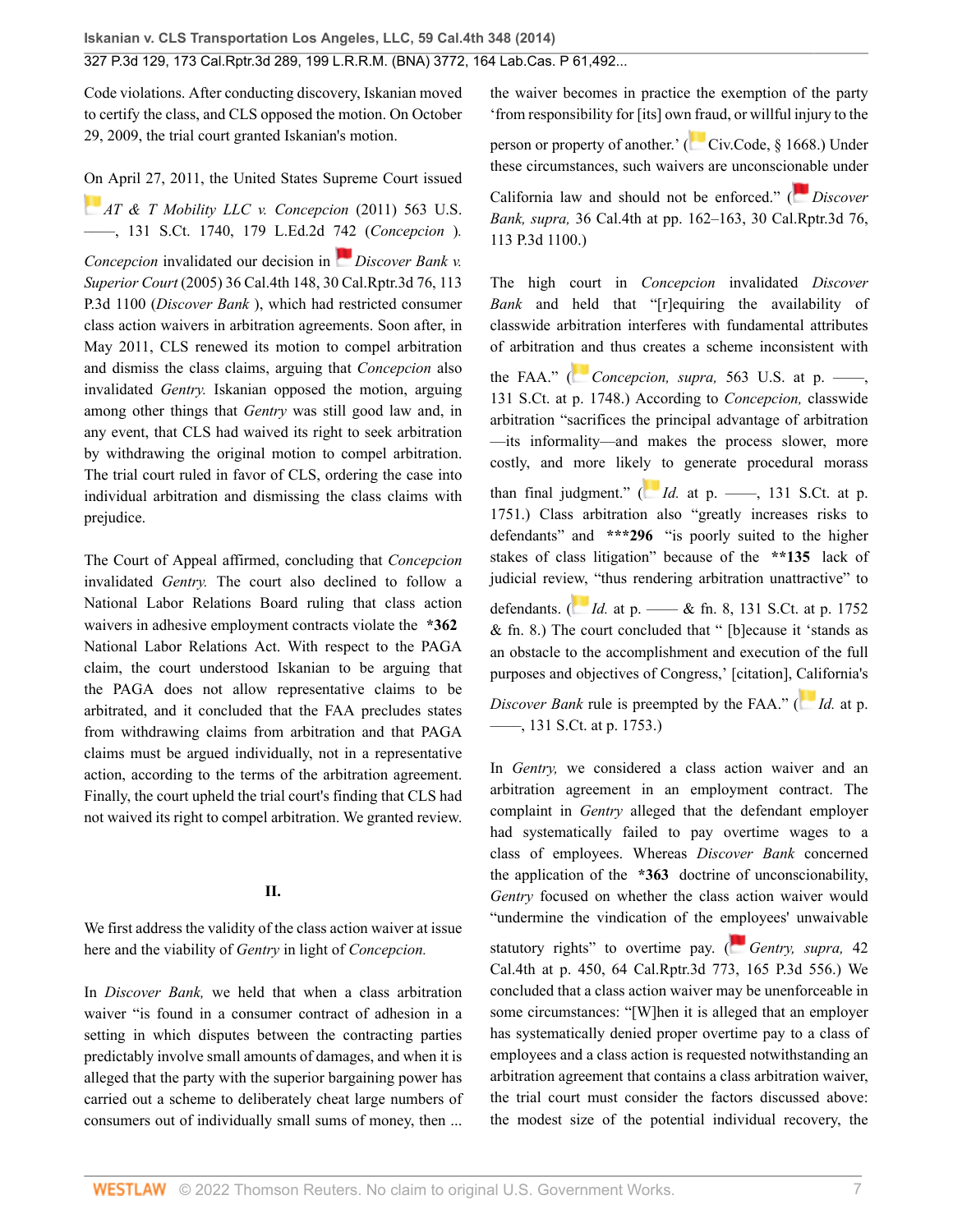potential for retaliation against members of the class, the fact that absent members of the class may be ill informed about their rights, and other real world obstacles to the vindication of class members' right to overtime pay through individual arbitration. If it concludes, based on these factors, that a class arbitration is likely to be a significantly more effective practical means of vindicating the rights of the affected employees than individual litigation or arbitration, and finds that the disallowance of the class action will likely lead to a less comprehensive enforcement of overtime laws for the employees alleged to be affected by the employer's violations, it must invalidate the class arbitration waiver to ensure that these employees can '[vind](https://1.next.westlaw.com/Link/RelatedInformation/Flag?documentGuid=Ida5f168b570511dc8200d0063168b01f&transitionType=InlineKeyCiteFlags&originationContext=docHeaderFlag&Rank=0&ppcid=2af46aeee0b04785be997ff44a01e3a1&contextData=(sc.Search) )icate [their] unwaivable rights in an arbitration forum.' " ( $\overline{I}$  *Id.* [at pp. 463–464, 64 Cal.Rptr.3d](http://www.westlaw.com/Link/Document/FullText?findType=Y&serNum=2013082678&pubNum=0004645&originatingDoc=I2ff28000fadb11e39488c8f438320c70&refType=RP&originationContext=document&vr=3.0&rs=cblt1.0&transitionType=DocumentItem&contextData=(sc.Search)) [773, 165 P.3d 556.](http://www.westlaw.com/Link/Document/FullText?findType=Y&serNum=2013082678&pubNum=0004645&originatingDoc=I2ff28000fadb11e39488c8f438320c70&refType=RP&originationContext=document&vr=3.0&rs=cblt1.0&transitionType=DocumentItem&contextData=(sc.Search)))

Iskanian contends that *Gentry* survives *Concepcion.* In his briefing, he argues: "The Missouri Supreme Court has interpreted *Concepcion* as holding that *Discover Bank* was preempted because 'it required class arbitration even if class arbitration disadvantaged consumers and wa[s un](https://1.next.westlaw.com/Link/RelatedInformation/Flag?documentGuid=I031bc867686a11e18b1ac573b20fcfb7&transitionType=InlineKeyCiteFlags&originationContext=docHeaderFlag&Rank=0&ppcid=2af46aeee0b04785be997ff44a01e3a1&contextData=(sc.Search) )necessary

for the consumer to obtain a remedy.' ( *[Brewer v.](http://www.westlaw.com/Link/Document/FullText?findType=Y&serNum=2027267530&pubNum=0004644&originatingDoc=I2ff28000fadb11e39488c8f438320c70&refType=RP&fi=co_pp_sp_4644_489&originationContext=document&vr=3.0&rs=cblt1.0&transitionType=DocumentItem&contextData=(sc.Search)#co_pp_sp_4644_489) Missouri Title Loans* [\(Mo.2012\) 364 S.W.3d 486, 489, 494](http://www.westlaw.com/Link/Document/FullText?findType=Y&serNum=2027267530&pubNum=0004644&originatingDoc=I2ff28000fadb11e39488c8f438320c70&refType=RP&fi=co_pp_sp_4644_489&originationContext=document&vr=3.0&rs=cblt1.0&transitionType=DocumentItem&contextData=(sc.Search)#co_pp_sp_4644_489).) Similarly, a recent analysis of *Concepcion* concludes that 'the unconscionability defense in *Concepcion* "stood as an obstacle," for preemption purposes, because it was a categorical rule that applied to all consumer cases. The sin of the *Discover Bank* rule was that it did not require the claimant to show that the agreement operated as an exculpatory contract on a case-specific basis.' (Gilles & Friedman, *[After](http://www.westlaw.com/Link/Document/FullText?findType=Y&serNum=0374016808&pubNum=0003039&originatingDoc=I2ff28000fadb11e39488c8f438320c70&refType=LR&fi=co_pp_sp_3039_651&originationContext=document&vr=3.0&rs=cblt1.0&transitionType=DocumentItem&contextData=(sc.Search)#co_pp_sp_3039_651) [Class: Aggregate Litigation in the Wake of AT & T Mobility](http://www.westlaw.com/Link/Document/FullText?findType=Y&serNum=0374016808&pubNum=0003039&originatingDoc=I2ff28000fadb11e39488c8f438320c70&refType=LR&fi=co_pp_sp_3039_651&originationContext=document&vr=3.0&rs=cblt1.0&transitionType=DocumentItem&contextData=(sc.Search)#co_pp_sp_3039_651) v. Concepcion* [\(2012\) 79 U. Chi. L.Rev. 623, 651](http://www.westlaw.com/Link/Document/FullText?findType=Y&serNum=0374016808&pubNum=0003039&originatingDoc=I2ff28000fadb11e39488c8f438320c70&refType=LR&fi=co_pp_sp_3039_651&originationContext=document&vr=3.0&rs=cblt1.0&transitionType=DocumentItem&contextData=(sc.Search)#co_pp_sp_3039_651).)"

<span id="page-7-0"></span>**[\[1\]](#page-0-0)** Iskanian also contends: "*Gentry,* by contrast, 'is not a categorical rule against class action waivers.' [Citation.] *Gentry* explicitly disclaimed any categorical rule.... Unlike *Discover Bank,* which held [co](https://1.next.westlaw.com/Link/RelatedInformation/Flag?documentGuid=Ida5f168b570511dc8200d0063168b01f&transitionType=InlineKeyCiteFlags&originationContext=docHeaderFlag&Rank=0&ppcid=2af46aeee0b04785be997ff44a01e3a1&contextData=(sc.Search) )nsumer class-action bans 'generally unconscionable' ( [ *[Gentry, supra,](http://www.westlaw.com/Link/Document/FullText?findType=Y&serNum=2013082678&pubNum=0004645&originatingDoc=I2ff28000fadb11e39488c8f438320c70&refType=RP&originationContext=document&vr=3.0&rs=cblt1.0&transitionType=DocumentItem&contextData=(sc.Search))* 42 Cal.4th] [at p. 453 \[64 Cal.Rptr.3d 773, 165 P.3d 556](http://www.westlaw.com/Link/Document/FullText?findType=Y&serNum=2013082678&pubNum=0004645&originatingDoc=I2ff28000fadb11e39488c8f438320c70&refType=RP&originationContext=document&vr=3.0&rs=cblt1.0&transitionType=DocumentItem&contextData=(sc.Search))] ), *Gentry* held only that when a statu[tory](https://1.next.westlaw.com/Link/RelatedInformation/Flag?documentGuid=Ida5f168b570511dc8200d0063168b01f&transitionType=InlineKeyCiteFlags&originationContext=docHeaderFlag&Rank=0&ppcid=2af46aeee0b04785be997ff44a01e3a1&contextData=(sc.Search) ) right is unwaivable because of its 'public importance,'  $id.$  [at p. 456 \[64 Cal.Rptr.3d 773,](http://www.westlaw.com/Link/Document/FullText?findType=Y&serNum=2013082678&pubNum=0004645&originatingDoc=I2ff28000fadb11e39488c8f438320c70&refType=RP&originationContext=document&vr=3.0&rs=cblt1.0&transitionType=DocumentItem&contextData=(sc.Search)) [165 P.3d 556](http://www.westlaw.com/Link/Document/FullText?findType=Y&serNum=2013082678&pubNum=0004645&originatingDoc=I2ff28000fadb11e39488c8f438320c70&refType=RP&originationContext=document&vr=3.0&rs=cblt1.0&transitionType=DocumentItem&contextData=(sc.Search))], banning class **\*\*\*297** actions would in 'some circumstances' 'lead to a de facto waiver and would impermissibly interfere with employees' ability to vi[ndica](https://1.next.westlaw.com/Link/RelatedInformation/Flag?documentGuid=Ida5f168b570511dc8200d0063168b01f&transitionType=InlineKeyCiteFlags&originationContext=docHeaderFlag&Rank=0&ppcid=2af46aeee0b04785be997ff44a01e3a1&contextData=(sc.Search) )te

unwaivable rights and to enforce the overtime laws.'  $\left( \frac{d}{dx} \right)$ [at p. 457 \[64 Cal.Rptr.3d 773, 165 P.3d 556](http://www.westlaw.com/Link/Document/FullText?findType=Y&serNum=2013082678&pubNum=0004645&originatingDoc=I2ff28000fadb11e39488c8f438320c70&refType=RP&originationContext=document&vr=3.0&rs=cblt1.0&transitionType=DocumentItem&contextData=(sc.Search))].)" According to Iskanian, "[t]he Courts of Appeal have interpreted *Gentry* to require an evidentiary showing in which a **\*364** plaintiff bears the burden of demonstrating, based on the *Gentry* factors, that enforcing a class-action ban would result in a waiver of substantive rights."

Contrary to these contentions, however, the fact that *Gentry* 's rule against class waiver is stated more narrowly than *Discover Bank* 's rule does not save it from FAA preemption under *Concepcion.* The high court in *Concepcion* made clear that even if a state law rule against consumer class waivers \*\*136 were limited to "class proceedings [that] are necessary to prosecute small-dollar claims that might otherwise slip through the legal system," it would still be preempted because states cannot require a procedure that interferes with fundamental attributes [of](https://1.next.westlaw.com/Link/RelatedInformation/Flag?documentGuid=I2cd0aa5870bc11e0a34df17ea74c323f&transitionType=InlineKeyCiteFlags&originationContext=docHeaderFlag&Rank=0&ppcid=2af46aeee0b04785be997ff44a01e3a1&contextData=(sc.Search) ) arbitration "even if

it is desirable for unrelated reasons." ( *[Concepcion, supra,](http://www.westlaw.com/Link/Document/FullText?findType=Y&serNum=2025172541&pubNum=0000708&originatingDoc=I2ff28000fadb11e39488c8f438320c70&refType=RP&fi=co_pp_sp_708_1753&originationContext=document&vr=3.0&rs=cblt1.0&transitionType=DocumentItem&contextData=(sc.Search)#co_pp_sp_708_1753)*

[563 U.S. at p. ––––, 131 S.Ct. at p. 1753](http://www.westlaw.com/Link/Document/FullText?findType=Y&serNum=2025172541&pubNum=0000708&originatingDoc=I2ff28000fadb11e39488c8f438320c70&refType=RP&fi=co_pp_sp_708_1753&originationContext=document&vr=3.0&rs=cblt1.0&transitionType=DocumentItem&contextData=(sc.Search)#co_pp_sp_708_1753); see *[American](http://www.westlaw.com/Link/Document/FullText?findType=Y&serNum=2030816550&pubNum=0000708&originatingDoc=I2ff28000fadb11e39488c8f438320c70&refType=RP&fi=co_pp_sp_708_2312&originationContext=document&vr=3.0&rs=cblt1.0&transitionType=DocumentItem&contextData=(sc.Search)#co_pp_sp_708_2312) [Express Co. v. Italian Colors Restaurant](http://www.westlaw.com/Link/Document/FullText?findType=Y&serNum=2030816550&pubNum=0000708&originatingDoc=I2ff28000fadb11e39488c8f438320c70&refType=RP&fi=co_pp_sp_708_2312&originationContext=document&vr=3.0&rs=cblt1.0&transitionType=DocumentItem&contextData=(sc.Search)#co_pp_sp_708_2312)* (2013) 570 U.S. [––––, –––– & fn. 5, 133 S.Ct. 2304, 2312 & fn. 5, 186](http://www.westlaw.com/Link/Document/FullText?findType=Y&serNum=2030816550&pubNum=0000708&originatingDoc=I2ff28000fadb11e39488c8f438320c70&refType=RP&fi=co_pp_sp_708_2312&originationContext=document&vr=3.0&rs=cblt1.0&transitionType=DocumentItem&contextData=(sc.Search)#co_pp_sp_708_2312) [L.Ed.2d 417](http://www.westlaw.com/Link/Document/FullText?findType=Y&serNum=2030816550&pubNum=0000708&originatingDoc=I2ff28000fadb11e39488c8f438320c70&refType=RP&fi=co_pp_sp_708_2312&originationContext=document&vr=3.0&rs=cblt1.0&transitionType=DocumentItem&contextData=(sc.Search)#co_pp_sp_708_2312) (*Italian Colors* ).) It is thus incorrect to say that the infirmity of *Discover Bank* was that it did not require a case-specific showing that the class waiver was exculpatory. *Concepcion* holds that *even if* a class waiver is exculpatory in a particular case, it is nonetheless preempted by the FAA. Under the logic of *Concepcion,* the FAA preempts *Gentry* 's rule against employment class waivers.

In his briefing and at oral argument, Iskanian further argued that the *Gentry* rule or a modified *Gentry* rule—whereby a class waiver would be invalid if it meant a de facto waiver of rights and if the arbitration agreement failed to provide suitable alternative means for vindicating emplo[yee](https://1.next.westlaw.com/Link/RelatedInformation/Flag?documentGuid=I4ce23846374211e380938e6f51729d80&transitionType=InlineKeyCiteFlags&originationContext=docHeaderFlag&Rank=0&ppcid=2af46aeee0b04785be997ff44a01e3a1&contextData=(sc.Search) ) rights

—survives *Concepcion* under our reasoning in *[Sonic–](http://www.westlaw.com/Link/Document/FullText?findType=Y&serNum=2031787028&pubNum=0004645&originatingDoc=I2ff28000fadb11e39488c8f438320c70&refType=RP&originationContext=document&vr=3.0&rs=cblt1.0&transitionType=DocumentItem&contextData=(sc.Search)) Calabasas A, Inc. v. Moreno* [\(2013\) 57 Cal.4th 1109, 163](http://www.westlaw.com/Link/Document/FullText?findType=Y&serNum=2031787028&pubNum=0004645&originatingDoc=I2ff28000fadb11e39488c8f438320c70&refType=RP&originationContext=document&vr=3.0&rs=cblt1.0&transitionType=DocumentItem&contextData=(sc.Search)) [Cal.Rptr.3d 269, 311 P.3d 184](http://www.westlaw.com/Link/Document/FullText?findType=Y&serNum=2031787028&pubNum=0004645&originatingDoc=I2ff28000fadb11e39488c8f438320c70&refType=RP&originationContext=document&vr=3.0&rs=cblt1.0&transitionType=DocumentItem&contextData=(sc.Search)) (*Sonic II* ). But the *Gentry* rule, whether modified or not, is not analogous to the unconscionability rule set forth in *Sonic II.*

As noted, *Gentry* held that the validity of a class waiver turns on whether "a class arbitration is likely to be a significantly more effective practical means of vindicating the rights of the affected employees than individual litigation or arbitration, and [whether] the disallowance of the class action will likely lead to a less comprehensive enforcement of [labor or employment] laws for the emp[loye](https://1.next.westlaw.com/Link/RelatedInformation/Flag?documentGuid=Ida5f168b570511dc8200d0063168b01f&transitionType=InlineKeyCiteFlags&originationContext=docHeaderFlag&Rank=0&ppcid=2af46aeee0b04785be997ff44a01e3a1&contextData=(sc.Search) )es alleged to be affected

by the employer's violations." (**[Gentry, supra,](http://www.westlaw.com/Link/Document/FullText?findType=Y&serNum=2013082678&pubNum=0004645&originatingDoc=I2ff28000fadb11e39488c8f438320c70&refType=RP&originationContext=document&vr=3.0&rs=cblt1.0&transitionType=DocumentItem&contextData=(sc.Search)) 42 Cal.4th** [at p. 463, 64 Cal.Rptr.3d 773, 165 P.3d 556.](http://www.westlaw.com/Link/Document/FullText?findType=Y&serNum=2013082678&pubNum=0004645&originatingDoc=I2ff28000fadb11e39488c8f438320c70&refType=RP&originationContext=document&vr=3.0&rs=cblt1.0&transitionType=DocumentItem&contextData=(sc.Search))) In other words, if individual arbitration or litigation cannot be designed to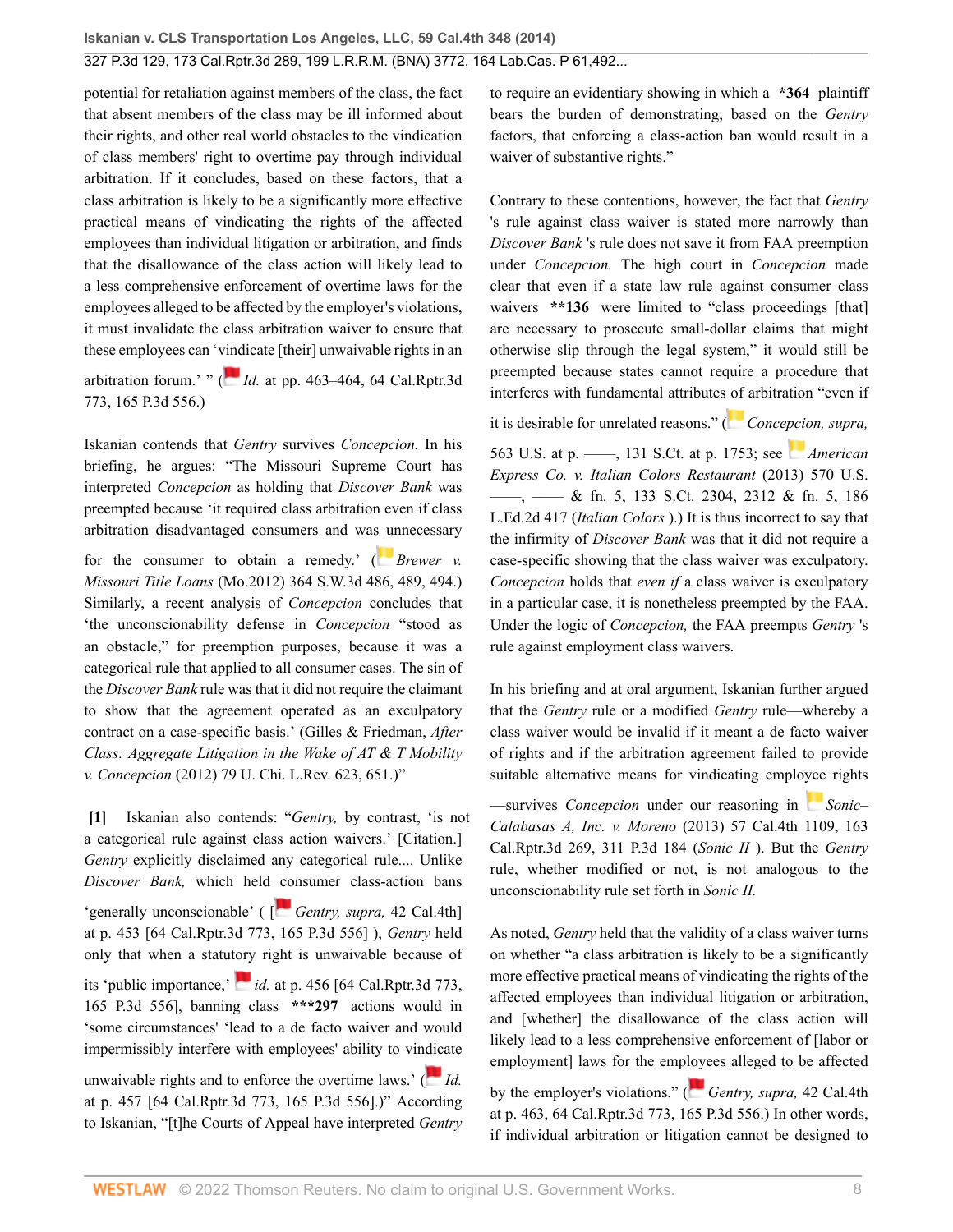approximate the advantages of a class proceeding, then a class waiver is invalid. But *Concepcion* held that because class proceedings interfere with fundamental attributes of arbitration, a class waiver is *not* invalid even if an individual proceeding [woul](https://1.next.westlaw.com/Link/RelatedInformation/Flag?documentGuid=I2cd0aa5870bc11e0a34df17ea74c323f&transitionType=InlineKeyCiteFlags&originationContext=docHeaderFlag&Rank=0&ppcid=2af46aeee0b04785be997ff44a01e3a1&contextData=(sc.Search) )d be an ineffective means to prosecute certain

claims. (See *Concepcion, supra,* [563 U.S. at p. ––––, 131](http://www.westlaw.com/Link/Document/FullText?findType=Y&serNum=2025172541&pubNum=0000708&originatingDoc=I2ff28000fadb11e39488c8f438320c70&refType=RP&fi=co_pp_sp_708_1753&originationContext=document&vr=3.0&rs=cblt1.0&transitionType=DocumentItem&contextData=(sc.Search)#co_pp_sp_708_1753) [S.Ct. at p. 1753](http://www.westlaw.com/Link/Document/FullText?findType=Y&serNum=2025172541&pubNum=0000708&originatingDoc=I2ff28000fadb11e39488c8f438320c70&refType=RP&fi=co_pp_sp_708_1753&originationContext=document&vr=3.0&rs=cblt1.0&transitionType=DocumentItem&contextData=(sc.Search)#co_pp_sp_708_1753).)

**\*365** The Berman waiver addressed in *Sonic II* is different from a class waiver. As *Sonic II* explained, a Berman waiver implicates a host of statutory protections designed to [bene](https://1.next.westlaw.com/Link/RelatedInformation/Flag?documentGuid=I4ce23846374211e380938e6f51729d80&transitionType=InlineKeyCiteFlags&originationContext=docHeaderFlag&Rank=0&ppcid=2af46aeee0b04785be997ff44a01e3a1&contextData=(sc.Search) )fit employees with wage claims against their employers.

( *Sonic II, supra,* [57 Cal.4th at pp. 1127–1130, 163](http://www.westlaw.com/Link/Document/FullText?findType=Y&serNum=2031787028&pubNum=0004645&originatingDoc=I2ff28000fadb11e39488c8f438320c70&refType=RP&originationContext=document&vr=3.0&rs=cblt1.0&transitionType=DocumentItem&contextData=(sc.Search)) [Cal.Rptr.3d 269, 311 P.3d 184](http://www.westlaw.com/Link/Document/FullText?findType=Y&serNum=2031787028&pubNum=0004645&originatingDoc=I2ff28000fadb11e39488c8f438320c70&refType=RP&originationContext=document&vr=3.0&rs=cblt1.0&transitionType=DocumentItem&contextData=(sc.Search)).) One of those protections is a special administrative [hearin](https://1.next.westlaw.com/Link/RelatedInformation/Flag?documentGuid=Ib6a50ec0404011e0aa23bccc834e9520&transitionType=InlineKeyCiteFlags&originationContext=docHeaderFlag&Rank=0&ppcid=2af46aeee0b04785be997ff44a01e3a1&contextData=(sc.Search) )g (a Berman hearing) that we

had held unwaivable in *[Sonic–Calabasas](http://www.westlaw.com/Link/Document/FullText?findType=Y&serNum=2024656437&pubNum=0004645&originatingDoc=I2ff28000fadb11e39488c8f438320c70&refType=RP&originationContext=document&vr=3.0&rs=cblt1.0&transitionType=DocumentItem&contextData=(sc.Search))* **\*\*\*298** *A, Inc. v. Moreno* [\(2011\) 51 Cal.4th 659, 121 Cal.Rptr.3d 58,](http://www.westlaw.com/Link/Document/FullText?findType=Y&serNum=2024656437&pubNum=0004645&originatingDoc=I2ff28000fadb11e39488c8f438320c70&refType=RP&originationContext=document&vr=3.0&rs=cblt1.0&transitionType=DocumentItem&contextData=(sc.Search)) [247 P.3d 130](http://www.westlaw.com/Link/Document/FullText?findType=Y&serNum=2024656437&pubNum=0004645&originatingDoc=I2ff28000fadb11e39488c8f438320c70&refType=RP&originationContext=document&vr=3.0&rs=cblt1.0&transitionType=DocumentItem&contextData=(sc.Search)) (*Sonic I* ). In *Sonic II,* we overruled *Sonic I* in light of *Concepcion,* reasoning that "[b]ecause a Berman hearing causes arbitration to be substantially delayed, the unwaivability of such a hearing, even if desirable as a matter of contractual fairness or public policy, interferes with a fundamental attribute of arbitration—namely, its objective ' "to achieve 'streamlined proceedings and [expe](https://1.next.westlaw.com/Link/RelatedInformation/Flag?documentGuid=I4ce23846374211e380938e6f51729d80&transitionType=InlineKeyCiteFlags&originationContext=docHeaderFlag&Rank=0&ppcid=2af46aeee0b04785be997ff44a01e3a1&contextData=(sc.Search) )ditious results'

" ' " and "is thus preempted by the FAA." ( *[Sonic II, supra,](http://www.westlaw.com/Link/Document/FullText?findType=Y&serNum=2031787028&pubNum=0004645&originatingDoc=I2ff28000fadb11e39488c8f438320c70&refType=RP&originationContext=document&vr=3.0&rs=cblt1.0&transitionType=DocumentItem&contextData=(sc.Search))* [57 Cal.4th at p. 1141, 163 Cal.Rptr.3d 269, 311 P.3d 184](http://www.westlaw.com/Link/Document/FullText?findType=Y&serNum=2031787028&pubNum=0004645&originatingDoc=I2ff28000fadb11e39488c8f438320c70&refType=RP&originationContext=document&vr=3.0&rs=cblt1.0&transitionType=DocumentItem&contextData=(sc.Search)).) Under the logic of *Sonic II,* which mirrors the logic applied to the *Gentry* rule above, it is clear that because a Berman hearing interferes with fundamental attributes of arbitration, a Berman waiver is not invalid even if the unavailability of a Berman hearing would leave employees with ineffective means to pursue wage claims against their employers.

But *Sonic II* went on to explain that "[t]he fact that the FAA preempts *Sonic I* 's rule requiring arbitration of wage disputes to be preceded by a Berman hearing does not mean that a court applying unconscionability analysis may not consider the value of benefits provided by t[he B](https://1.next.westlaw.com/Link/RelatedInformation/Flag?documentGuid=I4ce23846374211e380938e6f51729d80&transitionType=InlineKeyCiteFlags&originationContext=docHeaderFlag&Rank=0&ppcid=2af46aeee0b04785be997ff44a01e3a1&contextData=(sc.Search) )erman statutes, *which go*

*well beyond the hearing itself.*" ( *[Sonic II, supra,](http://www.westlaw.com/Link/Document/FullText?findType=Y&serNum=2031787028&pubNum=0004645&originatingDoc=I2ff28000fadb11e39488c8f438320c70&refType=RP&originationContext=document&vr=3.0&rs=cblt1.0&transitionType=DocumentItem&contextData=(sc.Search))* 57 Cal.4th [at p. 1149, 163 Cal.Rptr.3d 269, 311 P.3d 184,](http://www.westlaw.com/Link/Document/FullText?findType=Y&serNum=2031787028&pubNum=0004645&originatingDoc=I2ff28000fadb11e39488c8f438320c70&refType=RP&originationContext=document&vr=3.0&rs=cblt1.0&transitionType=DocumentItem&contextData=(sc.Search)) italics added.) The Berman statutes, we observed, provide for fee shifting, mandatory undertaking, and several other protections to assist [wag](https://1.next.westlaw.com/Link/RelatedInformation/Flag?documentGuid=I4ce23846374211e380938e6f51729d80&transitionType=InlineKeyCiteFlags&originationContext=docHeaderFlag&Rank=0&ppcid=2af46aeee0b04785be997ff44a01e3a1&contextData=(sc.Search) )e claimants should the wage dispute proceed to litigation.

( **\*\*137** *Id.* [at p. 1146, 163 Cal.Rptr.3d 269, 311 P.3d](http://www.westlaw.com/Link/Document/FullText?findType=Y&serNum=2031787028&pubNum=0004645&originatingDoc=I2ff28000fadb11e39488c8f438320c70&refType=RP&originationContext=document&vr=3.0&rs=cblt1.0&transitionType=DocumentItem&contextData=(sc.Search)) [184](http://www.westlaw.com/Link/Document/FullText?findType=Y&serNum=2031787028&pubNum=0004645&originatingDoc=I2ff28000fadb11e39488c8f438320c70&refType=RP&originationContext=document&vr=3.0&rs=cblt1.0&transitionType=DocumentItem&contextData=(sc.Search)).) "Many of the Berman protections are situated no differently than state laws concerning attorney fee shifting, assistance of counsel, or other rights designed to benefit one or both parties in civil litigation." [\(](https://1.next.westlaw.com/Link/RelatedInformation/Flag?documentGuid=I4ce23846374211e380938e6f51729d80&transitionType=InlineKeyCiteFlags&originationContext=docHeaderFlag&Rank=0&ppcid=2af46aeee0b04785be997ff44a01e3a1&contextData=(sc.Search) ) *Id.* [at p. 1150, 163](http://www.westlaw.com/Link/Document/FullText?findType=Y&serNum=2031787028&pubNum=0004645&originatingDoc=I2ff28000fadb11e39488c8f438320c70&refType=RP&originationContext=document&vr=3.0&rs=cblt1.0&transitionType=DocumentItem&contextData=(sc.Search)) [Cal.Rptr.3d 269, 311 P.3d 184](http://www.westlaw.com/Link/Document/FullText?findType=Y&serNum=2031787028&pubNum=0004645&originatingDoc=I2ff28000fadb11e39488c8f438320c70&refType=RP&originationContext=document&vr=3.0&rs=cblt1.0&transitionType=DocumentItem&contextData=(sc.Search)); see, e.g., [Lab.Code, §](http://www.westlaw.com/Link/Document/FullText?findType=L&pubNum=1000215&cite=CALBS1194&originatingDoc=I2ff28000fadb11e39488c8f438320c70&refType=SP&originationContext=document&vr=3.0&rs=cblt1.0&transitionType=DocumentItem&contextData=(sc.Search)#co_pp_8b3b0000958a4) [1194, subd. \(a\)](http://www.westlaw.com/Link/Document/FullText?findType=L&pubNum=1000215&cite=CALBS1194&originatingDoc=I2ff28000fadb11e39488c8f438320c70&refType=SP&originationContext=document&vr=3.0&rs=cblt1.0&transitionType=DocumentItem&contextData=(sc.Search)#co_pp_8b3b0000958a4) [one-way fee shifting for plaintiffs asserting minimum wage and overtime claims].) The value of these protections does not derive from the fact that they exist in the context of a pre-arbitration administrative hearing. Instead, as *Sonic II* made clear, the value of these protections may be realized in "potentially many ways" through arbitration designed in a man[ner](https://1.next.westlaw.com/Link/RelatedInformation/Flag?documentGuid=I4ce23846374211e380938e6f51729d80&transitionType=InlineKeyCiteFlags&originationContext=docHeaderFlag&Rank=0&ppcid=2af46aeee0b04785be997ff44a01e3a1&contextData=(sc.Search) ) "consistent with its fundamental attributes." (*Sonic II,* [at p. 1149, 163 Cal.Rptr.3d 269, 311](http://www.westlaw.com/Link/Document/FullText?findType=Y&serNum=2031787028&pubNum=0004645&originatingDoc=I2ff28000fadb11e39488c8f438320c70&refType=RP&originationContext=document&vr=3.0&rs=cblt1.0&transitionType=DocumentItem&contextData=(sc.Search)) [P.3d 184](http://www.westlaw.com/Link/Document/FullText?findType=Y&serNum=2031787028&pubNum=0004645&originatingDoc=I2ff28000fadb11e39488c8f438320c70&refType=RP&originationContext=document&vr=3.0&rs=cblt1.0&transitionType=DocumentItem&contextData=(sc.Search)); see *ibid.* ["Our rule contemplates that arbitration, no less than an administrative hearing, can be designed to achieved speedy, informal, and affordable resolution of wage claims...."].)

*Sonic II* thus established an unconscionability rule that considers whether arbitration is an effective dispute resolution mechanism for wage claimants without regard to any advantage inherent to a procedural device (a Berman hearing) that interferes with fundamental attributes of arbitration. By contrast, the *Gentry* rule considers whether individual arbitration is an effective dispute **\*366** resolution mechanism for employees *by direct comparison* to the advantages of a procedural device (a class action) that interferes with fundamental attributes of arbitration. *Gentry,* unlike *Sonic II,* cannot be squared with *Concepcion.*

In practice, *Gentry* 's rule prohibiting class waivers if "a class arbitration is likely to be a significantly more effective practical means of vindicating the rights of the affec[ted](https://1.next.westlaw.com/Link/RelatedInformation/Flag?documentGuid=Ida5f168b570511dc8200d0063168b01f&transitionType=InlineKeyCiteFlags&originationContext=docHeaderFlag&Rank=0&ppcid=2af46aeee0b04785be997ff44a01e3a1&contextData=(sc.Search) ) employees than individual litigation or arbitration" ( *Gentry, supra,* [42 Cal.4th at p. 463, 64](http://www.westlaw.com/Link/Document/FullText?findType=Y&serNum=2013082678&pubNum=0004645&originatingDoc=I2ff28000fadb11e39488c8f438320c70&refType=RP&originationContext=document&vr=3.0&rs=cblt1.0&transitionType=DocumentItem&contextData=(sc.Search)) [Cal.Rptr.3d 773, 165 P.3d 556](http://www.westlaw.com/Link/Document/FullText?findType=Y&serNum=2013082678&pubNum=0004645&originatingDoc=I2ff28000fadb11e39488c8f438320c70&refType=RP&originationContext=document&vr=3.0&rs=cblt1.0&transitionType=DocumentItem&contextData=(sc.Search))) regularly resulted in invalidatio[n of cl](https://1.next.westlaw.com/Link/RelatedInformation/Flag?documentGuid=Idfccbfbc336311deabded03f2b83b8a4&transitionType=InlineKeyCiteFlags&originationContext=docHeaderFlag&Rank=0&ppcid=2af46aeee0b04785be997ff44a01e3a1&contextData=(sc.Search) )ass waivers, at least prior to *Concepcion.* (See, e.g., *[Olvera v. El Pollo Loco, Inc.](http://www.westlaw.com/Link/Document/FullText?findType=Y&serNum=2018681293&pubNum=0007047&originatingDoc=I2ff28000fadb11e39488c8f438320c70&refType=RP&originationContext=document&vr=3.0&rs=cblt1.0&transitionType=DocumentItem&contextData=(sc.Search))* [\(20](https://1.next.westlaw.com/Link/RelatedInformation/Flag?documentGuid=I12ddb8fa132211deb7e683ba170699a5&transitionType=InlineKeyCiteFlags&originationContext=docHeaderFlag&Rank=0&ppcid=2af46aeee0b04785be997ff44a01e3a1&contextData=(sc.Search) )09) 173 [Cal.App.4th 447, 457, 93 Cal.Rptr.3d 65;](http://www.westlaw.com/Link/Document/FullText?findType=Y&serNum=2018681293&pubNum=0007047&originatingDoc=I2ff28000fadb11e39488c8f438320c70&refType=RP&originationContext=document&vr=3.0&rs=cblt1.0&transitionType=DocumentItem&contextData=(sc.Search)) *[Sanchez](http://www.westlaw.com/Link/Document/FullText?findType=Y&serNum=2018377284&pubNum=0007047&originatingDoc=I2ff28000fadb11e39488c8f438320c70&refType=RP&originationContext=document&vr=3.0&rs=cblt1.0&transitionType=DocumentItem&contextData=(sc.Search)) [v. Western Pizza Enterprises, Inc.](http://www.westlaw.com/Link/Document/FullText?findType=Y&serNum=2018377284&pubNum=0007047&originatingDoc=I2ff28000fadb11e39488c8f438320c70&refType=RP&originationContext=document&vr=3.0&rs=cblt1.0&transitionType=DocumentItem&contextData=(sc.Search))* ([2009\)](https://1.next.westlaw.com/Link/RelatedInformation/Flag?documentGuid=I5351fbc80d9a11deb7e683ba170699a5&transitionType=InlineKeyCiteFlags&originationContext=docHeaderFlag&Rank=0&ppcid=2af46aeee0b04785be997ff44a01e3a1&contextData=(sc.Search) ) 172 Cal.App.4th [154, 170–171, 90 Cal.Rptr.3d 818;](http://www.westlaw.com/Link/Document/FullText?findType=Y&serNum=2018377284&pubNum=0007047&originatingDoc=I2ff28000fadb11e39488c8f438320c70&refType=RP&originationContext=document&vr=3.0&rs=cblt1.0&transitionType=DocumentItem&contextData=(sc.Search)) *[Franco](http://www.westlaw.com/Link/Document/FullText?findType=Y&serNum=2018306478&pubNum=0007047&originatingDoc=I2ff28000fadb11e39488c8f438320c70&refType=RP&originationContext=document&vr=3.0&rs=cblt1.0&transitionType=DocumentItem&contextData=(sc.Search))* **\*\*\*299** *v. Athens Disposal Co.* [\(2009\) 171 Cal.App.4th 1277, 1298–](http://www.westlaw.com/Link/Document/FullText?findType=Y&serNum=2018306478&pubNum=0007047&originatingDoc=I2ff28000fadb11e39488c8f438320c70&refType=RP&originationContext=document&vr=3.0&rs=cblt1.0&transitionType=DocumentItem&contextData=(sc.Search)) [1299, 90 Cal.Rptr.3d 539;](http://www.westlaw.com/Link/Document/FullText?findType=Y&serNum=2018306478&pubNum=0007047&originatingDoc=I2ff28000fadb11e39488c8f438320c70&refType=RP&originationContext=document&vr=3.0&rs=cblt1.0&transitionType=DocumentItem&contextData=(sc.Search)) *[Murphy v. Check N' Go](http://www.westlaw.com/Link/Document/FullText?findType=Y&serNum=2013708476&pubNum=0007047&originatingDoc=I2ff28000fadb11e39488c8f438320c70&refType=RP&originationContext=document&vr=3.0&rs=cblt1.0&transitionType=DocumentItem&contextData=(sc.Search)) of California, Inc.* [\(2007\) 156 Cal.App.4th 138, 148–149,](http://www.westlaw.com/Link/Document/FullText?findType=Y&serNum=2013708476&pubNum=0007047&originatingDoc=I2ff28000fadb11e39488c8f438320c70&refType=RP&originationContext=document&vr=3.0&rs=cblt1.0&transitionType=DocumentItem&contextData=(sc.Search)) [67 Cal.Rptr.3d 120;](http://www.westlaw.com/Link/Document/FullText?findType=Y&serNum=2013708476&pubNum=0007047&originatingDoc=I2ff28000fadb11e39488c8f438320c70&refType=RP&originationContext=document&vr=3.0&rs=cblt1.0&transitionType=DocumentItem&contextData=(sc.Search)) *[Jackson v. S.A.W. Entertainment Ltd.](http://www.westlaw.com/Link/Document/FullText?findType=Y&serNum=2018907521&pubNum=0004637&originatingDoc=I2ff28000fadb11e39488c8f438320c70&refType=RP&fi=co_pp_sp_4637_1027&originationContext=document&vr=3.0&rs=cblt1.0&transitionType=DocumentItem&contextData=(sc.Search)#co_pp_sp_4637_1027)* [\(N.D.Cal.2009\) 629 F.Supp.2d 1018, 1027–1028.](http://www.westlaw.com/Link/Document/FullText?findType=Y&serNum=2018907521&pubNum=0004637&originatingDoc=I2ff28000fadb11e39488c8f438320c70&refType=RP&fi=co_pp_sp_4637_1027&originationContext=document&vr=3.0&rs=cblt1.0&transitionType=DocumentItem&contextData=(sc.Search)#co_pp_sp_4637_1027)) These results are unsurprising since it is unlikely that an individual action could be designed to approximate the inherent leverage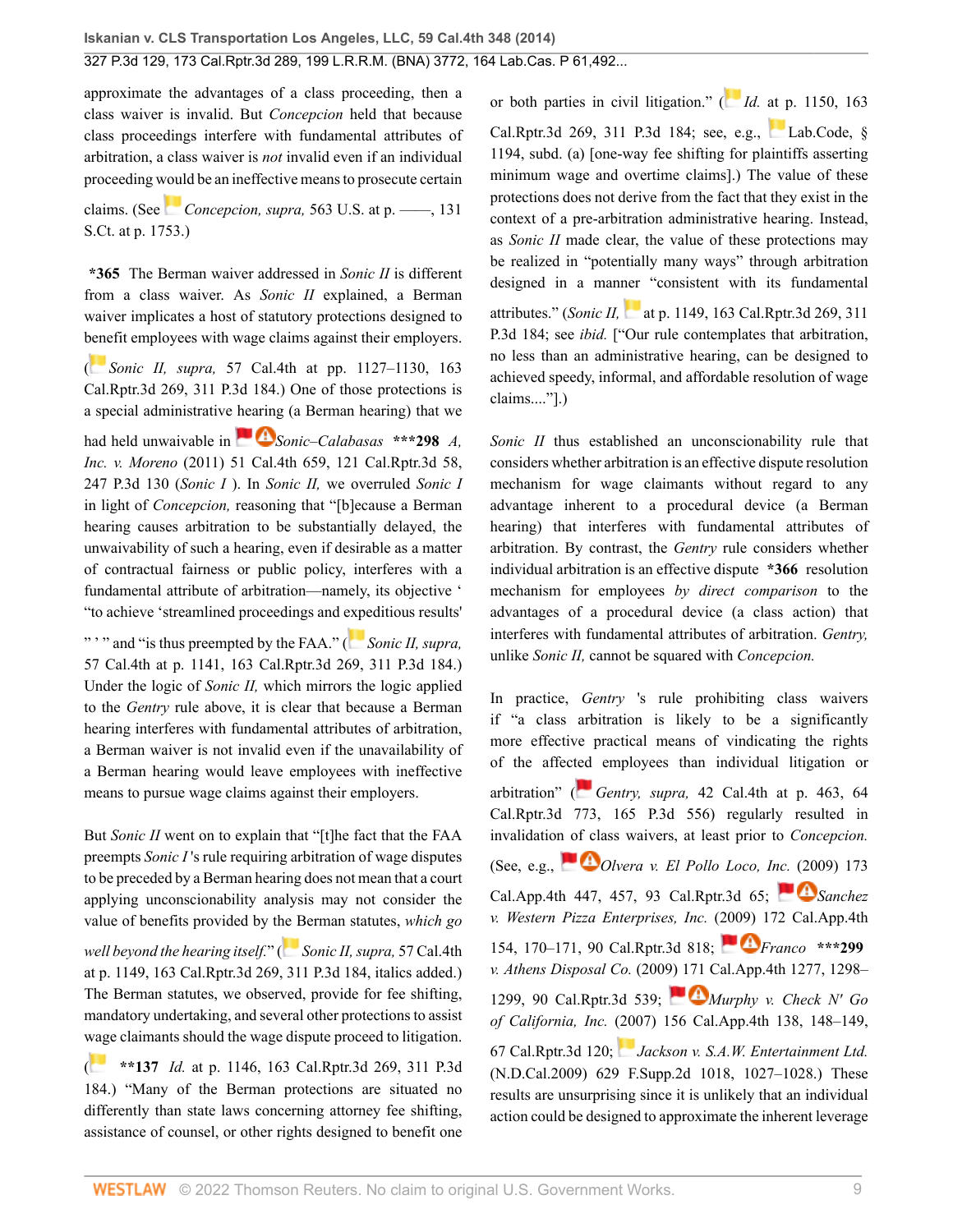that a class proceeding provides to [emp](https://1.next.westlaw.com/Link/RelatedInformation/Flag?documentGuid=I2cd0aa5870bc11e0a34df17ea74c323f&transitionType=InlineKeyCiteFlags&originationContext=docHeaderFlag&Rank=0&ppcid=2af46aeee0b04785be997ff44a01e3a1&contextData=(sc.Search) )loyees with claims against a defendant employer. (See *[Concepcion, supra,](http://www.westlaw.com/Link/Document/FullText?findType=Y&serNum=2025172541&pubNum=0000708&originatingDoc=I2ff28000fadb11e39488c8f438320c70&refType=RP&fi=co_pp_sp_708_1752&originationContext=document&vr=3.0&rs=cblt1.0&transitionType=DocumentItem&contextData=(sc.Search)#co_pp_sp_708_1752)* [563 U.S. at p. ––––, 131 S.Ct. at p. 1752.](http://www.westlaw.com/Link/Document/FullText?findType=Y&serNum=2025172541&pubNum=0000708&originatingDoc=I2ff28000fadb11e39488c8f438320c70&refType=RP&fi=co_pp_sp_708_1752&originationContext=document&vr=3.0&rs=cblt1.0&transitionType=DocumentItem&contextData=(sc.Search)#co_pp_sp_708_1752)) By contrast, *Sonic II* addressed individual wage claims, not class actions, and there is no reason to think that the value of Berman protections distinct from a Berman hearing itself cannot be achieved by designing an arbitration process that is accessible, affordable, [and](https://1.next.westlaw.com/Link/RelatedInformation/Flag?documentGuid=I4ce23846374211e380938e6f51729d80&transitionType=InlineKeyCiteFlags&originationContext=docHeaderFlag&Rank=0&ppcid=2af46aeee0b04785be997ff44a01e3a1&contextData=(sc.Search) ) consistent with fundamental attributes of arbitration. (See

*Sonic II, supra,* [57 Cal.4th at p. 1147, 163 Cal.Rptr.3d 269,](http://www.westlaw.com/Link/Document/FullText?findType=Y&serNum=2031787028&pubNum=0004645&originatingDoc=I2ff28000fadb11e39488c8f438320c70&refType=RP&originationContext=document&vr=3.0&rs=cblt1.0&transitionType=DocumentItem&contextData=(sc.Search)) [311 P.3d 184](http://www.westlaw.com/Link/Document/FullText?findType=Y&serNum=2031787028&pubNum=0004645&originatingDoc=I2ff28000fadb11e39488c8f438320c70&refType=RP&originationContext=document&vr=3.0&rs=cblt1.0&transitionType=DocumentItem&contextData=(sc.Search)) ["There are potentially many ways to structure arbitration, without replicating the Berman protections, so that it facilitates accessible, affordable resolution of wage disputes. We see no reason to believe that the specific elements of the Berman statutes are the only way to achieve this goal or that employees will be unable to pursue their claims effectively without initial resort to an administrative hearing as opposed to an adequate arbitral forum."].)

In sum, *Sonic II* recognized that the FAA does not prevent states through legislative or judicial rules from addressing the problems of affordability and accessibility of arbitration. But *Concepcion* held that the FAA does prevent states from mandating or promoting procedures incompatible with arbitration. The *Gentry* rule runs afoul of this latter principle. We thus conclude in light of *Concepcion* that the FAA preempts the *Gentry* rule.

#### **III.**

Iskanian contends that even if the FAA preempts *Gentry,* the class action waiver in this case is invalid under the National Labor Relations Act (NLRA). Iskanian adopts the position [of t](https://1.next.westlaw.com/Link/RelatedInformation/Flag?documentGuid=Ifa87d36e3b3011e1bd928e1973ff4e60&transitionType=InlineKeyCiteFlags&originationContext=docHeaderFlag&Rank=0&ppcid=2af46aeee0b04785be997ff44a01e3a1&contextData=(sc.Search) )he National Labor Relations Board **\*367** (Board) in

*D.R. Horton Inc. & Cuda* [\(2012\) 357 NLRB No. 184 \[2012](http://www.westlaw.com/Link/Document/FullText?findType=Y&serNum=2026828569&pubNum=0000999&originatingDoc=I2ff28000fadb11e39488c8f438320c70&refType=RP&originationContext=document&vr=3.0&rs=cblt1.0&transitionType=DocumentItem&contextData=(sc.Search)) [WL 36274\]](http://www.westlaw.com/Link/Document/FullText?findType=Y&serNum=2026828569&pubNum=0000999&originatingDoc=I2ff28000fadb11e39488c8f438320c70&refType=RP&originationContext=document&vr=3.0&rs=cblt1.0&transitionType=DocumentItem&contextData=(sc.Search)) (*Horton I*) that the NLRA generally prohibits **\*\*138** contracts that compel employees to waive their right to participate in class proceedings to resolve wage claims. The Fifth Circuit recent[ly r](https://1.next.westlaw.com/Link/RelatedInformation/Flag?documentGuid=I6ba9a13d5c4311e38912df21cb42a557&transitionType=InlineKeyCiteFlags&originationContext=docHeaderFlag&Rank=0&ppcid=2af46aeee0b04785be997ff44a01e3a1&contextData=(sc.Search) )efused to enforce that portion

of the NLRB's opinion. ( *[D.R. Horton, Inc. v. NLRB](http://www.westlaw.com/Link/Document/FullText?findType=Y&serNum=2032188619&pubNum=0000506&originatingDoc=I2ff28000fadb11e39488c8f438320c70&refType=RP&originationContext=document&vr=3.0&rs=cblt1.0&transitionType=DocumentItem&contextData=(sc.Search))* (5th [Cir.2013\) 737 F.3d 344](http://www.westlaw.com/Link/Document/FullText?findType=Y&serNum=2032188619&pubNum=0000506&originatingDoc=I2ff28000fadb11e39488c8f438320c70&refType=RP&originationContext=document&vr=3.0&rs=cblt1.0&transitionType=DocumentItem&contextData=(sc.Search)) (*Horton II* ).) We consider below the Board's position and the Fifth Circuit's reasons for rejecting it. In *Horton I,* the employee, Michael Cuda, a superintendent at Horton, claimed he had been misclassified as exempt from statutory overtime protections under the Fair Labor Standards Act (FLSA). He sought to initiate a nationwide class arbitration of similarly situated superintendents working for Horton. Horton asserted that the mutual arbitration agreement (MAA) barred arbitration of collective claims. Cuda then filed an unfair labor practice charge, and the Board's general counsel issued a complaint. The complaint alleged that Horton violated section 8(a)(1) of the NLRA by maintaining the MAA provision that said the arbitrator " 'may hear only Employee's individual claims and does not have the authority to fashion a proceeding as a class or collective action or to award relief to a gro[up o](https://1.next.westlaw.com/Link/RelatedInformation/Flag?documentGuid=Ifa87d36e3b3011e1bd928e1973ff4e60&transitionType=InlineKeyCiteFlags&originationContext=docHeaderFlag&Rank=0&ppcid=2af46aeee0b04785be997ff44a01e3a1&contextData=(sc.Search) )r class of employees in one arbitration proceeding.' " ( *[Horton I, supra,](http://www.westlaw.com/Link/Document/FullText?findType=Y&serNum=2026828569&pubNum=0001033&originatingDoc=I2ff28000fadb11e39488c8f438320c70&refType=CA&originationContext=document&vr=3.0&rs=cblt1.0&transitionType=DocumentItem&contextData=(sc.Search))* 357

[NLRB No. 184, p. 1.](http://www.westlaw.com/Link/Document/FullText?findType=Y&serNum=2026828569&pubNum=0001033&originatingDoc=I2ff28000fadb11e39488c8f438320c70&refType=CA&originationContext=document&vr=3.0&rs=cblt1.0&transitionType=DocumentItem&contextData=(sc.Search))) The complaint further alleged that Horton violated NLRA section 8(a)(1) and (4) **\*\*\*300** by maintaining arbitration agreements that required employees, as a condition of employment, " 'to submit all employment related disputes and claims to arbitration ..., thus interfering with employee access to the [Board].' " (*Horton I,* at p. 2.) An administrative law judge agreed that the latter but not the former is an unfair labor practice.

On appeal, the Board concluded that (1) the joining together of employees to bring a class proceeding to address wage violations i[s a](https://1.next.westlaw.com/Link/RelatedInformation/Flag?documentGuid=NB8DACE80AFF711D8803AE0632FEDDFBF&transitionType=InlineKeyCiteFlags&originationContext=docHeaderFlag&Rank=0&ppcid=2af46aeee0b04785be997ff44a01e3a1&contextData=(sc.Search) ) form of concerted activity under section 7 of the NLRA ( $\sim$  [29 U.S.C. § 157\)](http://www.westlaw.com/Link/Document/FullText?findType=L&pubNum=1000546&cite=29USCAS157&originatingDoc=I2ff28000fadb11e39488c8f438320c70&refType=LQ&originationContext=document&vr=3.0&rs=cblt1.0&transitionType=DocumentItem&contextData=(sc.Search)); (2) an agreement compelling an employee to waive the right to engage in that activity as a condition of employment i[s an](http://www.westlaw.com/Link/Document/FullText?findType=L&pubNum=1000546&cite=29USCAS158&originatingDoc=I2ff28000fadb11e39488c8f438320c70&refType=LQ&originationContext=document&vr=3.0&rs=cblt1.0&transitionType=DocumentItem&contextData=(sc.Search)) unfair labor practice under section 8 of the NLRA  $(id, \S 158)$ ; and (3) this rule is not precluded by the [FAA](https://1.next.westlaw.com/Link/RelatedInformation/Flag?documentGuid=NC02233609E4D11EC8C95F2ECE9E71133&transitionType=InlineKeyCiteFlags&originationContext=docHeaderFlag&Rank=0&ppcid=2af46aeee0b04785be997ff44a01e3a1&contextData=(sc.Search) ) because it is consistent with the FAA's savings clause ( $\frac{9 \text{ U.S.C. } }{9 \text{ U.S.C. } }$  2) and because the later enacted NLRA prevails over the earlier enacted FAA to the extent there is a conflict.

The Board began its analysis with section 7 of the NLRA, which states that "[e]mployees shall have the right to selforganization, to form, join, or assist labor organizations, to bargain collectively through representatives of their own choosing, and *to engage in other concerted activities* for the purpose of **\*368** collective bargaining *or other mutual aid or protection,* and shall also have the right to refrain from any or all of such activities except to the extent that such right may be affected by an agreement requiring membership in a labor organization as a condition of employment as authorized in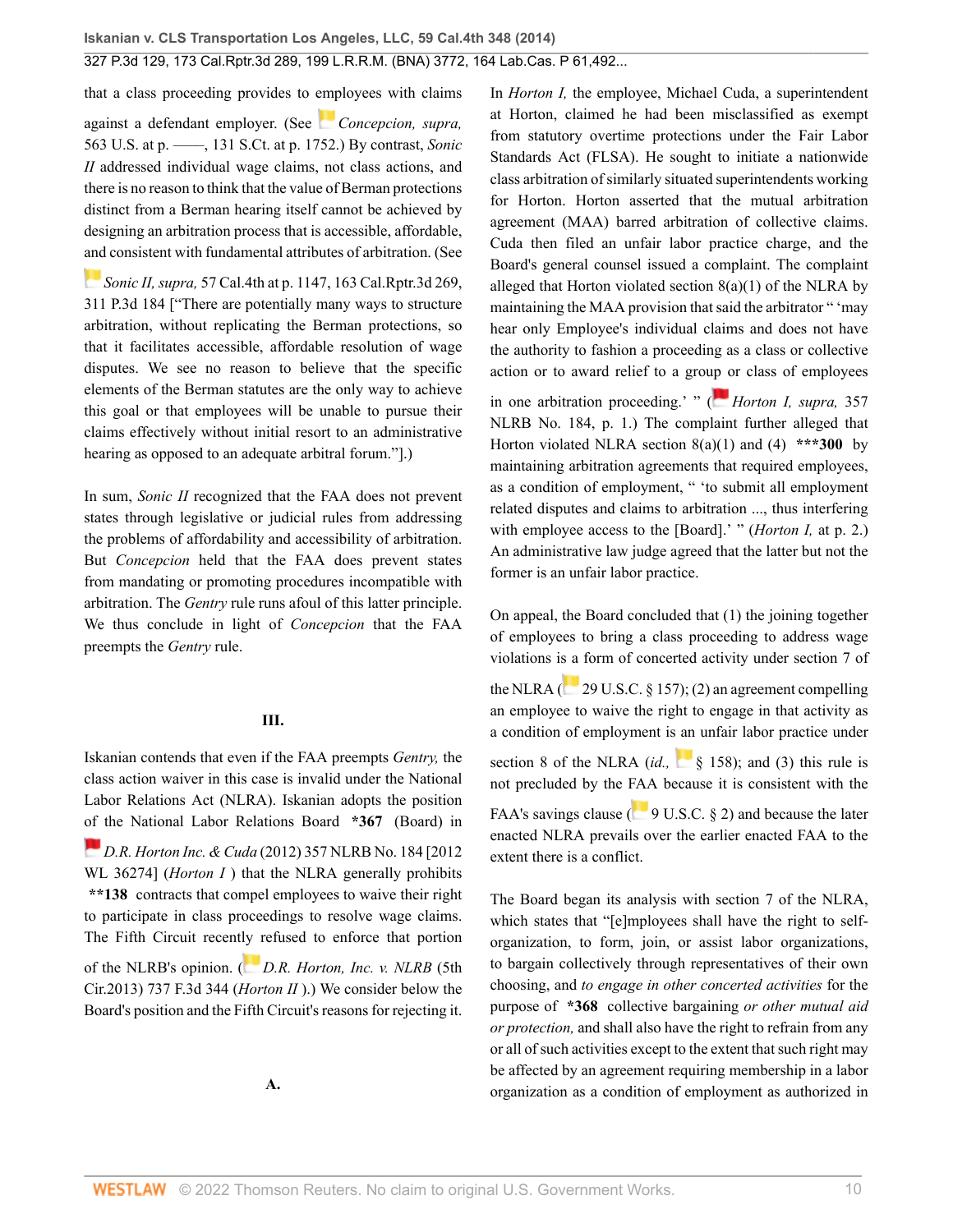[section 158\(a\)\(3\)](http://www.westlaw.com/Link/Document/FullText?findType=L&pubNum=1000546&cite=29USCAS158&originatingDoc=I2ff28000fadb11e39488c8f438320c70&refType=RB&originationContext=document&vr=3.0&rs=cblt1.0&transitionType=DocumentItem&contextData=(sc.Search)#co_pp_28cc0000ccca6) of this title." [\(](https://1.next.westlaw.com/Link/RelatedInformation/Flag?documentGuid=NB8DACE80AFF711D8803AE0632FEDDFBF&transitionType=InlineKeyCiteFlags&originationContext=docHeaderFlag&Rank=0&ppcid=2af46aeee0b04785be997ff44a01e3a1&contextData=(sc.Search) ) $\overline{29}$  U.S.C. § 157, italics added.)

The Board commented: "It is well settled that 'mutual aid or protection' includes employees' efforts to 'improve terms and conditions of employment or otherwise improve their lot as employees through channe[ls o](https://1.next.westlaw.com/Link/RelatedInformation/Flag?documentGuid=I615bb6a99c1f11d9bc61beebb95be672&transitionType=InlineKeyCiteFlags&originationContext=docHeaderFlag&Rank=0&ppcid=2af46aeee0b04785be997ff44a01e3a1&contextData=(sc.Search) )utside the immediate

employee-employer relationship.' *[Eastex, Inc. v. NLRB,](http://www.westlaw.com/Link/Document/FullText?findType=Y&serNum=1978139494&pubNum=0000708&originatingDoc=I2ff28000fadb11e39488c8f438320c70&refType=RP&originationContext=document&vr=3.0&rs=cblt1.0&transitionType=DocumentItem&contextData=(sc.Search))* [437 U.S. 556, 565–566 \[98 S.Ct. 2505, 57 L.Ed.2d 428\]](http://www.westlaw.com/Link/Document/FullText?findType=Y&serNum=1978139494&pubNum=0000708&originatingDoc=I2ff28000fadb11e39488c8f438320c70&refType=RP&originationContext=document&vr=3.0&rs=cblt1.0&transitionType=DocumentItem&contextData=(sc.Search)) [\(1978\).](http://www.westlaw.com/Link/Document/FullText?findType=Y&serNum=1978139494&pubNum=0000708&originatingDoc=I2ff28000fadb11e39488c8f438320c70&refType=RP&originationContext=document&vr=3.0&rs=cblt1.0&transitionType=DocumentItem&contextData=(sc.Search)) The Supreme Court specifically stated in *Eastex* that Section 7 'protects employees from retaliation by their employer when they seek to improve their working conditions

throughresort to administrative and judicial forums.<sup> $\cdot$ </sup> *[Id.](http://www.westlaw.com/Link/Document/FullText?findType=Y&serNum=1978139494&pubNum=0000708&originatingDoc=I2ff28000fadb11e39488c8f438320c70&refType=RP&originationContext=document&vr=3.0&rs=cblt1.0&transitionType=DocumentItem&contextData=(sc.Search))* at [565–566 \[98 S.Ct. 2505](http://www.westlaw.com/Link/Document/FullText?findType=Y&serNum=1978139494&pubNum=0000708&originatingDoc=I2ff28000fadb11e39488c8f438320c70&refType=RP&originationContext=document&vr=3.0&rs=cblt1.0&transitionType=DocumentItem&contextData=(sc.Search))]. The same is equally true of resort to arbitration. [¶] The Board has long held, with uniform judicial approval, that the NLRA protects employees' ability to join together to [purs](https://1.next.westlaw.com/Link/RelatedInformation/Flag?documentGuid=Ifa87d36e3b3011e1bd928e1973ff4e60&transitionType=InlineKeyCiteFlags&originationContext=docHeaderFlag&Rank=0&ppcid=2af46aeee0b04785be997ff44a01e3a1&contextData=(sc.Search) )ue workplace grievances, including through

litigation." ( *Horton I, supra,* [357 NLRB No. 184, p. 2](http://www.westlaw.com/Link/Document/FullText?findType=Y&serNum=2026828569&pubNum=0000999&originatingDoc=I2ff28000fadb11e39488c8f438320c70&refType=RP&originationContext=document&vr=3.0&rs=cblt1.0&transitionType=DocumentItem&contextData=(sc.Search)) [\[2012 WL 36274 at p. \\*2\]](http://www.westlaw.com/Link/Document/FullText?findType=Y&serNum=2026828569&pubNum=0000999&originatingDoc=I2ff28000fadb11e39488c8f438320c70&refType=RP&originationContext=document&vr=3.0&rs=cblt1.0&transitionType=DocumentItem&contextData=(sc.Search)).)

The Board then turned to section  $8(a)(1)$  of the NLRA, which says it is an unfair labor practice for an employer "to interfere with, restrain, or coerce employ[ees](http://www.westlaw.com/Link/Document/FullText?findType=L&pubNum=1000546&cite=29USCAS158&originatingDoc=I2ff28000fadb11e39488c8f438320c70&refType=RB&originationContext=document&vr=3.0&rs=cblt1.0&transitionType=DocumentItem&contextData=(sc.Search)#co_pp_7b9b000044381) in the exercise of the rights guaranteed in" section 7. ( $29 \text{ U.S.C. }$  § 158(a)(1).) The Board found, based on the previous discus[sion](https://1.next.westlaw.com/Link/RelatedInformation/Flag?documentGuid=Ifa87d36e3b3011e1bd928e1973ff4e60&transitionType=InlineKeyCiteFlags&originationContext=docHeaderFlag&Rank=0&ppcid=2af46aeee0b04785be997ff44a01e3a1&contextData=(sc.Search) ), "that

the MAA expressly restricts protected activity." ( *[Horton](http://www.westlaw.com/Link/Document/FullText?findType=Y&serNum=2026828569&pubNum=0000999&originatingDoc=I2ff28000fadb11e39488c8f438320c70&refType=RP&originationContext=document&vr=3.0&rs=cblt1.0&transitionType=DocumentItem&contextData=(sc.Search)) I, supra,* [357 NLRB No. 184, p. 4 \[2012 WL 36274 at](http://www.westlaw.com/Link/Document/FullText?findType=Y&serNum=2026828569&pubNum=0000999&originatingDoc=I2ff28000fadb11e39488c8f438320c70&refType=RP&originationContext=document&vr=3.0&rs=cblt1.0&transitionType=DocumentItem&contextData=(sc.Search)) [p. \\*5\].](http://www.westlaw.com/Link/Document/FullText?findType=Y&serNum=2026828569&pubNum=0000999&originatingDoc=I2ff28000fadb11e39488c8f438320c70&refType=RP&originationContext=document&vr=3.0&rs=cblt1.0&transitionType=DocumentItem&contextData=(sc.Search))) "That this restriction on **\*\*139** the exercise of Section 7 rights is imposed in the form of an agreement between the employee and the employer makes no difference. From its earliest days, the Board, again with uniform judicial approval, has found unlawful employer-imposed, individual agreements that purport to restrict Section 7 rights —including, notably, agreements that employees will pursue claims against their employer only individually." (*Ibid.*)

The Board buttressed this conclusion by reviewing a statute that preceded the NLRA, the Norris LaGuardia Act, which among other things limited the power of federal courts to issue injunctions enforcing "yellow dog" contracts [proh](https://1.next.westlaw.com/Link/RelatedInformation/Flag?documentGuid=Ifa87d36e3b3011e1bd928e1973ff4e60&transitionType=InlineKeyCiteFlags&originationContext=docHeaderFlag&Rank=0&ppcid=2af46aeee0b04785be997ff44a01e3a1&contextData=(sc.Search) )ibiting employees \*\*\*301 from joining labor unions. (*[Horton](http://www.westlaw.com/Link/Document/FullText?findType=Y&serNum=2026828569&pubNum=0000999&originatingDoc=I2ff28000fadb11e39488c8f438320c70&refType=RP&originationContext=document&vr=3.0&rs=cblt1.0&transitionType=DocumentItem&contextData=(sc.Search)) I, supra,* [357 NLRB No. 184, p. 5 \[2012 WL 36274 at p.](http://www.westlaw.com/Link/Document/FullText?findType=Y&serNum=2026828569&pubNum=0000999&originatingDoc=I2ff28000fadb11e39488c8f438320c70&refType=RP&originationContext=document&vr=3.0&rs=cblt1.0&transitionType=DocumentItem&contextData=(sc.Search)) [\\*7\]](http://www.westlaw.com/Link/Document/FullText?findType=Y&serNum=2026828569&pubNum=0000999&originatingDoc=I2ff28000fadb11e39488c8f438320c70&refType=RP&originationContext=document&vr=3.0&rs=cblt1.0&transitionType=DocumentItem&contextData=(sc.Search)).) The types of activity, "whether undertaken 'singly or in concert,' " that may not be limited by restraining orders or injunctions include " 'aiding any person participating or interested in any labor dispute who ... is *prosecuting, any* *action or suit* in any court of the United States or of any St[ate.'](https://1.next.westlaw.com/Link/RelatedInformation/Flag?documentGuid=Ifa87d36e3b3011e1bd928e1973ff4e60&transitionType=InlineKeyCiteFlags&originationContext=docHeaderFlag&Rank=0&ppcid=2af46aeee0b04785be997ff44a01e3a1&contextData=(sc.Search) ) [29 U.S.C. § 104\(d\)](http://www.westlaw.com/Link/Document/FullText?findType=L&pubNum=1000546&cite=29USCAS104&originatingDoc=I2ff28000fadb11e39488c8f438320c70&refType=RB&originationContext=document&vr=3.0&rs=cblt1.0&transitionType=DocumentItem&contextData=(sc.Search)#co_pp_5ba1000067d06) (emphasis added)." (*Id.* at pp. 5–

6  $\lceil$  2012 WL 36274 at p. \*7, fn. omitted.) " The law has long been clear that all variations of the venerable **\*369** "yellow dog contract" are invalid as a matter of law.' *[Barrow](http://www.westlaw.com/Link/Document/FullText?findType=Y&serNum=1992227849&pubNum=0001417&originatingDoc=I2ff28000fadb11e39488c8f438320c70&refType=CA&fi=co_pp_sp_1417_11&originationContext=document&vr=3.0&rs=cblt1.0&transitionType=DocumentItem&contextData=(sc.Search)#co_pp_sp_1417_11) Ut[ilitie](https://1.next.westlaw.com/Link/RelatedInformation/Flag?documentGuid=Ifa87d36e3b3011e1bd928e1973ff4e60&transitionType=InlineKeyCiteFlags&originationContext=docHeaderFlag&Rank=0&ppcid=2af46aeee0b04785be997ff44a01e3a1&contextData=(sc.Search) )s & Electric*[, 308 NLRB 4, 11, fn. 5 \(1992\).](http://www.westlaw.com/Link/Document/FullText?findType=Y&serNum=1992227849&pubNum=0001417&originatingDoc=I2ff28000fadb11e39488c8f438320c70&refType=CA&fi=co_pp_sp_1417_11&originationContext=document&vr=3.0&rs=cblt1.0&transitionType=DocumentItem&contextData=(sc.Search)#co_pp_sp_1417_11)" (*Id.* [at p.](http://www.westlaw.com/Link/Document/FullText?findType=Y&serNum=1992227849&pubNum=0001417&originatingDoc=I2ff28000fadb11e39488c8f438320c70&refType=CA&fi=co_pp_sp_1417_6&originationContext=document&vr=3.0&rs=cblt1.0&transitionType=DocumentItem&contextData=(sc.Search)#co_pp_sp_1417_6)

[6](http://www.westlaw.com/Link/Document/FullText?findType=Y&serNum=1992227849&pubNum=0001417&originatingDoc=I2ff28000fadb11e39488c8f438320c70&refType=CA&fi=co_pp_sp_1417_6&originationContext=document&vr=3.0&rs=cblt1.0&transitionType=DocumentItem&contextData=(sc.Search)#co_pp_sp_1417_6) [ [2012 WL 36274 at p. \\*8](http://www.westlaw.com/Link/Document/FullText?findType=Y&serNum=2026828569&pubNum=0000999&originatingDoc=I2ff28000fadb11e39488c8f438320c70&refType=RP&originationContext=document&vr=3.0&rs=cblt1.0&transitionType=DocumentItem&contextData=(sc.Search))].)

The Board concluded its analysis by finding no conflict between the NLRA and the FAA. Relying on the FAA's savings clause (see  $\blacksquare$  [9 U.S.C. § 2](http://www.westlaw.com/Link/Document/FullText?findType=L&pubNum=1000546&cite=9USCAS2&originatingDoc=I2ff28000fadb11e39488c8f438320c70&refType=LQ&originationContext=document&vr=3.0&rs=cblt1.0&transitionType=DocumentItem&contextData=(sc.Search)) [arbitration agreements are to be enforced "save upon such grounds as exist at law or in equity for the revocation of any contract"] ), the Board explained that "[t]he purpose of the FAA was to prevent courts from treating arbitration agreements less favorably than other private contracts. The Supreme Court ... has made clear that '[w]herever private contracts conflict with [the] functions' of the National Labor Relations Act, 'they obv[ious](https://1.next.westlaw.com/Link/RelatedInformation/Flag?documentGuid=I2e1bbe429ca411d9bdd1cfdd544ca3a4&transitionType=InlineKeyCiteFlags&originationContext=docHeaderFlag&Rank=0&ppcid=2af46aeee0b04785be997ff44a01e3a1&contextData=(sc.Search) )ly must yield

or the Act would be reduced to a futility.' *[J.I. Case Co.](http://www.westlaw.com/Link/Document/FullText?findType=Y&serNum=1944115754&pubNum=0000708&originatingDoc=I2ff28000fadb11e39488c8f438320c70&refType=RP&originationContext=document&vr=3.0&rs=cblt1.0&transitionType=DocumentItem&contextData=(sc.Search))* [\[ \(1944\) \] 321 U.S. \[332,\] 337 \[64 S.Ct. 576, 88 L.Ed. 762](http://www.westlaw.com/Link/Document/FullText?findType=Y&serNum=1944115754&pubNum=0000708&originatingDoc=I2ff28000fadb11e39488c8f438320c70&refType=RP&originationContext=document&vr=3.0&rs=cblt1.0&transitionType=DocumentItem&contextData=(sc.Search))]. To find that an arbitration agreement must yield to the NLRA is to treat it no worse than any other private contract that conflicts with Federal labor law. The MAA would equally violate the NLRA if it said nothing about arbitration, but merely required employees, as a condition of employment, to agree to pursue any claims in cou[rt ag](https://1.next.westlaw.com/Link/RelatedInformation/Flag?documentGuid=Ifa87d36e3b3011e1bd928e1973ff4e60&transitionType=InlineKeyCiteFlags&originationContext=docHeaderFlag&Rank=0&ppcid=2af46aeee0b04785be997ff44a01e3a1&contextData=(sc.Search) )ainst the Respondent

solely on an individual basis." ( *[Horton I, supra,](http://www.westlaw.com/Link/Document/FullText?findType=Y&serNum=2026828569&pubNum=0000999&originatingDoc=I2ff28000fadb11e39488c8f438320c70&refType=RP&originationContext=document&vr=3.0&rs=cblt1.0&transitionType=DocumentItem&contextData=(sc.Search))* 357 [NLRB No. 184, p. 9 \[2012 WL 36274 at p. \\*11\].](http://www.westlaw.com/Link/Document/FullText?findType=Y&serNum=2026828569&pubNum=0000999&originatingDoc=I2ff28000fadb11e39488c8f438320c70&refType=RP&originationContext=document&vr=3.0&rs=cblt1.0&transitionType=DocumentItem&contextData=(sc.Search)))

The Board also invoked the principle that arbitration agreements may not require a party [to "](https://1.next.westlaw.com/Link/RelatedInformation/Flag?documentGuid=Ifa87d36e3b3011e1bd928e1973ff4e60&transitionType=InlineKeyCiteFlags&originationContext=docHeaderFlag&Rank=0&ppcid=2af46aeee0b04785be997ff44a01e3a1&contextData=(sc.Search) ) 'forgo the substantive rights afforded by the statut[e.'](https://1.next.westlaw.com/Link/RelatedInformation/Flag?documentGuid=I862f49d69c9011d993e6d35cc61aab4a&transitionType=InlineKeyCiteFlags&originationContext=docHeaderFlag&Rank=0&ppcid=2af46aeee0b04785be997ff44a01e3a1&contextData=(sc.Search) ) " ( *[Horton I, supra,](http://www.westlaw.com/Link/Document/FullText?findType=Y&serNum=2026828569&pubNum=0001033&originatingDoc=I2ff28000fadb11e39488c8f438320c70&refType=CA&originationContext=document&vr=3.0&rs=cblt1.0&transitionType=DocumentItem&contextData=(sc.Search))* 357 [NLRB No. 184, p. 9,](http://www.westlaw.com/Link/Document/FullText?findType=Y&serNum=2026828569&pubNum=0001033&originatingDoc=I2ff28000fadb11e39488c8f438320c70&refType=CA&originationContext=document&vr=3.0&rs=cblt1.0&transitionType=DocumentItem&contextData=(sc.Search)) quoting *[Gilmer v. Interstate/Johnson](http://www.westlaw.com/Link/Document/FullText?findType=Y&serNum=1991089841&pubNum=0000708&originatingDoc=I2ff28000fadb11e39488c8f438320c70&refType=RP&originationContext=document&vr=3.0&rs=cblt1.0&transitionType=DocumentItem&contextData=(sc.Search)) Lane Corp.* [\(1991\) 500 U.S. 20, 26, 111 S.Ct. 1647, 114](http://www.westlaw.com/Link/Document/FullText?findType=Y&serNum=1991089841&pubNum=0000708&originatingDoc=I2ff28000fadb11e39488c8f438320c70&refType=RP&originationContext=document&vr=3.0&rs=cblt1.0&transitionType=DocumentItem&contextData=(sc.Search)) [L.Ed.2d 26](http://www.westlaw.com/Link/Document/FullText?findType=Y&serNum=1991089841&pubNum=0000708&originatingDoc=I2ff28000fadb11e39488c8f438320c70&refType=RP&originationContext=document&vr=3.0&rs=cblt1.0&transitionType=DocumentItem&contextData=(sc.Search)) (*Gilmer* ).) The Board clarified that "[t]he question presented in this case is *not* whether employees can effectively vindicate their statutory rights under the Fair Labor Standards Act in an arbitral forum. [Citation.] Rather, the issue here is whether the MAA's categorical prohibition of joint, class, or collective federal, state or employment law claims in any forum directly violates the substa[ntiv](https://1.next.westlaw.com/Link/RelatedInformation/Flag?documentGuid=Ifa87d36e3b3011e1bd928e1973ff4e60&transitionType=InlineKeyCiteFlags&originationContext=docHeaderFlag&Rank=0&ppcid=2af46aeee0b04785be997ff44a01e3a1&contextData=(sc.Search) )e rights vested in employees by Section 7 of the NLRA.[" \(](https://1.next.westlaw.com/Link/RelatedInformation/Flag?documentGuid=Ifa87d36e3b3011e1bd928e1973ff4e60&transitionType=InlineKeyCiteFlags&originationContext=docHeaderFlag&Rank=0&ppcid=2af46aeee0b04785be997ff44a01e3a1&contextData=(sc.Search) )*[Horton,](http://www.westlaw.com/Link/Document/FullText?findType=Y&serNum=2026828569&pubNum=0001033&originatingDoc=I2ff28000fadb11e39488c8f438320c70&refType=CA&originationContext=document&vr=3.0&rs=cblt1.0&transitionType=DocumentItem&contextData=(sc.Search)) supra*, [357 NLRB No. 184, p. 9](http://www.westlaw.com/Link/Document/FullText?findType=Y&serNum=2026828569&pubNum=0001033&originatingDoc=I2ff28000fadb11e39488c8f438320c70&refType=CA&originationContext=document&vr=3.0&rs=cblt1.0&transitionType=DocumentItem&contextData=(sc.Search)), fn. omitted [ [2012 WL](http://www.westlaw.com/Link/Document/FullText?findType=Y&serNum=2026828569&pubNum=0000999&originatingDoc=I2ff28000fadb11e39488c8f438320c70&refType=RP&originationContext=document&vr=3.0&rs=cblt1.0&transitionType=DocumentItem&contextData=(sc.Search)) [36274 at p. \\*11\]](http://www.westlaw.com/Link/Document/FullText?findType=Y&serNum=2026828569&pubNum=0000999&originatingDoc=I2ff28000fadb11e39488c8f438320c70&refType=RP&originationContext=document&vr=3.0&rs=cblt1.0&transitionType=DocumentItem&contextData=(sc.Search)).)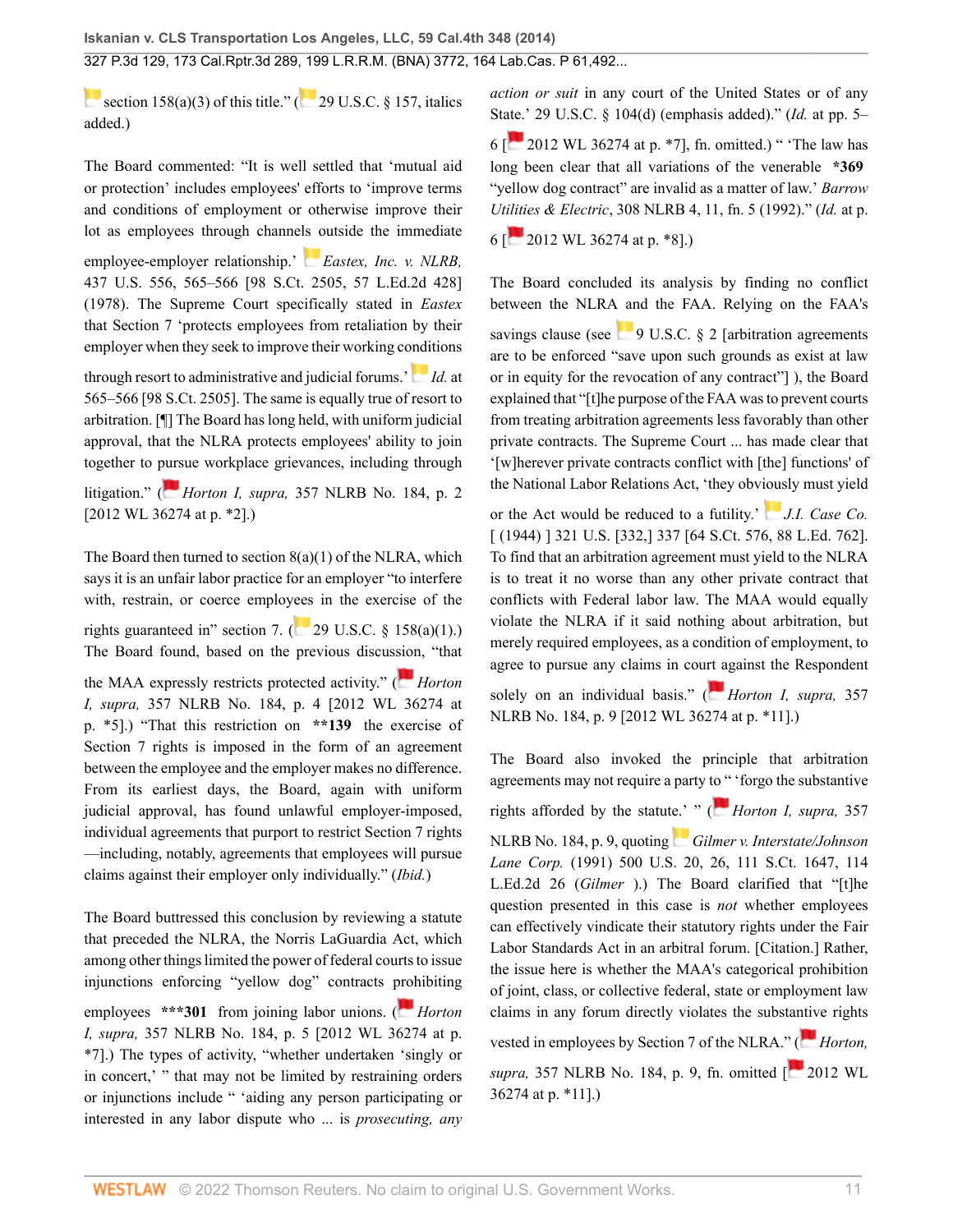The Board recognized a tension between its ruling and *Concepcion* 's statements that the "overarching purpose of the FAA ... is to ensure the enforcement of arbitration agreements according to their terms so as to facilitate streamlined proceedings" and that the "switch from bilateral to class arbitration sacrifice[s th](https://1.next.westlaw.com/Link/RelatedInformation/Flag?documentGuid=I2cd0aa5870bc11e0a34df17ea74c323f&transitionType=InlineKeyCiteFlags&originationContext=docHeaderFlag&Rank=0&ppcid=2af46aeee0b04785be997ff44a01e3a1&contextData=(sc.Search) )e principal advantage of arbitration

—its informality." ( *[Concepcion, supra,](http://www.westlaw.com/Link/Document/FullText?findType=Y&serNum=2025172541&pubNum=0000708&originatingDoc=I2ff28000fadb11e39488c8f438320c70&refType=RP&fi=co_pp_sp_708_1748&originationContext=document&vr=3.0&rs=cblt1.0&transitionType=DocumentItem&contextData=(sc.Search)#co_pp_sp_708_1748)* 563 U.S. at pp. [––––, ––––, 131 S.Ct. at pp. 1748, 1751.](http://www.westlaw.com/Link/Document/FullText?findType=Y&serNum=2025172541&pubNum=0000708&originatingDoc=I2ff28000fadb11e39488c8f438320c70&refType=RP&fi=co_pp_sp_708_1748&originationContext=document&vr=3.0&rs=cblt1.0&transitionType=DocumentItem&contextData=(sc.Search)#co_pp_sp_708_1748)) But in the Board's view, "the weight of this countervailing consideration was considerably greater in the context of [*Concepcion* ] than it is here for several reasons. [*Concepcion* ] involved the claim that a class-action waiver in an arbitration clause of any contract of adhesion in the State of California was **\*370** unconscionable. Here, in contrast, only agreements between employers and their own employees are at stake. As the Court pointed out in [*Concepcion* ], such contracts of adhesion in the retail and services industries might cover 't[ens](https://1.next.westlaw.com/Link/RelatedInformation/Flag?documentGuid=I2cd0aa5870bc11e0a34df17ea74c323f&transitionType=InlineKeyCiteFlags&originationContext=docHeaderFlag&Rank=0&ppcid=2af46aeee0b04785be997ff44a01e3a1&contextData=(sc.Search) ) of

thousands **\*\*140** of potential claimants.' **\*\*\*302** *[Id.](http://www.westlaw.com/Link/Document/FullText?findType=Y&serNum=2025172541&pubNum=0000708&originatingDoc=I2ff28000fadb11e39488c8f438320c70&refType=RP&fi=co_pp_sp_708_1752&originationContext=document&vr=3.0&rs=cblt1.0&transitionType=DocumentItem&contextData=(sc.Search)#co_pp_sp_708_1752)* [at 1752.](http://www.westlaw.com/Link/Document/FullText?findType=Y&serNum=2025172541&pubNum=0000708&originatingDoc=I2ff28000fadb11e39488c8f438320c70&refType=RP&fi=co_pp_sp_708_1752&originationContext=document&vr=3.0&rs=cblt1.0&transitionType=DocumentItem&contextData=(sc.Search)#co_pp_sp_708_1752) The average number of employees employed by a single employer, in contrast, is 20, and most class-wide employment litigation, like the case at issue here, involves only a specific subset of an employer's employees. A classwide arbitration is thus far less cumbersome and more akin to an individual arbitration proceeding along each of the dimensions considered by the Court in [*Concepcion* ]—speed, cost, informality, and risk—when the class is so limited in

size. [131 S.Ct. at 1751–1752](http://www.westlaw.com/Link/Document/FullText?findType=Y&serNum=2025172541&pubNum=0000708&originatingDoc=I2ff28000fadb11e39488c8f438320c70&refType=RP&fi=co_pp_sp_708_1751&originationContext=document&vr=3.0&rs=cblt1.0&transitionType=DocumentItem&contextData=(sc.Search)#co_pp_sp_708_1751). Moreover, the holding in this case covers only one type of contract, that between an employer and its covered employees, in contrast to the broad rule adopted by the California Supreme Court at issue in [*Concepcion* ]. Accordingly, any intrusi[on](https://1.next.westlaw.com/Link/RelatedInformation/Flag?documentGuid=Ifa87d36e3b3011e1bd928e1973ff4e60&transitionType=InlineKeyCiteFlags&originationContext=docHeaderFlag&Rank=0&ppcid=2af46aeee0b04785be997ff44a01e3a1&contextData=(sc.Search) ) on the policies underlying the FAA is similarly limited." ( *[Horton I, supra,](http://www.westlaw.com/Link/Document/FullText?findType=Y&serNum=2026828569&pubNum=0001033&originatingDoc=I2ff28000fadb11e39488c8f438320c70&refType=CA&originationContext=document&vr=3.0&rs=cblt1.0&transitionType=DocumentItem&contextData=(sc.Search))* [357 NLRB No. 184, pp. 11–12](http://www.westlaw.com/Link/Document/FullText?findType=Y&serNum=2026828569&pubNum=0001033&originatingDoc=I2ff28000fadb11e39488c8f438320c70&refType=CA&originationContext=document&vr=3.0&rs=cblt1.0&transitionType=DocumentItem&contextData=(sc.Search)), fn. omitted [ [2012 WL](http://www.westlaw.com/Link/Document/FullText?findType=Y&serNum=2026828569&pubNum=0000999&originatingDoc=I2ff28000fadb11e39488c8f438320c70&refType=RP&originationContext=document&vr=3.0&rs=cblt1.0&transitionType=DocumentItem&contextData=(sc.Search)) [36274 at p. \\*15](http://www.westlaw.com/Link/Document/FullText?findType=Y&serNum=2026828569&pubNum=0000999&originatingDoc=I2ff28000fadb11e39488c8f438320c70&refType=RP&originationContext=document&vr=3.0&rs=cblt1.0&transitionType=DocumentItem&contextData=(sc.Search)), fn. omitted].)

"Finally," the Board said, "even if there were a conflict between the NLRA and the FAA, there are strong indications that the FAA would have to yield under the terms of the Norris–LaGuardia Act. As explained above, under the Norris–LaGuardia Act, a private agreement that seeks to prohibit a 'lawful means [of] aiding any person participating or interested in' a lawsuit arising out of a labor dispute (as broadly defined) is unenforceable, as contrary to the public policy protecting employees' 'concerted activities for ... mutual aid or protection.' To the extent that the FAA requires giving effect to such an agreement, it would conflict with the Norris–LaGuardia Act. The Norris–LaGuardia Act, in turn—passed 7 years *after* the FAA,—repealed '[a]ll acts and pa[rts](https://1.next.westlaw.com/Link/RelatedInformation/Flag?documentGuid=Ifa87d36e3b3011e1bd928e1973ff4e60&transitionType=InlineKeyCiteFlags&originationContext=docHeaderFlag&Rank=0&ppcid=2af46aeee0b04785be997ff44a01e3a1&contextData=(sc.Search) ) of acts in conflict' with the later statute (Section 15)." ( *[Ho](https://1.next.westlaw.com/Link/RelatedInformation/Flag?documentGuid=Ifa87d36e3b3011e1bd928e1973ff4e60&transitionType=InlineKeyCiteFlags&originationContext=docHeaderFlag&Rank=0&ppcid=2af46aeee0b04785be997ff44a01e3a1&contextData=(sc.Search) )rton I, supra,* [357 NLRB No. 184, p. 12](http://www.westlaw.com/Link/Document/FullText?findType=Y&serNum=2026828569&pubNum=0001033&originatingDoc=I2ff28000fadb11e39488c8f438320c70&refType=CA&originationContext=document&vr=3.0&rs=cblt1.0&transitionType=DocumentItem&contextData=(sc.Search)), fn. omitted  $\sqrt{2012 \text{ WL } 36274 \text{ at p. *16, fm. omitted}}$ .

## **B.**

In *Horton II,* the Fifth Circuit disagreed with the Board's ruling that the class action waiver in the MAA was an unfair labor practice. The court recognized precedent holding that " 'the filing of a civil action by employees is protected activity ... [and] by joining together to file the lawsuit [the employees] engaged in concerted activity.' *[127 Rest. Corp.,](http://www.westlaw.com/Link/Document/FullText?findType=Y&serNum=2000374211&pubNum=0001417&originatingDoc=I2ff28000fadb11e39488c8f438320c70&refType=CA&fi=co_pp_sp_1417_275&originationContext=document&vr=3.0&rs=cblt1.0&transitionType=DocumentItem&contextData=(sc.Search)#co_pp_sp_1417_275)* [331 NLRB 269, 275–76 \(2000\)](http://www.westlaw.com/Link/Document/FullText?findType=Y&serNum=2000374211&pubNum=0001417&originatingDoc=I2ff28000fadb11e39488c8f438320c70&refType=CA&fi=co_pp_sp_1417_275&originationContext=document&vr=3.0&rs=cblt1.0&transitionType=DocumentItem&contextData=(sc.Search)#co_pp_sp_1417_275). '[A] lawsuit filed in good faith by a group of employees to achieve more favorable terms or conditions of employ[men](https://1.next.westlaw.com/Link/RelatedInformation/Flag?documentGuid=I9b05f777a96711e0bff3854fb99771ed&transitionType=InlineKeyCiteFlags&originationContext=docHeaderFlag&Rank=0&ppcid=2af46aeee0b04785be997ff44a01e3a1&contextData=(sc.Search) )t is "concerted activity" under Section 7' of the NLRA. *[Brady v. Nat'l Football League,](http://www.westlaw.com/Link/Document/FullText?findType=Y&serNum=2025629939&pubNum=0000506&originatingDoc=I2ff28000fadb11e39488c8f438320c70&refType=RP&fi=co_pp_sp_506_673&originationContext=document&vr=3.0&rs=cblt1.0&transitionType=DocumentItem&contextData=(sc.Search)#co_pp_sp_506_673)* [644 F.3d 661, 673 \(8th Cir.2011\)](http://www.westlaw.com/Link/Document/FullText?findType=Y&serNum=2025629939&pubNum=0000506&originatingDoc=I2ff28000fadb11e39488c8f438320c70&refType=RP&fi=co_pp_sp_506_673&originationContext=document&vr=3.0&rs=cblt1.0&transitionType=DocumentItem&contextData=(sc.Search)#co_pp_sp_506_673)." ( *[Horton II, supra,](http://www.westlaw.com/Link/Document/FullText?findType=Y&serNum=2032188619&pubNum=0000506&originatingDoc=I2ff28000fadb11e39488c8f438320c70&refType=RP&fi=co_pp_sp_506_356&originationContext=document&vr=3.0&rs=cblt1.0&transitionType=DocumentItem&contextData=(sc.Search)#co_pp_sp_506_356)* 737 [F.3d at p. 356](http://www.westlaw.com/Link/Document/FullText?findType=Y&serNum=2032188619&pubNum=0000506&originatingDoc=I2ff28000fadb11e39488c8f438320c70&refType=RP&fi=co_pp_sp_506_356&originationContext=document&vr=3.0&rs=cblt1.0&transitionType=DocumentItem&contextData=(sc.Search)#co_pp_sp_506_356).) However, the Fifth Circuit reasoned, "The [FAA] has equal importance in our review. Caselaw under the FAA points us [in a](https://1.next.westlaw.com/Link/RelatedInformation/Flag?documentGuid=I6ba9a13d5c4311e38912df21cb42a557&transitionType=InlineKeyCiteFlags&originationContext=docHeaderFlag&Rank=0&ppcid=2af46aeee0b04785be997ff44a01e3a1&contextData=(sc.Search) ) different direction than the course taken by the Board." ( $\overline{Id}$ . [at p. 357](http://www.westlaw.com/Link/Document/FullText?findType=Y&serNum=2032188619&pubNum=0000506&originatingDoc=I2ff28000fadb11e39488c8f438320c70&refType=RP&fi=co_pp_sp_506_357&originationContext=document&vr=3.0&rs=cblt1.0&transitionType=DocumentItem&contextData=(sc.Search)#co_pp_sp_506_357).)

**\*371** Relying on *Concepcion,* the Fifth Circuit rejected the argument that the Board's rule fell within the savings clause of the FAA. A rule that is neutral on its face but is "applied in a fashion that disfavors arbitration" is not a ground that exists "for the revocation [of a](https://1.next.westlaw.com/Link/RelatedInformation/Flag?documentGuid=I2cd0aa5870bc11e0a34df17ea74c323f&transitionType=InlineKeyCiteFlags&originationContext=docHeaderFlag&Rank=0&ppcid=2af46aeee0b04785be997ff44a01e3a1&contextData=(sc.Search) )ny contract" within

the meaning of the savings clause. ( *[Concepcion, supra,](http://www.westlaw.com/Link/Document/FullText?findType=Y&serNum=2025172541&pubNum=0000708&originatingDoc=I2ff28000fadb11e39488c8f438320c70&refType=RP&fi=co_pp_sp_708_1747&originationContext=document&vr=3.0&rs=cblt1.0&transitionType=DocumentItem&contextData=(sc.Search)#co_pp_sp_708_1747)* [563 U.S. at p. ––––, 131 S.Ct. at p. 1747.](http://www.westlaw.com/Link/Document/FullText?findType=Y&serNum=2025172541&pubNum=0000708&originatingDoc=I2ff28000fadb11e39488c8f438320c70&refType=RP&fi=co_pp_sp_708_1747&originationContext=document&vr=3.0&rs=cblt1.0&transitionType=DocumentItem&contextData=(sc.Search)#co_pp_sp_708_1747)) The Fifth Circuit concluded that the Board's rule, like the rule in *Discover Bank,* was not arbitration neutral. Rather, by substituting class proceedings for individual arbitration, the rule would significantly undermine arbitration's fundamental attributes by requiring procedural formality [and](https://1.next.westlaw.com/Link/RelatedInformation/Flag?documentGuid=I6ba9a13d5c4311e38912df21cb42a557&transitionType=InlineKeyCiteFlags&originationContext=docHeaderFlag&Rank=0&ppcid=2af46aeee0b04785be997ff44a01e3a1&contextData=(sc.Search) ) complexity, and by creating greater risks [to de](https://1.next.westlaw.com/Link/RelatedInformation/Flag?documentGuid=I2cd0aa5870bc11e0a34df17ea74c323f&transitionType=InlineKeyCiteFlags&originationContext=docHeaderFlag&Rank=0&ppcid=2af46aeee0b04785be997ff44a01e3a1&contextData=(sc.Search) )fendants. ( *[Horton II, supra,](http://www.westlaw.com/Link/Document/FullText?findType=Y&serNum=2032188619&pubNum=0000506&originatingDoc=I2ff28000fadb11e39488c8f438320c70&refType=RP&fi=co_pp_sp_506_359&originationContext=document&vr=3.0&rs=cblt1.0&transitionType=DocumentItem&contextData=(sc.Search)#co_pp_sp_506_359)* 737 [F.3d at p. 359,](http://www.westlaw.com/Link/Document/FullText?findType=Y&serNum=2032188619&pubNum=0000506&originatingDoc=I2ff28000fadb11e39488c8f438320c70&refType=RP&fi=co_pp_sp_506_359&originationContext=document&vr=3.0&rs=cblt1.0&transitionType=DocumentItem&contextData=(sc.Search)#co_pp_sp_506_359) citing *[Concepcion, supra,](http://www.westlaw.com/Link/Document/FullText?findType=Y&serNum=2025172541&pubNum=0000708&originatingDoc=I2ff28000fadb11e39488c8f438320c70&refType=RP&fi=co_pp_sp_708_1750&originationContext=document&vr=3.0&rs=cblt1.0&transitionType=DocumentItem&contextData=(sc.Search)#co_pp_sp_708_1750)* 563 U.S. at pp. ——, ——, 131 S.Ct. at pp. 1750–1752.)

**\*\*\*303** The court then considered whether "the FAA's mandate has b[een](https://1.next.westlaw.com/Link/RelatedInformation/Flag?documentGuid=Iecd52c323b8811e1aa95d4e04082c730&transitionType=InlineKeyCiteFlags&originationContext=docHeaderFlag&Rank=0&ppcid=2af46aeee0b04785be997ff44a01e3a1&contextData=(sc.Search) ) 'overridden by a contrary congressional command.' " ( *[CompuCredit v. Greenwood](http://www.westlaw.com/Link/Document/FullText?findType=Y&serNum=2026831029&pubNum=0000708&originatingDoc=I2ff28000fadb11e39488c8f438320c70&refType=RP&fi=co_pp_sp_708_669&originationContext=document&vr=3.0&rs=cblt1.0&transitionType=DocumentItem&contextData=(sc.Search)#co_pp_sp_708_669)* (2012) 565 U.S. —–, —–, 132 S.Ct. 665, 669, 181 L.Ed.2d 586; see *Italian Colors, supra,* [570 U.S. at p. ––––, 133 S.Ct. at](http://www.westlaw.com/Link/Document/FullText?findType=Y&serNum=2030816550&pubNum=0000708&originatingDoc=I2ff28000fadb11e39488c8f438320c70&refType=RP&fi=co_pp_sp_708_2309&originationContext=document&vr=3.0&rs=cblt1.0&transitionType=DocumentItem&contextData=(sc.Search)#co_pp_sp_708_2309)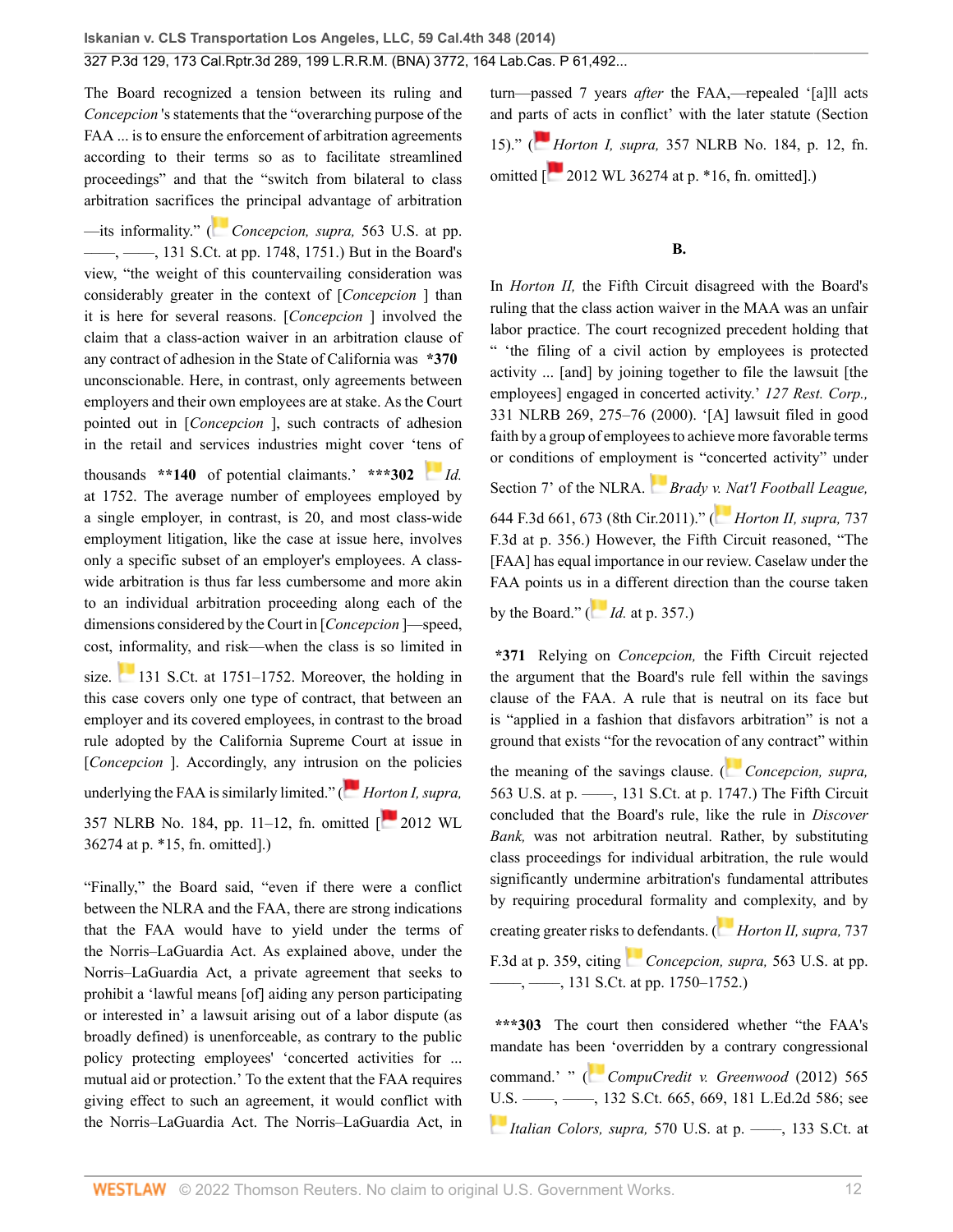[p. 2309](http://www.westlaw.com/Link/Document/FullText?findType=Y&serNum=2030816550&pubNum=0000708&originatingDoc=I2ff28000fadb11e39488c8f438320c70&refType=RP&fi=co_pp_sp_708_2309&originationContext=document&vr=3.0&rs=cblt1.0&transitionType=DocumentItem&contextData=(sc.Search)#co_pp_sp_708_2309).) "If such a command exists, it 'will be discoverable in the text,' the statute's 'legislative history,' or 'an "inherent conflict" between arbitration and the [statute's] underlying purposes.' ... '[T]he relevant inquiry [remains] whether Congress ... precluded ["arbi](https://1.next.westlaw.com/Link/RelatedInformation/Flag?documentGuid=I6ba9a13d5c4311e38912df21cb42a557&transitionType=InlineKeyCiteFlags&originationContext=docHeaderFlag&Rank=0&ppcid=2af46aeee0b04785be997ff44a01e3a1&contextData=(sc.Search) )tration or other nonjudicial resolution" of cl[aim](https://1.next.westlaw.com/Link/RelatedInformation/Flag?documentGuid=I862f49d69c9011d993e6d35cc61aab4a&transitionType=InlineKeyCiteFlags&originationContext=docHeaderFlag&Rank=0&ppcid=2af46aeee0b04785be997ff44a01e3a1&contextData=(sc.Search) )s.' " ( *[Horton II, supra,](http://www.westlaw.com/Link/Document/FullText?findType=Y&serNum=2032188619&pubNum=0000506&originatingDoc=I2ff28000fadb11e39488c8f438320c70&refType=RP&fi=co_pp_sp_506_360&originationContext=document&vr=3.0&rs=cblt1.0&transitionType=DocumentItem&contextData=(sc.Search)#co_pp_sp_506_360)* 737 F.3d at [p. 360,](http://www.westlaw.com/Link/Document/FullText?findType=Y&serNum=2032188619&pubNum=0000506&originatingDoc=I2ff28000fadb11e39488c8f438320c70&refType=RP&fi=co_pp_sp_506_360&originationContext=document&vr=3.0&rs=cblt1.0&transitionType=DocumentItem&contextData=(sc.Search)#co_pp_sp_506_360) quoting *Gilmer, supra,* [500 U.S. at pp. 26, 28,](http://www.westlaw.com/Link/Document/FullText?findType=Y&serNum=1991089841&pubNum=0000708&originatingDoc=I2ff28000fadb11e39488c8f438320c70&refType=RP&originationContext=document&vr=3.0&rs=cblt1.0&transitionType=DocumentItem&contextData=(sc.Search)) [111 S.Ct. 1647](http://www.westlaw.com/Link/Document/FullText?findType=Y&serNum=1991089841&pubNum=0000708&originatingDoc=I2ff28000fadb11e39488c8f438320c70&refType=RP&originationContext=document&vr=3.0&rs=cblt1.0&transitionType=DocumentItem&contextData=(sc.Search)).) The court found that neither the NLRA's language nor its legislative history showed **\*\*141** any indication of prohibitin[g a c](https://1.next.westlaw.com/Link/RelatedInformation/Flag?documentGuid=I6ba9a13d5c4311e38912df21cb42a557&transitionType=InlineKeyCiteFlags&originationContext=docHeaderFlag&Rank=0&ppcid=2af46aeee0b04785be997ff44a01e3a1&contextData=(sc.Search) )lass action waiver in an arbitration agreement. (*Horton II*,  $\blacksquare$  [at pp. 360–361](http://www.westlaw.com/Link/Document/FullText?findType=Y&serNum=2032188619&pubNum=0000506&originatingDoc=I2ff28000fadb11e39488c8f438320c70&refType=RP&fi=co_pp_sp_506_360&originationContext=document&vr=3.0&rs=cblt1.0&transitionType=DocumentItem&contextData=(sc.Search)#co_pp_sp_506_360).)

Next, the Fifth Circuit considered whether there is "an i[nhe](https://1.next.westlaw.com/Link/RelatedInformation/Flag?documentGuid=I6ba9a13d5c4311e38912df21cb42a557&transitionType=InlineKeyCiteFlags&originationContext=docHeaderFlag&Rank=0&ppcid=2af46aeee0b04785be997ff44a01e3a1&contextData=(sc.Search) )rent conflict" between the FAA and the NLRA. ( *Horton II, supra,* [737 F.3d at p. 361](http://www.westlaw.com/Link/Document/FullText?findType=Y&serNum=2032188619&pubNum=0000506&originatingDoc=I2ff28000fadb11e39488c8f438320c70&refType=RP&fi=co_pp_sp_506_361&originationContext=document&vr=3.0&rs=cblt1.0&transitionType=DocumentItem&contextData=(sc.Search)#co_pp_sp_506_361).) It noted that NLRA policy itself "favors arbitration" and permits unions to waive the right of employees to litigate statutory employment claims in favor of arbitration. (*Ibid.*) The court also noted that "the right to proceed collectively cannot protect vindication of employees' statutory rights under the ADEA or FLSA because a substantive right to proceed coll[ectiv](https://1.next.westlaw.com/Link/RelatedInformation/Flag?documentGuid=I862f49d69c9011d993e6d35cc61aab4a&transitionType=InlineKeyCiteFlags&originationContext=docHeaderFlag&Rank=0&ppcid=2af46aeee0b04785be997ff44a01e3a1&contextData=(sc.Search) )ely has been foreclosed

by prior decisions." (*Ibid.,* [citin](https://1.next.westlaw.com/Link/RelatedInformation/Flag?documentGuid=I6ae4c8da89fd11d9ac45f46c5ea084a3&transitionType=InlineKeyCiteFlags&originationContext=docHeaderFlag&Rank=0&ppcid=2af46aeee0b04785be997ff44a01e3a1&contextData=(sc.Search) )g *[Gilmer, supra,](http://www.westlaw.com/Link/Document/FullText?findType=Y&serNum=1991089841&pubNum=0000708&originatingDoc=I2ff28000fadb11e39488c8f438320c70&refType=RP&originationContext=document&vr=3.0&rs=cblt1.0&transitionType=DocumentItem&contextData=(sc.Search))* 500 U.S.

[at p. 32, 111 S.Ct. 1647](http://www.westlaw.com/Link/Document/FullText?findType=Y&serNum=1991089841&pubNum=0000708&originatingDoc=I2ff28000fadb11e39488c8f438320c70&refType=RP&originationContext=document&vr=3.0&rs=cblt1.0&transitionType=DocumentItem&contextData=(sc.Search)) and *[Carter v. Countrywide Credit](http://www.westlaw.com/Link/Document/FullText?findType=Y&serNum=2004190105&pubNum=0000506&originatingDoc=I2ff28000fadb11e39488c8f438320c70&refType=RP&fi=co_pp_sp_506_298&originationContext=document&vr=3.0&rs=cblt1.0&transitionType=DocumentItem&contextData=(sc.Search)#co_pp_sp_506_298) Industries, Inc.* [\(5th Cir.2004\) 362 F.3d 294, 298.](http://www.westlaw.com/Link/Document/FullText?findType=Y&serNum=2004190105&pubNum=0000506&originatingDoc=I2ff28000fadb11e39488c8f438320c70&refType=RP&fi=co_pp_sp_506_298&originationContext=document&vr=3.0&rs=cblt1.0&transitionType=DocumentItem&contextData=(sc.Search)#co_pp_sp_506_298)) "The right to collective action also cannot be successfully defended on the policy ground that it provides employees with greater bargaining power. 'Mere inequality in bargaining power ... is not a sufficient reason to hold that arbitration [agre](https://1.next.westlaw.com/Link/RelatedInformation/Flag?documentGuid=I862f49d69c9011d993e6d35cc61aab4a&transitionType=InlineKeyCiteFlags&originationContext=docHeaderFlag&Rank=0&ppcid=2af46aeee0b04785be997ff44a01e3a1&contextData=(sc.Search) )ements

are never enforceable in the employment context.' *[Gilmer,](http://www.westlaw.com/Link/Document/FullText?findType=Y&serNum=1991089841&pubNum=0000708&originatingDoc=I2ff28000fadb11e39488c8f438320c70&refType=RP&originationContext=document&vr=3.0&rs=cblt1.0&transitionType=DocumentItem&contextData=(sc.Search))* [500 U.S. at 33, 111 S.Ct. 1647.](http://www.westlaw.com/Link/Document/FullText?findType=Y&serNum=1991089841&pubNum=0000708&originatingDoc=I2ff28000fadb11e39488c8f438320c70&refType=RP&originationContext=document&vr=3.0&rs=cblt1.0&transitionType=DocumentItem&contextData=(sc.Search)) The end result is that the Board's decision creates either a right that is hollow or one [prem](https://1.next.westlaw.com/Link/RelatedInformation/Flag?documentGuid=I6ba9a13d5c4311e38912df21cb42a557&transitionType=InlineKeyCiteFlags&originationContext=docHeaderFlag&Rank=0&ppcid=2af46aeee0b04785be997ff44a01e3a1&contextData=(sc.Search) )ised on an already-rejected justification." (*Horton II,*

[at p. 361](http://www.westlaw.com/Link/Document/FullText?findType=Y&serNum=2032188619&pubNum=0000506&originatingDoc=I2ff28000fadb11e39488c8f438320c70&refType=RP&fi=co_pp_sp_506_361&originationContext=document&vr=3.0&rs=cblt1.0&transitionType=DocumentItem&contextData=(sc.Search)#co_pp_sp_506_361).)

Further, the court observed that "the NLRA was enacted and reenacted prior to the advent in 1966 of modern class action practice. [Citation.] We **\*372** find limited force to the argument that there is an inherent conflict between the FAA and NLRA when the NLRA would have to be protecting a right of access to a pro[cedu](https://1.next.westlaw.com/Link/RelatedInformation/Flag?documentGuid=I6ba9a13d5c4311e38912df21cb42a557&transitionType=InlineKeyCiteFlags&originationContext=docHeaderFlag&Rank=0&ppcid=2af46aeee0b04785be997ff44a01e3a1&contextData=(sc.Search) )re that did not exist when the

NLRA was (re)enacted." ( *[Horton II, supra,](http://www.westlaw.com/Link/Document/FullText?findType=Y&serNum=2032188619&pubNum=0000506&originatingDoc=I2ff28000fadb11e39488c8f438320c70&refType=RP&fi=co_pp_sp_506_362&originationContext=document&vr=3.0&rs=cblt1.0&transitionType=DocumentItem&contextData=(sc.Search)#co_pp_sp_506_362)* 737 F.3d at p. [362](http://www.westlaw.com/Link/Document/FullText?findType=Y&serNum=2032188619&pubNum=0000506&originatingDoc=I2ff28000fadb11e39488c8f438320c70&refType=RP&fi=co_pp_sp_506_362&originationContext=document&vr=3.0&rs=cblt1.0&transitionType=DocumentItem&contextData=(sc.Search)#co_pp_sp_506_362), fn. omitted.) For the reasons above, the court held that the NLRA does not foreclose enforcement of [a cl](https://1.next.westlaw.com/Link/RelatedInformation/Flag?documentGuid=I6ba9a13d5c4311e38912df21cb42a557&transitionType=InlineKeyCiteFlags&originationContext=docHeaderFlag&Rank=0&ppcid=2af46aeee0b04785be997ff44a01e3a1&contextData=(sc.Search) )ass action

waiver in an arbitration agreement. *(Horton II,* [at p. 363](http://www.westlaw.com/Link/Document/FullText?findType=Y&serNum=2032188619&pubNum=0000506&originatingDoc=I2ff28000fadb11e39488c8f438320c70&refType=RP&fi=co_pp_sp_506_363&originationContext=document&vr=3.0&rs=cblt1.0&transitionType=DocumentItem&contextData=(sc.Search)#co_pp_sp_506_363).)

**C.**

<span id="page-12-0"></span>**[\[2\]](#page-0-1)** We agree with the Fifth Circuit that, in light of *Concepcion,* the Board's rule is not covered by the FAA's savings clause. *Concepcion* makes clear that even if a rule against class waivers applies equally to arbitration and nonarbitration agreements, it nonetheless interferes with fundamental attributes of arbitr[ation](https://1.next.westlaw.com/Link/RelatedInformation/Flag?documentGuid=I2cd0aa5870bc11e0a34df17ea74c323f&transitionType=InlineKeyCiteFlags&originationContext=docHeaderFlag&Rank=0&ppcid=2af46aeee0b04785be997ff44a01e3a1&contextData=(sc.Search) ) and, for that reason, disfavors arbitration in practice. ( *[Concepcion, supra,](http://www.westlaw.com/Link/Document/FullText?findType=Y&serNum=2025172541&pubNum=0000708&originatingDoc=I2ff28000fadb11e39488c8f438320c70&refType=RP&fi=co_pp_sp_708_1750&originationContext=document&vr=3.0&rs=cblt1.0&transitionType=DocumentItem&contextData=(sc.Search)#co_pp_sp_708_1750)* 563 U.S. at pp. ——, ——, 131 S.Ct. at pp. 1750–1752.) Thus, if the Board's rule is not precluded by the FAA, it must be because the NLRA conflicts with and takes precedence over the FAA with respect to the enforceability of class action waivers in employment arbitration agreements. As the Fifth Circuit explained, neither the NLRA's text nor its legislative history c[onta](https://1.next.westlaw.com/Link/RelatedInformation/Flag?documentGuid=I6ba9a13d5c4311e38912df21cb42a557&transitionType=InlineKeyCiteFlags&originationContext=docHeaderFlag&Rank=0&ppcid=2af46aeee0b04785be997ff44a01e3a1&contextData=(sc.Search) )ins a congressional command prohibiting such

waivers. ( *Horton II, supra,* [737 F.3d at pp. 360–361.](http://www.westlaw.com/Link/Document/FullText?findType=Y&serNum=2032188619&pubNum=0000506&originatingDoc=I2ff28000fadb11e39488c8f438320c70&refType=RP&fi=co_pp_sp_506_360&originationContext=document&vr=3.0&rs=cblt1.0&transitionType=DocumentItem&contextData=(sc.Search)#co_pp_sp_506_360))

<span id="page-12-1"></span>**[\[3\]](#page-1-1)** We also agree that there is no inherent conflict between the FAA and the **\*\*\*304** NLRA as that term is understood by the United States Supreme Court. It is significant that "the NLRA was enacted and reenacted [prior](https://1.next.westlaw.com/Link/RelatedInformation/Flag?documentGuid=I6ba9a13d5c4311e38912df21cb42a557&transitionType=InlineKeyCiteFlags&originationContext=docHeaderFlag&Rank=0&ppcid=2af46aeee0b04785be997ff44a01e3a1&contextData=(sc.Search) ) to the advent in 1966 of modern class action practice." ( *[Horton II, supra,](http://www.westlaw.com/Link/Document/FullText?findType=Y&serNum=2032188619&pubNum=0000506&originatingDoc=I2ff28000fadb11e39488c8f438320c70&refType=RP&fi=co_pp_sp_506_362&originationContext=document&vr=3.0&rs=cblt1.0&transitionType=DocumentItem&contextData=(sc.Search)#co_pp_sp_506_362)* 737 [F.3d at p. 362](http://www.westlaw.com/Link/Document/FullText?findType=Y&serNum=2032188619&pubNum=0000506&originatingDoc=I2ff28000fadb11e39488c8f438320c70&refType=RP&fi=co_pp_sp_506_362&originationContext=document&vr=3.0&rs=cblt1.0&transitionType=DocumentItem&contextData=(sc.Search)#co_pp_sp_506_362).) To be sure, "the task of defining the scope of § 7 'is for the Board to perform in the first instance as it [cons](https://1.next.westlaw.com/Link/RelatedInformation/Flag?documentGuid=I61802e939c1f11d9bc61beebb95be672&transitionType=InlineKeyCiteFlags&originationContext=docHeaderFlag&Rank=0&ppcid=2af46aeee0b04785be997ff44a01e3a1&contextData=(sc.Search) )iders the wide variety of cases that come before it' " ( *[NLRB v. City Disposal Systems Inc.](http://www.westlaw.com/Link/Document/FullText?findType=Y&serNum=1984114235&pubNum=0000708&originatingDoc=I2ff28000fadb11e39488c8f438320c70&refType=RP&originationContext=document&vr=3.0&rs=cblt1.0&transitionType=DocumentItem&contextData=(sc.Search))* (1984) 465 U.S. [822, 829, 104 S.Ct. 1505, 79 L.Ed.2d 839](http://www.westlaw.com/Link/Document/FullText?findType=Y&serNum=1984114235&pubNum=0000708&originatingDoc=I2ff28000fadb11e39488c8f438320c70&refType=RP&originationContext=document&vr=3.0&rs=cblt1.0&transitionType=DocumentItem&contextData=(sc.Search))), and the forms of concerted activity protected by the NLRA are not necessarily limited to those that existed when the NLRA was enacted in 1935 or reenacted in 1947. However, in *Italian Colors,* where the high court held that federal antitrust laws do not preclude enforcement of a class action waiver in an arbitration agreement, the high court found it significant that "[t]he Sherman and Clayton Acts make no mention of class actions. [In](http://www.westlaw.com/Link/Document/FullText?findType=L&pubNum=1000600&cite=USFRCPR23&originatingDoc=I2ff28000fadb11e39488c8f438320c70&refType=LQ&originationContext=document&vr=3.0&rs=cblt1.0&transitionType=DocumentItem&contextData=(sc.Search)) fact, they were enacted decades bef[ore](https://1.next.westlaw.com/Link/RelatedInformation/Flag?documentGuid=I80e6e305d98c11e28502bda794601919&transitionType=InlineKeyCiteFlags&originationContext=docHeaderFlag&Rank=0&ppcid=2af46aeee0b04785be997ff44a01e3a1&contextData=(sc.Search) ) the advent of [Federal Rule of Civil Procedure 23.](http://www.westlaw.com/Link/Document/FullText?findType=L&pubNum=1000600&cite=USFRCPR23&originatingDoc=I2ff28000fadb11e39488c8f438320c70&refType=LQ&originationContext=document&vr=3.0&rs=cblt1.0&transitionType=DocumentItem&contextData=(sc.Search))..." ( *[Italian Colors,](http://www.westlaw.com/Link/Document/FullText?findType=Y&serNum=2030816550&pubNum=0000708&originatingDoc=I2ff28000fadb11e39488c8f438320c70&refType=RP&fi=co_pp_sp_708_2309&originationContext=document&vr=3.0&rs=cblt1.0&transitionType=DocumentItem&contextData=(sc.Search)#co_pp_sp_708_2309) supra,* [570 U.S. at p. ––––, 133 S.Ct. at p. 2309](http://www.westlaw.com/Link/Document/FullText?findType=Y&serNum=2030816550&pubNum=0000708&originatingDoc=I2ff28000fadb11e39488c8f438320c70&refType=RP&fi=co_pp_sp_708_2309&originationContext=document&vr=3.0&rs=cblt1.0&transitionType=DocumentItem&contextData=(sc.Search)#co_pp_sp_708_2309).) Here as well, like the Fifth Circuit, "[w]e find limited force to the argument that there is an inherent conflict between the FAA and NLRA when the NLRA would have to be protecting a right of access to a procedure tha[t di](https://1.next.westlaw.com/Link/RelatedInformation/Flag?documentGuid=I6ba9a13d5c4311e38912df21cb42a557&transitionType=InlineKeyCiteFlags&originationContext=docHeaderFlag&Rank=0&ppcid=2af46aeee0b04785be997ff44a01e3a1&contextData=(sc.Search) )d not exist when the NLRA was

 $(re)$ enacted." *(Horton II,* [at p. 362, fn.](http://www.westlaw.com/Link/Document/FullText?findType=Y&serNum=2032188619&pubNum=0000506&originatingDoc=I2ff28000fadb11e39488c8f438320c70&refType=RP&fi=co_pp_sp_506_362&originationContext=document&vr=3.0&rs=cblt1.0&transitionType=DocumentItem&contextData=(sc.Search)#co_pp_sp_506_362) omitted.)

**\*\*142** Furthermore, as the high court stated in *Italian Colors:* "In *Gilmer, supra,* we had no qualms in enforcing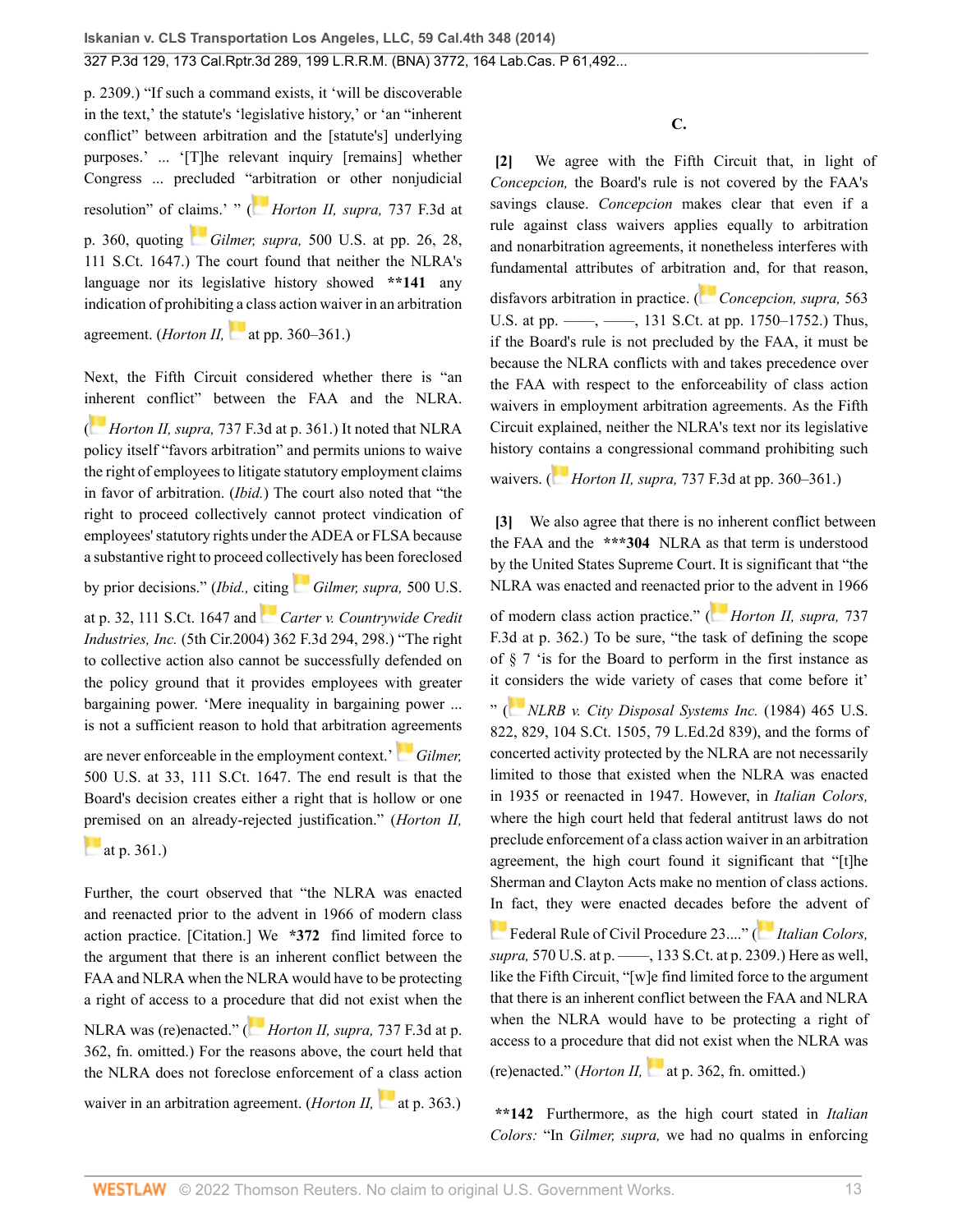a class waiver in an arbitration agreement **\*373** even though the federal statute at issue, the Age Discrimination in Employment Act, expressly permitted collective actions. We said that statutory permission did ' "not mean that individual att[emp](https://1.next.westlaw.com/Link/RelatedInformation/Flag?documentGuid=I80e6e305d98c11e28502bda794601919&transitionType=InlineKeyCiteFlags&originationContext=docHeaderFlag&Rank=0&ppcid=2af46aeee0b04785be997ff44a01e3a1&contextData=(sc.Search) )ts at conciliation were intended to be barred." ' " ( *Italian Colors, supra,* [570 U.S. at p. ––––, 133 S.Ct.](http://www.westlaw.com/Link/Document/FullText?findType=Y&serNum=2030816550&pubNum=0000708&originatingDoc=I2ff28000fadb11e39488c8f438320c70&refType=RP&fi=co_pp_sp_708_2311&originationContext=document&vr=3.0&rs=cblt1.0&transitionType=DocumentItem&contextData=(sc.Search)#co_pp_sp_708_2311)

[at p. 2311](http://www.westlaw.com/Link/Document/FullText?findType=Y&serNum=2030816550&pubNum=0000708&originatingDoc=I2ff28000fadb11e39488c8f438320c70&refType=RP&fi=co_pp_sp_708_2311&originationContext=document&vr=3.0&rs=cblt1.0&transitionType=DocumentItem&contextData=(sc.Search)#co_pp_sp_708_2311).) Thus, the high court has held that the explicit authorization of class actions in the Age Discrimination in Employment Act (see  $\sim$  [29 U.S.C. § 626\(b\),](http://www.westlaw.com/Link/Document/FullText?findType=L&pubNum=1000546&cite=29USCAS626&originatingDoc=I2ff28000fadb11e39488c8f438320c70&refType=RB&originationContext=document&vr=3.0&rs=cblt1.0&transitionType=DocumentItem&contextData=(sc.Search)#co_pp_a83b000018c76) referencing, for purposes of enforcement  $29$  U.S.C. § 216 [providing for employee class actions as a remedy for Fair Labor Standard Act violations] ) does not bar enforcement of a class waiver in an arbitration agreement. This holding reinforces our doubt that the NLRA's general protection of concerted activity, which makes no reference to class actions, may be construed as an implied bar to a class action waiver.

We do not find persuasive the Board's attempt to distinguish its rule from *Discover Bank* on the basis that employment arbitration class actions tend to be smaller than consumer class actions and thus "far less cumbers[ome](https://1.next.westlaw.com/Link/RelatedInformation/Flag?documentGuid=Ifa87d36e3b3011e1bd928e1973ff4e60&transitionType=InlineKeyCiteFlags&originationContext=docHeaderFlag&Rank=0&ppcid=2af46aeee0b04785be997ff44a01e3a1&contextData=(sc.Search) ) and more akin

to an individual arbitration proceeding." ( *[Horton I, supra,](http://www.westlaw.com/Link/Document/FullText?findType=Y&serNum=2026828569&pubNum=0000999&originatingDoc=I2ff28000fadb11e39488c8f438320c70&refType=RP&originationContext=document&vr=3.0&rs=cblt1.0&transitionType=DocumentItem&contextData=(sc.Search))* [357 NLRB No. 184, p. 12 \[2012 WL 36274 at p. \\*15\]](http://www.westlaw.com/Link/Document/FullText?findType=Y&serNum=2026828569&pubNum=0000999&originatingDoc=I2ff28000fadb11e39488c8f438320c70&refType=RP&originationContext=document&vr=3.0&rs=cblt1.0&transitionType=DocumentItem&contextData=(sc.Search)).) Nothing in *Concepcion* suggests that its rule upholding class action waivers, which relied significantly on the incompatibility between the for[malit](https://1.next.westlaw.com/Link/RelatedInformation/Flag?documentGuid=I2cd0aa5870bc11e0a34df17ea74c323f&transitionType=InlineKeyCiteFlags&originationContext=docHeaderFlag&Rank=0&ppcid=2af46aeee0b04785be997ff44a01e3a1&contextData=(sc.Search) )y of class proceedings and the informality of arbitration ( *[Concepcion, supra,](http://www.westlaw.com/Link/Document/FullText?findType=Y&serNum=2025172541&pubNum=0000708&originatingDoc=I2ff28000fadb11e39488c8f438320c70&refType=RP&fi=co_pp_sp_708_1751&originationContext=document&vr=3.0&rs=cblt1.0&transitionType=DocumentItem&contextData=(sc.Search)#co_pp_sp_708_1751)* 563 U.S. at p. —–, 131 S.Ct. at p. 1751), depends on the size of the class involved. Nor does the limitation of a class action waiver to disputes between employers and employees mitigate the conflict between the Board's rule and the FAA under the reasoning of *Concepcion.*

We thus conclude, in light of [the](https://1.next.westlaw.com/Link/RelatedInformation/Flag?documentGuid=I2cd0aa5870bc11e0a34df17ea74c323f&transitionType=InlineKeyCiteFlags&originationContext=docHeaderFlag&Rank=0&ppcid=2af46aeee0b04785be997ff44a01e3a1&contextData=(sc.Search) ) FAA's " 'liberal federal policy favoring arbitration' " ( *[Concepcion, supra,](http://www.westlaw.com/Link/Document/FullText?findType=Y&serNum=2025172541&pubNum=0000708&originatingDoc=I2ff28000fadb11e39488c8f438320c70&refType=RP&fi=co_pp_sp_708_1745&originationContext=document&vr=3.0&rs=cblt1.0&transitionType=DocumentItem&contextData=(sc.Search)#co_pp_sp_708_1745)* 563 [U.S. at p.––––, 131 S.Ct. at p. 1745\)](http://www.westlaw.com/Link/Document/FullText?findType=Y&serNum=2025172541&pubNum=0000708&originatingDoc=I2ff28000fadb11e39488c8f438320c70&refType=RP&fi=co_pp_sp_708_1745&originationContext=document&vr=3.0&rs=cblt1.0&transitionType=DocumentItem&contextData=(sc.Search)#co_pp_sp_708_1745), that sections 7 and 8 the NLRA do not represent "a contra[ry c](https://1.next.westlaw.com/Link/RelatedInformation/Flag?documentGuid=Iecd52c323b8811e1aa95d4e04082c730&transitionType=InlineKeyCiteFlags&originationContext=docHeaderFlag&Rank=0&ppcid=2af46aeee0b04785be997ff44a01e3a1&contextData=(sc.Search) )ongressional command" overriding the FAA's mandate. (*[CompuCredit](http://www.westlaw.com/Link/Document/FullText?findType=Y&serNum=2026831029&pubNum=0000708&originatingDoc=I2ff28000fadb11e39488c8f438320c70&refType=RP&fi=co_pp_sp_708_669&originationContext=document&vr=3.0&rs=cblt1.0&transitionType=DocumentItem&contextData=(sc.Search)#co_pp_sp_708_669) v. Greenwood, supra,* [565 U.S. at p. ––––, 132 S.Ct. at p.](http://www.westlaw.com/Link/Document/FullText?findType=Y&serNum=2026831029&pubNum=0000708&originatingDoc=I2ff28000fadb11e39488c8f438320c70&refType=RP&fi=co_pp_sp_708_669&originationContext=document&vr=3.0&rs=cblt1.0&transitionType=DocumentItem&contextData=(sc.Search)#co_pp_sp_708_669) [669](http://www.westlaw.com/Link/Document/FullText?findType=Y&serNum=2026831029&pubNum=0000708&originatingDoc=I2ff28000fadb11e39488c8f438320c70&refType=RP&fi=co_pp_sp_708_669&originationContext=document&vr=3.0&rs=cblt1.0&transitionType=DocumentItem&contextData=(sc.Search)#co_pp_sp_708_669).) This conclusion is consistent with the judgment of all the federal circuit courts and most of [the](https://1.next.westlaw.com/Link/RelatedInformation/Flag?documentGuid=I08bb0977010011e3a98ec867961a22de&transitionType=InlineKeyCiteFlags&originationContext=docHeaderFlag&Rank=0&ppcid=2af46aeee0b04785be997ff44a01e3a1&contextData=(sc.Search) ) federal district courts that have considered the issue. (See *[Sutherland v. Ernst &](http://www.westlaw.com/Link/Document/FullText?findType=Y&serNum=2031263456&pubNum=0000506&originatingDoc=I2ff28000fadb11e39488c8f438320c70&refType=RP&fi=co_pp_sp_506_297&originationContext=document&vr=3.0&rs=cblt1.0&transitionType=DocumentItem&contextData=(sc.Search)#co_pp_sp_506_297)* **[\\*\\*](https://1.next.westlaw.com/Link/RelatedInformation/Flag?documentGuid=Id53df19b58ce11e28a21ccb9036b2470&transitionType=InlineKeyCiteFlags&originationContext=docHeaderFlag&Rank=0&ppcid=2af46aeee0b04785be997ff44a01e3a1&contextData=(sc.Search) )\*305** *Young, LLP* [\(2d Cir.2013\) 726 F.3d 290, 297 fn. 8](http://www.westlaw.com/Link/Document/FullText?findType=Y&serNum=2031263456&pubNum=0000506&originatingDoc=I2ff28000fadb11e39488c8f438320c70&refType=RP&fi=co_pp_sp_506_297&originationContext=document&vr=3.0&rs=cblt1.0&transitionType=DocumentItem&contextData=(sc.Search)#co_pp_sp_506_297); *Owen v. [Brist](https://1.next.westlaw.com/Link/RelatedInformation/Flag?documentGuid=I4946d089deda11e1b11ea85d0b248d27&transitionType=InlineKeyCiteFlags&originationContext=docHeaderFlag&Rank=0&ppcid=2af46aeee0b04785be997ff44a01e3a1&contextData=(sc.Search) )ol Care, Inc.* [\(8th Cir.2013\) 702 F.3d 1050,](http://www.westlaw.com/Link/Document/FullText?findType=Y&serNum=2029570876&pubNum=0000506&originatingDoc=I2ff28000fadb11e39488c8f438320c70&refType=RP&fi=co_pp_sp_506_1053&originationContext=document&vr=3.0&rs=cblt1.0&transitionType=DocumentItem&contextData=(sc.Search)#co_pp_sp_506_1053) [1053–1055](http://www.westlaw.com/Link/Document/FullText?findType=Y&serNum=2029570876&pubNum=0000506&originatingDoc=I2ff28000fadb11e39488c8f438320c70&refType=RP&fi=co_pp_sp_506_1053&originationContext=document&vr=3.0&rs=cblt1.0&transitionType=DocumentItem&contextData=(sc.Search)#co_pp_sp_506_1053); *[Delock v. Securitas Sec. Servs. USA, Inc.](http://www.westlaw.com/Link/Document/FullText?findType=Y&serNum=2028343517&pubNum=0004637&originatingDoc=I2ff28000fadb11e39488c8f438320c70&refType=RP&fi=co_pp_sp_4637_789&originationContext=document&vr=3.0&rs=cblt1.0&transitionType=DocumentItem&contextData=(sc.Search)#co_pp_sp_4637_789)* [\(E.D.Ark.2012\) 883 F.Supp.2d 784, 789–790;](http://www.westlaw.com/Link/Document/FullText?findType=Y&serNum=2028343517&pubNum=0004637&originatingDoc=I2ff28000fadb11e39488c8f438320c70&refType=RP&fi=co_pp_sp_4637_789&originationContext=document&vr=3.0&rs=cblt1.0&transitionType=DocumentItem&contextData=(sc.Search)#co_pp_sp_4637_789) *[Morvant](http://www.westlaw.com/Link/Document/FullText?findType=Y&serNum=2027657938&pubNum=0004637&originatingDoc=I2ff28000fadb11e39488c8f438320c70&refType=RP&fi=co_pp_sp_4637_844&originationContext=document&vr=3.0&rs=cblt1.0&transitionType=DocumentItem&contextData=(sc.Search)#co_pp_sp_4637_844) [v. P.F. Chang's China Bistro, Inc.](http://www.westlaw.com/Link/Document/FullText?findType=Y&serNum=2027657938&pubNum=0004637&originatingDoc=I2ff28000fadb11e39488c8f438320c70&refType=RP&fi=co_pp_sp_4637_844&originationContext=document&vr=3.0&rs=cblt1.0&transitionType=DocumentItem&contextData=(sc.Search)#co_pp_sp_4637_844)* (N.D.Cal.2012) 870

[F.Supp.2d 831, 844–845](http://www.westlaw.com/Link/Document/FullText?findType=Y&serNum=2027657938&pubNum=0004637&originatingDoc=I2ff28000fadb11e39488c8f438320c70&refType=RP&fi=co_pp_sp_4637_844&originationContext=document&vr=3.0&rs=cblt1.0&transitionType=DocumentItem&contextData=(sc.Search)#co_pp_sp_4637_844); *[Jasso v. Money Mart Express,](http://www.westlaw.com/Link/Document/FullText?findType=Y&serNum=2027513295&pubNum=0004637&originatingDoc=I2ff28000fadb11e39488c8f438320c70&refType=RP&fi=co_pp_sp_4637_1048&originationContext=document&vr=3.0&rs=cblt1.0&transitionType=DocumentItem&contextData=(sc.Search)#co_pp_sp_4637_1048) Inc.* [\(N.D.Cal.2012\) 879 F.Supp.2d 1038, 1048–1049;](http://www.westlaw.com/Link/Document/FullText?findType=Y&serNum=2027513295&pubNum=0004637&originatingDoc=I2ff28000fadb11e39488c8f438320c70&refType=RP&fi=co_pp_sp_4637_1048&originationContext=document&vr=3.0&rs=cblt1.0&transitionType=DocumentItem&contextData=(sc.Search)#co_pp_sp_4637_1048) but see *Herrington v. Waterstone [Mortg](https://1.next.westlaw.com/Link/RelatedInformation/Flag?documentGuid=Ida58343d861e11e18b1ac573b20fcfb7&transitionType=InlineKeyCiteFlags&originationContext=docHeaderFlag&Rank=0&ppcid=2af46aeee0b04785be997ff44a01e3a1&contextData=(sc.Search) ). Corp.* (W.D.Wis. Mar. 16,

2012) No. 11–cv–779–bbc  $\begin{bmatrix} 2012 \text{ WL } 1242318, \text{ at p. *5} \end{bmatrix}$ [defendant advances no persuasive argument that the Board interpreted the NLRA incorrectly].)

Our conclusion does not mean that the NLRA imposes no limits on the enforceability of arbitration agreements. Notably, while upholding the class **\*374** waiver in *Horton II,* the Fifth Circuit affirmed the Board's determination that the arbitration agreement at issue violated section  $8(a)(1)$  and (4) of the NLRA insofar as it contained language that would lead employees to reasonably believe they were prohibited [from](https://1.next.westlaw.com/Link/RelatedInformation/Flag?documentGuid=I6ba9a13d5c4311e38912df21cb42a557&transitionType=InlineKeyCiteFlags&originationContext=docHeaderFlag&Rank=0&ppcid=2af46aeee0b04785be997ff44a01e3a1&contextData=(sc.Search) ) filing unfair labor practice charges with the Board.

( *Horton II, supra,* [737 F.3d at pp. 363–364.](http://www.westlaw.com/Link/Document/FullText?findType=Y&serNum=2032188619&pubNum=0000506&originatingDoc=I2ff28000fadb11e39488c8f438320c70&refType=RP&fi=co_pp_sp_506_363&originationContext=document&vr=3.0&rs=cblt1.0&transitionType=DocumentItem&contextData=(sc.Search)#co_pp_sp_506_363)) Moreover, the arbitration agreement in the present case, apart from the class waiver, still permits a broad range of collective activity to vindicate wage claims. CLS points out that the agreement here is less restrictive than the one considered in *Horton:* The arbitration agreement does not prohibit employees from filing joint claims in arbitration, does not preclude the arbitrator from consolidating the claims of multiple employees, and does not prohibit the arbitrator from awarding relief to a group of employees. The agreement does not restrict the capacity of employees to "discuss their claims with one another, pool their resources to hire a lawyer, seek advice and litigation support from a union, solicit support from other [emp](https://1.next.westlaw.com/Link/RelatedInformation/Flag?documentGuid=Ifa87d36e3b3011e1bd928e1973ff4e60&transitionType=InlineKeyCiteFlags&originationContext=docHeaderFlag&Rank=0&ppcid=2af46aeee0b04785be997ff44a01e3a1&contextData=(sc.Search) )loyees,

and file similar or coordinated individual claims." ( *[Horton](http://www.westlaw.com/Link/Document/FullText?findType=Y&serNum=2026828569&pubNum=0000999&originatingDoc=I2ff28000fadb11e39488c8f438320c70&refType=RP&originationContext=document&vr=3.0&rs=cblt1.0&transitionType=DocumentItem&contextData=(sc.Search)) I, s[upra](https://1.next.westlaw.com/Link/RelatedInformation/Flag?documentGuid=I80e6e305d98c11e28502bda794601919&transitionType=InlineKeyCiteFlags&originationContext=docHeaderFlag&Rank=0&ppcid=2af46aeee0b04785be997ff44a01e3a1&contextData=(sc.Search) ),* [357 NLRB No. 184, p. 6 \[2012 WL 36274 at p. \\*8\]](http://www.westlaw.com/Link/Document/FullText?findType=Y&serNum=2026828569&pubNum=0000999&originatingDoc=I2ff28000fadb11e39488c8f438320c70&refType=RP&originationContext=document&vr=3.0&rs=cblt1.0&transitionType=DocumentItem&contextData=(sc.Search)); cf. *Italian Colors, supra,* [570 U.S. at p. ––––, fn. 4, 133](http://www.westlaw.com/Link/Document/FullText?findType=Y&serNum=2030816550&pubNum=0000708&originatingDoc=I2ff28000fadb11e39488c8f438320c70&refType=RP&fi=co_pp_sp_708_2311&originationContext=document&vr=3.0&rs=cblt1.0&transitionType=DocumentItem&contextData=(sc.Search)#co_pp_sp_708_2311) [S.Ct. at p. 2311, fn. 4](http://www.westlaw.com/Link/Document/FullText?findType=Y&serNum=2030816550&pubNum=0000708&originatingDoc=I2ff28000fadb11e39488c8f438320c70&refType=RP&fi=co_pp_sp_708_2311&originationContext=document&vr=3.0&rs=cblt1.0&transitionType=DocumentItem&contextData=(sc.Search)#co_pp_sp_708_2311) [making clear that its holding applies only to class action **\*\*143** waivers and not to provisions barring " other forms of cost sharing"].) We have no occasion to decide whether an arbitration agreement that more broadly restricts collective activity would run afoul of section 7.

#### **IV.**

<span id="page-13-0"></span>**[\[4\]](#page-1-0)** [Code of Civil Procedure section 1281.2](http://www.westlaw.com/Link/Document/FullText?findType=L&pubNum=1000201&cite=CACPS1281.2&originatingDoc=I2ff28000fadb11e39488c8f438320c70&refType=LQ&originationContext=document&vr=3.0&rs=cblt1.0&transitionType=DocumentItem&contextData=(sc.Search)) provides that one ground for denying a petition to compel arbitration is that "[t]he right to compel arbitration has been waived by the petitioner." Iskanian contends that CLS waived its right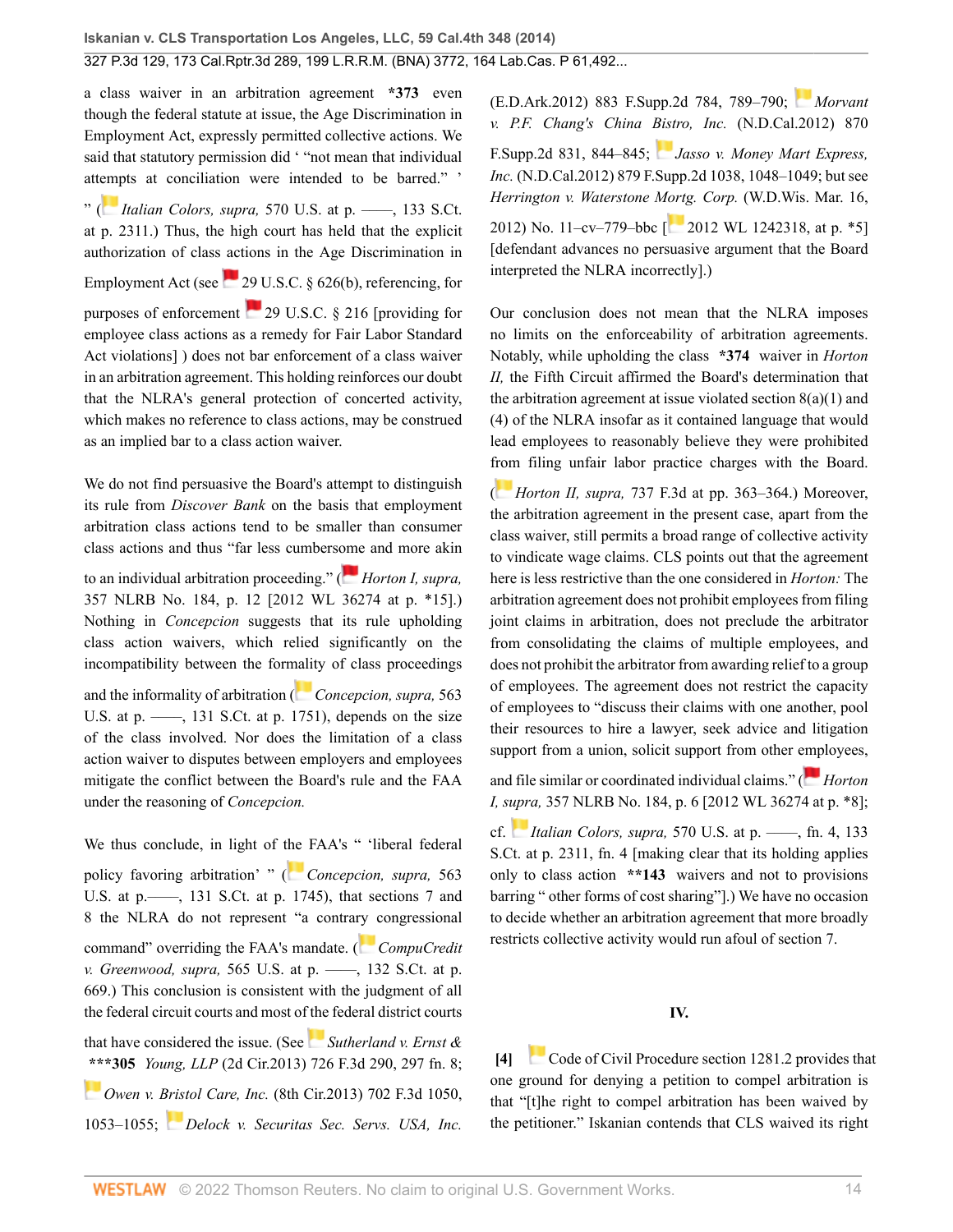to arbitration by failing to diligently pursue arbitration. We disagree.

<span id="page-14-0"></span>**[\[5\]](#page-1-2)** "As our decisions explain, the term 'waiver' has a number of meanings in statute and case law. [Citation.] While 'waiver' generally denotes the voluntary relinquishment of a known right, it can also refer to the loss of a right as a result of a party's failure to perform an act it is required to perform, regardless of the party's intent to relinquish the right. [Citations.] In the arbitration context, '[t]he term "waiver" has also been used as a shorthand statement for the conclusion that a co[ntra](https://1.next.westlaw.com/Link/RelatedInformation/Flag?documentGuid=Ie2f5e56ffa6f11d9bf60c1d57ebc853e&transitionType=InlineKeyCiteFlags&originationContext=docHeaderFlag&Rank=0&ppcid=2af46aeee0b04785be997ff44a01e3a1&contextData=(sc.Search) )ctual right to arbitration has

been lost.' [Citation.]" ( *[St. Agnes Medical Center v.](http://www.westlaw.com/Link/Document/FullText?findType=Y&serNum=2003929522&pubNum=0004645&originatingDoc=I2ff28000fadb11e39488c8f438320c70&refType=RP&originationContext=document&vr=3.0&rs=cblt1.0&transitionType=DocumentItem&contextData=(sc.Search)) PacifiCare of California* [\(2003\) 31 Cal.4th 1187, 1195, fn. 4,](http://www.westlaw.com/Link/Document/FullText?findType=Y&serNum=2003929522&pubNum=0004645&originatingDoc=I2ff28000fadb11e39488c8f438320c70&refType=RP&originationContext=document&vr=3.0&rs=cblt1.0&transitionType=DocumentItem&contextData=(sc.Search)) [8 Cal.Rptr.3d 517, 82 P.3d 727](http://www.westlaw.com/Link/Document/FullText?findType=Y&serNum=2003929522&pubNum=0004645&originatingDoc=I2ff28000fadb11e39488c8f438320c70&refType=RP&originationContext=document&vr=3.0&rs=cblt1.0&transitionType=DocumentItem&contextData=(sc.Search)) (*St. Agnes Medical Center* ).)

<span id="page-14-1"></span>**[\[6\]](#page-1-3)** "California courts have found a waiver of the right to demand arbitration in a variety of contexts, ranging from situations in which the party seeking to compel arbitration has previously taken steps inconsistent with an **\*375** intent to invoke arbitration [citations] to instances in which **\*\*\*306** the petitioning party has unreasonably delayed in undertaking the procedure. [Citations.] The decisions likewise hold that the 'bad faith' or 'willful misconduct' of a party may constitute a waiver an[d th](https://1.next.westlaw.com/Link/RelatedInformation/Flag?documentGuid=I4275d6d9fad411d9b386b232635db992&transitionType=InlineKeyCiteFlags&originationContext=docHeaderFlag&Rank=0&ppcid=2af46aeee0b04785be997ff44a01e3a1&contextData=(sc.Search) )us justify a refusal to compel

arbitration. [Citation.]" ( *[Davis v. Blue Cross of Northern](http://www.westlaw.com/Link/Document/FullText?findType=Y&serNum=1979125944&pubNum=0000661&originatingDoc=I2ff28000fadb11e39488c8f438320c70&refType=RP&originationContext=document&vr=3.0&rs=cblt1.0&transitionType=DocumentItem&contextData=(sc.Search)) California* [\(1979\) 25 Cal.3d 418, 425–426, 158 Cal.Rptr.](http://www.westlaw.com/Link/Document/FullText?findType=Y&serNum=1979125944&pubNum=0000661&originatingDoc=I2ff28000fadb11e39488c8f438320c70&refType=RP&originationContext=document&vr=3.0&rs=cblt1.0&transitionType=DocumentItem&contextData=(sc.Search)) [828, 600 P.2d 1060.](http://www.westlaw.com/Link/Document/FullText?findType=Y&serNum=1979125944&pubNum=0000661&originatingDoc=I2ff28000fadb11e39488c8f438320c70&refType=RP&originationContext=document&vr=3.0&rs=cblt1.0&transitionType=DocumentItem&contextData=(sc.Search))) The fact that the party petitioning for arbitration has participated in litigation, short of a determi[natio](https://1.next.westlaw.com/Link/RelatedInformation/Flag?documentGuid=Ie2f5e56ffa6f11d9bf60c1d57ebc853e&transitionType=InlineKeyCiteFlags&originationContext=docHeaderFlag&Rank=0&ppcid=2af46aeee0b04785be997ff44a01e3a1&contextData=(sc.Search) )n on the merits, does not by itself constitute a

waiver. ( *[St. Agnes Medical Center, supra,](http://www.westlaw.com/Link/Document/FullText?findType=Y&serNum=2003929522&pubNum=0004645&originatingDoc=I2ff28000fadb11e39488c8f438320c70&refType=RP&originationContext=document&vr=3.0&rs=cblt1.0&transitionType=DocumentItem&contextData=(sc.Search))* 31 Cal.4th at p. [1203, 8 Cal.Rptr.3d 517, 82 P.3d 727](http://www.westlaw.com/Link/Document/FullText?findType=Y&serNum=2003929522&pubNum=0004645&originatingDoc=I2ff28000fadb11e39488c8f438320c70&refType=RP&originationContext=document&vr=3.0&rs=cblt1.0&transitionType=DocumentItem&contextData=(sc.Search)).)

We have said the following factors are relevant to the waiver inquiry: "  $^{\circ}$  "(1) whether the party's actions are inconsistent with the right to arbitrate; (2) whether 'the litigation machinery has been substantially invoked' and the parties 'were well into preparation of a lawsuit' before the party notified the opposing party of an intent to arbitrate; (3) whether a party either requested arbitration enforcement close to the trial date or delayed for a long period before seeking a stay; (4) whether a defendant seeking arbitration filed a counterclaim without asking for a stay of the proceedings; (5) 'whether important intervening steps [e.g., taking advantage of judicial discovery procedures not available in arbitration] had taken place'; and (6) whether the d[elay](https://1.next.westlaw.com/Link/RelatedInformation/Flag?documentGuid=Ie2f5e56ffa6f11d9bf60c1d57ebc853e&transitionType=InlineKeyCiteFlags&originationContext=docHeaderFlag&Rank=0&ppcid=2af46aeee0b04785be997ff44a01e3a1&contextData=(sc.Search) ) 'affected, misled, or prejudiced' the opposing party." ' " ( *[St. Agnes Medical](http://www.westlaw.com/Link/Document/FullText?findType=Y&serNum=2003929522&pubNum=0004645&originatingDoc=I2ff28000fadb11e39488c8f438320c70&refType=RP&originationContext=document&vr=3.0&rs=cblt1.0&transitionType=DocumentItem&contextData=(sc.Search))* *Center, supra,* [31 Cal.4th at p. 1196, 8 Cal.Rptr.3d 517, 82](http://www.westlaw.com/Link/Document/FullText?findType=Y&serNum=2003929522&pubNum=0004645&originatingDoc=I2ff28000fadb11e39488c8f438320c70&refType=RP&originationContext=document&vr=3.0&rs=cblt1.0&transitionType=DocumentItem&contextData=(sc.Search)) [P.3d 727](http://www.westlaw.com/Link/Document/FullText?findType=Y&serNum=2003929522&pubNum=0004645&originatingDoc=I2ff28000fadb11e39488c8f438320c70&refType=RP&originationContext=document&vr=3.0&rs=cblt1.0&transitionType=DocumentItem&contextData=(sc.Search)).)

<span id="page-14-3"></span><span id="page-14-2"></span>**[\[7\]](#page-1-4) [\[8\]](#page-1-5)** In light of the policy in favor of arbitration, "waivers are not to be lightly inferred and the party seeki[ng to](https://1.next.westlaw.com/Link/RelatedInformation/Flag?documentGuid=Ie2f5e56ffa6f11d9bf60c1d57ebc853e&transitionType=InlineKeyCiteFlags&originationContext=docHeaderFlag&Rank=0&ppcid=2af46aeee0b04785be997ff44a01e3a1&contextData=(sc.Search) ) establish

a waiver bears a heavy burden of proof." ( *[St. Agnes](http://www.westlaw.com/Link/Document/FullText?findType=Y&serNum=2003929522&pubNum=0004645&originatingDoc=I2ff28000fadb11e39488c8f438320c70&refType=RP&originationContext=document&vr=3.0&rs=cblt1.0&transitionType=DocumentItem&contextData=(sc.Search)) Medical Center, supra,* [31 Cal.4th at p. 1195, 8 Cal.Rptr.3d](http://www.westlaw.com/Link/Document/FullText?findType=Y&serNum=2003929522&pubNum=0004645&originatingDoc=I2ff28000fadb11e39488c8f438320c70&refType=RP&originationContext=document&vr=3.0&rs=cblt1.0&transitionType=DocumentItem&contextData=(sc.Search)) [517, 82 P.3d 727.](http://www.westlaw.com/Link/Document/FullText?findType=Y&serNum=2003929522&pubNum=0004645&originatingDoc=I2ff28000fadb11e39488c8f438320c70&refType=RP&originationContext=document&vr=3.0&rs=cblt1.0&transitionType=DocumentItem&contextData=(sc.Search))) "Generally, the determination of waiver is a question of fact, and the trial court's finding, if supported by sufficient evidence, is binding on the appellate court. [Citation.] 'When, however, the facts are undisputed and only one inference may reasonably be drawn, the issue is one of law and t[he re](https://1.next.westlaw.com/Link/RelatedInformation/Flag?documentGuid=Ie2f5e56ffa6f11d9bf60c1d57ebc853e&transitionType=InlineKeyCiteFlags&originationContext=docHeaderFlag&Rank=0&ppcid=2af46aeee0b04785be997ff44a01e3a1&contextData=(sc.Search) )viewing court is not bound by the trial court's

ruling.' " ( *Id.* [at p. 1196, 8 Cal.Rptr.3d 517, 82 P.3d 727.](http://www.westlaw.com/Link/Document/FullText?findType=Y&serNum=2003929522&pubNum=0004645&originatingDoc=I2ff28000fadb11e39488c8f438320c70&refType=RP&originationContext=document&vr=3.0&rs=cblt1.0&transitionType=DocumentItem&contextData=(sc.Search)))

In the present case, CLS initially filed a timely petition to compel arbitration in response to Iskanian's complaint, which included class action claims. After the trial court granted the petition, this court issued *Gentry,* which restricted the enforceability of class waivers, and the Court of Appeal remanded the matter to the trial court to determine whether *Gentry* affected the ruling. Rather than further litigate the petition to compel arbitration, CLS withdrew the petition and proceeded to litigate the claim and resist Iskanian's move to certify a class. The parties engaged in discovery, both as to the **\*\*144** merits and on the class certification issue. In October of 2009, the trial court granted Iskanian's motion to certify the class. In May of 2011, shortly after the Supreme Court filed *Concepcion,* which cast *Gentry* into doubt, CLS renewed its petition to compel arbitration. The trial court granted the petition.

**\*376** CLS contends that it has never acted inconsistently with its right to arbitrate. It initially petitioned to compel arbitration and then abandoned arbitration only when *Gentry* made clear that further petition would be futile. It moved to compel arbitration again as soon as a change in the law made clear the motion had a chance of succeeding. In response, Iskanian contends that California law does not recognize futility as a legitimate ground for delaying the assertion of the right to arbitration and that even if there were such an exception, it should not apply here because even after *Gentry,* CLS's petition to compel arbitration had some chance of success.

<span id="page-14-5"></span><span id="page-14-4"></span>**\*\*\*307 [\[9\]](#page-1-6) [\[10\]](#page-2-1)** This court has not explicitly recognized futility as a ground [for de](https://1.next.westlaw.com/Link/RelatedInformation/Flag?documentGuid=I3552ac3d94cc11d9bc61beebb95be672&transitionType=InlineKeyCiteFlags&originationContext=docHeaderFlag&Rank=0&ppcid=2af46aeee0b04785be997ff44a01e3a1&contextData=(sc.Search) )laying a petition to compel arbitration. (Compare *[Fisher v. A.G. Becker Paribas](http://www.westlaw.com/Link/Document/FullText?findType=Y&serNum=1986129189&pubNum=0000350&originatingDoc=I2ff28000fadb11e39488c8f438320c70&refType=RP&fi=co_pp_sp_350_697&originationContext=document&vr=3.0&rs=cblt1.0&transitionType=DocumentItem&contextData=(sc.Search)#co_pp_sp_350_697)*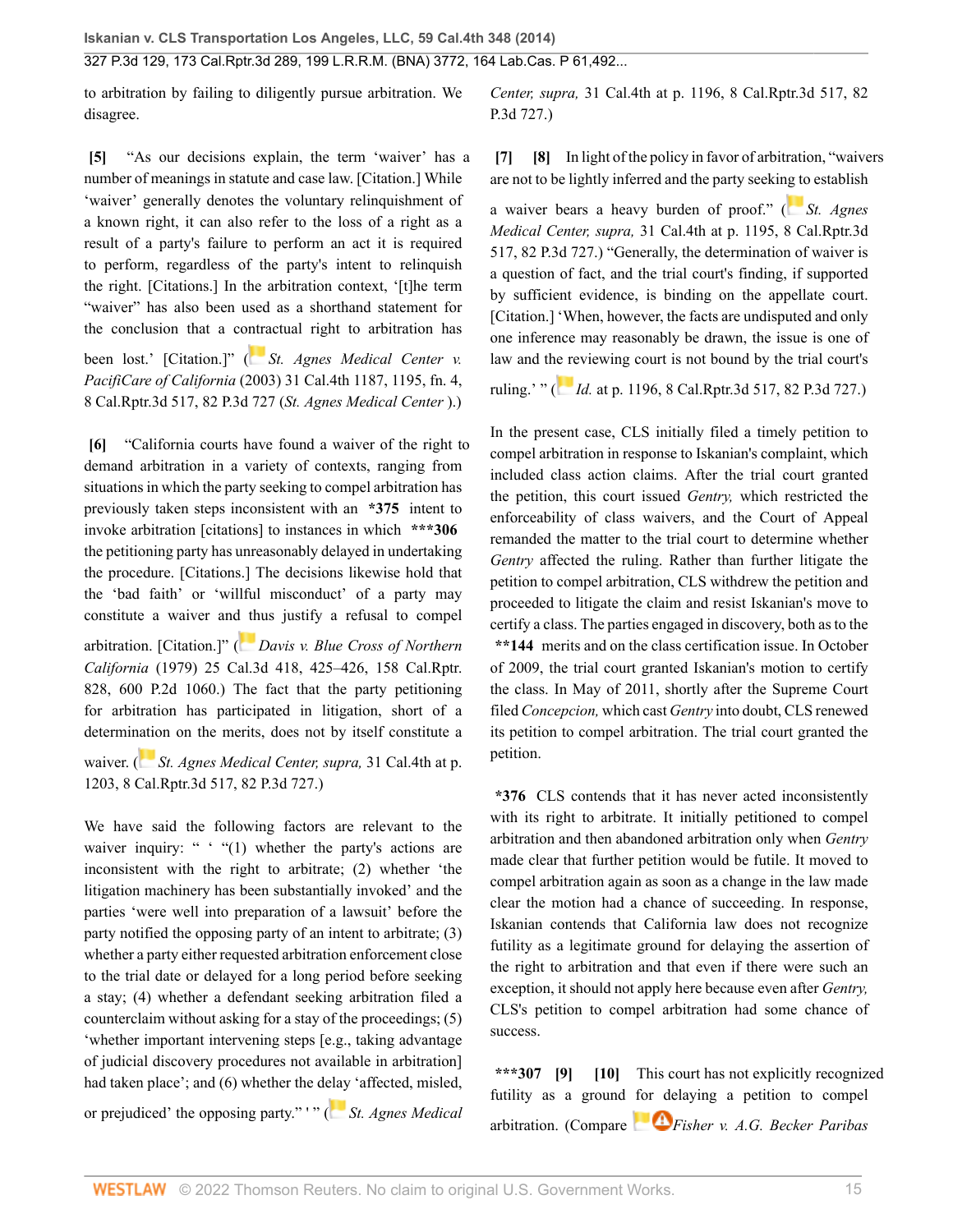*Inc.* [\(9th Cir.1986\) 791 F.2d 691, 697](http://www.westlaw.com/Link/Document/FullText?findType=Y&serNum=1986129189&pubNum=0000350&originatingDoc=I2ff28000fadb11e39488c8f438320c70&refType=RP&fi=co_pp_sp_350_697&originationContext=document&vr=3.0&rs=cblt1.0&transitionType=DocumentItem&contextData=(sc.Search)#co_pp_sp_350_697) [delay in asserting arbitration rights excusable when prevailing "intertwining doctrine" made such an assertion futile until Supreme Court rejected the doctrine].) But futility as grounds for delaying arbitration is implicit in the general waiver principles we have endorsed. A factor relevant to the waiver inquiry is whether the party asserting arbit[ratio](https://1.next.westlaw.com/Link/RelatedInformation/Flag?documentGuid=Ie2f5e56ffa6f11d9bf60c1d57ebc853e&transitionType=InlineKeyCiteFlags&originationContext=docHeaderFlag&Rank=0&ppcid=2af46aeee0b04785be997ff44a01e3a1&contextData=(sc.Search) )n has acted inconsistently with

the right to arbitrate (see *[St. Agnes Medical Center, supra,](http://www.westlaw.com/Link/Document/FullText?findType=Y&serNum=2003929522&pubNum=0004645&originatingDoc=I2ff28000fadb11e39488c8f438320c70&refType=RP&originationContext=document&vr=3.0&rs=cblt1.0&transitionType=DocumentItem&contextData=(sc.Search))* [31 Cal.4th at p. 1196, 8 Cal.Rptr.3d 517, 82 P.3d 727](http://www.westlaw.com/Link/Document/FullText?findType=Y&serNum=2003929522&pubNum=0004645&originatingDoc=I2ff28000fadb11e39488c8f438320c70&refType=RP&originationContext=document&vr=3.0&rs=cblt1.0&transitionType=DocumentItem&contextData=(sc.Search))) or whether a delay was "unreasonable" (*[Lewis v. Fletcher](http://www.westlaw.com/Link/Document/FullText?findType=Y&serNum=2027563045&pubNum=0007047&originatingDoc=I2ff28000fadb11e39488c8f438320c70&refType=RP&originationContext=document&vr=3.0&rs=cblt1.0&transitionType=DocumentItem&contextData=(sc.Search)) Jones Motor Cars, Inc.* [\(2012\) 205 Cal.App.4th 436, 446,](http://www.westlaw.com/Link/Document/FullText?findType=Y&serNum=2027563045&pubNum=0007047&originatingDoc=I2ff28000fadb11e39488c8f438320c70&refType=RP&originationContext=document&vr=3.0&rs=cblt1.0&transitionType=DocumentItem&contextData=(sc.Search)) [140 Cal.Rptr.3d 206](http://www.westlaw.com/Link/Document/FullText?findType=Y&serNum=2027563045&pubNum=0007047&originatingDoc=I2ff28000fadb11e39488c8f438320c70&refType=RP&originationContext=document&vr=3.0&rs=cblt1.0&transitionType=DocumentItem&contextData=(sc.Search)) (*Fletcher Jones* )). The fact that a party initially successfully moved to compel arbitration and abandoned that motion only after a change in the law made the motion highly unlikely to succeed weighs in favor of finding that the party has not waived its right to arbitrate.

Iskanian points out that *Gentry* did not purport to invalidate all class waivers in wage and hour cases, but only in those instances when a class action or arbitration "is likely to be a significantly more effective practical means of vindicating the rights of the a[ffec](https://1.next.westlaw.com/Link/RelatedInformation/Flag?documentGuid=Ida5f168b570511dc8200d0063168b01f&transitionType=InlineKeyCiteFlags&originationContext=docHeaderFlag&Rank=0&ppcid=2af46aeee0b04785be997ff44a01e3a1&contextData=(sc.Search) )ted employees than individual litigation

or arbitration." ( *Gentry, supra,* [42 Cal.4th at p. 463,](http://www.westlaw.com/Link/Document/FullText?findType=Y&serNum=2013082678&pubNum=0004645&originatingDoc=I2ff28000fadb11e39488c8f438320c70&refType=RP&originationContext=document&vr=3.0&rs=cblt1.0&transitionType=DocumentItem&contextData=(sc.Search)) [64 Cal.Rptr.3d 773, 165 P.3d 556](http://www.westlaw.com/Link/Document/FullText?findType=Y&serNum=2013082678&pubNum=0004645&originatingDoc=I2ff28000fadb11e39488c8f438320c70&refType=RP&originationContext=document&vr=3.0&rs=cblt1.0&transitionType=DocumentItem&contextData=(sc.Search)).) In this case, however, neither party has ever disputed that the class action waiver at issue would not have survived *Gentry.* This case is therefore distinguishable from cases finding unexcused delay where the party asserting arbitration had some real chance of succeeding in compelling individual arbitr[atio](https://1.next.westlaw.com/Link/RelatedInformation/Flag?documentGuid=Icb8125fc8ee111e1ac60ad556f635d49&transitionType=InlineKeyCiteFlags&originationContext=docHeaderFlag&Rank=0&ppcid=2af46aeee0b04785be997ff44a01e3a1&contextData=(sc.Search) )n under

extant law applicable to class waivers. (See *[Fletcher](http://www.westlaw.com/Link/Document/FullText?findType=Y&serNum=2027563045&pubNum=0007047&originatingDoc=I2ff28000fadb11e39488c8f438320c70&refType=RP&originationContext=document&vr=3.0&rs=cblt1.0&transitionType=DocumentItem&contextData=(sc.Search)) Jones, supra,* [205 Cal.App.4th at p. 448, 140 Cal.Rptr.3d](http://www.westlaw.com/Link/Document/FullText?findType=Y&serNum=2027563045&pubNum=0007047&originatingDoc=I2ff28000fadb11e39488c8f438320c70&refType=RP&originationContext=document&vr=3.0&rs=cblt1.0&transitionType=DocumentItem&contextData=(sc.Search)) [206](http://www.westlaw.com/Link/Document/FullText?findType=Y&serNum=2027563045&pubNum=0007047&originatingDoc=I2ff28000fadb11e39488c8f438320c70&refType=RP&originationContext=document&vr=3.0&rs=cblt1.0&transitionType=DocumentItem&contextData=(sc.Search)) [*Discover Bank* 's holding that consumer class action waivers are prohibited in the case of small damages claims did not preclude class waiver where plaintiff sought \$19,000 in damages].)

<span id="page-15-0"></span>**[\[11\]](#page-2-2)** Iskanian contends that because he spent three years attempting to obtain class certification, including considerable effort and expense on discovery, waiver should be found on the ground that the delay in the start of arbitration prejudiced him. We have said t[hat "](https://1.next.westlaw.com/Link/RelatedInformation/Flag?documentGuid=Ie2f5e56ffa6f11d9bf60c1d57ebc853e&transitionType=InlineKeyCiteFlags&originationContext=docHeaderFlag&Rank=0&ppcid=2af46aeee0b04785be997ff44a01e3a1&contextData=(sc.Search) )prejudice ... is critical in

**\*377** waiver determinations." ( *[St. Agnes Medical Center,](http://www.westlaw.com/Link/Document/FullText?findType=Y&serNum=2003929522&pubNum=0004645&originatingDoc=I2ff28000fadb11e39488c8f438320c70&refType=RP&originationContext=document&vr=3.0&rs=cblt1.0&transitionType=DocumentItem&contextData=(sc.Search)) supra,* [31 Cal.4th at p. 1203, 8 Cal.Rptr.3d 517, 82 P.3d 727](http://www.westlaw.com/Link/Document/FullText?findType=Y&serNum=2003929522&pubNum=0004645&originatingDoc=I2ff28000fadb11e39488c8f438320c70&refType=RP&originationContext=document&vr=3.0&rs=cblt1.0&transitionType=DocumentItem&contextData=(sc.Search)).) But "[b]ecause merely participating in litigation, by itself, does not result in ... waiver, courts will not find prejudice where the party opposing arbitration shows only that it incurred court costs and legal expenses." (*Ibid.*) "Prejudice typically is found only where the petitioning party's conduct has substantially undermined this important public policy or substantially impaired the other side's ability to take advantage of the benefits and efficiencies of arbitration. [¶] For example, courts have found prejudice where the petitioning party used the judicial discovery processes to gain information about the other side's case that could not have been gained in arbitration [citations]; where a party unduly delayed and waited until the eve of trial to seek arbitration [citation]; or where the lengthy nature of the delays associated with the petitioning party's att[emp](https://1.next.westlaw.com/Link/RelatedInformation/Flag?documentGuid=Ie2f5e56ffa6f11d9bf60c1d57ebc853e&transitionType=InlineKeyCiteFlags&originationContext=docHeaderFlag&Rank=0&ppcid=2af46aeee0b04785be997ff44a01e3a1&contextData=(sc.Search) )ts to litigate

resulted in **\*\*145** lost evidence [citation]." ( *Id.* [at p. 1204,](http://www.westlaw.com/Link/Document/FullText?findType=Y&serNum=2003929522&pubNum=0004645&originatingDoc=I2ff28000fadb11e39488c8f438320c70&refType=RP&originationContext=document&vr=3.0&rs=cblt1.0&transitionType=DocumentItem&contextData=(sc.Search)) [8 Cal.Rptr.3d 517, 82 P.3d 727](http://www.westlaw.com/Link/Document/FullText?findType=Y&serNum=2003929522&pubNum=0004645&originatingDoc=I2ff28000fadb11e39488c8f438320c70&refType=RP&originationContext=document&vr=3.0&rs=cblt1.0&transitionType=DocumentItem&contextData=(sc.Search)).)

Some courts have interpreted *St. Agnes Medical Center* to allow consideration of the expenditure of time and money in [dete](https://1.next.westlaw.com/Link/RelatedInformation/Flag?documentGuid=I9df48d8c030311e0852cd4369a8093f1&transitionType=InlineKeyCiteFlags&originationContext=docHeaderFlag&Rank=0&ppcid=2af46aeee0b04785be997ff44a01e3a1&contextData=(sc.Search) )rmining prejudice where the delay is unreasonable.

In **\*\*\*308** *Burton v. Cruise* [\(2010\) 190 Cal.App.4th](http://www.westlaw.com/Link/Document/FullText?findType=Y&serNum=2023973940&pubNum=0007047&originatingDoc=I2ff28000fadb11e39488c8f438320c70&refType=RP&originationContext=document&vr=3.0&rs=cblt1.0&transitionType=DocumentItem&contextData=(sc.Search)) [939, 118 Cal.Rptr.3d 613,](http://www.westlaw.com/Link/Document/FullText?findType=Y&serNum=2023973940&pubNum=0007047&originatingDoc=I2ff28000fadb11e39488c8f438320c70&refType=RP&originationContext=document&vr=3.0&rs=cblt1.0&transitionType=DocumentItem&contextData=(sc.Search)) for example, the court reasoned that "a petitioning party's conduct in stretching out the litigation process itself may cause prejudice by depriving the other party of the advantages of arbitration as an 'expedient, efficient and cost-effective method to resolve disputes.' [Citation.] Arbitration loses much, if not all, of its value if undue time and money is lost in the litig[ation](https://1.next.westlaw.com/Link/RelatedInformation/Flag?documentGuid=I9df48d8c030311e0852cd4369a8093f1&transitionType=InlineKeyCiteFlags&originationContext=docHeaderFlag&Rank=0&ppcid=2af46aeee0b04785be997ff44a01e3a1&contextData=(sc.Search) ) process

preceding a last-minute petition to compel." ( *Id.* [at p.](http://www.westlaw.com/Link/Document/FullText?findType=Y&serNum=2023973940&pubNum=0007047&originatingDoc=I2ff28000fadb11e39488c8f438320c70&refType=RP&originationContext=document&vr=3.0&rs=cblt1.0&transitionType=DocumentItem&contextData=(sc.Search)) [948, 118 Cal.Rptr.3d 613](http://www.westlaw.com/Link/Document/FullText?findType=Y&serNum=2023973940&pubNum=0007047&originatingDoc=I2ff28000fadb11e39488c8f438320c70&refType=RP&originationContext=document&vr=3.0&rs=cblt1.0&transitionType=DocumentItem&contextData=(sc.Search)).) Other courts have likewise found that unjustified delay, combined with substantial expenditure of time and money, deprived the parties of the benefits of arbitration and was sufficiently prejudici[al t](https://1.next.westlaw.com/Link/RelatedInformation/Flag?documentGuid=I1ea956e4b4ff11e191598982704508d1&transitionType=InlineKeyCiteFlags&originationContext=docHeaderFlag&Rank=0&ppcid=2af46aeee0b04785be997ff44a01e3a1&contextData=(sc.Search) )o support

a finding of waiver to arbitrate. (See, e.g., *[Hoover v.](http://www.westlaw.com/Link/Document/FullText?findType=Y&serNum=2027893061&pubNum=0007047&originatingDoc=I2ff28000fadb11e39488c8f438320c70&refType=RP&originationContext=document&vr=3.0&rs=cblt1.0&transitionType=DocumentItem&contextData=(sc.Search)) [American Income Life Ins. Co.](http://www.westlaw.com/Link/Document/FullText?findType=Y&serNum=2027893061&pubNum=0007047&originatingDoc=I2ff28000fadb11e39488c8f438320c70&refType=RP&originationContext=document&vr=3.0&rs=cblt1.0&transitionType=DocumentItem&contextData=(sc.Search))* ([201](https://1.next.westlaw.com/Link/RelatedInformation/Flag?documentGuid=I72782a7809f911e1bc27967e57e99458&transitionType=InlineKeyCiteFlags&originationContext=docHeaderFlag&Rank=0&ppcid=2af46aeee0b04785be997ff44a01e3a1&contextData=(sc.Search) )2) 206 Cal.App.4th [1193, 1205, 142 Cal.Rptr.3d 312;](http://www.westlaw.com/Link/Document/FullText?findType=Y&serNum=2027893061&pubNum=0007047&originatingDoc=I2ff28000fadb11e39488c8f438320c70&refType=RP&originationContext=document&vr=3.0&rs=cblt1.0&transitionType=DocumentItem&contextData=(sc.Search)) *[Roberts v. El Cajon](http://www.westlaw.com/Link/Document/FullText?findType=Y&serNum=2026467813&pubNum=0007047&originatingDoc=I2ff28000fadb11e39488c8f438320c70&refType=RP&originationContext=document&vr=3.0&rs=cblt1.0&transitionType=DocumentItem&contextData=(sc.Search)) Motors, Inc.* [\(2011\) 200 Cal.App.4th 832, 845–846, 133](http://www.westlaw.com/Link/Document/FullText?findType=Y&serNum=2026467813&pubNum=0007047&originatingDoc=I2ff28000fadb11e39488c8f438320c70&refType=RP&originationContext=document&vr=3.0&rs=cblt1.0&transitionType=DocumentItem&contextData=(sc.Search)) [Cal.Rptr.3d 350](http://www.westlaw.com/Link/Document/FullText?findType=Y&serNum=2026467813&pubNum=0007047&originatingDoc=I2ff28000fadb11e39488c8f438320c70&refType=RP&originationContext=document&vr=3.0&rs=cblt1.0&transitionType=DocumentItem&contextData=(sc.Search)); *[Adolph v. Coastal Auto Sales, Inc.](http://www.westlaw.com/Link/Document/FullText?findType=Y&serNum=2022149620&pubNum=0007047&originatingDoc=I2ff28000fadb11e39488c8f438320c70&refType=RP&originationContext=document&vr=3.0&rs=cblt1.0&transitionType=DocumentItem&contextData=(sc.Search))* (2010) [184 Cal.App.4th 1443, 1451, 110 Cal.Rptr.3d 104](http://www.westlaw.com/Link/Document/FullText?findType=Y&serNum=2022149620&pubNum=0007047&originatingDoc=I2ff28000fadb11e39488c8f438320c70&refType=RP&originationContext=document&vr=3.0&rs=cblt1.0&transitionType=DocumentItem&contextData=(sc.Search)); *[Guess?](http://www.westlaw.com/Link/Document/FullText?findType=Y&serNum=2000086728&pubNum=0003484&originatingDoc=I2ff28000fadb11e39488c8f438320c70&refType=RP&originationContext=document&vr=3.0&rs=cblt1.0&transitionType=DocumentItem&contextData=(sc.Search)) Inc. v. Superior [Cou](https://1.next.westlaw.com/Link/RelatedInformation/Flag?documentGuid=Ied559b77fab711d9bf60c1d57ebc853e&transitionType=InlineKeyCiteFlags&originationContext=docHeaderFlag&Rank=0&ppcid=2af46aeee0b04785be997ff44a01e3a1&contextData=(sc.Search) )rt* [\(2000\) 79 Cal.App.4th 553, 558, 94](http://www.westlaw.com/Link/Document/FullText?findType=Y&serNum=2000086728&pubNum=0003484&originatingDoc=I2ff28000fadb11e39488c8f438320c70&refType=RP&originationContext=document&vr=3.0&rs=cblt1.0&transitionType=DocumentItem&contextData=(sc.Search)) [Cal.Rptr.2d 201;](http://www.westlaw.com/Link/Document/FullText?findType=Y&serNum=2000086728&pubNum=0003484&originatingDoc=I2ff28000fadb11e39488c8f438320c70&refType=RP&originationContext=document&vr=3.0&rs=cblt1.0&transitionType=DocumentItem&contextData=(sc.Search)) *[Sobremonte v. Superior Court](http://www.westlaw.com/Link/Document/FullText?findType=Y&serNum=1998060053&pubNum=0003484&originatingDoc=I2ff28000fadb11e39488c8f438320c70&refType=RP&originationContext=document&vr=3.0&rs=cblt1.0&transitionType=DocumentItem&contextData=(sc.Search))* (1998) 61 [Cal.App.4th 980, 996, 72 Cal.Rptr.2d 43;](http://www.westlaw.com/Link/Document/FullText?findType=Y&serNum=1998060053&pubNum=0003484&originatingDoc=I2ff28000fadb11e39488c8f438320c70&refType=RP&originationContext=document&vr=3.0&rs=cblt1.0&transitionType=DocumentItem&contextData=(sc.Search)) but see *[Groom v.](http://www.westlaw.com/Link/Document/FullText?findType=Y&serNum=2000469906&pubNum=0003484&originatingDoc=I2ff28000fadb11e39488c8f438320c70&refType=RP&originationContext=document&vr=3.0&rs=cblt1.0&transitionType=DocumentItem&contextData=(sc.Search)) Health Net* [\(2000\) 82 Cal.App.4th 1189, 1197, 98 Cal.Rptr.2d](http://www.westlaw.com/Link/Document/FullText?findType=Y&serNum=2000469906&pubNum=0003484&originatingDoc=I2ff28000fadb11e39488c8f438320c70&refType=RP&originationContext=document&vr=3.0&rs=cblt1.0&transitionType=DocumentItem&contextData=(sc.Search)) [836](http://www.westlaw.com/Link/Document/FullText?findType=Y&serNum=2000469906&pubNum=0003484&originatingDoc=I2ff28000fadb11e39488c8f438320c70&refType=RP&originationContext=document&vr=3.0&rs=cblt1.0&transitionType=DocumentItem&contextData=(sc.Search)) [excluding time and expense from the calculus of prejudice].)

<span id="page-15-1"></span>**[\[12\]](#page-2-3)** These cases, however, do not support Iskanian's position. In each of them, substantial expense and delay were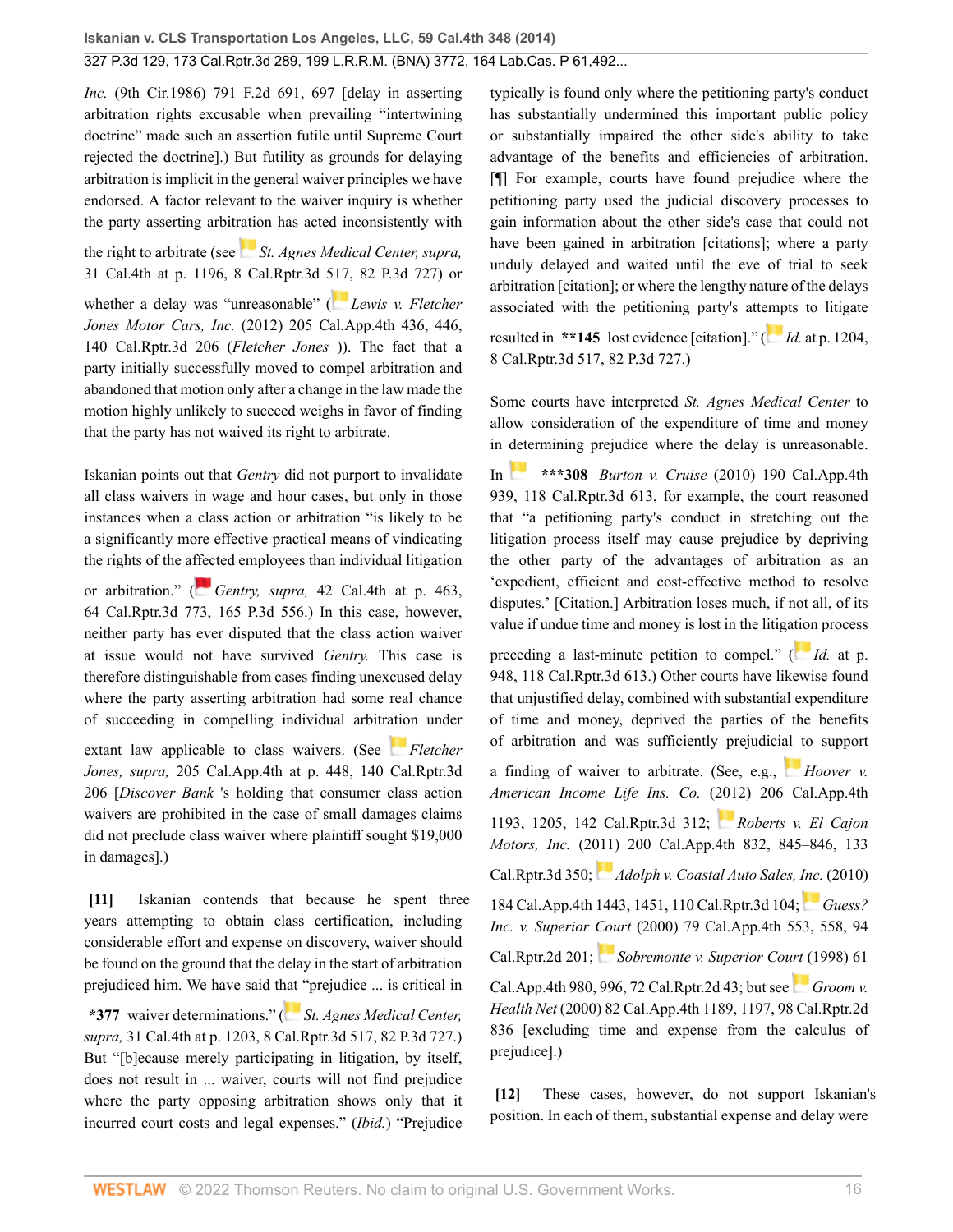caused by the *unreasonable* or *unjustified* conduct of the party seeking arbitration. In this case, the delay was reasonable in light of the state of the law at the time and Iskanian's own opposition to arbitration. Where, as here, a party promptly initiates arbitration and then abandons arbitration because it is resisted by the opposing party and foreclosed by existing law, the mere fact that the parties then proceed to **\*378** engage in various forms of pretrial litigation does not compel the conclusion that the party has waived its right to arbitrate when a later change in the law permits arbitration.

Moreover, the case before us is not one where "the petitioning party used the judicial discovery processes to gain information about the other side's case that could not have been gained in arbitration" or "where the lengthy nature of the delays associated with the petiti[onin](https://1.next.westlaw.com/Link/RelatedInformation/Flag?documentGuid=Ie2f5e56ffa6f11d9bf60c1d57ebc853e&transitionType=InlineKeyCiteFlags&originationContext=docHeaderFlag&Rank=0&ppcid=2af46aeee0b04785be997ff44a01e3a1&contextData=(sc.Search) )g party's attempts

to litigate resulted in lost evidence." ( *[St. Agnes Medical](http://www.westlaw.com/Link/Document/FullText?findType=Y&serNum=2003929522&pubNum=0004645&originatingDoc=I2ff28000fadb11e39488c8f438320c70&refType=RP&originationContext=document&vr=3.0&rs=cblt1.0&transitionType=DocumentItem&contextData=(sc.Search)) Center, supra,* [31 Cal.4th at p. 1204, 8 Cal.Rptr.3d 517,](http://www.westlaw.com/Link/Document/FullText?findType=Y&serNum=2003929522&pubNum=0004645&originatingDoc=I2ff28000fadb11e39488c8f438320c70&refType=RP&originationContext=document&vr=3.0&rs=cblt1.0&transitionType=DocumentItem&contextData=(sc.Search)) [82 P.3d 727.](http://www.westlaw.com/Link/Document/FullText?findType=Y&serNum=2003929522&pubNum=0004645&originatingDoc=I2ff28000fadb11e39488c8f438320c70&refType=RP&originationContext=document&vr=3.0&rs=cblt1.0&transitionType=DocumentItem&contextData=(sc.Search))) No such prejudice has been shown here. As CLS points out, without contradiction by Iskanian, the discovery it obtained while the case was in court consisted of Iskanian's deposition and 77 pages of documents pertaining to his individual wage claim. Because the arbitration agreement itself provides for "reasonable discovery," there is no indication that CLS obtained any material information through pretrial discovery that it could not have obtained through arbitral discovery.

In sum, Iskanian does not demonstrate that CLS's delay in pursuing arbitration was unreasonable or that pretrial proceedings have resulted in cognizable prejudice. We conclude that CLS has not waived its right to arbitrate.

#### **V.**

As noted, the arbitration agreement requires the waiver not only of class actions but of "representative actions." There is no dispute that the contract's term "representative actions" covers representative actions brought under the Private Attorneys General Act. (Lab.Code, § 2968 et seq.; all subsequent undesignated statutory references are to this code.) We must decide whether such waivers are permissible under state law and, if not, whether the **\*\*\*309** FAA preempts a state law rule prohibiting such waivers.

**A.**

Before enactment of the PAGA in 2004, several statutes provided civil penalties for violations of the Labor Code. The Labor Commissioner could bring an action to obtain such penalties, with the money going into the **\*\*146** general fund or into a fund created by the Labor and Workforce Development Agency (Agency) for educating employers. (See § 210 [civil penalties for violating various statutes related to the timing and manner in which wages are to be paid]; § 225.5 [civil penalties for violating various statutes related to withholding wages due]; Stats.1983, ch. 1096.) Some Labor Code violations were criminal misdemeanors.

 $(See \ 88215 \ 216 \ 218)$  $(See \ 88215 \ 216 \ 218)$  $(See \ 88215 \ 216 \ 218)$  $(See \ 88215 \ 216 \ 218)$  $(See \ 88215 \ 216 \ 218)$  $(See \ 88215 \ 216 \ 218)$  $(See \ 88215 \ 216 \ 218)$ 

**\*379** The PAGA addressed two problems. First, the bill sponsors observed that "many Labor Code provisions are unenforced because they are punishable only as criminal misdemeanors, with no civil penalty or other sanction attached. Since district attorneys tend to direct their resources to violent crimes and other public priorities, Labor Code violations rarely result in criminal investigations and prosecutions." (Sen. Judiciary Com., Analysis of Sen. Bill No. 796 (Reg.Sess. 2003–2004) as amended Apr. 22, 2003, p. 5.) The solution was to enact civil penalties for Labor Code violations "significant enough to deter violations." (*Ibid.*) For Labor Code violations for which no penalty is provided, the PAGA provides that the penalties are generally \$100 for each aggrieved employee per pay period for the initial viol[ation](https://1.next.westlaw.com/Link/RelatedInformation/Flag?documentGuid=N368330A0435411E69D65EC9FC0DD0DC9&transitionType=InlineKeyCiteFlags&originationContext=docHeaderFlag&Rank=0&ppcid=2af46aeee0b04785be997ff44a01e3a1&contextData=(sc.Search) )

and \$200 per pay period for each subsequent violation.  $\begin{pmatrix} 1 & 1 \\ 0 & 0 \end{pmatrix}$ [2699, subd. \(f\)\(2\).](http://www.westlaw.com/Link/Document/FullText?findType=L&pubNum=1000215&cite=CALBS2699&originatingDoc=I2ff28000fadb11e39488c8f438320c70&refType=SP&originationContext=document&vr=3.0&rs=cblt1.0&transitionType=DocumentItem&contextData=(sc.Search)#co_pp_ac4e0000281c0))

The second problem was that even when statutes specified civil penalties, there was a shortage of government resources to pursue enforcement. The legislative history discussed this problem at length. Evidence gathered by the Assembly Committee on Labor and Employment indicated that the Department of Industrial Relations (DIR) "was failing to effectively enforce labor law violations. Estimates of the size of California's 'underground economy'—businesses operating outside the state's tax and licensing requirements ranged from 60 to 140 billion dollars a year, representing a tax loss to the state of three to six billion dollars annually. Further, a U.S. Department of Labor study of the garment industry in Los Angeles, which employs over 100,000 workers, estimated the existence of over 33,000 serious and ongoing wage violations by the city's garment industry employers,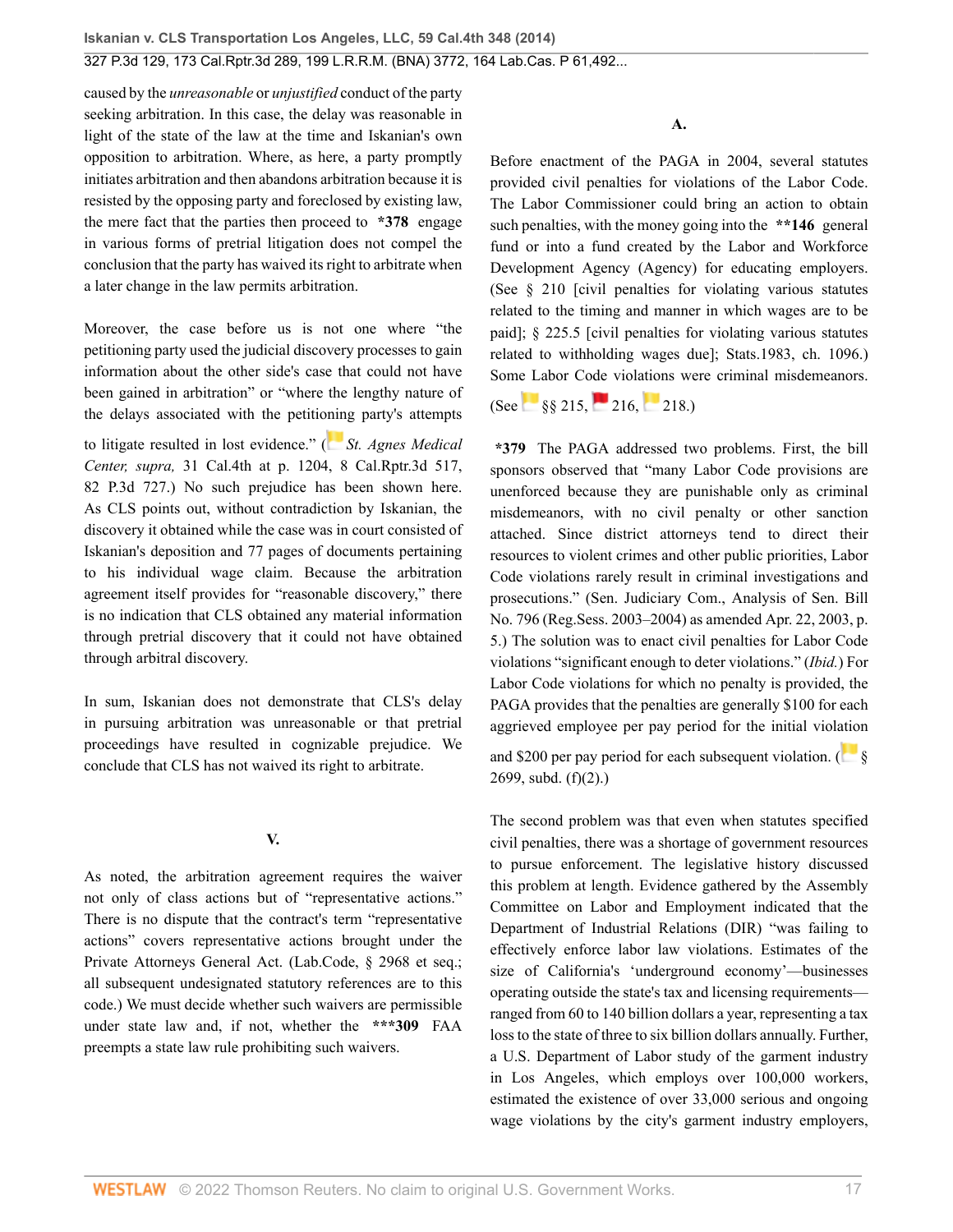but that DIR was issuing fewer than 100 wage citations per year for all industries throughout the state. [¶] Moreover, evidence demonstrates that the resources dedicated to labor law enforcement have not kept pace with the growth of the economy in California." (Assembly Com. on Labor and Employment, Analysis of Sen. Bill No. 796 (Reg.Sess. 2003– 2004) as amended July 2, 2003, p. 4.)

[We](https://1.next.westlaw.com/Link/RelatedInformation/Flag?documentGuid=I59efe75c64bb11deabded03f2b83b8a4&transitionType=InlineKeyCiteFlags&originationContext=docHeaderFlag&Rank=0&ppcid=2af46aeee0b04785be997ff44a01e3a1&contextData=(sc.Search) ) summarized the Legislature's response to this problem in

*Arias v. Superior Court* [\(2009\) 46 Cal.4th 969, 980–981,](http://www.westlaw.com/Link/Document/FullText?findType=Y&serNum=2019228329&pubNum=0004645&originatingDoc=I2ff28000fadb11e39488c8f438320c70&refType=RP&originationContext=document&vr=3.0&rs=cblt1.0&transitionType=DocumentItem&contextData=(sc.Search)) [95 Cal.Rptr.3d 588, 209 P.3d 923](http://www.westlaw.com/Link/Document/FullText?findType=Y&serNum=2019228329&pubNum=0004645&originatingDoc=I2ff28000fadb11e39488c8f438320c70&refType=RP&originationContext=document&vr=3.0&rs=cblt1.0&transitionType=DocumentItem&contextData=(sc.Search)) (*Arias* ): "In September 2003, the Legislature enacted the Labor Code Private Attorneys General Act of 2004 [citations]. The Legislature declared that adequate financing of labor law enforcement was necessary to achieve maximum compliance with state labor laws, that staffing levels for labor law enforcement agencies had declined and were unlikely to keep pace with the future growth of the labor market, and that it was therefore in the public interest to allow aggrieved employees, acting as private attorneys general, to recover civil penalties for Labor Code violations, with **\*\*\*310** the understanding that labor law enforcement agencies were to retain primacy over private

enforcement efforts. (Stats.2003, ch. 906,  $\S$  1.)

**\*380** "Under this legislation, an 'aggrieved employee' may bring a civil action personally and on behalf of other current or former emplo[yees](https://1.next.westlaw.com/Link/RelatedInformation/Flag?documentGuid=N368330A0435411E69D65EC9FC0DD0DC9&transitionType=InlineKeyCiteFlags&originationContext=docHeaderFlag&Rank=0&ppcid=2af46aeee0b04785be997ff44a01e3a1&contextData=(sc.Search) ) to recover civil penalties for Labor Code violations. ( Lab.Code,  $\S$  2699, subd. (a).) Of the civil penalties recovered, 75 percent goes to the Labor and Workforce Development Agency, leavi[ng](https://1.next.westlaw.com/Link/RelatedInformation/Flag?documentGuid=N368330A0435411E69D65EC9FC0DD0DC9&transitionType=InlineKeyCiteFlags&originationContext=docHeaderFlag&Rank=0&ppcid=2af46aeee0b04785be997ff44a01e3a1&contextData=(sc.Search) ) the remaining 25 percent for the 'aggrieved employees.' ( *Id.,* [§ 2699, subd.](http://www.westlaw.com/Link/Document/FullText?findType=L&pubNum=1000215&cite=CALBS2699&originatingDoc=I2ff28000fadb11e39488c8f438320c70&refType=SP&originationContext=document&vr=3.0&rs=cblt1.0&transitionType=DocumentItem&contextData=(sc.Search)#co_pp_17a3000024864) [\(i\)](http://www.westlaw.com/Link/Document/FullText?findType=L&pubNum=1000215&cite=CALBS2699&originatingDoc=I2ff28000fadb11e39488c8f438320c70&refType=SP&originationContext=document&vr=3.0&rs=cblt1.0&transitionType=DocumentItem&contextData=(sc.Search)#co_pp_17a3000024864).)

"Before bringing a civil action for statutory penalties, an [emp](https://1.next.westlaw.com/Link/RelatedInformation/Flag?documentGuid=N368330A0435411E69D65EC9FC0DD0DC9&transitionType=InlineKeyCiteFlags&originationContext=docHeaderFlag&Rank=0&ppcid=2af46aeee0b04785be997ff44a01e3a1&contextData=(sc.Search) )loyee must comply with [Labor Code section 2699.3](http://www.westlaw.com/Link/Document/FullText?findType=L&pubNum=1000215&cite=CALBS2699.3&originatingDoc=I2ff28000fadb11e39488c8f438320c70&refType=LQ&originationContext=document&vr=3.0&rs=cblt1.0&transitionType=DocumentItem&contextData=(sc.Search)). ( [Lab.Code, § 2699, subd. \(a\)](http://www.westlaw.com/Link/Document/FullText?findType=L&pubNum=1000215&cite=CALBS2699&originatingDoc=I2ff28000fadb11e39488c8f438320c70&refType=SP&originationContext=document&vr=3.0&rs=cblt1.0&transitionType=DocumentItem&contextData=(sc.Search)#co_pp_8b3b0000958a4).) That statute requires the employee to give written notice of the alleged Labor Code violation to both the employer and the Labor and Workforce Development Agency, and the not[ice](https://1.next.westlaw.com/Link/RelatedInformation/Flag?documentGuid=N35F6CF20435411E69D65EC9FC0DD0DC9&transitionType=InlineKeyCiteFlags&originationContext=docHeaderFlag&Rank=0&ppcid=2af46aeee0b04785be997ff44a01e3a1&contextData=(sc.Search) ) must describe facts and theories supporting the violation. ( $Id.$ , [§ 2699.3, subd. \(a\)](http://www.westlaw.com/Link/Document/FullText?findType=L&pubNum=1000215&cite=CALBS2699.3&originatingDoc=I2ff28000fadb11e39488c8f438320c70&refType=SP&originationContext=document&vr=3.0&rs=cblt1.0&transitionType=DocumentItem&contextData=(sc.Search)#co_pp_8b3b0000958a4).) If the agency notifies the employee and the employer that it does not intend **\*\*147** to investigate ..., or if the agency fails to respond within 33 days, the e[mplo](https://1.next.westlaw.com/Link/RelatedInformation/Flag?documentGuid=N35F6CF20435411E69D65EC9FC0DD0DC9&transitionType=InlineKeyCiteFlags&originationContext=docHeaderFlag&Rank=0&ppcid=2af46aeee0b04785be997ff44a01e3a1&contextData=(sc.Search) )yee may then bring a civil action against the employer. ( *Id.,* [§ 2699.3, subd. \(a\)](http://www.westlaw.com/Link/Document/FullText?findType=L&pubNum=1000215&cite=CALBS2699.3&originatingDoc=I2ff28000fadb11e39488c8f438320c70&refType=SP&originationContext=document&vr=3.0&rs=cblt1.0&transitionType=DocumentItem&contextData=(sc.Search)#co_pp_b5120000f7a05)  $(2)(A)$ .) If the agency decides to investigate, it then has 120 days to do so. If the agency decides not to issue a citation, or does not issue a citation within 158 days after the postmark date of the em[ploy](https://1.next.westlaw.com/Link/RelatedInformation/Flag?documentGuid=N35F6CF20435411E69D65EC9FC0DD0DC9&transitionType=InlineKeyCiteFlags&originationContext=docHeaderFlag&Rank=0&ppcid=2af46aeee0b04785be997ff44a01e3a1&contextData=(sc.Search) )ee's notice, the employee may c[omm](https://1.next.westlaw.com/Link/RelatedInformation/Flag?documentGuid=I59efe75c64bb11deabded03f2b83b8a4&transitionType=InlineKeyCiteFlags&originationContext=docHeaderFlag&Rank=0&ppcid=2af46aeee0b04785be997ff44a01e3a1&contextData=(sc.Search) )ence a civil action. ( *Id.,* [§ 2699.3, subd. \(a\)\(2\)\(B\).](http://www.westlaw.com/Link/Document/FullText?findType=L&pubNum=1000215&cite=CALBS2699.3&originatingDoc=I2ff28000fadb11e39488c8f438320c70&refType=SP&originationContext=document&vr=3.0&rs=cblt1.0&transitionType=DocumentItem&contextData=(sc.Search)#co_pp_f93f00008d291))" ( *[Arias,](http://www.westlaw.com/Link/Document/FullText?findType=Y&serNum=2019228329&pubNum=0004645&originatingDoc=I2ff28000fadb11e39488c8f438320c70&refType=RP&originationContext=document&vr=3.0&rs=cblt1.0&transitionType=DocumentItem&contextData=(sc.Search)) supra,* [46 Cal.4th at pp. 980–981, 95 Cal.Rptr.3d 588, 209](http://www.westlaw.com/Link/Document/FullText?findType=Y&serNum=2019228329&pubNum=0004645&originatingDoc=I2ff28000fadb11e39488c8f438320c70&refType=RP&originationContext=document&vr=3.0&rs=cblt1.0&transitionType=DocumentItem&contextData=(sc.Search)) [P.3d 923](http://www.westlaw.com/Link/Document/FullText?findType=Y&serNum=2019228329&pubNum=0004645&originatingDoc=I2ff28000fadb11e39488c8f438320c70&refType=RP&originationContext=document&vr=3.0&rs=cblt1.0&transitionType=DocumentItem&contextData=(sc.Search)), fn. omitted.)

In *Arias,* the defendants argued that if the PAGA were not "construed as requiring representative actions under the act to be brought as class actions," then a defendant could be subjected to lawsuits by multiple plaintiffs raising a common claim, none of whom would be bound by a prior judgment in the defen[dan](https://1.next.westlaw.com/Link/RelatedInformation/Flag?documentGuid=I59efe75c64bb11deabded03f2b83b8a4&transitionType=InlineKeyCiteFlags&originationContext=docHeaderFlag&Rank=0&ppcid=2af46aeee0b04785be997ff44a01e3a1&contextData=(sc.Search) )t's favor because they were not parties to a prior

lawsuit. ( *Arias, supra,* [46 Cal.4th at p. 985, 95 Cal.Rptr.3d](http://www.westlaw.com/Link/Document/FullText?findType=Y&serNum=2019228329&pubNum=0004645&originatingDoc=I2ff28000fadb11e39488c8f438320c70&refType=RP&originationContext=document&vr=3.0&rs=cblt1.0&transitionType=DocumentItem&contextData=(sc.Search)) [588, 209 P.3d 923.](http://www.westlaw.com/Link/Document/FullText?findType=Y&serNum=2019228329&pubNum=0004645&originatingDoc=I2ff28000fadb11e39488c8f438320c70&refType=RP&originationContext=document&vr=3.0&rs=cblt1.0&transitionType=DocumentItem&contextData=(sc.Search))) We rejected this due process concern on the ground that "the judgment in [a PAGA representative] action is binding not only on the named employee plaintiff but also on government agencies and any aggrieved employee not a party to the proceeding." (*Ibid.*) We reached this conclusion by elucidating the legal characteristics of a PAGA representative action: "An employee plaintiff suing ... under the [PAGA] does so as the proxy or agent of the state's labor law enforcement agencies.... In a lawsuit brought under the act, the employee plaintiff represents the same legal right and interest as state labor law enforcement agencies—namely, recovery of civil penalties that otherwise would have been assessed and collected by the Labor Workforce Development Agency. [Citations.].... Because collateral estoppel applies not only against a party to the prior action in which the issue was determined, but also against those for whom the party acted as an agent or proxy [citations], a judgment in an employee's action under the act binds not only that employee but also the state labor law enforcement agencies.

**\*381** "Because an aggrieved employee's action under the [PAGA] functions as a substitute for an action brought by the government itself, a judgment in that action binds all those, including nonparty aggrieved employees, who would be bound by a judgment in an action brought by the government. The act authorizes a representative action only for the purpose [of s](https://1.next.westlaw.com/Link/RelatedInformation/Flag?documentGuid=N368330A0435411E69D65EC9FC0DD0DC9&transitionType=InlineKeyCiteFlags&originationContext=docHeaderFlag&Rank=0&ppcid=2af46aeee0b04785be997ff44a01e3a1&contextData=(sc.Search) )eeking statutory penalties for Labor Code violations

( $\Box$  [Lab.Code, § 2699](http://www.westlaw.com/Link/Document/FullText?findType=L&pubNum=1000215&cite=CALBS2699&originatingDoc=I2ff28000fadb11e39488c8f438320c70&refType=LQ&originationContext=document&vr=3.0&rs=cblt1.0&transitionType=DocumentItem&contextData=(sc.Search)), subds.(a), (g)), and an action to recover civil penalties 'is fundamentally a law enforcement action **\*\*\*311** design[ed to](https://1.next.westlaw.com/Link/RelatedInformation/Flag?documentGuid=Ia0dc6aa6fad811d9b386b232635db992&transitionType=InlineKeyCiteFlags&originationContext=docHeaderFlag&Rank=0&ppcid=2af46aeee0b04785be997ff44a01e3a1&contextData=(sc.Search) ) protect the public and not to benefit

private parties' ( *[People v. Pacific Land Research Co.](http://www.westlaw.com/Link/Document/FullText?findType=Y&serNum=1977132856&pubNum=0000661&originatingDoc=I2ff28000fadb11e39488c8f438320c70&refType=RP&originationContext=document&vr=3.0&rs=cblt1.0&transitionType=DocumentItem&contextData=(sc.Search))* [\(1977\) 20 Cal.3d 10, 17 \[141 Cal.Rptr. 20, 569 P.2d 125\]](http://www.westlaw.com/Link/Document/FullText?findType=Y&serNum=1977132856&pubNum=0000661&originatingDoc=I2ff28000fadb11e39488c8f438320c70&refType=RP&originationContext=document&vr=3.0&rs=cblt1.0&transitionType=DocumentItem&contextData=(sc.Search)) ). When a government agency is authorized to bring an action on behalf of an individual or in the public interest, and a private person lacks an independent legal right to bring the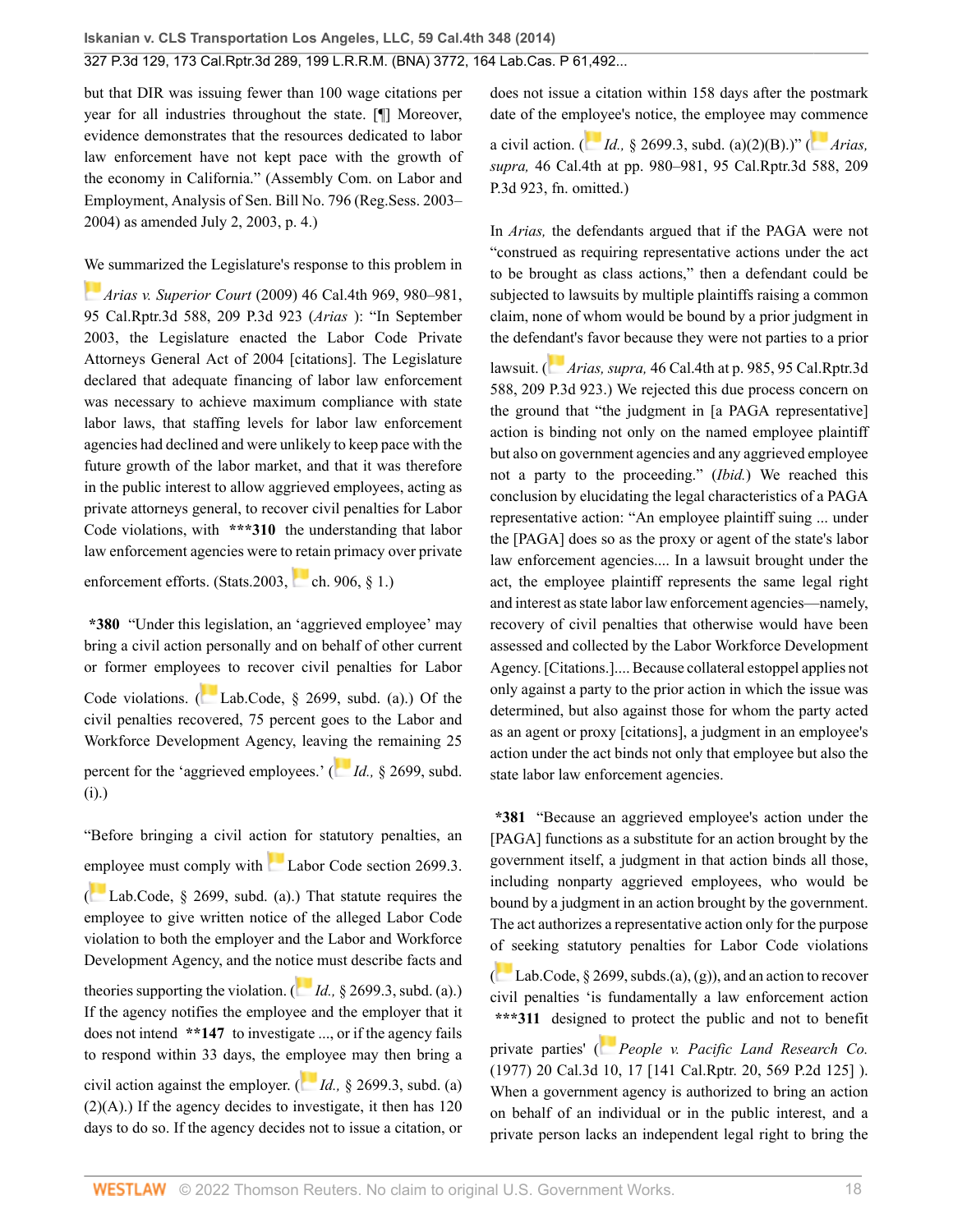action, a person who is not a party but who is represented by the agency is bound by the judgment as though the person were a party. ([Rest.2d Judgments, § 41](http://www.westlaw.com/Link/Document/FullText?findType=Y&serNum=0291285803&pubNum=0101581&originatingDoc=I2ff28000fadb11e39488c8f438320c70&refType=TS&originationContext=document&vr=3.0&rs=cblt1.0&transitionType=DocumentItem&contextData=(sc.Search)), subd. (1)(d), com. d, p. 397.) Accordingly, with respect to the recovery of civil penalties, nonparty employees as well as the government are bound by the judgment in an action brought under the act, and therefore defen[dan](https://1.next.westlaw.com/Link/RelatedInformation/Flag?documentGuid=I59efe75c64bb11deabded03f2b83b8a4&transitionType=InlineKeyCiteFlags&originationContext=docHeaderFlag&Rank=0&ppcid=2af46aeee0b04785be997ff44a01e3a1&contextData=(sc.Search) )ts' due process concerns are to that extent unfounded." ( *Arias, supra,* [46 Cal.4th at p. 986, 95](http://www.westlaw.com/Link/Document/FullText?findType=Y&serNum=2019228329&pubNum=0004645&originatingDoc=I2ff28000fadb11e39488c8f438320c70&refType=RP&originationContext=document&vr=3.0&rs=cblt1.0&transitionType=DocumentItem&contextData=(sc.Search)) [Cal.Rptr.3d 588, 209 P.3d 923.](http://www.westlaw.com/Link/Document/FullText?findType=Y&serNum=2019228329&pubNum=0004645&originatingDoc=I2ff28000fadb11e39488c8f438320c70&refType=RP&originationContext=document&vr=3.0&rs=cblt1.0&transitionType=DocumentItem&contextData=(sc.Search)))

<span id="page-18-0"></span>**[\[13\]](#page-2-4)** The civil penalties recovered on behalf of the state under the PAGA are distinct from the statutory damages to which employees may be entitled in their individual capacities. Case law has clarified the distinction "between a request for statutory penalties provided by the Labor Code for employer wage-and-hour violations, which were recoverable directly by employees well before the [PAGA] became part of the Labor Code, and a demand for 'civil penalties,' previously enforceable only by the state's labor law enforcement agencies. An example of the former is section 203, which obligates an employer that willfully fails to pay wages due an employee who is discharged or quits to pay the employee, in addition to the unpaid wages, a penalty equal to the employee's daily wages for each day, not exceeding 30 days, that the wages are unpaid. [Citation.] Examples of the latter are section 225.5, which provides, in addition to any other penalty that may be assessed, an employer that unlawfully withholds wages in violation of **\*\*148** certain specified provisions of the Labor Code is subject to a civil penalty in an enforcement action initiated by the Labor Commissioner in the sum of \$100 per employee for the initial violation and \$200 per employee for subsequent or willful violations, and section 256, which authorizes the Labor Commissioner to 'impose a civil penalty in an amount not exceeding 30 days [*sic* ] [pay](https://1.next.westlaw.com/Link/RelatedInformation/Flag?documentGuid=I1a41cd325c5011da9cfda9de91273d56&transitionType=InlineKeyCiteFlags&originationContext=docHeaderFlag&Rank=0&ppcid=2af46aeee0b04785be997ff44a01e3a1&contextData=(sc.Search) ) as waiting time under the terms of Section 203.' " ([Caliber Bodyworks, Inc.](http://www.westlaw.com/Link/Document/FullText?findType=Y&serNum=2007726520&pubNum=0007047&originatingDoc=I2ff28000fadb11e39488c8f438320c70&refType=RP&originationContext=document&vr=3.0&rs=cblt1.0&transitionType=DocumentItem&contextData=(sc.Search)) *v. Superior Court* [\(2005\) 134 Cal.App.4th 365, 377–378,](http://www.westlaw.com/Link/Document/FullText?findType=Y&serNum=2007726520&pubNum=0007047&originatingDoc=I2ff28000fadb11e39488c8f438320c70&refType=RP&originationContext=document&vr=3.0&rs=cblt1.0&transitionType=DocumentItem&contextData=(sc.Search)) [36 Cal.Rptr.3d 31,](http://www.westlaw.com/Link/Document/FullText?findType=Y&serNum=2007726520&pubNum=0007047&originatingDoc=I2ff28000fadb11e39488c8f438320c70&refType=RP&originationContext=document&vr=3.0&rs=cblt1.0&transitionType=DocumentItem&contextData=(sc.Search)) fns. omitted; see *[Murphy v. Kenneth](http://www.westlaw.com/Link/Document/FullText?findType=Y&serNum=2011956573&pubNum=0004645&originatingDoc=I2ff28000fadb11e39488c8f438320c70&refType=RP&originationContext=document&vr=3.0&rs=cblt1.0&transitionType=DocumentItem&contextData=(sc.Search)) Cole Productions, Inc.* [\(2007\) 40 Cal.4th 1094, 1114, 56](http://www.westlaw.com/Link/Document/FullText?findType=Y&serNum=2011956573&pubNum=0004645&originatingDoc=I2ff28000fadb11e39488c8f438320c70&refType=RP&originationContext=document&vr=3.0&rs=cblt1.0&transitionType=DocumentItem&contextData=(sc.Search))

[Cal.Rptr.3d 880, 155 P.3d 284](http://www.westlaw.com/Link/Document/FullText?findType=Y&serNum=2011956573&pubNum=0004645&originatingDoc=I2ff28000fadb11e39488c8f438320c70&refType=RP&originationContext=document&vr=3.0&rs=cblt1.0&transitionType=DocumentItem&contextData=(sc.Search)) [distinguishing premium pay under section 226.7 from a civil penalty in determining the applicable statute of limitations].)

<span id="page-18-3"></span><span id="page-18-2"></span><span id="page-18-1"></span>**\*382 [\[14\]](#page-2-5) [\[15](#page-2-6)] [\[16\]](#page-2-7)** A PAGA representative action is therefore a type of *qui tam* action. "Traditionally, the requirements for enforcement by a citizen in a qui tam action have been (1) that the statute exacts a penalty; (2) that part of the penalty be paid to the informer; and (3) that, in some

way, the i[nfor](https://1.next.westlaw.com/Link/RelatedInformation/Flag?documentGuid=I4e379e79fadb11d98ac8f235252e36df&transitionType=InlineKeyCiteFlags&originationContext=docHeaderFlag&Rank=0&ppcid=2af46aeee0b04785be997ff44a01e3a1&contextData=(sc.Search) )mer be authorized to bring suit to recover the

penalty." ( *[Sanders v. Pacific Gas & Elec. Co.](http://www.westlaw.com/Link/Document/FullText?findType=Y&serNum=1975104784&pubNum=0000227&originatingDoc=I2ff28000fadb11e39488c8f438320c70&refType=RP&originationContext=document&vr=3.0&rs=cblt1.0&transitionType=DocumentItem&contextData=(sc.Search))* (1975) 53 [Cal.App.3d 661, 671, 126 Cal.Rptr. 415](http://www.westlaw.com/Link/Document/FullText?findType=Y&serNum=1975104784&pubNum=0000227&originatingDoc=I2ff28000fadb11e39488c8f438320c70&refType=RP&originationContext=document&vr=3.0&rs=cblt1.0&transitionType=DocumentItem&contextData=(sc.Search)) (*Sanders* ).) The PAGA conforms to these traditional criteria, except that a portion of the penalty goes not only to the citizen bringing the suit but to all employees affected by the Labor Code violation. The government entity on whose behalf the plaintiff fil[es su](https://1.next.westlaw.com/Link/RelatedInformation/Flag?documentGuid=I95dfd128fab811d983e7e9deff98dc6f&transitionType=InlineKeyCiteFlags&originationContext=docHeaderFlag&Rank=0&ppcid=2af46aeee0b04785be997ff44a01e3a1&contextData=(sc.Search) )it

is always the real party in interest in the suit. (See  $\overline{I}$  [In](http://www.westlaw.com/Link/Document/FullText?findType=Y&serNum=1997040931&pubNum=0003484&originatingDoc=I2ff28000fadb11e39488c8f438320c70&refType=RP&originationContext=document&vr=3.0&rs=cblt1.0&transitionType=DocumentItem&contextData=(sc.Search)) *re Marriage of Biddle* [\(1997\) 52 Cal.App.4th 396, 399, 60](http://www.westlaw.com/Link/Document/FullText?findType=Y&serNum=1997040931&pubNum=0003484&originatingDoc=I2ff28000fadb11e39488c8f438320c70&refType=RP&originationContext=document&vr=3.0&rs=cblt1.0&transitionType=DocumentItem&contextData=(sc.Search)) [Cal.Rptr.2d 569.](http://www.westlaw.com/Link/Document/FullText?findType=Y&serNum=1997040931&pubNum=0003484&originatingDoc=I2ff28000fadb11e39488c8f438320c70&refType=RP&originationContext=document&vr=3.0&rs=cblt1.0&transitionType=DocumentItem&contextData=(sc.Search)))

Although the PAGA was enacted relatively recently, the use of qui tam actions is venerable, dating back to colonial times, and s[ever](https://1.next.westlaw.com/Link/RelatedInformation/Flag?documentGuid=Icb0c0f38289711eb8151becfa4fb0e63&transitionType=InlineKeyCiteFlags&originationContext=docHeaderFlag&Rank=0&ppcid=2af46aeee0b04785be997ff44a01e3a1&contextData=(sc.Search) )al such statutes were enacted by the First Congress.

(See *Vermont Agency* **\*\*\*312** *[of Natural Resources v.](http://www.westlaw.com/Link/Document/FullText?findType=Y&serNum=2000358280&pubNum=0000708&originatingDoc=I2ff28000fadb11e39488c8f438320c70&refType=RP&originationContext=document&vr=3.0&rs=cblt1.0&transitionType=DocumentItem&contextData=(sc.Search)) United States ex rel. Stevens* [\(2000\) 529 U.S. 765, 776–777,](http://www.westlaw.com/Link/Document/FullText?findType=Y&serNum=2000358280&pubNum=0000708&originatingDoc=I2ff28000fadb11e39488c8f438320c70&refType=RP&originationContext=document&vr=3.0&rs=cblt1.0&transitionType=DocumentItem&contextData=(sc.Search)) [120 S.Ct. 1858, 146 L.Ed.2d 836](http://www.westlaw.com/Link/Document/FullText?findType=Y&serNum=2000358280&pubNum=0000708&originatingDoc=I2ff28000fadb11e39488c8f438320c70&refType=RP&originationContext=document&vr=3.0&rs=cblt1.0&transitionType=DocumentItem&contextData=(sc.Search)).) The Federal False Claims Act, allowing individuals to share the recovery achieved by the r[epor](https://1.next.westlaw.com/Link/RelatedInformation/Flag?documentGuid=Ia6cb70569cbe11d9bdd1cfdd544ca3a4&transitionType=InlineKeyCiteFlags&originationContext=docHeaderFlag&Rank=0&ppcid=2af46aeee0b04785be997ff44a01e3a1&contextData=(sc.Search) )ting of false claims, originated during the Civil War.

(See *[United States ex rel. Marcus v. Hess](http://www.westlaw.com/Link/Document/FullText?findType=Y&serNum=1943120903&pubNum=0000708&originatingDoc=I2ff28000fadb11e39488c8f438320c70&refType=RP&originationContext=document&vr=3.0&rs=cblt1.0&transitionType=DocumentItem&contextData=(sc.Search))* (1943) 317 U.S.

[537, 539–540, 63 S.Ct. 379, 87 L.Ed. 443;](http://www.westlaw.com/Link/Document/FullText?findType=Y&serNum=1943120903&pubNum=0000708&originatingDoc=I2ff28000fadb11e39488c8f438320c70&refType=RP&originationContext=document&vr=3.0&rs=cblt1.0&transitionType=DocumentItem&contextData=(sc.Search)) [31 U.S.C §](http://www.westlaw.com/Link/Document/FullText?findType=L&pubNum=1000546&cite=31USCAS3730&originatingDoc=I2ff28000fadb11e39488c8f438320c70&refType=LQ&originationContext=document&vr=3.0&rs=cblt1.0&transitionType=DocumentItem&contextData=(sc.Search)) [3730](http://www.westlaw.com/Link/Document/FullText?findType=L&pubNum=1000546&cite=31USCAS3730&originatingDoc=I2ff28000fadb11e39488c8f438320c70&refType=LQ&originationContext=document&vr=3.0&rs=cblt1.0&transitionType=DocumentItem&contextData=(sc.Search)).) The qui tam plaintiff under the Federal False Claims Act has standing in federal court under article III of the United States Constitution, even though the plaintiff has suffered no injury in fact, because that statute "can reasonably be regarded as effect[ing a](https://1.next.westlaw.com/Link/RelatedInformation/Flag?documentGuid=Icb0c0f38289711eb8151becfa4fb0e63&transitionType=InlineKeyCiteFlags&originationContext=docHeaderFlag&Rank=0&ppcid=2af46aeee0b04785be997ff44a01e3a1&contextData=(sc.Search) ) partial assignment of the Government's damages

claim." ( *Stevens,* [at p. 773, 120 S.Ct. 1858](http://www.westlaw.com/Link/Document/FullText?findType=Y&serNum=2000358280&pubNum=0000708&originatingDoc=I2ff28000fadb11e39488c8f438320c70&refType=RP&originationContext=document&vr=3.0&rs=cblt1.0&transitionType=DocumentItem&contextData=(sc.Search)).) California has more recently authorized qui tam acti[ons](https://1.next.westlaw.com/Link/RelatedInformation/Flag?documentGuid=N788E69A0169511ECA2A8C919EC14C0DF&transitionType=InlineKeyCiteFlags&originationContext=docHeaderFlag&Rank=0&ppcid=2af46aeee0b04785be997ff44a01e3a1&contextData=(sc.Search) ) for the recovery of

false claims against the state treasury. ( $\Box$  [Gov.Code, § 12652,](http://www.westlaw.com/Link/Document/FullText?findType=L&pubNum=1000211&cite=CAGTS12652&originatingDoc=I2ff28000fadb11e39488c8f438320c70&refType=SP&originationContext=document&vr=3.0&rs=cblt1.0&transitionType=DocumentItem&contextData=(sc.Search)#co_pp_4b24000003ba5)

[subd. \(c\)](http://www.westlaw.com/Link/Document/FullText?findType=L&pubNum=1000211&cite=CAGTS12652&originatingDoc=I2ff28000fadb11e39488c8f438320c70&refType=SP&originationContext=document&vr=3.0&rs=cblt1.0&transitionType=DocumentItem&contextData=(sc.Search)#co_pp_4b24000003ba5),added by Stats.1987, [ch. 1420, § 1](http://www.westlaw.com/Link/Document/FullText?findType=L&pubNum=1000546&cite=9USCAS1&originatingDoc=I2ff28000fadb11e39488c8f438320c70&refType=LQ&originationContext=document&vr=3.0&rs=cblt1.0&transitionType=DocumentItem&contextData=(sc.Search)), p. 5239.) In addition, there are earlier [exam](https://1.next.westlaw.com/Link/RelatedInformation/Flag?documentGuid=I4e379e79fadb11d98ac8f235252e36df&transitionType=InlineKeyCiteFlags&originationContext=docHeaderFlag&Rank=0&ppcid=2af46aeee0b04785be997ff44a01e3a1&contextData=(sc.Search) )ples of qui tam actions under

California law. (See, e.g., *[Sanders, supra,](http://www.westlaw.com/Link/Document/FullText?findType=Y&serNum=1975104784&pubNum=0000227&originatingDoc=I2ff28000fadb11e39488c8f438320c70&refType=RP&originationContext=document&vr=3.0&rs=cblt1.0&transitionType=DocumentItem&contextData=(sc.Search))* 53 Cal.App.3d [at p. 671, 126 Cal.Rptr. 415](http://www.westlaw.com/Link/Document/FullText?findType=Y&serNum=1975104784&pubNum=0000227&originatingDoc=I2ff28000fadb11e39488c8f438320c70&refType=RP&originationContext=document&vr=3.0&rs=cblt1.0&transitionType=DocumentItem&contextData=(sc.Search)) [noting qui tam provision in Political Reform Act of 1974].)

#### **B.**

<span id="page-18-4"></span>**[\[17\]](#page-2-8)** With this background, we first examine whether an employee's right to bring a PAGA action is waivable. The unwaivability of certain statutory rights "derives from two [stat](https://1.next.westlaw.com/Link/RelatedInformation/Flag?documentGuid=NFD7079B08E5911D8A8ACD145B11214D7&transitionType=InlineKeyCiteFlags&originationContext=docHeaderFlag&Rank=0&ppcid=2af46aeee0b04785be997ff44a01e3a1&contextData=(sc.Search) )utes that are themselves derived from public policy. First,

[Civil Code section 1668](http://www.westlaw.com/Link/Document/FullText?findType=L&pubNum=1000200&cite=CACIS1668&originatingDoc=I2ff28000fadb11e39488c8f438320c70&refType=LQ&originationContext=document&vr=3.0&rs=cblt1.0&transitionType=DocumentItem&contextData=(sc.Search)) states: 'All contracts which have for their object, directly or indirectly, to exempt anyone from responsibility for his own fraud, or willful injury to the person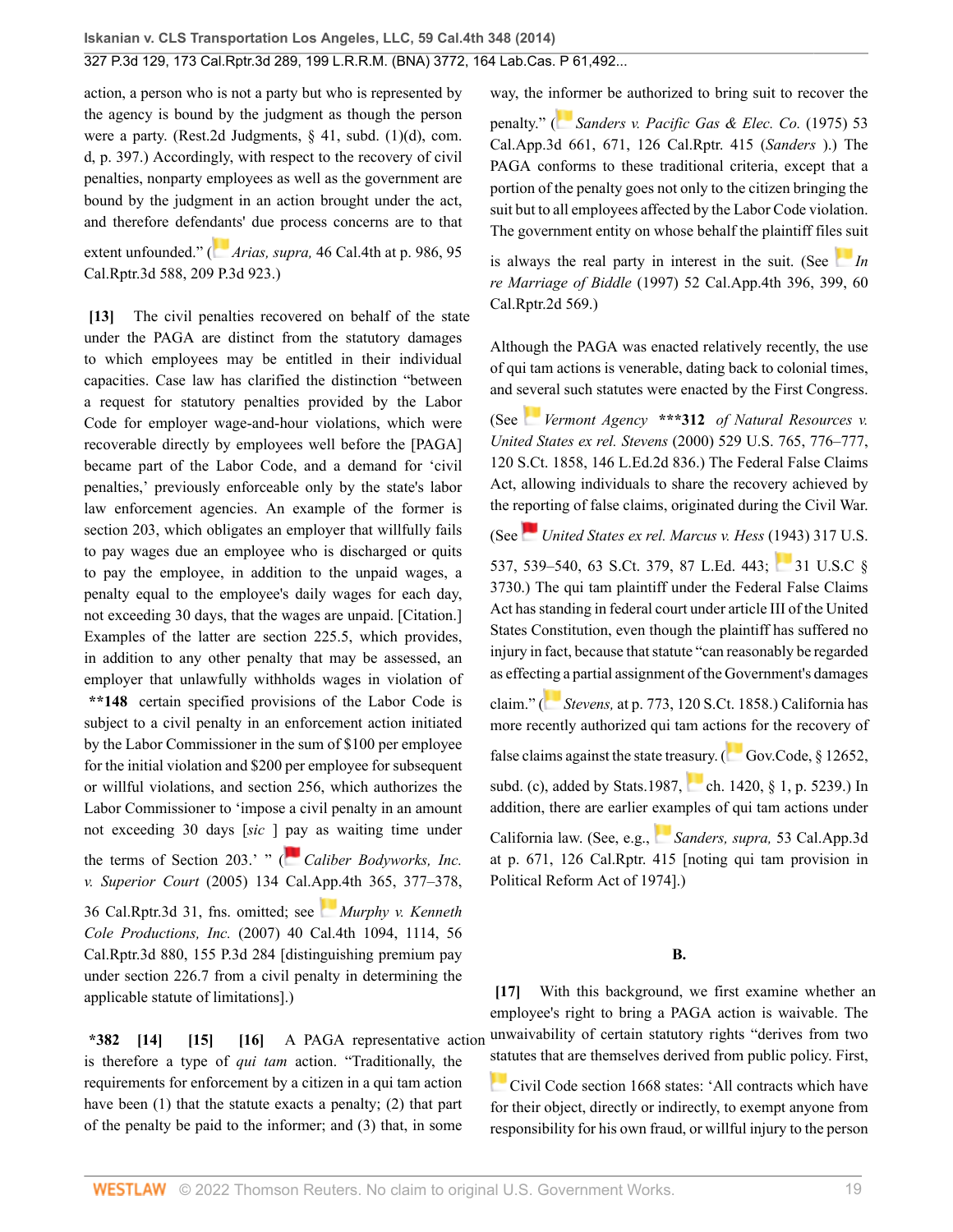or property of another, or violation of law, whether willful or negligent, are against the policy of the law.' 'Agreements whose object, directly or indirectly, is to exempt [their] parties from violation o[f the](https://1.next.westlaw.com/Link/RelatedInformation/Flag?documentGuid=Ic59d581dfab811d99439b076ef9ec4de&transitionType=InlineKeyCiteFlags&originationContext=docHeaderFlag&Rank=0&ppcid=2af46aeee0b04785be997ff44a01e3a1&contextData=(sc.Search) ) law are against public policy and

may not be enforced.' ( *[In re Marriage of Fell](http://www.westlaw.com/Link/Document/FullText?findType=Y&serNum=1997127881&pubNum=0003484&originatingDoc=I2ff28000fadb11e39488c8f438320c70&refType=RP&originationContext=document&vr=3.0&rs=cblt1.0&transitionType=DocumentItem&contextData=(sc.Search))* (1997) 55 [Cal.App.4th 1058, 1065 \[64 Cal.Rptr.2d 522\].](http://www.westlaw.com/Link/Document/FullText?findType=Y&serNum=1997127881&pubNum=0003484&originatingDoc=I2ff28000fadb11e39488c8f438320c70&refType=RP&originationContext=document&vr=3.0&rs=cblt1.0&transitionType=DocumentItem&contextData=(sc.Search))) Second, [Civil](http://www.westlaw.com/Link/Document/FullText?findType=L&pubNum=1000200&cite=CACIS3513&originatingDoc=I2ff28000fadb11e39488c8f438320c70&refType=LQ&originationContext=document&vr=3.0&rs=cblt1.0&transitionType=DocumentItem&contextData=(sc.Search)) [Code section 3513](http://www.westlaw.com/Link/Document/FullText?findType=L&pubNum=1000200&cite=CACIS3513&originatingDoc=I2ff28000fadb11e39488c8f438320c70&refType=LQ&originationContext=document&vr=3.0&rs=cblt1.0&transitionType=DocumentItem&contextData=(sc.Search)) states, 'Anyone may waive the **\*383** advantage of a law intended solely for his benefit. But a law established for a public [reas](https://1.next.westlaw.com/Link/RelatedInformation/Flag?documentGuid=I422dfe92fab711d98ac8f235252e36df&transitionType=InlineKeyCiteFlags&originationContext=docHeaderFlag&Rank=0&ppcid=2af46aeee0b04785be997ff44a01e3a1&contextData=(sc.Search) )on cannot be contravened

by a private agreement.' " ( *[Armendariz v. Foundation](http://www.westlaw.com/Link/Document/FullText?findType=Y&serNum=2000487703&pubNum=0004645&originatingDoc=I2ff28000fadb11e39488c8f438320c70&refType=RP&originationContext=document&vr=3.0&rs=cblt1.0&transitionType=DocumentItem&contextData=(sc.Search)) [Health Psychcare Services, Inc.](http://www.westlaw.com/Link/Document/FullText?findType=Y&serNum=2000487703&pubNum=0004645&originatingDoc=I2ff28000fadb11e39488c8f438320c70&refType=RP&originationContext=document&vr=3.0&rs=cblt1.0&transitionType=DocumentItem&contextData=(sc.Search))* (2000) 24 Cal.4th 83, 100, 99 [Cal.Rptr.2d 745, 6 P.3d 669](http://www.westlaw.com/Link/Document/FullText?findType=Y&serNum=2000487703&pubNum=0004645&originatingDoc=I2ff28000fadb11e39488c8f438320c70&refType=RP&originationContext=document&vr=3.0&rs=cblt1.0&transitionType=DocumentItem&contextData=(sc.Search)) (*Armendariz* ).)

<span id="page-19-0"></span>**[\[18\]](#page-2-0)** These statutes compel the conclusion that an [emp](https://1.next.westlaw.com/Link/RelatedInformation/Flag?documentGuid=N368330A0435411E69D65EC9FC0DD0DC9&transitionType=InlineKeyCiteFlags&originationContext=docHeaderFlag&Rank=0&ppcid=2af46aeee0b04785be997ff44a01e3a1&contextData=(sc.Search) )loyee's right to bring a PAGA action is unwaivable.

[Section 2699, subdivision \(a\)](http://www.westlaw.com/Link/Document/FullText?findType=L&pubNum=1000215&cite=CALBS2699&originatingDoc=I2ff28000fadb11e39488c8f438320c70&refType=SP&originationContext=document&vr=3.0&rs=cblt1.0&transitionType=DocumentItem&contextData=(sc.Search)#co_pp_8b3b0000958a4) states: "Notwithstanding any other provision of law, any provision of this code that provides for a civil penalty to be assessed and collected by the Labor and Workforce **\*\*149** Development Agency ... for a violation of this code, may, as an alternative, be recovered through a civil action brought by an aggrieved employee on behalf of himself or herself and other current [or f](https://1.next.westlaw.com/Link/RelatedInformation/Flag?documentGuid=N35F6CF20435411E69D65EC9FC0DD0DC9&transitionType=InlineKeyCiteFlags&originationContext=docHeaderFlag&Rank=0&ppcid=2af46aeee0b04785be997ff44a01e3a1&contextData=(sc.Search) )ormer employees pursuant to the procedures specified in

[Section 2699.3](http://www.westlaw.com/Link/Document/FullText?findType=L&pubNum=1000215&cite=CALBS2699.3&originatingDoc=I2ff28000fadb11e39488c8f438320c70&refType=LQ&originationContext=document&vr=3.0&rs=cblt1.0&transitionType=DocumentItem&contextData=(sc.Search))." As noted, the Legislature's purpose in enacting the PAGA was to augment the limited enforcement capability of the Labor and Workforce Development Agency by empowering employees to enforce the Labor Code as representatives of the Agency. Thus, an agreement by employees to waive their right to bring a PAGA action serves to disable one of the primary mechanisms for enforcing the Labor Code. Because such an agreement has as its "object, ... indirectly, to exempt [the employer] from responsibility for [its] own ... violation [of la](https://1.next.westlaw.com/Link/RelatedInformation/Flag?documentGuid=NFD7079B08E5911D8A8ACD145B11214D7&transitionType=InlineKeyCiteFlags&originationContext=docHeaderFlag&Rank=0&ppcid=2af46aeee0b04785be997ff44a01e3a1&contextData=(sc.Search) )w," it is against public policy and may not be enforced. ( $\sim$  [Civ.Code, § 1668.](http://www.westlaw.com/Link/Document/FullText?findType=L&pubNum=1000200&cite=CACIS1668&originatingDoc=I2ff28000fadb11e39488c8f438320c70&refType=LQ&originationContext=document&vr=3.0&rs=cblt1.0&transitionType=DocumentItem&contextData=(sc.Search))).

Such an agreement also violates [Civil Code section 3513](http://www.westlaw.com/Link/Document/FullText?findType=L&pubNum=1000200&cite=CACIS3513&originatingDoc=I2ff28000fadb11e39488c8f438320c70&refType=LQ&originationContext=document&vr=3.0&rs=cblt1.0&transitionType=DocumentItem&contextData=(sc.Search)) 's injunction that "a law established for a public reason cannot be contravened by a private agreement." The PAGA was clearly established for a **\*\*\*313** public reason, and agreements requiring the waiver of PAGA rights would harm the state's interests in enforcing the Labor Code and in receiving the proceeds of civil penalties used to deter violations. Of course, employees are free to choose whether or not to bring PAGA [act](https://1.next.westlaw.com/Link/RelatedInformation/Flag?documentGuid=I422dfe92fab711d98ac8f235252e36df&transitionType=InlineKeyCiteFlags&originationContext=docHeaderFlag&Rank=0&ppcid=2af46aeee0b04785be997ff44a01e3a1&contextData=(sc.Search) )ions when they are aware of Labor

Code violations. (See *[Armendariz, supra,](http://www.westlaw.com/Link/Document/FullText?findType=Y&serNum=2000487703&pubNum=0004645&originatingDoc=I2ff28000fadb11e39488c8f438320c70&refType=RP&originationContext=document&vr=3.0&rs=cblt1.0&transitionType=DocumentItem&contextData=(sc.Search))* 24 Cal.4th at p. [103, fn. 8, 99 Cal.Rptr.2d 745, 6 P.3d 669](http://www.westlaw.com/Link/Document/FullText?findType=Y&serNum=2000487703&pubNum=0004645&originatingDoc=I2ff28000fadb11e39488c8f438320c70&refType=RP&originationContext=document&vr=3.0&rs=cblt1.0&transitionType=DocumentItem&contextData=(sc.Search)) [waivers freely made after a dispute has arisen are not necessarily contrary to public policy].) But it is contrary to public policy for an employment agreement to eliminate this choice altogether by requiring employees to waive the right to bring a PAGA action before any dispute arises.

CLS argues that the arbitration agreement at issue here prohibits only representative claims, not individual PAGA claims for Labor Code violations that an employee suffered. Iskanian contends that the PAGA, which authorizes an aggrieved employee to file a claim "on behalf of [him](https://1.next.westlaw.com/Link/RelatedInformation/Flag?documentGuid=N368330A0435411E69D65EC9FC0DD0DC9&transitionType=InlineKeyCiteFlags&originationContext=docHeaderFlag&Rank=0&ppcid=2af46aeee0b04785be997ff44a01e3a1&contextData=(sc.Search) )self or

herself *and* other current or former employees" ( $\frac{8}{18}$  \$ 2699, [subd. \(a\)](http://www.westlaw.com/Link/Document/FullText?findType=L&pubNum=1000215&cite=CALBS2699&originatingDoc=I2ff28000fadb11e39488c8f438320c70&refType=SP&originationContext=document&vr=3.0&rs=cblt1.0&transitionType=DocumentItem&contextData=(sc.Search)#co_pp_8b3b0000958a4), italics added), does not [per](https://1.next.westlaw.com/Link/RelatedInformation/Flag?documentGuid=I931221ff2cd911e18da7c4363d0963b0&transitionType=InlineKeyCiteFlags&originationContext=docHeaderFlag&Rank=0&ppcid=2af46aeee0b04785be997ff44a01e3a1&contextData=(sc.Search) )mit an employee to

file an individual claim. (Compare *[Reyes v. Macy's, Inc.](http://www.westlaw.com/Link/Document/FullText?findType=Y&serNum=2026725195&pubNum=0007047&originatingDoc=I2ff28000fadb11e39488c8f438320c70&refType=RP&originationContext=document&vr=3.0&rs=cblt1.0&transitionType=DocumentItem&contextData=(sc.Search))* [\(2011\) 202 Cal.App.4th 1119, 1123–1124, 135 Cal.Rptr.3d](http://www.westlaw.com/Link/Document/FullText?findType=Y&serNum=2026725195&pubNum=0007047&originatingDoc=I2ff28000fadb11e39488c8f438320c70&refType=RP&originationContext=document&vr=3.0&rs=cblt1.0&transitionType=DocumentItem&contextData=(sc.Search))

[832](http://www.westlaw.com/Link/Document/FullText?findType=Y&serNum=2026725195&pubNum=0007047&originatingDoc=I2ff28000fadb11e39488c8f438320c70&refType=RP&originationContext=document&vr=3.0&rs=cblt1.0&transitionType=DocumentItem&contextData=(sc.Search)) [agreeing with Iskanian's position] with *[Quevedo v.](http://www.westlaw.com/Link/Document/FullText?findType=Y&serNum=2025781583&pubNum=0004637&originatingDoc=I2ff28000fadb11e39488c8f438320c70&refType=RP&fi=co_pp_sp_4637_1141&originationContext=document&vr=3.0&rs=cblt1.0&transitionType=DocumentItem&contextData=(sc.Search)#co_pp_sp_4637_1141) Macy's, Inc.* [\(C.D.Cal.2011\) 798 F.Supp.2d 1122, 1141–1142](http://www.westlaw.com/Link/Document/FullText?findType=Y&serNum=2025781583&pubNum=0004637&originatingDoc=I2ff28000fadb11e39488c8f438320c70&refType=RP&fi=co_pp_sp_4637_1141&originationContext=document&vr=3.0&rs=cblt1.0&transitionType=DocumentItem&contextData=(sc.Search)#co_pp_sp_4637_1141) [an employee may **\*384** bring an individual PAGA action and waive the right to bring it on behalf of other employees].) But whether or not an individual claim is permissible under the PAGA, a prohibition of *representative* claims frustrates the PAGA's objectives. As one Court of Appeal has observed: "[A]ssuming it is authorized, a single-claimant arbitration under the PAGA for individual penalties will not result in the penalties contemplated under the PAGA to punish and deter employer practices that violate the rights of numerous employees under the Labor Code. That plaintiff and other employees might be able to bring individual claims for Labor Code violations in separate arbitrations does not serve the purpose of the PAGA, [even](https://1.next.westlaw.com/Link/RelatedInformation/Flag?documentGuid=I59efe75c64bb11deabded03f2b83b8a4&transitionType=InlineKeyCiteFlags&originationContext=docHeaderFlag&Rank=0&ppcid=2af46aeee0b04785be997ff44a01e3a1&contextData=(sc.Search) ) if an individual claim has

collateral estoppel effects. ( *Arias, supra,* [46 Cal.4th at](http://www.westlaw.com/Link/Document/FullText?findType=Y&serNum=2019228329&pubNum=0004645&originatingDoc=I2ff28000fadb11e39488c8f438320c70&refType=RP&originationContext=document&vr=3.0&rs=cblt1.0&transitionType=DocumentItem&contextData=(sc.Search)) [pp. 985–987 \[95 Cal.Rptr.3d 588, 209 P.3d 923\]](http://www.westlaw.com/Link/Document/FullText?findType=Y&serNum=2019228329&pubNum=0004645&originatingDoc=I2ff28000fadb11e39488c8f438320c70&refType=RP&originationContext=document&vr=3.0&rs=cblt1.0&transitionType=DocumentItem&contextData=(sc.Search)).) Other employees wou[ld s](https://1.next.westlaw.com/Link/RelatedInformation/Flag?documentGuid=I4818833eacbc11e08bbeb4ca0e5b8ed9&transitionType=InlineKeyCiteFlags&originationContext=docHeaderFlag&Rank=0&ppcid=2af46aeee0b04785be997ff44a01e3a1&contextData=(sc.Search) )till have to assert their claims in individual

proceedings." ( *[Brown v. Ralphs Grocery Co.](http://www.westlaw.com/Link/Document/FullText?findType=Y&serNum=2025645754&pubNum=0007047&originatingDoc=I2ff28000fadb11e39488c8f438320c70&refType=RP&originationContext=document&vr=3.0&rs=cblt1.0&transitionType=DocumentItem&contextData=(sc.Search))* (2011) 197 [Cal.App.4th 489, 502, 128 Cal.Rptr.3d 854](http://www.westlaw.com/Link/Document/FullText?findType=Y&serNum=2025645754&pubNum=0007047&originatingDoc=I2ff28000fadb11e39488c8f438320c70&refType=RP&originationContext=document&vr=3.0&rs=cblt1.0&transitionType=DocumentItem&contextData=(sc.Search)), fn. omitted.)

We conclude that where, as here, an employment agreement compels the waiver of representative claims under the PAGA, it is contrary to public policy and unenforceable as a matter of state law.

**C.**

<span id="page-19-2"></span><span id="page-19-1"></span>**[\[19\]](#page-3-2) [\[20\]](#page-3-0)** Notwithstanding the analysis above, a state law rule, however laudable, may not be enforced if it is preempted by the FAA. As *Concepcion* made clear, a state law rule may be preempted when it "stands as an obstacle to the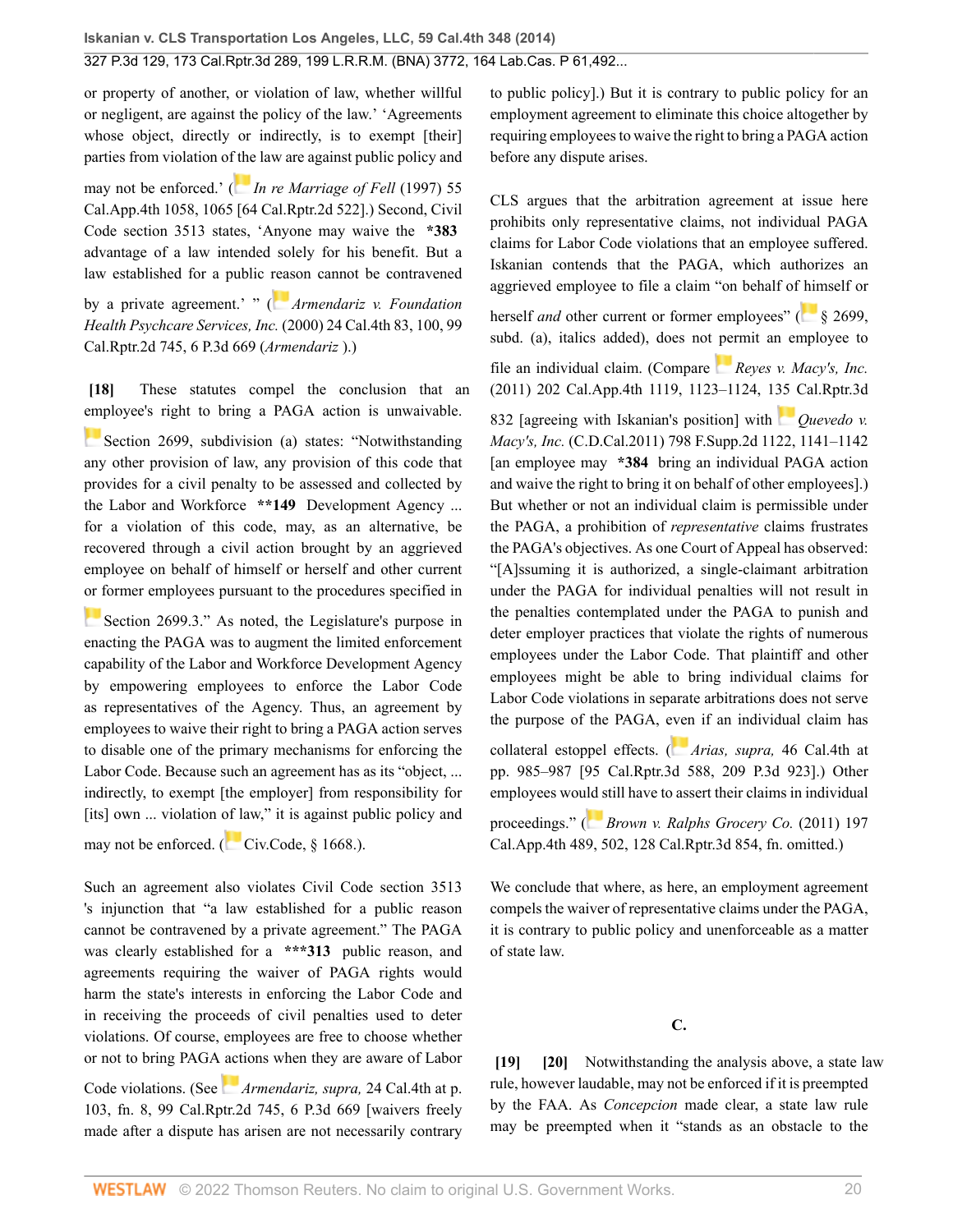accomplishment of the FAA's objectives." ( *[Concepcion,](http://www.westlaw.com/Link/Document/FullText?findType=Y&serNum=2025172541&pubNum=0000708&originatingDoc=I2ff28000fadb11e39488c8f438320c70&refType=RP&fi=co_pp_sp_708_1748&originationContext=document&vr=3.0&rs=cblt1.0&transitionType=DocumentItem&contextData=(sc.Search)#co_pp_sp_708_1748) supra,* [563 U.S. at p. ––––, 131 S.Ct. at p. 1748](http://www.westlaw.com/Link/Document/FullText?findType=Y&serNum=2025172541&pubNum=0000708&originatingDoc=I2ff28000fadb11e39488c8f438320c70&refType=RP&fi=co_pp_sp_708_1748&originationContext=document&vr=3.0&rs=cblt1.0&transitionType=DocumentItem&contextData=(sc.Search)#co_pp_sp_708_1748).) We conclude that the rule against PAGA waivers does not frustrate the FAA's objectives because, as explained below, the FAA aims to ensure an efficient forum for the resolution of *private* disputes, whereas a PAGA action is a dispute between an employer and the state Labor and Workforce Development Agency.

**\*\*150** The FAA's focus on private disputes finds expression in the statute's text: "A written provision in any maritime transaction or a contract evidencing a transaction involving commerce *to settle by arbitration a controversy thereafter arising out of such contract or transaction* ... shall be valid, irrevocable, and enforceable, save upon such grounds as exist at law or [in](https://1.next.westlaw.com/Link/RelatedInformation/Flag?documentGuid=NC02233609E4D11EC8C95F2ECE9E71133&transitionType=InlineKeyCiteFlags&originationContext=docHeaderFlag&Rank=0&ppcid=2af46aeee0b04785be997ff44a01e3a1&contextData=(sc.Search) ) equity for the revocation of any contract." \*\*\* $314$  ( $9 \text{ U.S.C.}$  § 2, italics added.) Although the italicized language may be read to indicate that the FAA applies only to disputes about contractual rights, not statutory rights (see Friedman, *[The Lost Controversy](http://www.westlaw.com/Link/Document/FullText?findType=Y&serNum=0373039533&pubNum=0001271&originatingDoc=I2ff28000fadb11e39488c8f438320c70&refType=LR&fi=co_pp_sp_1271_1037&originationContext=document&vr=3.0&rs=cblt1.0&transitionType=DocumentItem&contextData=(sc.Search)#co_pp_sp_1271_1037) [Limitation of the Federal Arbitration Act](http://www.westlaw.com/Link/Document/FullText?findType=Y&serNum=0373039533&pubNum=0001271&originatingDoc=I2ff28000fadb11e39488c8f438320c70&refType=LR&fi=co_pp_sp_1271_1037&originationContext=document&vr=3.0&rs=cblt1.0&transitionType=DocumentItem&contextData=(sc.Search)#co_pp_sp_1271_1037)* (2012) 46 U.Rich. [L.Rev. 1005, 1037–1045](http://www.westlaw.com/Link/Document/FullText?findType=Y&serNum=0373039533&pubNum=0001271&originatingDoc=I2ff28000fadb11e39488c8f438320c70&refType=LR&fi=co_pp_sp_1271_1037&originationContext=document&vr=3.0&rs=cblt1.0&transitionType=DocumentItem&contextData=(sc.Search)#co_pp_sp_1271_1037)), the high court has found the FAA applicable to statutor[y cl](https://1.next.westlaw.com/Link/RelatedInformation/Flag?documentGuid=Ic1d899969c1e11d991d0cc6b54f12d4d&transitionType=InlineKeyCiteFlags&originationContext=docHeaderFlag&Rank=0&ppcid=2af46aeee0b04785be997ff44a01e3a1&contextData=(sc.Search) )aims between parties to an arbitration

agreement (see, e.g., *[Mitsubishi Motors v. Soler Chrysler–](http://www.westlaw.com/Link/Document/FullText?findType=Y&serNum=1985133734&pubNum=0000708&originatingDoc=I2ff28000fadb11e39488c8f438320c70&refType=RP&originationContext=document&vr=3.0&rs=cblt1.0&transitionType=DocumentItem&contextData=(sc.Search)) Plymouth* [\(1985\) 473 U.S. 614, 635–637, 105 S.Ct. 3346,](http://www.westlaw.com/Link/Document/FullText?findType=Y&serNum=1985133734&pubNum=0000708&originatingDoc=I2ff28000fadb11e39488c8f438320c70&refType=RP&originationContext=document&vr=3.0&rs=cblt1.0&transitionType=DocumentItem&contextData=(sc.Search)) [87 L.Ed.2d 444\)](http://www.westlaw.com/Link/Document/FullText?findType=Y&serNum=1985133734&pubNum=0000708&originatingDoc=I2ff28000fadb11e39488c8f438320c70&refType=RP&originationContext=document&vr=3.0&rs=cblt1.0&transitionType=DocumentItem&contextData=(sc.Search)). Even so, however, the statutory **\*385** phrase "a controversy thereafter arising out of such contract or transaction" is most naturally read to mean a dispute about the respective rights and obligations of parties in a contractual relationship.

The FAA's focus on private disputes is further revealed in its legislative history, which shows that the FAA's primary object was the settlement of ordinary commercial disputes. (See J. Hearings on Sen. Bill No. 1005 and H.Res. No. 646 before the Subcommittees of the Committees on the Judiciary, 68th Cong., 1st Sess., 15 (1924) at p. 29 [testimony of FAA drafter Julius Henry Cohen that the act will merely make enforceable the customs of trade associations to arbitrate disputes]; *id.* at p. 7 [testimony of Charles Bernheimer, Chairman of Com. on Arbitration, N.Y. State Chamber of Commerce, that FAA is designed to resolve "ordinary everyday trade disputes" between merchants].) There is no indication that the FAA was intended to govern disputes between the government in its law enforcement capacity and private individuals. Furthermore, although qui tam citizen actions on behalf of the government were well established at the time the FAA was enacted (see *ante,* 173 Cal.Rptr.3d at p. 311, 327 P.3d at p. 148), there is no mention of such actions in the legislative history and no indication tha[t the](https://1.next.westlaw.com/Link/RelatedInformation/Flag?documentGuid=I2cd0aa5870bc11e0a34df17ea74c323f&transitionType=InlineKeyCiteFlags&originationContext=docHeaderFlag&Rank=0&ppcid=2af46aeee0b04785be997ff44a01e3a1&contextData=(sc.Search) ) FAA was concerned with limiting their

scope. (Compare *Concepcion, supra,* [563 U.S. at pp. ––––,](http://www.westlaw.com/Link/Document/FullText?findType=Y&serNum=2025172541&pubNum=0000708&originatingDoc=I2ff28000fadb11e39488c8f438320c70&refType=RP&fi=co_pp_sp_708_1751&originationContext=document&vr=3.0&rs=cblt1.0&transitionType=DocumentItem&contextData=(sc.Search)#co_pp_sp_708_1751) [––––, 131 S.Ct. at pp. 1751–1752](http://www.westlaw.com/Link/Document/FullText?findType=Y&serNum=2025172541&pubNum=0000708&originatingDoc=I2ff28000fadb11e39488c8f438320c70&refType=RP&fi=co_pp_sp_708_1751&originationContext=document&vr=3.0&rs=cblt1.0&transitionType=DocumentItem&contextData=(sc.Search)#co_pp_sp_708_1751) [noting that class arbitration was not envisioned by the Congress that enacted the FAA].)

Consistent with this understanding, the United States Supreme Court's FAA jurisprudence—with one exception discussed below—consists entirely of disputes involving the parties' *own* rights and obligati[ons,](https://1.next.westlaw.com/Link/RelatedInformation/Flag?documentGuid=I80e6e305d98c11e28502bda794601919&transitionType=InlineKeyCiteFlags&originationContext=docHeaderFlag&Rank=0&ppcid=2af46aeee0b04785be997ff44a01e3a1&contextData=(sc.Search) ) not the rights of a public enforcement agency. (See, e.g., *[Italian Colors, supra,](http://www.westlaw.com/Link/Document/FullText?findType=Y&serNum=2030816550&pubNum=0000708&originatingDoc=I2ff28000fadb11e39488c8f438320c70&refType=RP&fi=co_pp_sp_708_2308&originationContext=document&vr=3.0&rs=cblt1.0&transitionType=DocumentItem&contextData=(sc.Search)#co_pp_sp_708_2308)* 570 U.S. at p. ——, 133 S.Ct. at p. 2308 [class action by merchants] for ex[cess](https://1.next.westlaw.com/Link/RelatedInformation/Flag?documentGuid=I9c78fd7c5c6611e18b1ac573b20fcfb7&transitionType=InlineKeyCiteFlags&originationContext=docHeaderFlag&Rank=0&ppcid=2af46aeee0b04785be997ff44a01e3a1&contextData=(sc.Search) )ive credit card fees charged in violation of antitrust laws]; *[Marmet Health Care Center, Inc. v. Brown](http://www.westlaw.com/Link/Document/FullText?findType=Y&serNum=2027167381&pubNum=0000708&originatingDoc=I2ff28000fadb11e39488c8f438320c70&refType=RP&fi=co_pp_sp_708_1202&originationContext=document&vr=3.0&rs=cblt1.0&transitionType=DocumentItem&contextData=(sc.Search)#co_pp_sp_708_1202)* (2012) [565 U.S. ––––, ––––, 132 S.Ct. 1201, 1202–1203, 182](http://www.westlaw.com/Link/Document/FullText?findType=Y&serNum=2027167381&pubNum=0000708&originatingDoc=I2ff28000fadb11e39488c8f438320c70&refType=RP&fi=co_pp_sp_708_1202&originationContext=document&vr=3.0&rs=cblt1.0&transitionType=DocumentItem&contextData=(sc.Search)#co_pp_sp_708_1202) [L.Ed.2d 42](http://www.westlaw.com/Link/Document/FullText?findType=Y&serNum=2027167381&pubNum=0000708&originatingDoc=I2ff28000fadb11e39488c8f438320c70&refType=RP&fi=co_pp_sp_708_1202&originationContext=document&vr=3.0&rs=cblt1.0&transitionType=DocumentItem&contextData=(sc.Search)#co_pp_sp_708_1202) [wrongful death action]; *[Concepcion, supra,](http://www.westlaw.com/Link/Document/FullText?findType=Y&serNum=2025172541&pubNum=0000708&originatingDoc=I2ff28000fadb11e39488c8f438320c70&refType=RP&fi=co_pp_sp_708_1744&originationContext=document&vr=3.0&rs=cblt1.0&transitionType=DocumentItem&contextData=(sc.Search)#co_pp_sp_708_1744)* [563 U.S. at p. ––––, 131 S.Ct. at p. 1744](http://www.westlaw.com/Link/Document/FullText?findType=Y&serNum=2025172541&pubNum=0000708&originatingDoc=I2ff28000fadb11e39488c8f438320c70&refType=RP&fi=co_pp_sp_708_1744&originationContext=document&vr=3.0&rs=cblt1.0&transitionType=DocumentItem&contextData=(sc.Search)#co_pp_sp_708_1744) [class action suit for damages over fraudulent practices]; *[Rent–A–Center West,](http://www.westlaw.com/Link/Document/FullText?findType=Y&serNum=2022339671&pubNum=0000708&originatingDoc=I2ff28000fadb11e39488c8f438320c70&refType=RP&fi=co_pp_sp_708_2775&originationContext=document&vr=3.0&rs=cblt1.0&transitionType=DocumentItem&contextData=(sc.Search)#co_pp_sp_708_2775) Inc. v. Jackson* [\(2010\) 561 U.S. 63, 64–65, 130 S.Ct. 2772,](http://www.westlaw.com/Link/Document/FullText?findType=Y&serNum=2022339671&pubNum=0000708&originatingDoc=I2ff28000fadb11e39488c8f438320c70&refType=RP&fi=co_pp_sp_708_2775&originationContext=document&vr=3.0&rs=cblt1.0&transitionType=DocumentItem&contextData=(sc.Search)#co_pp_sp_708_2775) [2775, 177 L.Ed.2d 403](http://www.westlaw.com/Link/Document/FullText?findType=Y&serNum=2022339671&pubNum=0000708&originatingDoc=I2ff28000fadb11e39488c8f438320c70&refType=RP&fi=co_pp_sp_708_2775&originationContext=document&vr=3.0&rs=cblt1.0&transitionType=DocumentItem&contextData=(sc.Search)#co_pp_sp_708_2775) [employment discrimination suit]; *[Stolt–Nielsen S.A. v. AnimalFeeds International Corp.](http://www.westlaw.com/Link/Document/FullText?findType=Y&serNum=2021840752&pubNum=0000708&originatingDoc=I2ff28000fadb11e39488c8f438320c70&refType=RP&originationContext=document&vr=3.0&rs=cblt1.0&transitionType=DocumentItem&contextData=(sc.Search))* [\(2010\) 559 U.S. 662, 667, 130 S.Ct. 1758, 176 L.Ed.2d 605](http://www.westlaw.com/Link/Document/FullText?findType=Y&serNum=2021840752&pubNum=0000708&originatingDoc=I2ff28000fadb11e39488c8f438320c70&refType=RP&originationContext=document&vr=3.0&rs=cblt1.0&transitionType=DocumentItem&contextData=(sc.Search)) [antitrust [disp](https://1.next.westlaw.com/Link/RelatedInformation/Flag?documentGuid=I23548273dfc311dca9c2f716e0c816ba&transitionType=InlineKeyCiteFlags&originationContext=docHeaderFlag&Rank=0&ppcid=2af46aeee0b04785be997ff44a01e3a1&contextData=(sc.Search) )ute involving price fixing and supracompetitive pricing]; *Preston v. Ferrer* [\(2008\) 552 U.S. 346, 350, 128](http://www.westlaw.com/Link/Document/FullText?findType=Y&serNum=2015291006&pubNum=0000708&originatingDoc=I2ff28000fadb11e39488c8f438320c70&refType=RP&originationContext=document&vr=3.0&rs=cblt1.0&transitionType=DocumentItem&contextData=(sc.Search)) [S.Ct. 978, 169 L.Ed.2d 917](http://www.westlaw.com/Link/Document/FullText?findType=Y&serNum=2015291006&pubNum=0000708&originatingDoc=I2ff28000fadb11e39488c8f438320c70&refType=RP&originationContext=document&vr=3.0&rs=cblt1.0&transitionType=DocumentItem&contextData=(sc.Search))[action by attorney to recover fees from former client]; *[Buckeye Check Cashing, Inc. v.](http://www.westlaw.com/Link/Document/FullText?findType=Y&serNum=2008492124&pubNum=0000708&originatingDoc=I2ff28000fadb11e39488c8f438320c70&refType=RP&originationContext=document&vr=3.0&rs=cblt1.0&transitionType=DocumentItem&contextData=(sc.Search)) Cardegna* [\(2006\) 546 U.S. 440, 443, 126 S.Ct. 1204, 163](http://www.westlaw.com/Link/Document/FullText?findType=Y&serNum=2008492124&pubNum=0000708&originatingDoc=I2ff28000fadb11e39488c8f438320c70&refType=RP&originationContext=document&vr=3.0&rs=cblt1.0&transitionType=DocumentItem&contextData=(sc.Search)) [L.Ed.2d 1038](http://www.westlaw.com/Link/Document/FullText?findType=Y&serNum=2008492124&pubNum=0000708&originatingDoc=I2ff28000fadb11e39488c8f438320c70&refType=RP&originationContext=document&vr=3.0&rs=cblt1.0&transitionType=DocumentItem&contextData=(sc.Search)) [class acti[on b](https://1.next.westlaw.com/Link/RelatedInformation/Flag?documentGuid=I1d1217a59c9711d993e6d35cc61aab4a&transitionType=InlineKeyCiteFlags&originationContext=docHeaderFlag&Rank=0&ppcid=2af46aeee0b04785be997ff44a01e3a1&contextData=(sc.Search) )y borrowers against lender for alleged usurious loans]; *[Green Tree Financial Corp. v.](http://www.westlaw.com/Link/Document/FullText?findType=Y&serNum=2003444529&pubNum=0000708&originatingDoc=I2ff28000fadb11e39488c8f438320c70&refType=RP&originationContext=document&vr=3.0&rs=cblt1.0&transitionType=DocumentItem&contextData=(sc.Search)) Bazzle* [\(2003\) 539 U.S. 444, 449, 123 S.Ct. 2402, 156 L.Ed.2d](http://www.westlaw.com/Link/Document/FullText?findType=Y&serNum=2003444529&pubNum=0000708&originatingDoc=I2ff28000fadb11e39488c8f438320c70&refType=RP&originationContext=document&vr=3.0&rs=cblt1.0&transitionType=DocumentItem&contextData=(sc.Search)) [414](http://www.westlaw.com/Link/Document/FullText?findType=Y&serNum=2003444529&pubNum=0000708&originatingDoc=I2ff28000fadb11e39488c8f438320c70&refType=RP&originationContext=document&vr=3.0&rs=cblt1.0&transitionType=DocumentItem&contextData=(sc.Search)) [class action damages suit by borrowers against lender for violations of South Carolina law];*[Doctor's Associates,](http://www.westlaw.com/Link/Document/FullText?findType=Y&serNum=1996118397&pubNum=0000708&originatingDoc=I2ff28000fadb11e39488c8f438320c70&refType=RP&originationContext=document&vr=3.0&rs=cblt1.0&transitionType=DocumentItem&contextData=(sc.Search)) Inc. v. Casarotto* [\(1996\) 517 U.S. 681, 683, 116 S.Ct. 1652,](http://www.westlaw.com/Link/Document/FullText?findType=Y&serNum=1996118397&pubNum=0000708&originatingDoc=I2ff28000fadb11e39488c8f438320c70&refType=RP&originationContext=document&vr=3.0&rs=cblt1.0&transitionType=DocumentItem&contextData=(sc.Search)) [134 L.Ed.2d 902](http://www.westlaw.com/Link/Document/FullText?findType=Y&serNum=1996118397&pubNum=0000708&originatingDoc=I2ff28000fadb11e39488c8f438320c70&refType=RP&originationContext=document&vr=3.0&rs=cblt1.0&transitionType=DocumentItem&contextData=(sc.Search)) [cont[ract](https://1.next.westlaw.com/Link/RelatedInformation/Flag?documentGuid=I234c11819c1e11d9bdd1cfdd544ca3a4&transitionType=InlineKeyCiteFlags&originationContext=docHeaderFlag&Rank=0&ppcid=2af46aeee0b04785be997ff44a01e3a1&contextData=(sc.Search) ) and fraud claims related to **\*386** franchise agreement]; *[Rodriguez de](http://www.westlaw.com/Link/Document/FullText?findType=Y&serNum=1989072203&pubNum=0000708&originatingDoc=I2ff28000fadb11e39488c8f438320c70&refType=RP&originationContext=document&vr=3.0&rs=cblt1.0&transitionType=DocumentItem&contextData=(sc.Search))* **\*\*\*315** *Quijas v. Shearson/Am. Exp.* [\(1989\) 490 U.S. 477, 478–479, 109 S.Ct.](http://www.westlaw.com/Link/Document/FullText?findType=Y&serNum=1989072203&pubNum=0000708&originatingDoc=I2ff28000fadb11e39488c8f438320c70&refType=RP&originationContext=document&vr=3.0&rs=cblt1.0&transitionType=DocumentItem&contextData=(sc.Search)) [1917, 104 L.Ed.2d 526](http://www.westlaw.com/Link/Document/FullText?findType=Y&serNum=1989072203&pubNum=0000708&originatingDoc=I2ff28000fadb11e39488c8f438320c70&refType=RP&originationContext=document&vr=3.0&rs=cblt1.0&transitionType=DocumentItem&contextData=(sc.Search)) [various statutory causes of action[s by](https://1.next.westlaw.com/Link/RelatedInformation/Flag?documentGuid=I6b35c7f09c2511d9bc61beebb95be672&transitionType=InlineKeyCiteFlags&originationContext=docHeaderFlag&Rank=0&ppcid=2af46aeee0b04785be997ff44a01e3a1&contextData=(sc.Search) ) investors against broker over investments "turned sour"];

**\*\*151** *[Volt Information Sciences, Inc. v. Board of Trustees](http://www.westlaw.com/Link/Document/FullText?findType=Y&serNum=1989032283&pubNum=0000708&originatingDoc=I2ff28000fadb11e39488c8f438320c70&refType=RP&originationContext=document&vr=3.0&rs=cblt1.0&transitionType=DocumentItem&contextData=(sc.Search)) [of Leland Stanford Junior Univ.](http://www.westlaw.com/Link/Document/FullText?findType=Y&serNum=1989032283&pubNum=0000708&originatingDoc=I2ff28000fadb11e39488c8f438320c70&refType=RP&originationContext=document&vr=3.0&rs=cblt1.0&transitionType=DocumentItem&contextData=(sc.Search))* (1989) 489 U.S. 468, 470– [471, 109 S.Ct. 1248, 103 L.Ed.2d 488](http://www.westlaw.com/Link/Document/FullText?findType=Y&serNum=1989032283&pubNum=0000708&originatingDoc=I2ff28000fadb11e39488c8f438320c70&refType=RP&originationContext=document&vr=3.0&rs=cblt1.0&transitionType=DocumentItem&contextData=(sc.Search)) [action for fraud and breach of contract]; **Perry v.** Thomas (1987) 482 [U.S. 483, 484–485, 107 S.Ct. 2520, 96 L.Ed.2d 426](http://www.westlaw.com/Link/Document/FullText?findType=Y&serNum=1987074413&pubNum=0000708&originatingDoc=I2ff28000fadb11e39488c8f438320c70&refType=RP&originationContext=document&vr=3.0&rs=cblt1.0&transitionType=DocumentItem&contextData=(sc.Search)) [suit for breach of contract, conversion, and breach of fiduciary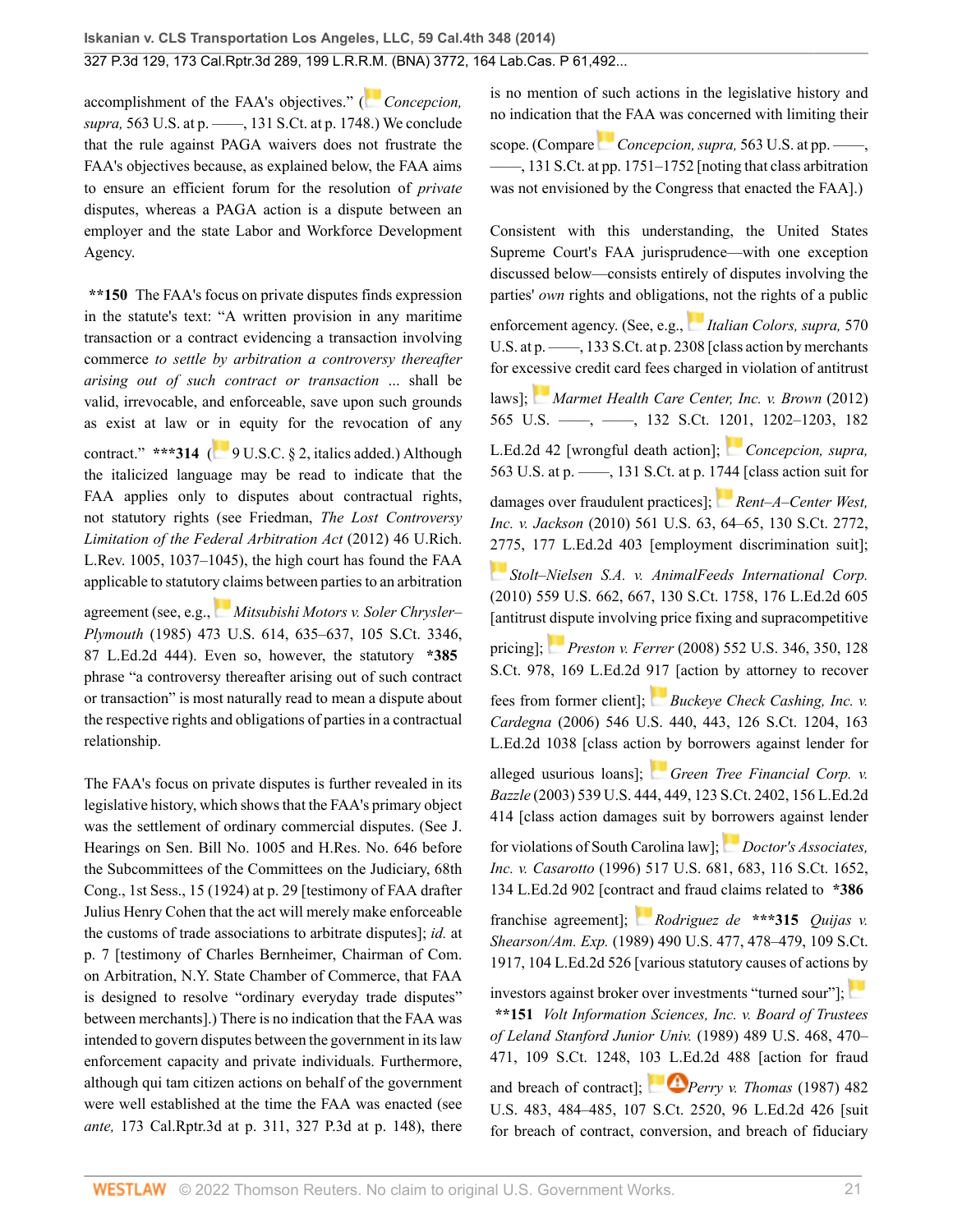duty arising from employment relationship]; *[Shearson/](http://www.westlaw.com/Link/Document/FullText?findType=Y&serNum=1987070825&pubNum=0000708&originatingDoc=I2ff28000fadb11e39488c8f438320c70&refType=RP&originationContext=document&vr=3.0&rs=cblt1.0&transitionType=DocumentItem&contextData=(sc.Search)) [American Express Inc. v. McMahon](http://www.westlaw.com/Link/Document/FullText?findType=Y&serNum=1987070825&pubNum=0000708&originatingDoc=I2ff28000fadb11e39488c8f438320c70&refType=RP&originationContext=document&vr=3.0&rs=cblt1.0&transitionType=DocumentItem&contextData=(sc.Search))* (1987) 482 U.S. 220, [222–223, 107 S.Ct. 2332, 96 L.Ed.2d 185](http://www.westlaw.com/Link/Document/FullText?findType=Y&serNum=1987070825&pubNum=0000708&originatingDoc=I2ff28000fadb11e39488c8f438320c70&refType=RP&originationContext=document&vr=3.0&rs=cblt1.0&transitionType=DocumentItem&contextData=(sc.Search)) [suit against brokerage [firm](https://1.next.westlaw.com/Link/RelatedInformation/Flag?documentGuid=Ic1d899969c1e11d991d0cc6b54f12d4d&transitionType=InlineKeyCiteFlags&originationContext=docHeaderFlag&Rank=0&ppcid=2af46aeee0b04785be997ff44a01e3a1&contextData=(sc.Search) ) by clients alleging various statutory causes of action]; *[Mitsubishi Motors v. Soler Chrysler–Plymouth](http://www.westlaw.com/Link/Document/FullText?findType=Y&serNum=1985133734&pubNum=0000708&originatingDoc=I2ff28000fadb11e39488c8f438320c70&refType=RP&originationContext=document&vr=3.0&rs=cblt1.0&transitionType=DocumentItem&contextData=(sc.Search))* [\(1985\) 473 U.S. 614, 619–620, 105 S.Ct. 3346, 87 L.Ed.2d](http://www.westlaw.com/Link/Document/FullText?findType=Y&serNum=1985133734&pubNum=0000708&originatingDoc=I2ff28000fadb11e39488c8f438320c70&refType=RP&originationContext=document&vr=3.0&rs=cblt1.0&transitionType=DocumentItem&contextData=(sc.Search)) [444](http://www.westlaw.com/Link/Document/FullText?findType=Y&serNum=1985133734&pubNum=0000708&originatingDoc=I2ff28000fadb11e39488c8f438320c70&refType=RP&originationContext=document&vr=3.0&rs=cblt1.0&transitionType=DocumentItem&contextData=(sc.Search)) [contract, defamati[on, and](https://1.next.westlaw.com/Link/RelatedInformation/Flag?documentGuid=I98823df89c1c11d9bc61beebb95be672&transitionType=InlineKeyCiteFlags&originationContext=docHeaderFlag&Rank=0&ppcid=2af46aeee0b04785be997ff44a01e3a1&contextData=(sc.Search) ) antitrust dispute between automobile companies]; **Southland Corp.** v. Keating [\(1984\) 465 U.S. 1, 4, 104 S.Ct. 852, 79 L.Ed.2d 1](http://www.westlaw.com/Link/Document/FullText?findType=Y&serNum=1984104100&pubNum=0000708&originatingDoc=I2ff28000fadb11e39488c8f438320c70&refType=RP&originationContext=document&vr=3.0&rs=cblt1.0&transitionType=DocumentItem&contextData=(sc.Search)) [class action suit for fraud, breach of contract, breach of fiduciary duty, and violation of [state](https://1.next.westlaw.com/Link/RelatedInformation/Flag?documentGuid=I862f49d69c9011d993e6d35cc61aab4a&transitionType=InlineKeyCiteFlags&originationContext=docHeaderFlag&Rank=0&ppcid=2af46aeee0b04785be997ff44a01e3a1&contextData=(sc.Search) ) disclosure requirements related to

franchise agreement]; *[Gilmer v. Interstate/Johnson Lane](http://www.westlaw.com/Link/Document/FullText?findType=Y&serNum=1991089841&pubNum=0000708&originatingDoc=I2ff28000fadb11e39488c8f438320c70&refType=RP&originationContext=document&vr=3.0&rs=cblt1.0&transitionType=DocumentItem&contextData=(sc.Search)) Corp.* [\(1991\) 500 U.S. 20, 23–24, 111 S.Ct. 1647, 114 L.Ed.2d](http://www.westlaw.com/Link/Document/FullText?findType=Y&serNum=1991089841&pubNum=0000708&originatingDoc=I2ff28000fadb11e39488c8f438320c70&refType=RP&originationContext=document&vr=3.0&rs=cblt1.0&transitionType=DocumentItem&contextData=(sc.Search))

[26](http://www.westlaw.com/Link/Document/FullText?findType=Y&serNum=1991089841&pubNum=0000708&originatingDoc=I2ff28000fadb11e39488c8f438320c70&refType=RP&originationContext=document&vr=3.0&rs=cblt1.0&transitionType=DocumentItem&contextData=(sc.Search)) [employment age discrimination suit]; *[Moses H. Cone](http://www.westlaw.com/Link/Document/FullText?findType=Y&serNum=1983109286&pubNum=0000708&originatingDoc=I2ff28000fadb11e39488c8f438320c70&refType=RP&originationContext=document&vr=3.0&rs=cblt1.0&transitionType=DocumentItem&contextData=(sc.Search)) [Memorial Hospital v. Mercury Construction Corp.](http://www.westlaw.com/Link/Document/FullText?findType=Y&serNum=1983109286&pubNum=0000708&originatingDoc=I2ff28000fadb11e39488c8f438320c70&refType=RP&originationContext=document&vr=3.0&rs=cblt1.0&transitionType=DocumentItem&contextData=(sc.Search))* (1983) 460 [U.S. 1, 6–7, 103 S.Ct. 927, 74 L.Ed.2d 765](http://www.westlaw.com/Link/Document/FullText?findType=Y&serNum=1983109286&pubNum=0000708&originatingDoc=I2ff28000fadb11e39488c8f438320c70&refType=RP&originationContext=document&vr=3.0&rs=cblt1.0&transitionType=DocumentItem&contextData=(sc.Search)) [contract dispute].)

The one case in which the high court has considered the enforcement of an arbitration agreement against the government does not support [CL](https://1.next.westlaw.com/Link/RelatedInformation/Flag?documentGuid=I318a71ea9c2511d9bdd1cfdd544ca3a4&transitionType=InlineKeyCiteFlags&originationContext=docHeaderFlag&Rank=0&ppcid=2af46aeee0b04785be997ff44a01e3a1&contextData=(sc.Search) )S's contention that the FAA

preempts a PAGA action. In *[EEOC v. Waffle House, Inc.](http://www.westlaw.com/Link/Document/FullText?findType=Y&serNum=2002067007&pubNum=0000708&originatingDoc=I2ff28000fadb11e39488c8f438320c70&refType=RP&originationContext=document&vr=3.0&rs=cblt1.0&transitionType=DocumentItem&contextData=(sc.Search))* [\(2002\) 534 U.S. 279, 122 S.Ct. 754, 151 L.Ed.2d 755](http://www.westlaw.com/Link/Document/FullText?findType=Y&serNum=2002067007&pubNum=0000708&originatingDoc=I2ff28000fadb11e39488c8f438320c70&refType=RP&originationContext=document&vr=3.0&rs=cblt1.0&transitionType=DocumentItem&contextData=(sc.Search)) (*Waffle House* ), the high court held that an employment arbitration agreement governed by the FAA does not prevent the Equal Employment Opportunity Commission (EEOC) from suing an employer on behalf of an employee bound by that agreement for victim-specific relief, such as reinstatement and back pay. The court based its conclusion primarily on the fact that [the](https://1.next.westlaw.com/Link/RelatedInformation/Flag?documentGuid=I318a71ea9c2511d9bdd1cfdd544ca3a4&transitionType=InlineKeyCiteFlags&originationContext=docHeaderFlag&Rank=0&ppcid=2af46aeee0b04785be997ff44a01e3a1&contextData=(sc.Search) ) EEOC was not a party to the arbitration

agreement. ( *Id.* [at pp. 288–289, 122 S.Ct. 754.](http://www.westlaw.com/Link/Document/FullText?findType=Y&serNum=2002067007&pubNum=0000708&originatingDoc=I2ff28000fadb11e39488c8f438320c70&refType=RP&originationContext=document&vr=3.0&rs=cblt1.0&transitionType=DocumentItem&contextData=(sc.Search))) *Waffle House* further noted that the EEOC was not a proxy for the individual employee, that the EEOC could prosecute the action without the employee's consent, and t[hat t](https://1.next.westlaw.com/Link/RelatedInformation/Flag?documentGuid=I318a71ea9c2511d9bdd1cfdd544ca3a4&transitionType=InlineKeyCiteFlags&originationContext=docHeaderFlag&Rank=0&ppcid=2af46aeee0b04785be997ff44a01e3a1&contextData=(sc.Search) )he employee

did not exercise control over the litigation. ( *Id.* [at p. 291,](http://www.westlaw.com/Link/Document/FullText?findType=Y&serNum=2002067007&pubNum=0000708&originatingDoc=I2ff28000fadb11e39488c8f438320c70&refType=RP&originationContext=document&vr=3.0&rs=cblt1.0&transitionType=DocumentItem&contextData=(sc.Search)) [122 S.Ct. 754](http://www.westlaw.com/Link/Document/FullText?findType=Y&serNum=2002067007&pubNum=0000708&originatingDoc=I2ff28000fadb11e39488c8f438320c70&refType=RP&originationContext=document&vr=3.0&rs=cblt1.0&transitionType=DocumentItem&contextData=(sc.Search)).) Whereas *Waffle House* involved a suit by the government seeking to obtain victim-specific relief on behalf of an employee bound by the arbitration agreement, this case involves an employee bound by an arbitration agreement bringing suit on behalf of the government to obtain remedies other than victim-specific relief, i.e., civil penalties paid largely into the state treasury. Nothing in *Waffle House* suggests that the FAA preempts a rule prohibiting the waiver of this kind of qui tam action on behalf of the state for such remedies.

Simply put, a PAGA claim lies outside the FAA's coverage because it is not a dispute between an employer and an employee arising out of their contractual relationship. It is a dispute between an employer and the *state,* which alleges directly or through its agents—either the Labor and Workforce Development Agency or aggrieved **\*387** employees—that the employer has violated the Labor Code. Through his PAGA claim, Iskanian is seeking to recover civil penalties, 75 percent of which will go to the state's coffers. We emphasized in *Arias* that "an action to recover civil penalties 'is fundamentally a law enforcement action designed to protect the public and not to benefit private parties' "; that "[i]n a lawsuit brought under the [PAGA], the employee plaintiff represents **\*\*\*316** the same legal right and interest as state labor law enforcement agencies"; and that "an aggrieved employee's action under the [PAGA] functions as a su[bsti](https://1.next.westlaw.com/Link/RelatedInformation/Flag?documentGuid=I59efe75c64bb11deabded03f2b83b8a4&transitionType=InlineKeyCiteFlags&originationContext=docHeaderFlag&Rank=0&ppcid=2af46aeee0b04785be997ff44a01e3a1&contextData=(sc.Search) )tute for an action brought by the government itself." ( *Arias, supra,* [46 Cal.4th at p. 986, 95 Cal.Rptr.3d](http://www.westlaw.com/Link/Document/FullText?findType=Y&serNum=2019228329&pubNum=0004645&originatingDoc=I2ff28000fadb11e39488c8f438320c70&refType=RP&originationContext=document&vr=3.0&rs=cblt1.0&transitionType=DocumentItem&contextData=(sc.Search)) [588, 209 P.3d 923](http://www.westlaw.com/Link/Document/FullText?findType=Y&serNum=2019228329&pubNum=0004645&originatingDoc=I2ff28000fadb11e39488c8f438320c70&refType=RP&originationContext=document&vr=3.0&rs=cblt1.0&transitionType=DocumentItem&contextData=(sc.Search)).) The fact that any judgment in a PAGA action is binding on the government confirms that the state is the real party in interest. (*Ibid.*) It is true that "a person may not bring a [PAG](https://1.next.westlaw.com/Link/RelatedInformation/Flag?documentGuid=N368330A0435411E69D65EC9FC0DD0DC9&transitionType=InlineKeyCiteFlags&originationContext=docHeaderFlag&Rank=0&ppcid=2af46aeee0b04785be997ff44a01e3a1&contextData=(sc.Search) )A action unless he or she is 'an aggrieved employee' ( [§ 2699, subd. \(a\)](http://www.westlaw.com/Link/Document/FullText?findType=L&pubNum=1000215&cite=CALBS2699&originatingDoc=I2ff28000fadb11e39488c8f438320c70&refType=SP&originationContext=document&vr=3.0&rs=cblt1.0&transitionType=DocumentItem&contextData=(sc.Search)#co_pp_8b3b0000958a4))" (conc. opn., *post,* 173 Cal.Rptr.3d at p. 323, 327 P.3d at p. 157), but that does not change the character of the litigant or the dispute. As Justice Chin correctly observes, "*every* PAGA action, whether seeking penalties for Labor Code violations as to only one aggrieved employee—the plaintiff bringing the action—or as

to other employees as well, is a representative action on behalf of the state." (*Id.* at p. 322, 327 P.3d at p. 157.)

**\*\*152** Of course, any employee is free to forgo the option of pursuing a PAGA action. But it is against public policy for an employment agreement to deprive employees of this option altogether, before any dispute arises. (*Ante,* 173 Cal.Rptr.3d at pp. 312–313, 327 P.3d at pp. 148–149.) The question is whether this public policy contravenes the FAA. Nothing in the text or legislative history of the FAA nor in the Supreme Court's construction of the statute suggests that the FAA was intended to limit the ability of states to enhance their public enforcement capabilities by enlisting willing employees in qui tam actions. Representative actions under the PAGA, unlike class action suits for damages, do not displace the bilateral arbitration of private disputes between employers and employees over their respective rights and obligations toward each other. Instead, they directly enforce *the state's* interest in penalizing and deterring employers who violate California's labor laws. In crafting the PAGA,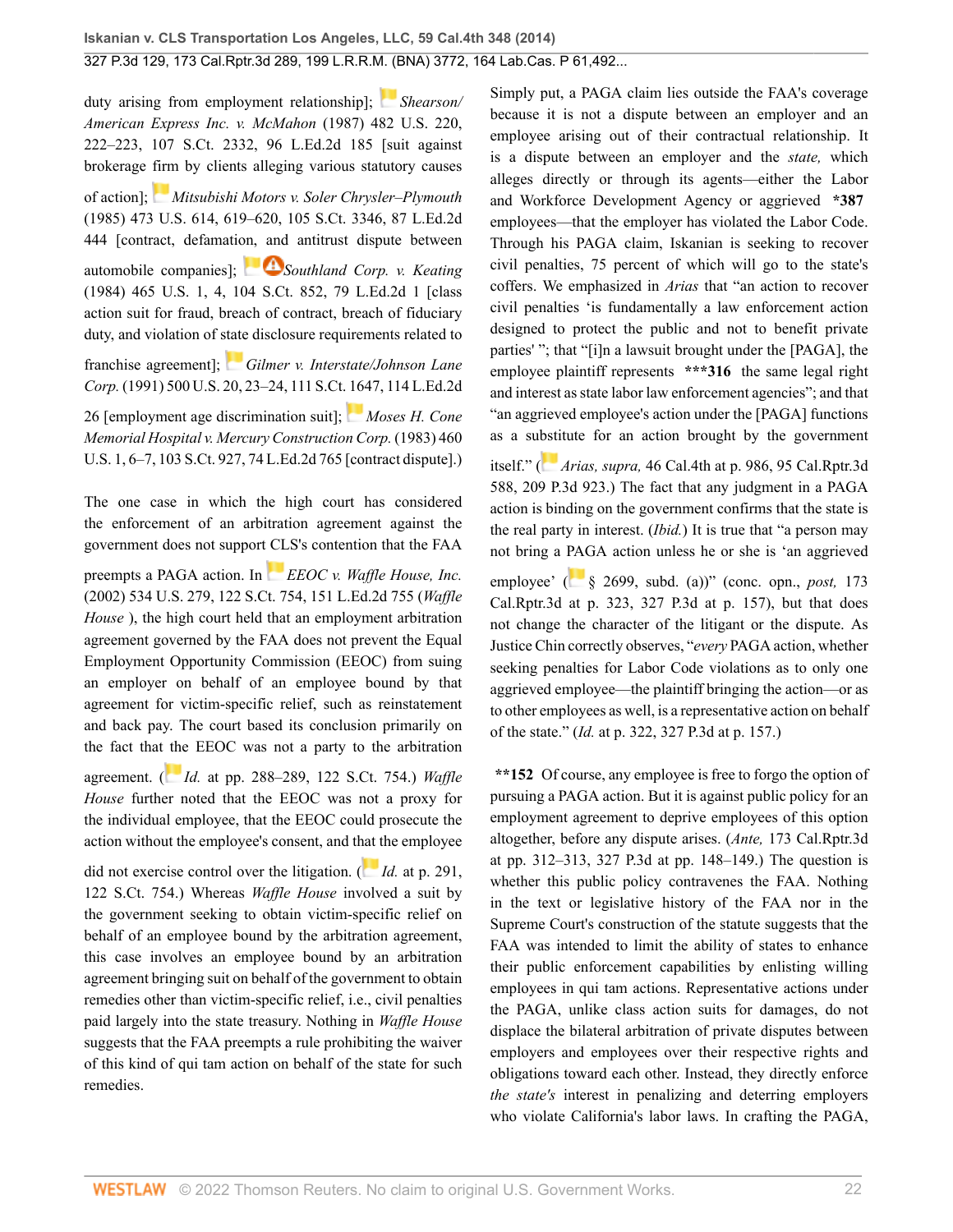the Legislature could have chosen to deputize citizens who were not employees of the defendant employer to prosecute qui tam actions. The Legislature instead chose to limit qui tam plaintiffs to willing employees who had been aggrieved by the employer in order to avoid "private plaintiff abuse." (Sen. Judiciary Comm., Analysis of Sen. Bill No. 796 (Reg.Sess. 2003–2004) as amended Apr. 22, 2003, p. 7.) This arrangement likewise does not interfere with the FAA's policy goal.

Our opinion today would not permit a state to circumvent the FAA by, for example, deputizing employee A to bring a suit for the individual damages claims of employees B, C, and D. This pursuit of victim-specific relief by a party to an arbitration agreement on behalf of other parties to an arbitration agreement would be tantamount to a private class action, whatever **\*388** the designation given by the Legislature. Under *Concepcion,* such an action could not be maintained in the face of a class waiver. Here, importantly, [a PA](https://1.next.westlaw.com/Link/RelatedInformation/Flag?documentGuid=I59efe75c64bb11deabded03f2b83b8a4&transitionType=InlineKeyCiteFlags&originationContext=docHeaderFlag&Rank=0&ppcid=2af46aeee0b04785be997ff44a01e3a1&contextData=(sc.Search) )GA litigant's status as "the proxy or agent" of the state

( *Arias, supra,* [46 Cal.4th at p. 986, 95 Cal.Rptr.3d 588,](http://www.westlaw.com/Link/Document/FullText?findType=Y&serNum=2019228329&pubNum=0004645&originatingDoc=I2ff28000fadb11e39488c8f438320c70&refType=RP&originationContext=document&vr=3.0&rs=cblt1.0&transitionType=DocumentItem&contextData=(sc.Search)) [209 P.3d 923](http://www.westlaw.com/Link/Document/FullText?findType=Y&serNum=2019228329&pubNum=0004645&originatingDoc=I2ff28000fadb11e39488c8f438320c70&refType=RP&originationContext=document&vr=3.0&rs=cblt1.0&transitionType=DocumentItem&contextData=(sc.Search))) is not merely semantic; it reflects a PAGA litigant's substantive role in enforcing our labor laws on behalf of state law enforcement agencies. Our FAA holding applies specifically to a state law rule barring predispute waiver of an employee's right to bring an action that can only be brought by the state or its representatives, where any resulting judgment is binding on the state and any monetary penalties largely go to state coffers.

<span id="page-22-1"></span><span id="page-22-0"></span>**[\[21\]](#page-3-3) [\[22\]](#page-3-4)** Further, the high court has emphasized that " 'courts should assume that "the historic police powers of the States" are not superseded "unless that wa[s th](https://1.next.westlaw.com/Link/RelatedInformation/Flag?documentGuid=I74afa1eebeb911e1b60ab297d3d07bc5&transitionType=InlineKeyCiteFlags&originationContext=docHeaderFlag&Rank=0&ppcid=2af46aeee0b04785be997ff44a01e3a1&contextData=(sc.Search) )e clear and manifest purpose of **\*\*\*317** Congress.' ( *[Arizona](http://www.westlaw.com/Link/Document/FullText?findType=Y&serNum=2027964008&pubNum=0000708&originatingDoc=I2ff28000fadb11e39488c8f438320c70&refType=RP&fi=co_pp_sp_708_2501&originationContext=document&vr=3.0&rs=cblt1.0&transitionType=DocumentItem&contextData=(sc.Search)#co_pp_sp_708_2501) v. United States* [\(2012\) 567 U.S. ––––, ––––, 132 S.Ct.](http://www.westlaw.com/Link/Document/FullText?findType=Y&serNum=2027964008&pubNum=0000708&originatingDoc=I2ff28000fadb11e39488c8f438320c70&refType=RP&fi=co_pp_sp_708_2501&originationContext=document&vr=3.0&rs=cblt1.0&transitionType=DocumentItem&contextData=(sc.Search)#co_pp_sp_708_2501) [2492, 2501, 183 L.Ed.2d 351](http://www.westlaw.com/Link/Document/FullText?findType=Y&serNum=2027964008&pubNum=0000708&originatingDoc=I2ff28000fadb11e39488c8f438320c70&refType=RP&fi=co_pp_sp_708_2501&originationContext=document&vr=3.0&rs=cblt1.0&transitionType=DocumentItem&contextData=(sc.Search)#co_pp_sp_708_2501); see *[Chamber of Commerce](http://www.westlaw.com/Link/Document/FullText?findType=Y&serNum=2025354670&pubNum=0000708&originatingDoc=I2ff28000fadb11e39488c8f438320c70&refType=RP&fi=co_pp_sp_708_1985&originationContext=document&vr=3.0&rs=cblt1.0&transitionType=DocumentItem&contextData=(sc.Search)#co_pp_sp_708_1985) v. Whiting* (2011) 563 U.S. —–, —–, 131 S.Ct. 1968, [1985, 179 L.Ed.2d 1031](http://www.westlaw.com/Link/Document/FullText?findType=Y&serNum=2025354670&pubNum=0000708&originatingDoc=I2ff28000fadb11e39488c8f438320c70&refType=RP&fi=co_pp_sp_708_1985&originationContext=document&vr=3.0&rs=cblt1.0&transitionType=DocumentItem&contextData=(sc.Search)#co_pp_sp_708_1985) ['Our precedents "establish that a high threshold must be met if a state law is to be preempted for conflict[ing](https://1.next.westlaw.com/Link/RelatedInformation/Flag?documentGuid=I4ce23846374211e380938e6f51729d80&transitionType=InlineKeyCiteFlags&originationContext=docHeaderFlag&Rank=0&ppcid=2af46aeee0b04785be997ff44a01e3a1&contextData=(sc.Search) ) with the purposes of a federal Act." [Citation.]'].)" ( *[Sonic II, supra,](http://www.westlaw.com/Link/Document/FullText?findType=Y&serNum=2031787028&pubNum=0004645&originatingDoc=I2ff28000fadb11e39488c8f438320c70&refType=RP&originationContext=document&vr=3.0&rs=cblt1.0&transitionType=DocumentItem&contextData=(sc.Search))* 57 Cal.4th at [p. 1154, 163 Cal.Rptr.3d 269, 311 P.3d 184.](http://www.westlaw.com/Link/Document/FullText?findType=Y&serNum=2031787028&pubNum=0004645&originatingDoc=I2ff28000fadb11e39488c8f438320c70&refType=RP&originationContext=document&vr=3.0&rs=cblt1.0&transitionType=DocumentItem&contextData=(sc.Search))) There is no question that the enactment and enforcement of laws concerning wages, hours, and other terms o[f em](https://1.next.westlaw.com/Link/RelatedInformation/Flag?documentGuid=I1786f4f59c1f11d993e6d35cc61aab4a&transitionType=InlineKeyCiteFlags&originationContext=docHeaderFlag&Rank=0&ppcid=2af46aeee0b04785be997ff44a01e3a1&contextData=(sc.Search) )ployment is within the state's historic police power. (See *[Metropolitan](http://www.westlaw.com/Link/Document/FullText?findType=Y&serNum=1985127857&pubNum=0000708&originatingDoc=I2ff28000fadb11e39488c8f438320c70&refType=RP&originationContext=document&vr=3.0&rs=cblt1.0&transitionType=DocumentItem&contextData=(sc.Search)) Life Ins. Co. v. Massachusetts* [\(1985\) 471 U.S. 724, 756, 105](http://www.westlaw.com/Link/Document/FullText?findType=Y&serNum=1985127857&pubNum=0000708&originatingDoc=I2ff28000fadb11e39488c8f438320c70&refType=RP&originationContext=document&vr=3.0&rs=cblt1.0&transitionType=DocumentItem&contextData=(sc.Search)) [S.Ct. 2380, 85 L.Ed.2d 728](http://www.westlaw.com/Link/Document/FullText?findType=Y&serNum=1985127857&pubNum=0000708&originatingDoc=I2ff28000fadb11e39488c8f438320c70&refType=RP&originationContext=document&vr=3.0&rs=cblt1.0&transitionType=DocumentItem&contextData=(sc.Search)) [" 'States possess broad authority

under their police powers to regulate the e[mplo](https://1.next.westlaw.com/Link/RelatedInformation/Flag?documentGuid=Ie518b83bfad911d9bf60c1d57ebc853e&transitionType=InlineKeyCiteFlags&originationContext=docHeaderFlag&Rank=0&ppcid=2af46aeee0b04785be997ff44a01e3a1&contextData=(sc.Search) )yment relationship to protect workers within the State.' "]; *[Kerr's](http://www.westlaw.com/Link/Document/FullText?findType=Y&serNum=1962125649&pubNum=0000661&originatingDoc=I2ff28000fadb11e39488c8f438320c70&refType=RP&originationContext=document&vr=3.0&rs=cblt1.0&transitionType=DocumentItem&contextData=(sc.Search)) [Catering Service v. Dept. of Industrial Relations](http://www.westlaw.com/Link/Document/FullText?findType=Y&serNum=1962125649&pubNum=0000661&originatingDoc=I2ff28000fadb11e39488c8f438320c70&refType=RP&originationContext=document&vr=3.0&rs=cblt1.0&transitionType=DocumentItem&contextData=(sc.Search))* (1962) [57 Cal.2d 319, 326–327, 19 Cal.Rptr. 492, 369 P.2d 20](http://www.westlaw.com/Link/Document/FullText?findType=Y&serNum=1962125649&pubNum=0000661&originatingDoc=I2ff28000fadb11e39488c8f438320c70&refType=RP&originationContext=document&vr=3.0&rs=cblt1.0&transitionType=DocumentItem&contextData=(sc.Search)).) Moreover, how a state government chooses to structure *its own* law enforce[men](https://1.next.westlaw.com/Link/RelatedInformation/Flag?documentGuid=I6b24d8079c2511d9bc61beebb95be672&transitionType=InlineKeyCiteFlags&originationContext=docHeaderFlag&Rank=0&ppcid=2af46aeee0b04785be997ff44a01e3a1&contextData=(sc.Search) )t authority lies at the heart of state sovereignty. (See *[Printz v. United States](http://www.westlaw.com/Link/Document/FullText?findType=Y&serNum=1997135848&pubNum=0000708&originatingDoc=I2ff28000fadb11e39488c8f438320c70&refType=RP&originationContext=document&vr=3.0&rs=cblt1.0&transitionType=DocumentItem&contextData=(sc.Search))* (1997) 521 U.S. [898, 928, 117 S.Ct. 2365, 138 L.Ed.2d 914](http://www.westlaw.com/Link/Document/FullText?findType=Y&serNum=1997135848&pubNum=0000708&originatingDoc=I2ff28000fadb11e39488c8f438320c70&refType=RP&originationContext=document&vr=3.0&rs=cblt1.0&transitionType=DocumentItem&contextData=(sc.Search)) ["It is an essential attribute of the State's retained sovereignty that they remain independent and autonomous within their proper sphere of authority."].) We can discern in the FAA no purpose, much less a clear and manifest purpose, to curtail the ability of states to supplement their enforcement capability by authorizing willing employees to seek civil penalties for Labor Code violations traditionally prosecuted by the state.

In sum, the FAA aims to promote arbitration of claims belonging to the private parties **\*\*153** to an arbitration agreement. It does not aim to promote arbitration of claims belonging to a government agency, and that is no less true when such a claim is brought by a statutorily designated proxy for the agency as when the claim is brought by the agency itself. The fundamental character of the claim as a public enforcement action is the same in both instances. We conclude that California's public policy prohibiting waiver of PAGA claims, whose sole purpose is to vindicate the Labor and Workforce Development Agency's interest in **\*389** enforcing the Labor Code, does not interfere with the FAA's goal of promoting arbitration as a forum for private dispute resolution.

## **D.**

<span id="page-22-2"></span>**[\[23\]](#page-3-5)** CLS contends that the PAGA violates the principle of separation of powers under the California Constitution. Iskanian says this issue was not raised in CLS's answer to the petition for review and is not properly before us. Because the constitutionality of the PAGA is directly pertinent to the issue of whether a PAGA waiver is contrary to state public policy, and because the parties have had a reasonable opportunity to brief this issue, we will decide the merits of this question. (See [Cal. Rules of Court, rule 8.516\(b\)\(1\), \(2\)](http://www.westlaw.com/Link/Document/FullText?findType=L&pubNum=1085232&cite=CASTAPPLLR8.516&originatingDoc=I2ff28000fadb11e39488c8f438320c70&refType=LQ&originationContext=document&vr=3.0&rs=cblt1.0&transitionType=DocumentItem&contextData=(sc.Search)).)

The basis of CLS's argument is found in*[County of Santa](http://www.westlaw.com/Link/Document/FullText?findType=Y&serNum=2022606134&pubNum=0004645&originatingDoc=I2ff28000fadb11e39488c8f438320c70&refType=RP&originationContext=document&vr=3.0&rs=cblt1.0&transitionType=DocumentItem&contextData=(sc.Search)) Clara v. Superior Court* [\(2010\) 50 Cal.4th 35, 112 Cal.Rptr.3d](http://www.westlaw.com/Link/Document/FullText?findType=Y&serNum=2022606134&pubNum=0004645&originatingDoc=I2ff28000fadb11e39488c8f438320c70&refType=RP&originationContext=document&vr=3.0&rs=cblt1.0&transitionType=DocumentItem&contextData=(sc.Search)) [697, 235 P.3d 21](http://www.westlaw.com/Link/Document/FullText?findType=Y&serNum=2022606134&pubNum=0004645&originatingDoc=I2ff28000fadb11e39488c8f438320c70&refType=RP&originationContext=document&vr=3.0&rs=cblt1.0&transitionType=DocumentItem&contextData=(sc.Search)) (*County of Santa Clara* ). There we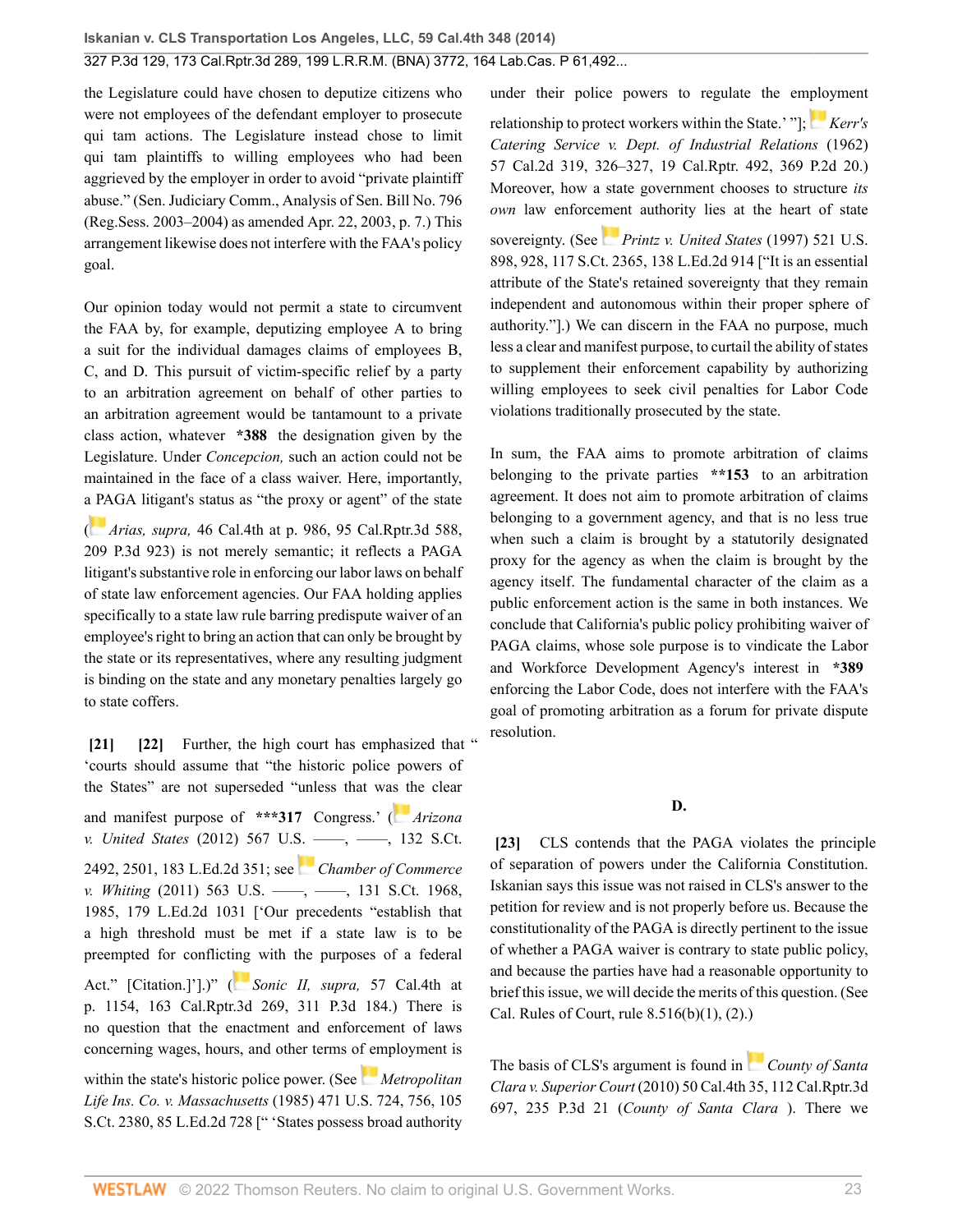reconsidered our earlier holding in*[People ex rel. Clancy v.](http://www.westlaw.com/Link/Document/FullText?findType=Y&serNum=1985146623&pubNum=0000661&originatingDoc=I2ff28000fadb11e39488c8f438320c70&refType=RP&originationContext=document&vr=3.0&rs=cblt1.0&transitionType=DocumentItem&contextData=(sc.Search)) Superior Court* [\(1985\) 39 Cal.3d 740, 218 Cal.Rptr. 24, 705](http://www.westlaw.com/Link/Document/FullText?findType=Y&serNum=1985146623&pubNum=0000661&originatingDoc=I2ff28000fadb11e39488c8f438320c70&refType=RP&originationContext=document&vr=3.0&rs=cblt1.0&transitionType=DocumentItem&contextData=(sc.Search)) [P.2d 347](http://www.westlaw.com/Link/Document/FullText?findType=Y&serNum=1985146623&pubNum=0000661&originatingDoc=I2ff28000fadb11e39488c8f438320c70&refType=RP&originationContext=document&vr=3.0&rs=cblt1.0&transitionType=DocumentItem&contextData=(sc.Search)) (*Clancy* ), which appeared to categorically bar public entities from hiring private counsel on a contingent fee basis to prosecute public nuisances. In the context of a disputed injunction to close an adult bookstore, this court reasoned that private counsel acting as a public prosecutor must be "absolutely neutral" and must engage in a "delicate weighing of values" that would be upset if the pr[osec](https://1.next.westlaw.com/Link/RelatedInformation/Flag?documentGuid=Id1c8b8f7faa911d98ac8f235252e36df&transitionType=InlineKeyCiteFlags&originationContext=docHeaderFlag&Rank=0&ppcid=2af46aeee0b04785be997ff44a01e3a1&contextData=(sc.Search) )utor had a financial

**\*\*\*318** interest in the prosecution. ( *Id.* [at pp. 748–749,](http://www.westlaw.com/Link/Document/FullText?findType=Y&serNum=1985146623&pubNum=0000661&originatingDoc=I2ff28000fadb11e39488c8f438320c70&refType=RP&originationContext=document&vr=3.0&rs=cblt1.0&transitionType=DocumentItem&contextData=(sc.Search)) [218 Cal.Rptr. 24, 705 P.2d 347](http://www.westlaw.com/Link/Document/FullText?findType=Y&serNum=1985146623&pubNum=0000661&originatingDoc=I2ff28000fadb11e39488c8f438320c70&refType=RP&originationContext=document&vr=3.0&rs=cblt1.0&transitionType=DocumentItem&contextData=(sc.Search)).)

In *County of Santa Clara,* we clarified that *Clancy* 's "absolute prohibition on contingent-fee arrangements" applies only to cases involving a constitutional "liberty interest" or "the right of an existing business to [co](https://1.next.westlaw.com/Link/RelatedInformation/Flag?documentGuid=I4697efda98b111dfa765bd122ea7dc89&transitionType=InlineKeyCiteFlags&originationContext=docHeaderFlag&Rank=0&ppcid=2af46aeee0b04785be997ff44a01e3a1&contextData=(sc.Search) )ntinue operation," and not to

all public nuisance cases. ( *[County of Santa Clara, supra,](http://www.westlaw.com/Link/Document/FullText?findType=Y&serNum=2022606134&pubNum=0004645&originatingDoc=I2ff28000fadb11e39488c8f438320c70&refType=RP&originationContext=document&vr=3.0&rs=cblt1.0&transitionType=DocumentItem&contextData=(sc.Search))* [50 Cal.4th at p. 56, 112 Cal.Rptr.3d 697, 235 P.3d 21](http://www.westlaw.com/Link/Document/FullText?findType=Y&serNum=2022606134&pubNum=0004645&originatingDoc=I2ff28000fadb11e39488c8f438320c70&refType=RP&originationContext=document&vr=3.0&rs=cblt1.0&transitionType=DocumentItem&contextData=(sc.Search)).) We recognized, as we did in *Clancy,* that contingent fee representation was appropriate in "ordinary civil cases" in which [a go](https://1.next.westlaw.com/Link/RelatedInformation/Flag?documentGuid=I4697efda98b111dfa765bd122ea7dc89&transitionType=InlineKeyCiteFlags&originationContext=docHeaderFlag&Rank=0&ppcid=2af46aeee0b04785be997ff44a01e3a1&contextData=(sc.Search) )vernment entity's own economic interests were at

stake. ( *County of Sa[nta](https://1.next.westlaw.com/Link/RelatedInformation/Flag?documentGuid=Id1c8b8f7faa911d98ac8f235252e36df&transitionType=InlineKeyCiteFlags&originationContext=docHeaderFlag&Rank=0&ppcid=2af46aeee0b04785be997ff44a01e3a1&contextData=(sc.Search) ) Clara,* [at p. 50, 112 Cal.Rptr.3d](http://www.westlaw.com/Link/Document/FullText?findType=Y&serNum=2022606134&pubNum=0004645&originatingDoc=I2ff28000fadb11e39488c8f438320c70&refType=RP&originationContext=document&vr=3.0&rs=cblt1.0&transitionType=DocumentItem&contextData=(sc.Search))

[697, 235 P.3d 21](http://www.westlaw.com/Link/Document/FullText?findType=Y&serNum=2022606134&pubNum=0004645&originatingDoc=I2ff28000fadb11e39488c8f438320c70&refType=RP&originationContext=document&vr=3.0&rs=cblt1.0&transitionType=DocumentItem&contextData=(sc.Search)); see *Clancy, supra,* [39 Cal.3d at p.](http://www.westlaw.com/Link/Document/FullText?findType=Y&serNum=1985146623&pubNum=0000661&originatingDoc=I2ff28000fadb11e39488c8f438320c70&refType=RP&originationContext=document&vr=3.0&rs=cblt1.0&transitionType=DocumentItem&contextData=(sc.Search)) [748, 218 Cal.Rptr. 24, 705 P.2d 347.](http://www.westlaw.com/Link/Document/FullText?findType=Y&serNum=1985146623&pubNum=0000661&originatingDoc=I2ff28000fadb11e39488c8f438320c70&refType=RP&originationContext=document&vr=3.0&rs=cblt1.0&transitionType=DocumentItem&contextData=(sc.Search))) Whereas the suit in *Clancy* was akin to a criminal prosecution, with possible criminal penalties and severe civil penalties, we said the public nuisance suit at issue in *County of Santa Clara,* which involved abatement of lead paint, fell somewhere in [betw](https://1.next.westlaw.com/Link/RelatedInformation/Flag?documentGuid=I4697efda98b111dfa765bd122ea7dc89&transitionType=InlineKeyCiteFlags&originationContext=docHeaderFlag&Rank=0&ppcid=2af46aeee0b04785be997ff44a01e3a1&contextData=(sc.Search) )een an ordinary civil case and a criminal prosecution.

( *County of Santa Clara,* [at p. 55, 112 Cal.Rptr.3d 697,](http://www.westlaw.com/Link/Document/FullText?findType=Y&serNum=2022606134&pubNum=0004645&originatingDoc=I2ff28000fadb11e39488c8f438320c70&refType=RP&originationContext=document&vr=3.0&rs=cblt1.0&transitionType=DocumentItem&contextData=(sc.Search)) [235 P.3d 21.](http://www.westlaw.com/Link/Document/FullText?findType=Y&serNum=2022606134&pubNum=0004645&originatingDoc=I2ff28000fadb11e39488c8f438320c70&refType=RP&originationContext=document&vr=3.0&rs=cblt1.0&transitionType=DocumentItem&contextData=(sc.Search))) We held that for such cases, the interest in prosecutorial neutrality is sufficiently protected when private counsel, although having a pecuniary interest in litigation, is "subject to the supervision and control of government attorneys" so that "the discretionary decisions vital [to](https://1.next.westlaw.com/Link/RelatedInformation/Flag?documentGuid=I4697efda98b111dfa765bd122ea7dc89&transitionType=InlineKeyCiteFlags&originationContext=docHeaderFlag&Rank=0&ppcid=2af46aeee0b04785be997ff44a01e3a1&contextData=(sc.Search) ) an

impartial prosecution are made by neutral attorneys." ( *[Id.](http://www.westlaw.com/Link/Document/FullText?findType=Y&serNum=2022606134&pubNum=0004645&originatingDoc=I2ff28000fadb11e39488c8f438320c70&refType=RP&originationContext=document&vr=3.0&rs=cblt1.0&transitionType=DocumentItem&contextData=(sc.Search))* [at p. 59, 112 Cal.Rptr.3d 697, 235 P.3d 21](http://www.westlaw.com/Link/Document/FullText?findType=Y&serNum=2022606134&pubNum=0004645&originatingDoc=I2ff28000fadb11e39488c8f438320c70&refType=RP&originationContext=document&vr=3.0&rs=cblt1.0&transitionType=DocumentItem&contextData=(sc.Search)).)

<span id="page-23-0"></span>**[\[24\]](#page-3-1)** CLS contends that the PAGA runs afoul of our holding in *County of Santa Clara* by authorizing financially interested private citizens to prosecute claims **\*390** on the state's behalf without governmental supervision. CLS further contends that because *County of Santa Clara* dealt with regulation of the legal profession, which is the province of this court, the PAGA violates the principle of separation of powers under the California Constitution. (See [Cal. Const., art. III, § 3](http://www.westlaw.com/Link/Document/FullText?findType=L&pubNum=1000203&cite=CACNART3S3&originatingDoc=I2ff28000fadb11e39488c8f438320c70&refType=LQ&originationContext=document&vr=3.0&rs=cblt1.0&transitionType=DocumentItem&contextData=(sc.Search));

*[Merco Constr. Engineers, Inc. v. Municipal Court](http://www.westlaw.com/Link/Document/FullText?findType=Y&serNum=1978129817&pubNum=0000661&originatingDoc=I2ff28000fadb11e39488c8f438320c70&refType=RP&originationContext=document&vr=3.0&rs=cblt1.0&transitionType=DocumentItem&contextData=(sc.Search))* (1978) [21 Cal.3d 724, 731–732, 147 Cal.Rptr. 631, 581 P.2d 636](http://www.westlaw.com/Link/Document/FullText?findType=Y&serNum=1978129817&pubNum=0000661&originatingDoc=I2ff28000fadb11e39488c8f438320c70&refType=RP&originationContext=document&vr=3.0&rs=cblt1.0&transitionType=DocumentItem&contextData=(sc.Search)).) We disagree.

<span id="page-23-1"></span>**[\[25\]](#page-4-0)** "[T]he separation of powers doctrine [doe](https://1.next.westlaw.com/Link/RelatedInformation/Flag?documentGuid=I7cab4a58fa6d11d9b386b232635db992&transitionType=InlineKeyCiteFlags&originationContext=docHeaderFlag&Rank=0&ppcid=2af46aeee0b04785be997ff44a01e3a1&contextData=(sc.Search) )s not create an absolute or rigid division of functions." ( *[Lockyer v.](http://www.westlaw.com/Link/Document/FullText?findType=Y&serNum=2004859449&pubNum=0004645&originatingDoc=I2ff28000fadb11e39488c8f438320c70&refType=RP&originationContext=document&vr=3.0&rs=cblt1.0&transitionType=DocumentItem&contextData=(sc.Search)) [City and County of San Francisco](http://www.westlaw.com/Link/Document/FullText?findType=Y&serNum=2004859449&pubNum=0004645&originatingDoc=I2ff28000fadb11e39488c8f438320c70&refType=RP&originationContext=document&vr=3.0&rs=cblt1.0&transitionType=DocumentItem&contextData=(sc.Search))* (2004) 33 Cal.4th 1055, [1068, 17 Cal.Rptr.3d 225, 95 P.3d 459](http://www.westlaw.com/Link/Document/FullText?findType=Y&serNum=2004859449&pubNum=0004645&originatingDoc=I2ff28000fadb11e39488c8f438320c70&refType=RP&originationContext=document&vr=3.0&rs=cblt1.0&transitionType=DocumentItem&contextData=(sc.Search)).) Rather, "[t]he substantial interrelatedness of **\*\*154** the three branches' actions is apparent and commonplace: the judiciary passes upon the constitutional validity of legislative and executive actions, the Legislature enacts statutes that govern the procedures and evidentiary rules applicable in judicial and executive proceedings, and the Governor appoints judges and participates in the legislative process through the veto power. Such interrelationship, of course, lies at the heart of the constitutional theory of 'checks and balances' that t[he](https://1.next.westlaw.com/Link/RelatedInformation/Flag?documentGuid=I3e7ccb84fab911d9bf60c1d57ebc853e&transitionType=InlineKeyCiteFlags&originationContext=docHeaderFlag&Rank=0&ppcid=2af46aeee0b04785be997ff44a01e3a1&contextData=(sc.Search) ) separation of powers doctrine is intended to serve."

( *[Superior Court v. County of Mendocino](http://www.westlaw.com/Link/Document/FullText?findType=Y&serNum=1996096485&pubNum=0000661&originatingDoc=I2ff28000fadb11e39488c8f438320c70&refType=RP&originationContext=document&vr=3.0&rs=cblt1.0&transitionType=DocumentItem&contextData=(sc.Search))* (1996) 13 Cal.4th [45, 52–53, 51 Cal.Rptr.2d 837, 913 P.2d 1046](http://www.westlaw.com/Link/Document/FullText?findType=Y&serNum=1996096485&pubNum=0000661&originatingDoc=I2ff28000fadb11e39488c8f438320c70&refType=RP&originationContext=document&vr=3.0&rs=cblt1.0&transitionType=DocumentItem&contextData=(sc.Search)).)

<span id="page-23-2"></span>**[\[26\]](#page-4-1)** In considering CLS's challenge, we note that it would apply not only to the PAGA but to all qui tam actions, including the California False Claims Act, which authorizes the prosecution of claims on behalf of government entities

withoutgovernment supervision. (See Gov.Code,  $§$  12652, [subd. \(c\)](http://www.westlaw.com/Link/Document/FullText?findType=L&pubNum=1000211&cite=CAGTS12652&originatingDoc=I2ff28000fadb11e39488c8f438320c70&refType=SP&originationContext=document&vr=3.0&rs=cblt1.0&transitionType=DocumentItem&contextData=(sc.Search)#co_pp_4b24000003ba5).) No court has applied the rule in *Clancy* or *County of Santa Clara* to such actions, and our case law contains no indication that the enactment of qui tam statutes is anything but a legitimate exercise of legislative authority. The Legislature [is c](https://1.next.westlaw.com/Link/RelatedInformation/Flag?documentGuid=Ib5bf0419cfbc11df952c80d2993fba83&transitionType=InlineKeyCiteFlags&originationContext=docHeaderFlag&Rank=0&ppcid=2af46aeee0b04785be997ff44a01e3a1&contextData=(sc.Search) )harged with allocating scarce budgetary

resources (see **\*\*\*319** *[Professional Engineers in](http://www.westlaw.com/Link/Document/FullText?findType=Y&serNum=2023218866&pubNum=0004645&originatingDoc=I2ff28000fadb11e39488c8f438320c70&refType=RP&originationContext=document&vr=3.0&rs=cblt1.0&transitionType=DocumentItem&contextData=(sc.Search)) [California Government v. Schwarzenegger](http://www.westlaw.com/Link/Document/FullText?findType=Y&serNum=2023218866&pubNum=0004645&originatingDoc=I2ff28000fadb11e39488c8f438320c70&refType=RP&originationContext=document&vr=3.0&rs=cblt1.0&transitionType=DocumentItem&contextData=(sc.Search))* (2010) 50 Cal.4th [989, 1010–1011, 116 Cal.Rptr.3d 480, 239 P.3d 1186](http://www.westlaw.com/Link/Document/FullText?findType=Y&serNum=2023218866&pubNum=0004645&originatingDoc=I2ff28000fadb11e39488c8f438320c70&refType=RP&originationContext=document&vr=3.0&rs=cblt1.0&transitionType=DocumentItem&contextData=(sc.Search))), which includes the provision of resources to the state executive branch for prosecution and law enforcement. Qui tam actions enhance the state's ability to use such scarce resources by enlisting willing citizens in the task of civil enforcement. Indeed, the choice often confronting the Legislature is not between prosecution by a financially interested private citizen and prosecution by a neutral prosecutor, but between a private citizen suit and no suit at all. As noted, the lack of government resources to enforce the Labor Code led to a legislative choice to deputize and incentivize employees uniquely positioned to detect and prosecute such violations through the PAGA.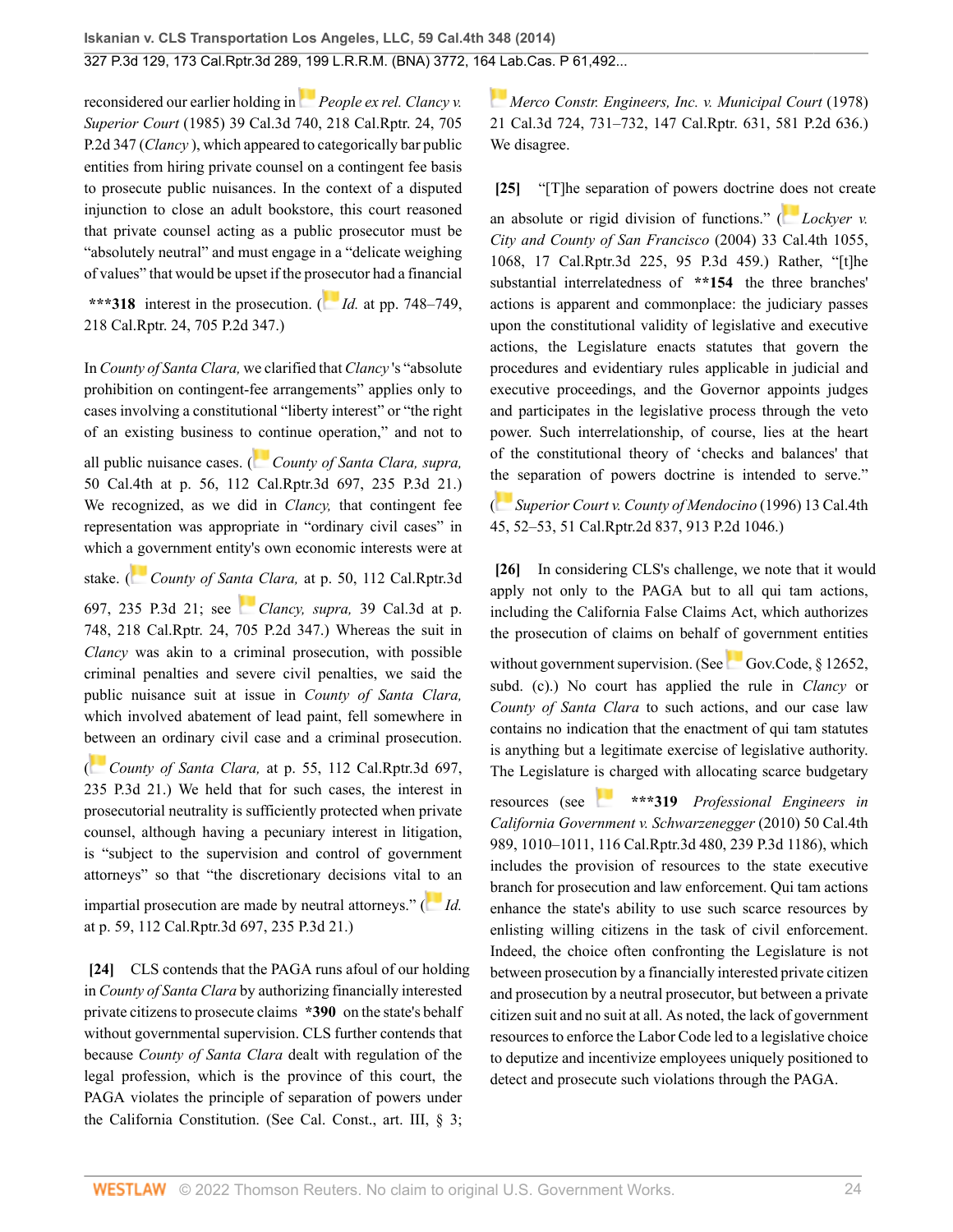This legislative choice does not conflict with *County of Santa Clara.* Our holding in that case applies to circumstances in which a government **\*391** entity retains a private law firm or attorney as outside counsel. A "fundamental" reason to worry about neutrality in that context is that such an attorney, like an attorney directly employed by the government, "has the vast power of the government available to him; he must refrain fr[om](https://1.next.westlaw.com/Link/RelatedInformation/Flag?documentGuid=Id1c8b8f7faa911d98ac8f235252e36df&transitionType=InlineKeyCiteFlags&originationContext=docHeaderFlag&Rank=0&ppcid=2af46aeee0b04785be997ff44a01e3a1&contextData=(sc.Search) ) abusing that power by failing to act evenhandedly." (*Clancy, supra,* [39 Cal.3d at p. 746, 218](http://www.westlaw.com/Link/Document/FullText?findType=Y&serNum=1985146623&pubNum=0000661&originatingDoc=I2ff28000fadb11e39488c8f438320c70&refType=RP&originationContext=document&vr=3.0&rs=cblt1.0&transitionType=DocumentItem&contextData=(sc.Search)) [Cal.Rptr. 24, 705 P.2d 347.](http://www.westlaw.com/Link/Document/FullText?findType=Y&serNum=1985146623&pubNum=0000661&originatingDoc=I2ff28000fadb11e39488c8f438320c70&refType=RP&originationContext=document&vr=3.0&rs=cblt1.0&transitionType=DocumentItem&contextData=(sc.Search))) By contrast, a litigant who brings a qui tam action on behalf of the government generally does not have access to such power. The qui tam litigant has only his or her own resources and may incur significant cost if unsuccessful. The PAGA, by deputizing employee plaintiffs to enforce the Labor Code on behalf of the Labor and Workforce Development Agency, does not present the same risks of abuse as when a city or county hires outside counsel to do its bidding.

Moreover, our rule in *County of Santa Clara* involves minimal if any interference with legislative or executive functions of state or local government. The rule simply requires government entities to supervise the attorneys they choose to hire to pursue public nuisance actions. By contrast, a rule disallowing qui tam actions would significantly interfere with a legitimate exercise of legislative authority aimed at accomplishing the important public purpose of augmenting scarce government resources for civil prosecutions.

Because of these differences, *Clancy* and *County of Santa Clara* do not apply beyond the context of attorneys hired by government entities as independent contractors. There is no conflict between the rule in those cases and the PAGA. Accordingly, we reject CLS's argument that the PAGA violates the separation of powers principle under the California Constitution.

### **VI.**

Having concluded that CLS cannot compel the waiver of Iskanian's representative PAGA claim but that the agreement is otherwise enforceable according to its terms, we next consider how the parties will proceed. Although the arbitration agreement can be read as requiring arbitration of individual claims but not of representative PAGA **\*\*155** claims, neither party contemplated such a bifurcation. Iskanian has sought to litigate all claims in court, while

CLS has sought to arbitrate the individual claims while barring the PAGA representative claim altogether. In light of the principles above, neither party can get all that it wants. Iskanian must proceed with bilateral arbitration on his individual damages claims, and CLS must answer the representative PAGA claims in some forum. The arbitration agreement gives us no basis to assume that the parties would prefer to resolve a representative PAGA claim through arbitration.

**\*\*\*320** This raises a number of questions: (1) Will the parties agree on a single forum for resolving the PAGA claim and the other claims? (2) If not, is it **\*392** appropriate to bifurcate the claims, with individual claims going to arbitration and the representative PAGA claim to litigation? (3) If such bifurcation occurs, should the arbitration be stayed

[pur](https://1.next.westlaw.com/Link/RelatedInformation/Flag?documentGuid=I862e85ecfa6f11d9b386b232635db992&transitionType=InlineKeyCiteFlags&originationContext=docHeaderFlag&Rank=0&ppcid=2af46aeee0b04785be997ff44a01e3a1&contextData=(sc.Search) )suant to[Code of Civil Procedure section 1281.2](http://www.westlaw.com/Link/Document/FullText?findType=L&pubNum=1000201&cite=CACPS1281.2&originatingDoc=I2ff28000fadb11e39488c8f438320c70&refType=LQ&originationContext=document&vr=3.0&rs=cblt1.0&transitionType=DocumentItem&contextData=(sc.Search))? (See

*[Cronus Investments, Inc. v. Concierge Services](http://www.westlaw.com/Link/Document/FullText?findType=Y&serNum=2006331243&pubNum=0004645&originatingDoc=I2ff28000fadb11e39488c8f438320c70&refType=RP&originationContext=document&vr=3.0&rs=cblt1.0&transitionType=DocumentItem&contextData=(sc.Search))* (2005) 35 [Cal.4th 376, 388–391, 25 Cal.Rptr.3d 540, 107 P.3d 217](http://www.westlaw.com/Link/Document/FullText?findType=Y&serNum=2006331243&pubNum=0004645&originatingDoc=I2ff28000fadb11e39488c8f438320c70&refType=RP&originationContext=document&vr=3.0&rs=cblt1.0&transitionType=DocumentItem&contextData=(sc.Search)) [California Arbitration Act rather than FAA procedures apply to arbitrations brought in California courts].) The parties have not addressed these questions and may do so on remand. The parties may also address CLS's contention that the PAGA claims are time-barred, as well as Iskanian's response that CLS has forfeited this contention and cannot raise it on appeal.

#### **CONCLUSION**

Because the Court of Appeal held that the entire arbitration agreement, including the PAGA waiver, should be enforced, we reverse the judgment and remand the cause for proceedings consistent with this opinion.

# <span id="page-24-0"></span>WE CONCUR: [CANTIL–SAKAUYE](http://www.westlaw.com/Link/Document/FullText?findType=h&pubNum=176284&cite=0351011901&originatingDoc=I2ff28000fadb11e39488c8f438320c70&refType=RQ&originationContext=document&vr=3.0&rs=cblt1.0&transitionType=DocumentItem&contextData=(sc.Search)), C.J., [CORRIGAN,](http://www.westlaw.com/Link/Document/FullText?findType=h&pubNum=176284&cite=0152659901&originatingDoc=I2ff28000fadb11e39488c8f438320c70&refType=RQ&originationContext=document&vr=3.0&rs=cblt1.0&transitionType=DocumentItem&contextData=(sc.Search)) J., and [KENNARD,](http://www.westlaw.com/Link/Document/FullText?findType=h&pubNum=176284&cite=0126702401&originatingDoc=I2ff28000fadb11e39488c8f438320c70&refType=RQ&originationContext=document&vr=3.0&rs=cblt1.0&transitionType=DocumentItem&contextData=(sc.Search)) J. [\\*](#page-33-0)

## Concurring Opinion by [CHIN](http://www.westlaw.com/Link/Document/FullText?findType=h&pubNum=176284&cite=0218429701&originatingDoc=I2ff28000fadb11e39488c8f438320c70&refType=RQ&originationContext=document&vr=3.0&rs=cblt1.0&transitionType=DocumentItem&contextData=(sc.Search)), J.

I agree that the rule of *[Gentry v. Superior Court](http://www.westlaw.com/Link/Document/FullText?findType=Y&serNum=2013082678&pubNum=0004645&originatingDoc=I2ff28000fadb11e39488c8f438320c70&refType=RP&originationContext=document&vr=3.0&rs=cblt1.0&transitionType=DocumentItem&contextData=(sc.Search))* (2007) [42 Cal.4th 443, 64 Cal.Rptr.3d 773, 165 P.3d 556](http://www.westlaw.com/Link/Document/FullText?findType=Y&serNum=2013082678&pubNum=0004645&originatingDoc=I2ff28000fadb11e39488c8f438320c70&refType=RP&originationContext=document&vr=3.0&rs=cblt1.0&transitionType=DocumentItem&contextData=(sc.Search)) (*Gentry* ), which was announced by a bare four-to-three majority of this court, is inconsistent with and invalid under the decisions of the United States Su[prem](https://1.next.westlaw.com/Link/RelatedInformation/Flag?documentGuid=N5116E290955611D880E4BAC23B7C08D1&transitionType=InlineKeyCiteFlags&originationContext=docHeaderFlag&Rank=0&ppcid=2af46aeee0b04785be997ff44a01e3a1&contextData=(sc.Search) )e Court interpreting

the Federal Arbitration Act (FAA) ( $\frac{9 \text{ U.S.C. } }{9 \text{ U.S.C. } }$  1 et seq.). I also agree that the class action waiver in this case is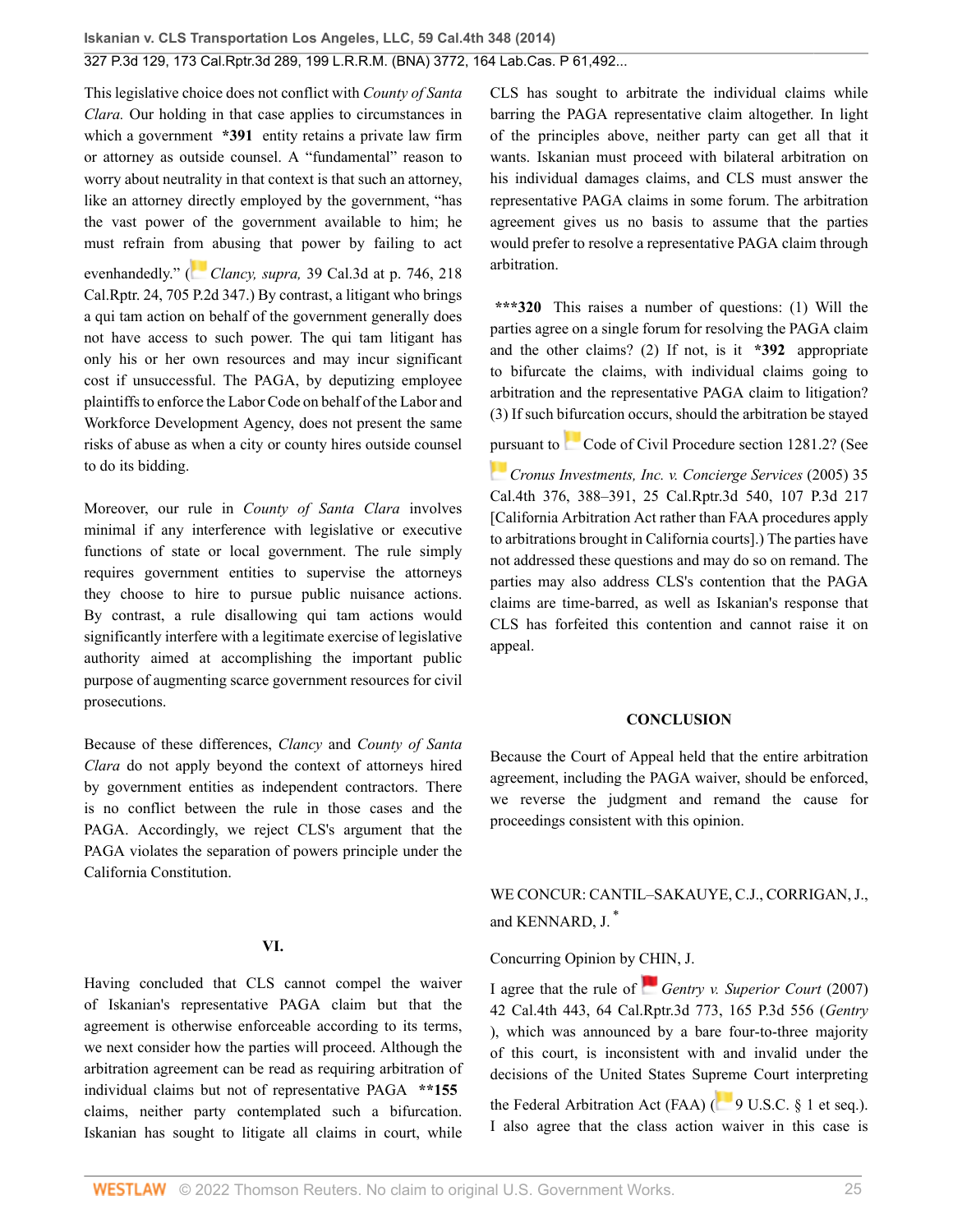not unlawful under the National Labor Relations Act, that defendant CLS Transportation Los Angeles, LLC, did not waive its right to arbitrate, that the arbitration agreement is invalid insofar as it purports to preclude plaintiff Arshavir Iskanian from bringing in any forum a representative action under the Private Attorneys General Act of 2004 (PAGA) ( [Lab.Code, § 2698 et seq.](http://www.westlaw.com/Link/Document/FullText?findType=L&pubNum=1000215&cite=CALBS2698&originatingDoc=I2ff28000fadb11e39488c8f438320c70&refType=LQ&originationContext=document&vr=3.0&rs=cblt1.0&transitionType=DocumentItem&contextData=(sc.Search))), and that this conclusion is not inconsistent with the FAA. However, as explained below, I do not endorse all of the majority's re[ason](https://1.next.westlaw.com/Link/RelatedInformation/Flag?documentGuid=I4ce23846374211e380938e6f51729d80&transitionType=InlineKeyCiteFlags&originationContext=docHeaderFlag&Rank=0&ppcid=2af46aeee0b04785be997ff44a01e3a1&contextData=(sc.Search) )ing and discussion,

including its endorsement of dicta in *[Sonic–Calabasas A,](http://www.westlaw.com/Link/Document/FullText?findType=Y&serNum=2031787028&pubNum=0004645&originatingDoc=I2ff28000fadb11e39488c8f438320c70&refType=RP&originationContext=document&vr=3.0&rs=cblt1.0&transitionType=DocumentItem&contextData=(sc.Search)) Inc. v. Moreno* [\(2013\) 57 Cal.4th 1109, 163 Cal.Rptr.3d 269,](http://www.westlaw.com/Link/Document/FullText?findType=Y&serNum=2031787028&pubNum=0004645&originatingDoc=I2ff28000fadb11e39488c8f438320c70&refType=RP&originationContext=document&vr=3.0&rs=cblt1.0&transitionType=DocumentItem&contextData=(sc.Search)) [311 P.3d 184](http://www.westlaw.com/Link/Document/FullText?findType=Y&serNum=2031787028&pubNum=0004645&originatingDoc=I2ff28000fadb11e39488c8f438320c70&refType=RP&originationContext=document&vr=3.0&rs=cblt1.0&transitionType=DocumentItem&contextData=(sc.Search)) (*Sonic II* ). I therefore concur in the judgment.

## **I. BOTH** *GENTRY* **'S RULE AND** *SONIC II* **'S DICTA ARE INVALID UNDER THE FAA.**

As noted above, I agree with the majority that *Gentry* 's rule may not stand under the United States Supreme Court's construction of the FAA. Indeed, for **\*393** that very reason, I joined Justice Baxter's well-reasoned dissent in *Gentry,* which explained that neither the FAA nor California law permits courts to "elevate a mere judicial affinity for class actions as a beneficial device for implementing the wage laws above the policy expressed by both Congress and our own Legislature that voluntary individual agreements t[o ar](https://1.next.westlaw.com/Link/RelatedInformation/Flag?documentGuid=Ida5f168b570511dc8200d0063168b01f&transitionType=InlineKeyCiteFlags&originationContext=docHeaderFlag&Rank=0&ppcid=2af46aeee0b04785be997ff44a01e3a1&contextData=(sc.Search) )bitrate ... should

be enforced according to their terms." (*[Gentry, supra,](http://www.westlaw.com/Link/Document/FullText?findType=Y&serNum=2013082678&pubNum=0004645&originatingDoc=I2ff28000fadb11e39488c8f438320c70&refType=RP&originationContext=document&vr=3.0&rs=cblt1.0&transitionType=DocumentItem&contextData=(sc.Search))* 42 [Cal.4th at p. 477, 64 Cal.Rptr.3d 773, 165 P.3d 556](http://www.westlaw.com/Link/Document/FullText?findType=Y&serNum=2013082678&pubNum=0004645&originatingDoc=I2ff28000fadb11e39488c8f438320c70&refType=RP&originationContext=document&vr=3.0&rs=cblt1.0&transitionType=DocumentItem&contextData=(sc.Search)) (dis. opn. of Baxter, J.).)

I do not agree, however, that the approach to unconscionability a majority of this court described in dicta in *Sonic II* may "be squared" with the high court's FAA decisions. (Maj. opn., *ante,* 173 Cal.Rptr.3d at p. 298, 327 P.3d at p. 137.) **\*\*\*321** That approach, as **\*\*156** my dissent in *Sonic II* explained, is pree[mpte](https://1.next.westlaw.com/Link/RelatedInformation/Flag?documentGuid=I2cd0aa5870bc11e0a34df17ea74c323f&transitionType=InlineKeyCiteFlags&originationContext=docHeaderFlag&Rank=0&ppcid=2af46aeee0b04785be997ff44a01e3a1&contextData=(sc.Search) )d by the FAA as the high court construed that act in *[AT & T Mobility](http://www.westlaw.com/Link/Document/FullText?findType=Y&serNum=2025172541&pubNum=0000708&originatingDoc=I2ff28000fadb11e39488c8f438320c70&refType=RP&originationContext=document&vr=3.0&rs=cblt1.0&transitionType=DocumentItem&contextData=(sc.Search)) LLC v. Concepcion* [\(2011\) 563 U.S. ––––, 131 S.Ct. 1740,](http://www.westlaw.com/Link/Document/FullText?findType=Y&serNum=2025172541&pubNum=0000708&originatingDoc=I2ff28000fadb11e39488c8f438320c70&refType=RP&originationContext=document&vr=3.0&rs=cblt1.0&transitionType=DocumentItem&contextData=(sc.Search)) [179 L.Ed.2d 742](http://www.westlaw.com/Link/Document/FullText?findType=Y&serNum=2025172541&pubNum=0000708&originatingDoc=I2ff28000fadb11e39488c8f438320c70&refType=RP&originationContext=document&vr=3.0&rs=cblt1.0&transitionType=DocumentItem&contextData=(sc.Search)) (*Concepcion* ), *[American Express Co. v.](http://www.westlaw.com/Link/Document/FullText?findType=Y&serNum=2030816550&pubNum=0000708&originatingDoc=I2ff28000fadb11e39488c8f438320c70&refType=RP&originationContext=document&vr=3.0&rs=cblt1.0&transitionType=DocumentItem&contextData=(sc.Search)) Italian Colors Restaurant* [\(2013\) 570 U.S. ––––, 133 S.Ct.](http://www.westlaw.com/Link/Document/FullText?findType=Y&serNum=2030816550&pubNum=0000708&originatingDoc=I2ff28000fadb11e39488c8f438320c70&refType=RP&originationContext=document&vr=3.0&rs=cblt1.0&transitionType=DocumentItem&contextData=(sc.Search)) [2304, 186 L.Ed.2d 417](http://www.westlaw.com/Link/Document/FullText?findType=Y&serNum=2030816550&pubNum=0000708&originatingDoc=I2ff28000fadb11e39488c8f438320c70&refType=RP&originationContext=document&vr=3.0&rs=cblt1.0&transitionType=DocumentItem&contextData=(sc.Search)) (*Italian Colors* ), and several other decisions. ( *Sonic II, supra,* [57 Cal.4th at pp. 1184–1192,](http://www.westlaw.com/Link/Document/FullText?findType=Y&serNum=2031787028&pubNum=0004645&originatingDoc=I2ff28000fadb11e39488c8f438320c70&refType=RP&originationContext=document&vr=3.0&rs=cblt1.0&transitionType=DocumentItem&contextData=(sc.Search))

[163 Cal.Rptr.3d 269, 311 P.3d 184](http://www.westlaw.com/Link/Document/FullText?findType=Y&serNum=2031787028&pubNum=0004645&originatingDoc=I2ff28000fadb11e39488c8f438320c70&refType=RP&originationContext=document&vr=3.0&rs=cblt1.0&transitionType=DocumentItem&contextData=(sc.Search)) (dis. opn. of Chin, J.).) Nothing has occurred since we issued *Sonic II* to change my view.

Indeed, the majority's discussion in this case further reveals the invalidity under federal law of *Sonic II* 's dicta. According to the majority, under that dicta, whether the arbitration procedure to which the parties have agreed is unconscionable turns not on whether it permits recovery, but on whether it is, in a court's view, less "effective ... for wage claimants" than a "dispute resolution mechanism" that includes the procedures and protections "the Berman statutes" prescribe. (Maj. opn., *ante,* 173 Cal.Rptr.3d at pp. 298–299, 327 P.3d at pp. 136– 137.) However, the high court has established that the FAA does not permit courts to invalidate arbitration agreements based on the view that the procedures they set forth would " 'weaken[ ] the protections afforded in t[he](https://1.next.westlaw.com/Link/RelatedInformation/Flag?documentGuid=I6b2fd4839c2511d9bc61beebb95be672&transitionType=InlineKeyCiteFlags&originationContext=docHeaderFlag&Rank=0&ppcid=2af46aeee0b04785be997ff44a01e3a1&contextData=(sc.Search) ) substantive

law to would-be complainants.' [Citation.]" (**[Green Tree](http://www.westlaw.com/Link/Document/FullText?findType=Y&serNum=2000639653&pubNum=0000708&originatingDoc=I2ff28000fadb11e39488c8f438320c70&refType=RP&originationContext=document&vr=3.0&rs=cblt1.0&transitionType=DocumentItem&contextData=(sc.Search))** *[Financial Corp.–Ala. v. Randolph](http://www.westlaw.com/Link/Document/FullText?findType=Y&serNum=2000639653&pubNum=0000708&originatingDoc=I2ff28000fadb11e39488c8f438320c70&refType=RP&originationContext=document&vr=3.0&rs=cblt1.0&transitionType=DocumentItem&contextData=(sc.Search))* (2000) 531 U.S. 79, 89– [90, 121 S.Ct. 513, 148 L.Ed.2d 373.](http://www.westlaw.com/Link/Document/FullText?findType=Y&serNum=2000639653&pubNum=0000708&originatingDoc=I2ff28000fadb11e39488c8f438320c70&refType=RP&originationContext=document&vr=3.0&rs=cblt1.0&transitionType=DocumentItem&contextData=(sc.Search))) Consistent with this principle, in *Italian Colors,* the court recently held that an arbitration agreement may be not invalidated based on *proof* that its waiver of a *congressionally approved* mechanism the class action—would make [pu](https://1.next.westlaw.com/Link/RelatedInformation/Flag?documentGuid=I80e6e305d98c11e28502bda794601919&transitionType=InlineKeyCiteFlags&originationContext=docHeaderFlag&Rank=0&ppcid=2af46aeee0b04785be997ff44a01e3a1&contextData=(sc.Search) )rsuing a federal antitrust

claim prohibitively expensive. ( *[Italian Colors, supra,](http://www.westlaw.com/Link/Document/FullText?findType=Y&serNum=2030816550&pubNum=0000708&originatingDoc=I2ff28000fadb11e39488c8f438320c70&refType=RP&fi=co_pp_sp_708_2310&originationContext=document&vr=3.0&rs=cblt1.0&transitionType=DocumentItem&contextData=(sc.Search)#co_pp_sp_708_2310)* 570 U.S. at pp. —— – ——, 133 S.Ct. at pp. 2310–2312.) A fortiori, an arbitration agreement may not be invalidated based on a court's subjective view that the agreement's waiver of the Berman procedures and protections would render arbitration less "effective ... for wage claimants" than a "dispute resolution mechanism" that includes those procedures and protections. According to the high court, the FAA is "a congressional declaration of a liberal federal policy favoring arbitration agreements, *notwithstanding [any](https://1.next.westlaw.com/Link/RelatedInformation/Flag?documentGuid=Ice9b1e059c9611d993e6d35cc61aab4a&transitionType=InlineKeyCiteFlags&originationContext=docHeaderFlag&Rank=0&ppcid=2af46aeee0b04785be997ff44a01e3a1&contextData=(sc.Search) ) state*

*substantive or procedural policies to the contrary.*" ( *[Moses](http://www.westlaw.com/Link/Document/FullText?findType=Y&serNum=1983109286&pubNum=0000708&originatingDoc=I2ff28000fadb11e39488c8f438320c70&refType=RP&originationContext=document&vr=3.0&rs=cblt1.0&transitionType=DocumentItem&contextData=(sc.Search)) [H. Cone Hospital v. Mercury Constr. Corp.](http://www.westlaw.com/Link/Document/FullText?findType=Y&serNum=1983109286&pubNum=0000708&originatingDoc=I2ff28000fadb11e39488c8f438320c70&refType=RP&originationContext=document&vr=3.0&rs=cblt1.0&transitionType=DocumentItem&contextData=(sc.Search))* (1983) 460 [U.S. 1, 24, 103 S.Ct. 927, 74 L.Ed.2d 765](http://www.westlaw.com/Link/Document/FullText?findType=Y&serNum=1983109286&pubNum=0000708&originatingDoc=I2ff28000fadb11e39488c8f438320c70&refType=RP&originationContext=document&vr=3.0&rs=cblt1.0&transitionType=DocumentItem&contextData=(sc.Search)), italics added.) To quote Justice **\*394** Baxter's dissent in *Gentry,* it does not permit courts to "elevate a mere judicial affinity for" the Berman dispute resolution mechanism "as a beneficial device for implementing the wage laws above the policy expressed by ... Congress ... that voluntary individual agreements to [arb](https://1.next.westlaw.com/Link/RelatedInformation/Flag?documentGuid=Ida5f168b570511dc8200d0063168b01f&transitionType=InlineKeyCiteFlags&originationContext=docHeaderFlag&Rank=0&ppcid=2af46aeee0b04785be997ff44a01e3a1&contextData=(sc.Search) )itrate ... should be enforced according to

their terms." ( *Gentry, supra,* [42 Cal.4th at p. 477, 64](http://www.westlaw.com/Link/Document/FullText?findType=Y&serNum=2013082678&pubNum=0004645&originatingDoc=I2ff28000fadb11e39488c8f438320c70&refType=RP&originationContext=document&vr=3.0&rs=cblt1.0&transitionType=DocumentItem&contextData=(sc.Search)) [Cal.Rptr.3d 773, 165 P.3d 556](http://www.westlaw.com/Link/Document/FullText?findType=Y&serNum=2013082678&pubNum=0004645&originatingDoc=I2ff28000fadb11e39488c8f438320c70&refType=RP&originationContext=document&vr=3.0&rs=cblt1.0&transitionType=DocumentItem&contextData=(sc.Search)) (dis. opn. of Baxter, J.).) I therefore do not join the majority opinion insofar as it suggests that the approach to unconscionability described in *Sonic II* 's dicta is valid under the FAA.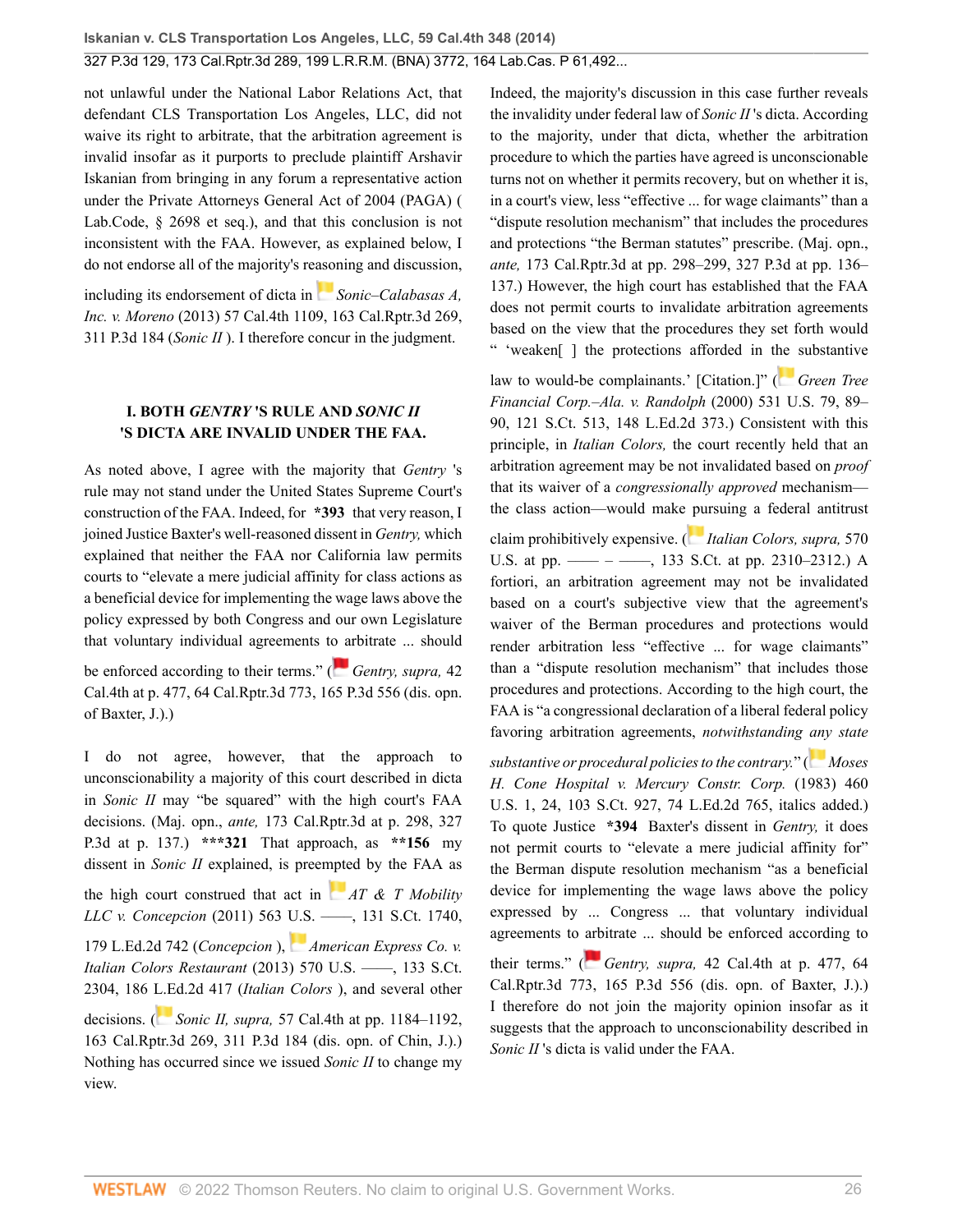### **II. THE PAGA WAIVER IS UNENFORCEABLE.**

Under PAGA, an "aggrieved employee"—i.e., "any person who was employed by" someone alleged to have violated the Labor Code "and against whom one or more of the alleged violations was committed"—may bring a civil action against the alleged violator to recover civil penalties for Labor Code violations both as to himself o[r he](https://1.next.westlaw.com/Link/RelatedInformation/Flag?documentGuid=N368330A0435411E69D65EC9FC0DD0DC9&transitionType=InlineKeyCiteFlags&originationContext=docHeaderFlag&Rank=0&ppcid=2af46aeee0b04785be997ff44a01e3a1&contextData=(sc.Search) )rself and as to "other current or former employees." ([Lab.Code, §](http://www.westlaw.com/Link/Document/FullText?findType=L&pubNum=1000215&cite=CALBS2699&originatingDoc=I2ff28000fadb11e39488c8f438320c70&refType=LQ&originationContext=document&vr=3.0&rs=cblt1.0&transitionType=DocumentItem&contextData=(sc.Search)) [2699](http://www.westlaw.com/Link/Document/FullText?findType=L&pubNum=1000215&cite=CALBS2699&originatingDoc=I2ff28000fadb11e39488c8f438320c70&refType=LQ&originationContext=document&vr=3.0&rs=cblt1.0&transitionType=DocumentItem&contextData=(sc.Search)), \*\*\*322 subds.(a), (c).)<sup>[1](#page-33-1)</sup> As we have explained, an aggrieved employee's PAGA action " 'is fundamentally a law enforcement action' " that ["sub](https://1.next.westlaw.com/Link/RelatedInformation/Flag?documentGuid=I59efe75c64bb11deabded03f2b83b8a4&transitionType=InlineKeyCiteFlags&originationContext=docHeaderFlag&Rank=0&ppcid=2af46aeee0b04785be997ff44a01e3a1&contextData=(sc.Search) )stitute[s] for an action brought

by the government itself." ( *[Arias v. Superior Court](http://www.westlaw.com/Link/Document/FullText?findType=Y&serNum=2019228329&pubNum=0004645&originatingDoc=I2ff28000fadb11e39488c8f438320c70&refType=RP&originationContext=document&vr=3.0&rs=cblt1.0&transitionType=DocumentItem&contextData=(sc.Search))* (2009) [46 Cal.4th 969, 986, 95 Cal.Rptr.3d 588, 209 P.3d 923.](http://www.westlaw.com/Link/Document/FullText?findType=Y&serNum=2019228329&pubNum=0004645&originatingDoc=I2ff28000fadb11e39488c8f438320c70&refType=RP&originationContext=document&vr=3.0&rs=cblt1.0&transitionType=DocumentItem&contextData=(sc.Search))) The employee-plaintiff "acts as the proxy or agent of state labor law enforcement agencies, representing the same legal right and interest as those agencies" and seeking statutory civil [pena](https://1.next.westlaw.com/Link/RelatedInformation/Flag?documentGuid=I59f00e2264bb11deabded03f2b83b8a4&transitionType=InlineKeyCiteFlags&originationContext=docHeaderFlag&Rank=0&ppcid=2af46aeee0b04785be997ff44a01e3a1&contextData=(sc.Search) )lties "that otherwise would be sought by" those agencies.

( *[Amalgamated Transit Union, Local 1756, AFL–CIO v.](http://www.westlaw.com/Link/Document/FullText?findType=Y&serNum=2019228328&pubNum=0004645&originatingDoc=I2ff28000fadb11e39488c8f438320c70&refType=RP&originationContext=document&vr=3.0&rs=cblt1.0&transitionType=DocumentItem&contextData=(sc.Search)) Superior Court* [\(2009\) 46 Cal.4th 993, 1003, 95 Cal.Rptr.3d](http://www.westlaw.com/Link/Document/FullText?findType=Y&serNum=2019228328&pubNum=0004645&originatingDoc=I2ff28000fadb11e39488c8f438320c70&refType=RP&originationContext=document&vr=3.0&rs=cblt1.0&transitionType=DocumentItem&contextData=(sc.Search)) [605, 209 P.3d 937.](http://www.westlaw.com/Link/Document/FullText?findType=Y&serNum=2019228328&pubNum=0004645&originatingDoc=I2ff28000fadb11e39488c8f438320c70&refType=RP&originationContext=document&vr=3.0&rs=cblt1.0&transitionType=DocumentItem&contextData=(sc.Search))) By statute, 75 percent of the penalties "recovered by aggrieved employees" under PAGA goes to the Labor and Workforce Development **\*\*157** Agen[cy, a](https://1.next.westlaw.com/Link/RelatedInformation/Flag?documentGuid=N368330A0435411E69D65EC9FC0DD0DC9&transitionType=InlineKeyCiteFlags&originationContext=docHeaderFlag&Rank=0&ppcid=2af46aeee0b04785be997ff44a01e3a1&contextData=(sc.Search) )nd only

25 percent goes to "the aggrieved employees."  $\left( \frac{8}{2699} \right)$ [subd. \(i\)](http://www.westlaw.com/Link/Document/FullText?findType=L&pubNum=1000215&cite=CALBS2699&originatingDoc=I2ff28000fadb11e39488c8f438320c70&refType=SP&originationContext=document&vr=3.0&rs=cblt1.0&transitionType=DocumentItem&contextData=(sc.Search)#co_pp_17a3000024864).) Accordingly, *every* PAGA action, whether seeking penalties for Labor Code violations as to only one aggrieved employee—the plaintiff bringing the action—or as to other employees as well, is a representative action on behalf of the state.

As relevant, the arbitration agreement here provides: "[E]xcept as otherwise required under applicable law, (1) EMPLOYEE and COMPANY expressly intend and agree that class action and *representative* action procedures shall not be asserted, nor will they apply, in any arbitration pursuant to this Policy/Agreement; (2) EMPLOYEE and COMPANY agree that each will not assert class action or *representative* action claims against the other *in arbitration or otherwise;* and (3) each of EMPLOYEE and COMPANY shall only submit their own, individual claims in arbitration and will not seek to represent the interests of any other person." (Italics added.) Because, as explained above, *all* PAGA claims are representative actions, these provisions **\*395** purport to preclude Iskanian from bringing a PAGA action *in any forum.* To this extent, the arbitration provision is, for reasons the majority states, invalid under California law. (Maj. opn., *ante,* 173 Cal.Rptr.3d at pp. 312–313, 327 P.3d at pp. 148–149.)

I agree with the majority that this conclusion is not inconsistent with the FAA, but my reasoning differs from the majority's. Although the FAA generally requires enforcement of arbitration agreements according to their terms, the high court has recognized an exception to this requirement for "a provision in an arbitration agr[eem](https://1.next.westlaw.com/Link/RelatedInformation/Flag?documentGuid=I80e6e305d98c11e28502bda794601919&transitionType=InlineKeyCiteFlags&originationContext=docHeaderFlag&Rank=0&ppcid=2af46aeee0b04785be997ff44a01e3a1&contextData=(sc.Search) )ent forbidding the assertion

of certain statutory rights." ( *[Italian Colors, supra,](http://www.westlaw.com/Link/Document/FullText?findType=Y&serNum=2030816550&pubNum=0000708&originatingDoc=I2ff28000fadb11e39488c8f438320c70&refType=RP&fi=co_pp_sp_708_2310&originationContext=document&vr=3.0&rs=cblt1.0&transitionType=DocumentItem&contextData=(sc.Search)#co_pp_sp_708_2310)* 570

<span id="page-26-0"></span>U.S. at p. ——, 133 S.Ct. at p. 2310; see *[Mitsubishi Motors](http://www.westlaw.com/Link/Document/FullText?findType=Y&serNum=1985133734&pubNum=0000708&originatingDoc=I2ff28000fadb11e39488c8f438320c70&refType=RP&originationContext=document&vr=3.0&rs=cblt1.0&transitionType=DocumentItem&contextData=(sc.Search)) v. Soler Chrysler–Plymouth* [\(1985\) 473 U.S. 614, 637, 105](http://www.westlaw.com/Link/Document/FullText?findType=Y&serNum=1985133734&pubNum=0000708&originatingDoc=I2ff28000fadb11e39488c8f438320c70&refType=RP&originationContext=document&vr=3.0&rs=cblt1.0&transitionType=DocumentItem&contextData=(sc.Search)) [S.Ct. 3346, 87 L.Ed.2d 444](http://www.westlaw.com/Link/Document/FullText?findType=Y&serNum=1985133734&pubNum=0000708&originatingDoc=I2ff28000fadb11e39488c8f438320c70&refType=RP&originationContext=document&vr=3.0&rs=cblt1.0&transitionType=DocumentItem&contextData=(sc.Search)) ["so long as the prospective litigant effectively may vindicate its statutory cause of action in the arbitral forum, the statute will continue to serve both its remedial and deterrent function"].) Accordingly, the conclusion that the arbitration agreement here is invalid insofar as it forbids Iskanian from asserting his statutory right under PAGA in any forum does not run afoul of the FAA.

The majority takes a different route in finding no preemption. It first correctly observes that the FAA applies by its terms only to provisions in contracts " 'to settle by arbitration a controversy thereafter arising out of such contract.' " (Maj. opn., *ante,* 173 Cal.Rptr.3d at p. 313, 327 P.3d at p. 150, quoting $\frac{9 \text{ U.S.C. } }{9 \text{ U.S.C. } }$  2.) Based on this language, the majority then declares that a PAGA claim "lies" completely "outside the FAA's coverage because it is not a dispute between an employer and an employee **\*\*\*323** arising out of their contractual relationship." (Maj. opn., *ante,* at p. 315, 327 P.3d at p. 151.) It is, instead, merely "a dispute between an employer and the *state,* which alleges directly or through its agents—either the Labor and Workforce Development Agency or aggrieved employees—that the employer has violated the Labor Code." (Maj. opn., *ante,* at p. 315, 327 P.3d at p. 151.)

For several reasons, I question the majority's analysis. First, I disagree that a PAGA claim is not "a dispute between an employer and an employee arising out of their contractual relationship." (Maj. opn., *ante,* 173 Cal.Rptr.3d at p. 315, 327 P.3d at p. 151.) As noted above, a person may not bring a PA[GA](https://1.next.westlaw.com/Link/RelatedInformation/Flag?documentGuid=N368330A0435411E69D65EC9FC0DD0DC9&transitionType=InlineKeyCiteFlags&originationContext=docHeaderFlag&Rank=0&ppcid=2af46aeee0b04785be997ff44a01e3a1&contextData=(sc.Search) ) action unless he or she is "an aggrieved employee" ( $\frac{8}{3}$  2699, subd. (a)), i.e., a person "who was employed by" the alleged Labor Code violator and "against who[m"](https://1.next.westlaw.com/Link/RelatedInformation/Flag?documentGuid=N368330A0435411E69D65EC9FC0DD0DC9&transitionType=InlineKeyCiteFlags&originationContext=docHeaderFlag&Rank=0&ppcid=2af46aeee0b04785be997ff44a01e3a1&contextData=(sc.Search) ) at least one of the alleged violations "was committed" ( $\frac{1}{2}$  [§ 2699, subd. \(c\)\)](http://www.westlaw.com/Link/Document/FullText?findType=L&pubNum=1000215&cite=CALBS2699&originatingDoc=I2ff28000fadb11e39488c8f438320c70&refType=SP&originationContext=document&vr=3.0&rs=cblt1.0&transitionType=DocumentItem&contextData=(sc.Search)#co_pp_4b24000003ba5). In other words, as the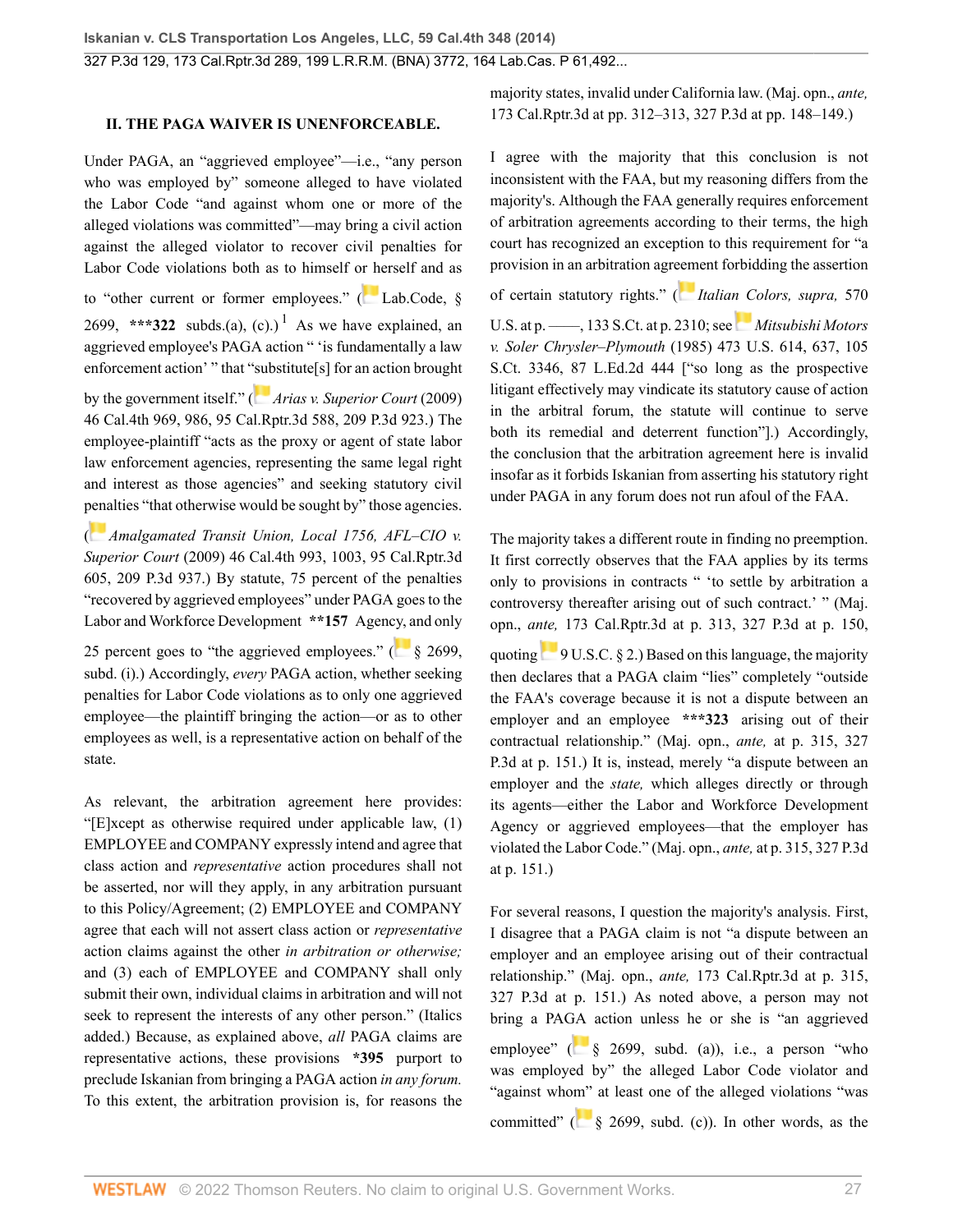majority explains, by statute, only "employees who ha[ve] been aggrieved by the employer" may bring PAGA actions. (Maj. opn., *ante,* at p. 316, 327 P.3d at p. 152.) Thus, although the scope of a PAGA action may extend beyond the contractual relationship between the plaintiff—employee and the employer—because the plaintiff may recover civil penalties for violations as to other employees—the dispute arises, first and fundamentally, out of that relationship.

**\*396** Second, to find no FAA preemption in this case, we need not adopt a novel theory, devoid of case law support, that renders the FAA completely inapplicable to PAGA **\*\*158** claims. Under the majority's view that PAGA claims "lie[ ] outside the FAA's coverage" because they are not disputes between employers and employees "arising out of their contractual relationship" (maj. opn., *ante,* 173 Cal.Rptr.3d at p. 315, 327 P.3d at p. 151), the state may, without constraint by the FAA, simply ban arbitration of PAGA claims and declare agreements to arbitrate such claims unenforceable. I do not subscribe to that view, for which the majority offers no case law support. By contrast, as explained above, there *is* case law support—from the high court itself—for the conclusion that the arbitration agreement here is unenforceable because it purports to preclude Iskanian from bringing a PAGA action *in any forum.* We should limit ourselves to an analysis firmly grounded in high court precedent, rather than needlessly adopt a novel theory that renders the FAA completely inapplicable.

Third, contrary to the majority's assertion,*[EEOC v. Waffle](http://www.westlaw.com/Link/Document/FullText?findType=Y&serNum=2002067007&pubNum=0000708&originatingDoc=I2ff28000fadb11e39488c8f438320c70&refType=RP&originationContext=document&vr=3.0&rs=cblt1.0&transitionType=DocumentItem&contextData=(sc.Search)) House, Inc.* [\(2002\) 534 U.S. 279, 122 S.Ct. 754, 151 L.Ed.2d](http://www.westlaw.com/Link/Document/FullText?findType=Y&serNum=2002067007&pubNum=0000708&originatingDoc=I2ff28000fadb11e39488c8f438320c70&refType=RP&originationContext=document&vr=3.0&rs=cblt1.0&transitionType=DocumentItem&contextData=(sc.Search)) [755](http://www.westlaw.com/Link/Document/FullText?findType=Y&serNum=2002067007&pubNum=0000708&originatingDoc=I2ff28000fadb11e39488c8f438320c70&refType=RP&originationContext=document&vr=3.0&rs=cblt1.0&transitionType=DocumentItem&contextData=(sc.Search)) (*Waffle House* ), to the extent it is relevant, actually *does* "suggest[ ] that the FAA preempts" the majority's rule. The question there was whether, under the FAA, an agreement between an employer and an employee to arbitrate employment-related disputes precluded the Equal Employment Opportunity Commission (EEOC), which was not "a party to" the arbitration agreement and had never "agreed to arbitrate its claims," from pursui[ng v](https://1.next.westlaw.com/Link/RelatedInformation/Flag?documentGuid=I318a71ea9c2511d9bdd1cfdd544ca3a4&transitionType=InlineKeyCiteFlags&originationContext=docHeaderFlag&Rank=0&ppcid=2af46aeee0b04785be997ff44a01e3a1&contextData=(sc.Search) )ictim-specific relief in a judicial enforcement action. ( *[Waffle House,](http://www.westlaw.com/Link/Document/FullText?findType=Y&serNum=2002067007&pubNum=0000708&originatingDoc=I2ff28000fadb11e39488c8f438320c70&refType=RP&originationContext=document&vr=3.0&rs=cblt1.0&transitionType=DocumentItem&contextData=(sc.Search)) supra,* [at p. 294, 122 S.Ct. 754](http://www.westlaw.com/Link/Document/FullText?findType=Y&serNum=2002067007&pubNum=0000708&originatingDoc=I2ff28000fadb11e39488c8f438320c70&refType=RP&originationContext=document&vr=3.0&rs=cblt1.0&transitionType=DocumentItem&contextData=(sc.Search)).) The court said "no," explaining that nothing in the FAA "place[s] any [restr](https://1.next.westlaw.com/Link/RelatedInformation/Flag?documentGuid=I318a71ea9c2511d9bdd1cfdd544ca3a4&transitionType=InlineKeyCiteFlags&originationContext=docHeaderFlag&Rank=0&ppcid=2af46aeee0b04785be997ff44a01e3a1&contextData=(sc.Search) )iction on a nonparty's choice of a judicial forum" ( *[Waffle](http://www.westlaw.com/Link/Document/FullText?findType=Y&serNum=2002067007&pubNum=0000708&originatingDoc=I2ff28000fadb11e39488c8f438320c70&refType=RP&originationContext=document&vr=3.0&rs=cblt1.0&transitionType=DocumentItem&contextData=(sc.Search)) House, supra,* [at p. 289, 122 S.Ct. 754\)](http://www.westlaw.com/Link/Document/FullText?findType=Y&serNum=2002067007&pubNum=0000708&originatingDoc=I2ff28000fadb11e39488c8f438320c70&refType=RP&originationContext=document&vr=3.0&rs=cblt1.0&transitionType=DocumentItem&contextData=(sc.Search)) or requires a ["non](https://1.next.westlaw.com/Link/RelatedInformation/Flag?documentGuid=I318a71ea9c2511d9bdd1cfdd544ca3a4&transitionType=InlineKeyCiteFlags&originationContext=docHeaderFlag&Rank=0&ppcid=2af46aeee0b04785be997ff44a01e3a1&contextData=(sc.Search) )party" to arbitrate claims it has not agreed to arbitrate ( *id.* [at p. 294, 122 S.Ct. 754\)](http://www.westlaw.com/Link/Document/FullText?findType=Y&serNum=2002067007&pubNum=0000708&originatingDoc=I2ff28000fadb11e39488c8f438320c70&refType=RP&originationContext=document&vr=3.0&rs=cblt1.0&transitionType=DocumentItem&contextData=(sc.Search)). Because Iskanian *is* a party to the arbitration agreement in this case, this holding is inapposite. What is apposite in *Waffle House* is the

court's statement that the FAA "ensures the enforceability

of private agreements to arbitrate." ( **\*\*\*324** *[Waffle](http://www.westlaw.com/Link/Document/FullText?findType=Y&serNum=2002067007&pubNum=0000708&originatingDoc=I2ff28000fadb11e39488c8f438320c70&refType=RP&originationContext=document&vr=3.0&rs=cblt1.0&transitionType=DocumentItem&contextData=(sc.Search)) House, supra,* [534 U.S. at p. 289, 122 S.Ct. 754](http://www.westlaw.com/Link/Document/FullText?findType=Y&serNum=2002067007&pubNum=0000708&originatingDoc=I2ff28000fadb11e39488c8f438320c70&refType=RP&originationContext=document&vr=3.0&rs=cblt1.0&transitionType=DocumentItem&contextData=(sc.Search)).) This statement, which simpl[y re](https://1.next.westlaw.com/Link/RelatedInformation/Flag?documentGuid=Ibd65240751ef11df9988d233d23fe599&transitionType=InlineKeyCiteFlags&originationContext=docHeaderFlag&Rank=0&ppcid=2af46aeee0b04785be997ff44a01e3a1&contextData=(sc.Search) )iterates what the court has said "on numerous occasions" ( *[Stolt–Nielsen S.A. v. AnimalFeeds](http://www.westlaw.com/Link/Document/FullText?findType=Y&serNum=2021840752&pubNum=0000708&originatingDoc=I2ff28000fadb11e39488c8f438320c70&refType=RP&originationContext=document&vr=3.0&rs=cblt1.0&transitionType=DocumentItem&contextData=(sc.Search)) International Corp.* [\(2010\) 559 U.S. 662, 682, 130 S.Ct.](http://www.westlaw.com/Link/Document/FullText?findType=Y&serNum=2021840752&pubNum=0000708&originatingDoc=I2ff28000fadb11e39488c8f438320c70&refType=RP&originationContext=document&vr=3.0&rs=cblt1.0&transitionType=DocumentItem&contextData=(sc.Search)) [1758, 176 L.Ed.2d 605\)](http://www.westlaw.com/Link/Document/FullText?findType=Y&serNum=2021840752&pubNum=0000708&originatingDoc=I2ff28000fadb11e39488c8f438320c70&refType=RP&originationContext=document&vr=3.0&rs=cblt1.0&transitionType=DocumentItem&contextData=(sc.Search)), casts considerable doubt on the majority's view that the FAA permits either California or its courts to declare private agreements to arbitrate PAGA claims categorically unenforceable.

Finally, under other high court precedent, there is good reason to doubt the majority's suggestion that the FAA places no limit on "the ability of states to enhance their public enforcement capabilities by enlisting willing employees in qui tam actions." (Maj. opn., *ante,* 173 Cal.Rptr.3d at p. 316, 327 P.3d at p. 152.) When the high court recently held in *Concepcion* that the FAA prohibits courts from conditioning enforcement of arbitration agreements on the availability of classwide arbitration procedures, even if such procedures "are necessary to prosecute small-dollar claims that might otherwise slip through the legal system," it explained: **\*397** "States cannot require a procedure that is inconsistent wit[h the](https://1.next.westlaw.com/Link/RelatedInformation/Flag?documentGuid=I2cd0aa5870bc11e0a34df17ea74c323f&transitionType=InlineKeyCiteFlags&originationContext=docHeaderFlag&Rank=0&ppcid=2af46aeee0b04785be997ff44a01e3a1&contextData=(sc.Search) ) FAA, even

if it is desirable for unrelated reasons." ( *[Concepcion,](http://www.westlaw.com/Link/Document/FullText?findType=Y&serNum=2025172541&pubNum=0000708&originatingDoc=I2ff28000fadb11e39488c8f438320c70&refType=RP&fi=co_pp_sp_708_1753&originationContext=document&vr=3.0&rs=cblt1.0&transitionType=DocumentItem&contextData=(sc.Search)#co_pp_sp_708_1753) supra,* [563 U.S. at p. ––––, 131 S.Ct. at p. 1753.](http://www.westlaw.com/Link/Document/FullText?findType=Y&serNum=2025172541&pubNum=0000708&originatingDoc=I2ff28000fadb11e39488c8f438320c70&refType=RP&fi=co_pp_sp_708_1753&originationContext=document&vr=3.0&rs=cblt1.0&transitionType=DocumentItem&contextData=(sc.Search)#co_pp_sp_708_1753)) In earlier decisions, the high court broadly explained that the FAA "is a congressional declaration of a liberal federal policy favoring arbitration agreements, *notwithstanding [any](https://1.next.westlaw.com/Link/RelatedInformation/Flag?documentGuid=Ice9b1e059c9611d993e6d35cc61aab4a&transitionType=InlineKeyCiteFlags&originationContext=docHeaderFlag&Rank=0&ppcid=2af46aeee0b04785be997ff44a01e3a1&contextData=(sc.Search) ) state*

*substantive or procedural policies to the contrary* " ( *[Moses](http://www.westlaw.com/Link/Document/FullText?findType=Y&serNum=1983109286&pubNum=0000708&originatingDoc=I2ff28000fadb11e39488c8f438320c70&refType=RP&originationContext=document&vr=3.0&rs=cblt1.0&transitionType=DocumentItem&contextData=(sc.Search)) [H. Cone Hospital v. Mercury Constr. Corp., supra,](http://www.westlaw.com/Link/Document/FullText?findType=Y&serNum=1983109286&pubNum=0000708&originatingDoc=I2ff28000fadb11e39488c8f438320c70&refType=RP&originationContext=document&vr=3.0&rs=cblt1.0&transitionType=DocumentItem&contextData=(sc.Search))* 460 U.S. [at p. 24, 103 S.Ct. 927](http://www.westlaw.com/Link/Document/FullText?findType=Y&serNum=1983109286&pubNum=0000708&originatingDoc=I2ff28000fadb11e39488c8f438320c70&refType=RP&originationContext=document&vr=3.0&rs=cblt1.0&transitionType=DocumentItem&contextData=(sc.Search)), italics added), which "withdr[aws] the power of the states to require a judicial forum for the resolution of claims whi[ch the c](https://1.next.westlaw.com/Link/RelatedInformation/Flag?documentGuid=I98823df89c1c11d9bc61beebb95be672&transitionType=InlineKeyCiteFlags&originationContext=docHeaderFlag&Rank=0&ppcid=2af46aeee0b04785be997ff44a01e3a1&contextData=(sc.Search) )ontracting parties agreed to

resolve by arbitration" ( *[Southland Corp. v. Keating](http://www.westlaw.com/Link/Document/FullText?findType=Y&serNum=1984104100&pubNum=0000708&originatingDoc=I2ff28000fadb11e39488c8f438320c70&refType=RP&originationContext=document&vr=3.0&rs=cblt1.0&transitionType=DocumentItem&contextData=(sc.Search))* [\(1984\) 465 U.S. 1, 10, 104 S.Ct. 852, 79 L.Ed.2d 1](http://www.westlaw.com/Link/Document/FullText?findType=Y&serNum=1984104100&pubNum=0000708&originatingDoc=I2ff28000fadb11e39488c8f438320c70&refType=RP&originationContext=document&vr=3.0&rs=cblt1.0&transitionType=DocumentItem&contextData=(sc.Search))). Thus, "if contracting parties agree to include" certain claims "within the issues to be arbitrated, the FAA ensures that their agreement will be enforced according to its terms *even if a rule of state l[aw](https://1.next.westlaw.com/Link/RelatedInformation/Flag?documentGuid=I027c96ba9c4b11d991d0cc6b54f12d4d&transitionType=InlineKeyCiteFlags&originationContext=docHeaderFlag&Rank=0&ppcid=2af46aeee0b04785be997ff44a01e3a1&contextData=(sc.Search) ) would otherwise exclude such claims from*

*arbitration.*" ( *[Mastrobuono v. Shearson Lehman Hutton,](http://www.westlaw.com/Link/Document/FullText?findType=Y&serNum=1995058671&pubNum=0000708&originatingDoc=I2ff28000fadb11e39488c8f438320c70&refType=RP&originationContext=document&vr=3.0&rs=cblt1.0&transitionType=DocumentItem&contextData=(sc.Search)) Inc.* [\(1995\) 514 U.S. 52, 58, 115 S.Ct. 1212, 131 L.Ed.2d](http://www.westlaw.com/Link/Document/FullText?findType=Y&serNum=1995058671&pubNum=0000708&originatingDoc=I2ff28000fadb11e39488c8f438320c70&refType=RP&originationContext=document&vr=3.0&rs=cblt1.0&transitionType=DocumentItem&contextData=(sc.Search)) [76](http://www.westlaw.com/Link/Document/FullText?findType=Y&serNum=1995058671&pubNum=0000708&originatingDoc=I2ff28000fadb11e39488c8f438320c70&refType=RP&originationContext=document&vr=3.0&rs=cblt1.0&transitionType=DocumentItem&contextData=(sc.Search)), italics added.) In other words, "[w]hen state law prohibits outright the arbitration of a particular type of claim, the analysis is straightforw[ard](https://1.next.westlaw.com/Link/RelatedInformation/Flag?documentGuid=I2cd0aa5870bc11e0a34df17ea74c323f&transitionType=InlineKeyCiteFlags&originationContext=docHeaderFlag&Rank=0&ppcid=2af46aeee0b04785be997ff44a01e3a1&contextData=(sc.Search) ): The conflicting rule is displaced

by the FAA." **\*\*159** ( *[Concepcion, supra,](http://www.westlaw.com/Link/Document/FullText?findType=Y&serNum=2025172541&pubNum=0000708&originatingDoc=I2ff28000fadb11e39488c8f438320c70&refType=RP&fi=co_pp_sp_708_1747&originationContext=document&vr=3.0&rs=cblt1.0&transitionType=DocumentItem&contextData=(sc.Search)#co_pp_sp_708_1747)* 563 U.S. at p. [––––, 131 S.Ct. at p. 1747.](http://www.westlaw.com/Link/Document/FullText?findType=Y&serNum=2025172541&pubNum=0000708&originatingDoc=I2ff28000fadb11e39488c8f438320c70&refType=RP&fi=co_pp_sp_708_1747&originationContext=document&vr=3.0&rs=cblt1.0&transitionType=DocumentItem&contextData=(sc.Search)#co_pp_sp_708_1747)) These binding pronouncements indicate that the FAA may, in fact, place a limit on the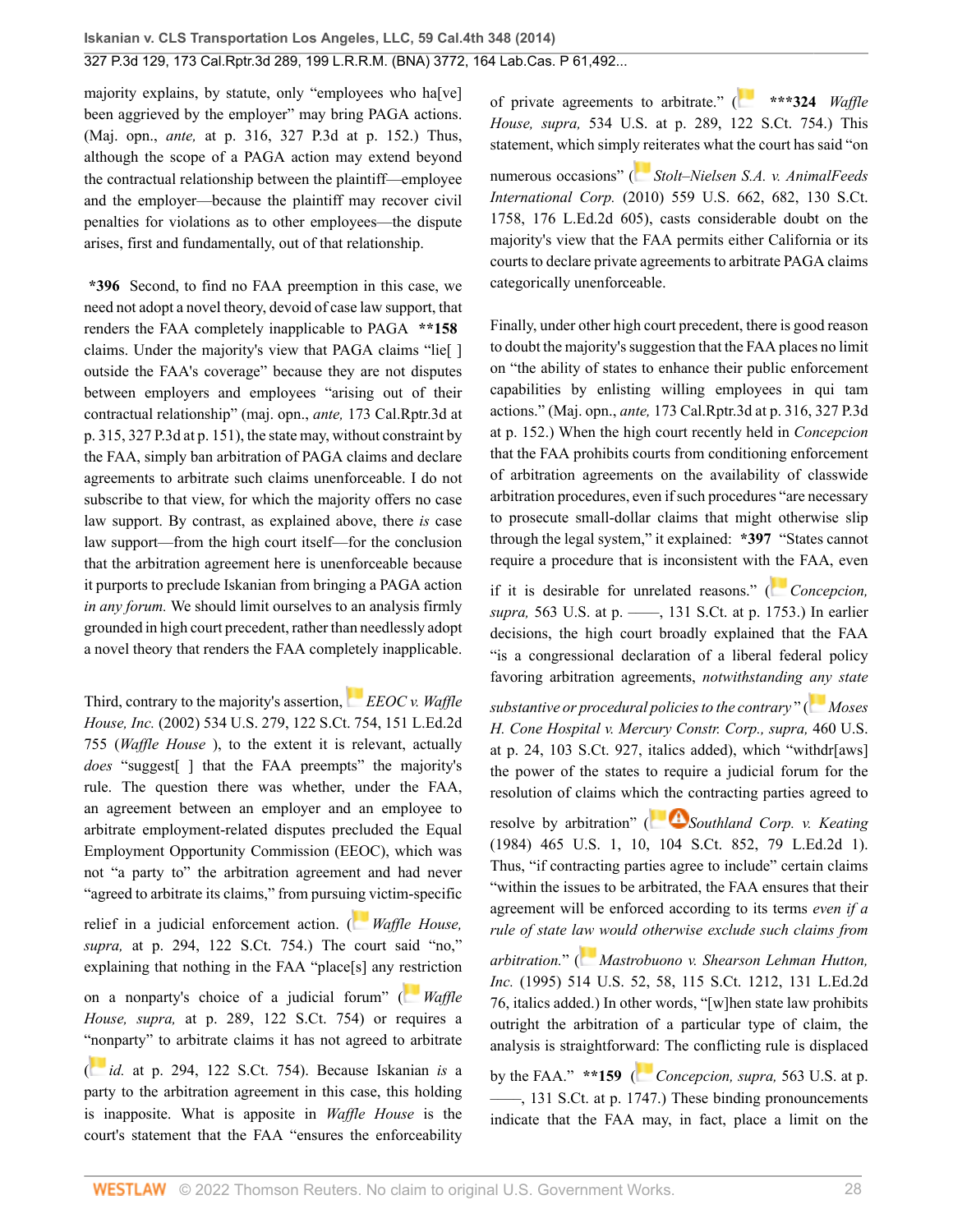ability of a state, for policy reasons, to "enhance" its public enforcement capabilities by authorizing employees who have contractually agreed to arbitrate their statutory PAGA claims to ignore that agreement and pursue those claims in court as the state's "representatives." (Maj. opn., *ante*, at p. 316, 327 P.3d at p. 152.)

However, as explained above, requiring an arbitration provision to preserve *some* forum for bringing PAGA actions does not exceed that limit. I therefore concur in the judgment.

#### I CONCUR: [BAXTER,](http://www.westlaw.com/Link/Document/FullText?findType=h&pubNum=176284&cite=0127904001&originatingDoc=I2ff28000fadb11e39488c8f438320c70&refType=RQ&originationContext=document&vr=3.0&rs=cblt1.0&transitionType=DocumentItem&contextData=(sc.Search)) J.

Concurring and Dissenting Opinion by [WERDEGAR,](http://www.westlaw.com/Link/Document/FullText?findType=h&pubNum=176284&cite=0252859201&originatingDoc=I2ff28000fadb11e39488c8f438320c70&refType=RQ&originationContext=document&vr=3.0&rs=cblt1.0&transitionType=DocumentItem&contextData=(sc.Search)) J.

I join the court's conclusions as to Arshavir Iskanian's Private Attorneys General Act claims, which are not foreclosed by his employment contract or the Federal Arbitration Act (FAA). I disagree with the separate holding that the mandatory class action and class arbitration waivers in Iskanian's employment contract are lawful. Eight decades ago, Congress made clear that employees have a right to engage in collective action and that contractual **\*\*\*325** clauses purporting to strip them of those rights as a condition of employment are illegal. What was true then is true today. I would reverse the Court of Appeal's decision in its entirety.

#### **\*398 I.**

Employment contracts prohibiting collective action, first known as " 'ironclads,' " date to the 19th century. (Ernst, *The Yellow-dog Contract and Liberal Reform, 1917–1932* (1989) 30 Lab. Hist. 251, 252 (*The Yellow-dog Contract* ).) Confronted with collective efforts by workers to agitate for better terms and conditions of employment, employers responded by conditioning employment on the p[rom](https://1.next.westlaw.com/Link/RelatedInformation/Flag?documentGuid=I616442259c1f11d9bc61beebb95be672&transitionType=InlineKeyCiteFlags&originationContext=docHeaderFlag&Rank=0&ppcid=2af46aeee0b04785be997ff44a01e3a1&contextData=(sc.Search) )ise not

to join together with fellow workers in a union. ( *[Lincoln](http://www.westlaw.com/Link/Document/FullText?findType=Y&serNum=1949117651&pubNum=0000708&originatingDoc=I2ff28000fadb11e39488c8f438320c70&refType=RP&originationContext=document&vr=3.0&rs=cblt1.0&transitionType=DocumentItem&contextData=(sc.Search)) Union v. Northwestern Co.* [\(1949\) 335 U.S. 525, 534, 69 S.Ct.](http://www.westlaw.com/Link/Document/FullText?findType=Y&serNum=1949117651&pubNum=0000708&originatingDoc=I2ff28000fadb11e39488c8f438320c70&refType=RP&originationContext=document&vr=3.0&rs=cblt1.0&transitionType=DocumentItem&contextData=(sc.Search)) [251, 93 L.Ed. 212;](http://www.westlaw.com/Link/Document/FullText?findType=Y&serNum=1949117651&pubNum=0000708&originatingDoc=I2ff28000fadb11e39488c8f438320c70&refType=RP&originationContext=document&vr=3.0&rs=cblt1.0&transitionType=DocumentItem&contextData=(sc.Search)) Silverstein, *[Collective Action, Property](http://www.westlaw.com/Link/Document/FullText?findType=Y&serNum=0103519461&pubNum=0100282&originatingDoc=I2ff28000fadb11e39488c8f438320c70&refType=LR&fi=co_pp_sp_100282_100&originationContext=document&vr=3.0&rs=cblt1.0&transitionType=DocumentItem&contextData=(sc.Search)#co_pp_sp_100282_100) [Rights and Law Reform: The Story of the Labor Injunction](http://www.westlaw.com/Link/Document/FullText?findType=Y&serNum=0103519461&pubNum=0100282&originatingDoc=I2ff28000fadb11e39488c8f438320c70&refType=LR&fi=co_pp_sp_100282_100&originationContext=document&vr=3.0&rs=cblt1.0&transitionType=DocumentItem&contextData=(sc.Search)#co_pp_sp_100282_100)* [\(1993\) 11 Hofstra Lab. L.J. 97, 100](http://www.westlaw.com/Link/Document/FullText?findType=Y&serNum=0103519461&pubNum=0100282&originatingDoc=I2ff28000fadb11e39488c8f438320c70&refType=LR&fi=co_pp_sp_100282_100&originationContext=document&vr=3.0&rs=cblt1.0&transitionType=DocumentItem&contextData=(sc.Search)#co_pp_sp_100282_100).) This practice was "so obnoxious to workers that they gave thes[e r](https://1.next.westlaw.com/Link/RelatedInformation/Flag?documentGuid=I616442259c1f11d9bc61beebb95be672&transitionType=InlineKeyCiteFlags&originationContext=docHeaderFlag&Rank=0&ppcid=2af46aeee0b04785be997ff44a01e3a1&contextData=(sc.Search) )equired agreements the name of 'yellow dog contracts.' " ( *[Lincoln](http://www.westlaw.com/Link/Document/FullText?findType=Y&serNum=1949117651&pubNum=0000708&originatingDoc=I2ff28000fadb11e39488c8f438320c70&refType=RP&originationContext=document&vr=3.0&rs=cblt1.0&transitionType=DocumentItem&contextData=(sc.Search)) Union,* [at p. 534, 69 S.Ct. 251.](http://www.westlaw.com/Link/Document/FullText?findType=Y&serNum=1949117651&pubNum=0000708&originatingDoc=I2ff28000fadb11e39488c8f438320c70&refType=RP&originationContext=document&vr=3.0&rs=cblt1.0&transitionType=DocumentItem&contextData=(sc.Search)))

<span id="page-28-0"></span>"Recognizing that such agreements in large part represent the superior economic position of the employer by virtue of which the theoretical freedom of an employee to refuse assent was illusory, and that such agreements therefore emptied of meaning the 'right of collective bargaining,' " state legislatures and Congress sought to stem the practice, enacting statutes that prohibited conditioning employment on a compulsory contractual promise not to unionize. (Frankfurter & Greene, The Labor Injunction (1930) p. 146.) These efforts were initially unsuccessful; first state courts, and then the *Lochner*-era <sup>[1](#page-33-2)</sup> Supreme Court, stru[ck d](https://1.next.westlaw.com/Link/RelatedInformation/Flag?documentGuid=Ib5b8c6449a1011d9bdd1cfdd544ca3a4&transitionType=InlineKeyCiteFlags&originationContext=docHeaderFlag&Rank=0&ppcid=2af46aeee0b04785be997ff44a01e3a1&contextData=(sc.Search) )own the bans as an infringement on liberty of contract. ( *[Coppage](http://www.westlaw.com/Link/Document/FullText?findType=Y&serNum=1915100517&pubNum=0000708&originatingDoc=I2ff28000fadb11e39488c8f438320c70&refType=RP&originationContext=document&vr=3.0&rs=cblt1.0&transitionType=DocumentItem&contextData=(sc.Search)) v. Ka[nsa](https://1.next.westlaw.com/Link/RelatedInformation/Flag?documentGuid=Ib5b914679a1011d9bdd1cfdd544ca3a4&transitionType=InlineKeyCiteFlags&originationContext=docHeaderFlag&Rank=0&ppcid=2af46aeee0b04785be997ff44a01e3a1&contextData=(sc.Search) )s* [\(1915\) 236 U.S. 1, 9–14, 35 S.Ct. 240, 59 L.Ed.](http://www.westlaw.com/Link/Document/FullText?findType=Y&serNum=1915100517&pubNum=0000708&originatingDoc=I2ff28000fadb11e39488c8f438320c70&refType=RP&originationContext=document&vr=3.0&rs=cblt1.0&transitionType=DocumentItem&contextData=(sc.Search)) [441](http://www.westlaw.com/Link/Document/FullText?findType=Y&serNum=1915100517&pubNum=0000708&originatingDoc=I2ff28000fadb11e39488c8f438320c70&refType=RP&originationContext=document&vr=3.0&rs=cblt1.0&transitionType=DocumentItem&contextData=(sc.Search)); *Adair v. United States* [\(1908\) 208 U.S. 161, 172–](http://www.westlaw.com/Link/Document/FullText?findType=Y&serNum=1908100294&pubNum=0000708&originatingDoc=I2ff28000fadb11e39488c8f438320c70&refType=RP&originationContext=document&vr=3.0&rs=cblt1.0&transitionType=DocumentItem&contextData=(sc.Search)) [176, 28 S.Ct. 277, 52 L.Ed. 436](http://www.westlaw.com/Link/Document/FullText?findType=Y&serNum=1908100294&pubNum=0000708&originatingDoc=I2ff28000fadb11e39488c8f438320c70&refType=RP&originationContext=document&vr=3.0&rs=cblt1.0&transitionType=DocumentItem&contextData=(sc.Search)); Frankfurter & Greene, at pp. 146–148; Ernst, *The Yellow-dog Contract, supra,* 30 Lab. Hist. at p. 252.) When the Supreme [Co](https://1.next.westlaw.com/Link/RelatedInformation/Flag?documentGuid=I2e2979ee9ca411d9bdd1cfdd544ca3a4&transitionType=InlineKeyCiteFlags&originationContext=docHeaderFlag&Rank=0&ppcid=2af46aeee0b04785be997ff44a01e3a1&contextData=(sc.Search) )urt gave a clear imprimatur to yellow-dog contracts in *[Hitchman Coal](http://www.westlaw.com/Link/Document/FullText?findType=Y&serNum=1917100524&pubNum=0000708&originatingDoc=I2ff28000fadb11e39488c8f438320c70&refType=RP&originationContext=document&vr=3.0&rs=cblt1.0&transitionType=DocumentItem&contextData=(sc.Search)) & Coke Co. v. Mitchell* [\(1917\) 245 U.S. 229, 38 S.Ct. 65,](http://www.westlaw.com/Link/Document/FullText?findType=Y&serNum=1917100524&pubNum=0000708&originatingDoc=I2ff28000fadb11e39488c8f438320c70&refType=RP&originationContext=document&vr=3.0&rs=cblt1.0&transitionType=DocumentItem&contextData=(sc.Search)) [62 L.Ed. 260](http://www.westlaw.com/Link/Document/FullText?findType=Y&serNum=1917100524&pubNum=0000708&originatingDoc=I2ff28000fadb11e39488c8f438320c70&refType=RP&originationContext=document&vr=3.0&rs=cblt1.0&transitionType=DocumentItem&contextData=(sc.Search)), upholding an injunction against collective organizing efforts on the ground that the contracts granted employers a property right secure from union interference,

(Frankfurter & Greene, [at pp.](http://www.westlaw.com/Link/Document/FullText?findType=Y&serNum=1917100524&pubNum=0000780&originatingDoc=I2ff28000fadb11e39488c8f438320c70&refType=RP&fi=co_pp_sp_780_253&originationContext=document&vr=3.0&rs=cblt1.0&transitionType=DocumentItem&contextData=(sc.Search)#co_pp_sp_780_253) 148–149; Ernst, at pp. [253–256](http://www.westlaw.com/Link/Document/FullText?findType=Y&serNum=1917100524&pubNum=0000780&originatingDoc=I2ff28000fadb11e39488c8f438320c70&refType=RP&fi=co_pp_sp_780_253&originationContext=document&vr=3.0&rs=cblt1.0&transitionType=DocumentItem&contextData=(sc.Search)#co_pp_sp_780_253).) Through the use of such terms, "[a]ny employer willing to compel employee acquiescence could effectively foreclose all union organizational efforts directed at his business." (Winter, Jr., *[Labor Injunctions and Judge-made](http://www.westlaw.com/Link/Document/FullText?findType=Y&serNum=0332847145&pubNum=0001292&originatingDoc=I2ff28000fadb11e39488c8f438320c70&refType=LR&fi=co_pp_sp_1292_72&originationContext=document&vr=3.0&rs=cblt1.0&transitionType=DocumentItem&contextData=(sc.Search)#co_pp_sp_1292_72) [Labor Law: The Contemporary Role of Norris–LaGuardia](http://www.westlaw.com/Link/Document/FullText?findType=Y&serNum=0332847145&pubNum=0001292&originatingDoc=I2ff28000fadb11e39488c8f438320c70&refType=LR&fi=co_pp_sp_1292_72&originationContext=document&vr=3.0&rs=cblt1.0&transitionType=DocumentItem&contextData=(sc.Search)#co_pp_sp_1292_72)* [\(1960\) 70 Yale L.J. 70, 72, fn. 14.](http://www.westlaw.com/Link/Document/FullText?findType=Y&serNum=0332847145&pubNum=0001292&originatingDoc=I2ff28000fadb11e39488c8f438320c70&refType=LR&fi=co_pp_sp_1292_72&originationContext=document&vr=3.0&rs=cblt1.0&transitionType=DocumentItem&contextData=(sc.Search)#co_pp_sp_1292_72))

the use of contractual bans on collective action blossomed.

<span id="page-28-1"></span>**\*399** In the 1930's, Congress tried again to outlaw contractual bans on collective action. A bill drafted by then-Professor Felix Frankfurter \*\*160 and others<sup>[2](#page-33-3)</sup> was swiftly and overwhelmingly approved in both houses and enacted as the Norris–LaGuardia Act of 1932. (Bremner, *The Background of the Norris–La Guardia Act* (1947) 9 The Historian 171, 174–175.) Section 2 of the act declared as the public policy of the United States employees' right to engage in collective activity, free **\*\*\*326** from employer restraint or coercion: "Whereas under prevailing economic conditions, developed with the aid of governmental authority for owners of property to organize in the corporate and other forms of ownership association, the individual unorganized worker is commonly helpless to exercise actual liberty of contract and to protect his freedom of labor, and thereby to obtain acceptable terms and conditions of employment, wherefore, ... *it is*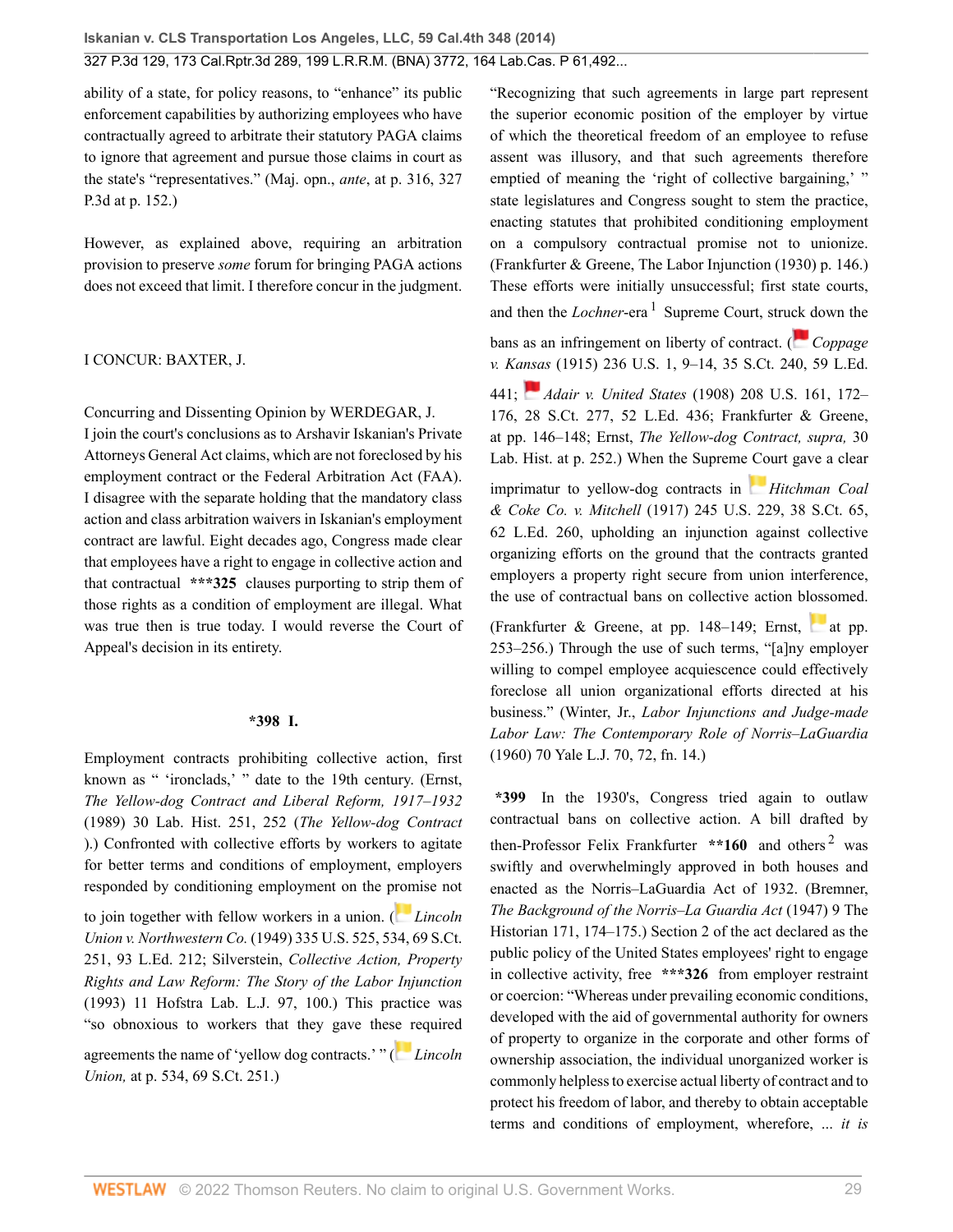*necessary that he have full freedom of association,* selforganization, and designation of representatives of his own choosing, to negotiate the terms and conditions of his employment, and that *he shall be free from the interference, restraint, or coercion of employers of labor,* or their agents, in the designation of such representatives or in self-organization or *in other concerted activities for the purpose of collective bargaining or other mutual aid or protection*...." [\(29 U.S.C.](http://www.westlaw.com/Link/Document/FullText?findType=L&pubNum=1000546&cite=29USCAS102&originatingDoc=I2ff28000fadb11e39488c8f438320c70&refType=LQ&originationContext=document&vr=3.0&rs=cblt1.0&transitionType=DocumentItem&contextData=(sc.Search)) [§ 102](http://www.westlaw.com/Link/Document/FullText?findType=L&pubNum=1000546&cite=29USCAS102&originatingDoc=I2ff28000fadb11e39488c8f438320c70&refType=LQ&originationContext=document&vr=3.0&rs=cblt1.0&transitionType=DocumentItem&contextData=(sc.Search)), italics added.) Congress recognized the inability of a "single laborer, standing alone, confronted with such farreaching, overwhelming concentration of employer power" to "negotiate or to exert any influence over the fixing of his wages or the hours and conditions of his labor," the necessary corrective to be "[t]he right of wage earners to organize and to act jointly in questions affecting wages [and the] conditions of labor," and, as the solution, "specific legislative action" to preserve workers' "freedom in association to influence the fixing of wages and working conditions." (Sen. Rep[. No](https://1.next.westlaw.com/Link/RelatedInformation/Flag?documentGuid=Ib5b8c6449a1011d9bdd1cfdd544ca3a4&transitionType=InlineKeyCiteFlags&originationContext=docHeaderFlag&Rank=0&ppcid=2af46aeee0b04785be997ff44a01e3a1&contextData=(sc.Search) ). 163,

72d Cong., 1st Sess., p. 9 (1932); see generally *[id.,](http://www.westlaw.com/Link/Document/FullText?findType=Y&serNum=1915100517&pubNum=0000780&originatingDoc=I2ff28000fadb11e39488c8f438320c70&refType=RP&fi=co_pp_sp_780_9&originationContext=document&vr=3.0&rs=cblt1.0&transitionType=DocumentItem&contextData=(sc.Search)#co_pp_sp_780_9)* at [pp. 9–14](http://www.westlaw.com/Link/Document/FullText?findType=Y&serNum=1915100517&pubNum=0000780&originatingDoc=I2ff28000fadb11e39488c8f438320c70&refType=RP&fi=co_pp_sp_780_9&originationContext=document&vr=3.0&rs=cblt1.0&transitionType=DocumentItem&contextData=(sc.Search)#co_pp_sp_780_9).) Arguing for passage, the act's cosponsor, Senator George Norris, explained the measure was needed to end a regime in which "the laboring man.... must singly present any grievance he has." (Remarks of Sen. Norris, Debate on Sen. No. 935, 72d Cong., 1st Sess., 75 Cong. Rec. 4504 (1932).)

To that end, section 3 of the Norris–LaGuardia Act was "designed to outlaw the so-called yellow-dog contract." (H.R. Rep. No. 669, 72d Cong., 1st Sess., p. 6 (1932); accord, Sen. Rep. No. 163, *supra,* at pp. 15–16.) "[T]he vice of such contracts, which are becoming alarmingly widespread," was that they rendered collective action and unions effectively impossible; "[i]ndeed, that is undoubtedly their purpose, and the purpose of the organizations of employers opposing" the Norris–LaGuardia Act. (H.R. Rep. No. 669, at p. 7.) If such **\*400** contracts, requiring a waiver of workers' rights of free association, were given enforcement in the courts, "collective action would be impossible so far as the employee is concerned by virtue of the necessity of signing the character of contract condemned, which prevents a man from joining with his fellows for collective action; and the statement ... that 'it has long been recognized that employees are entitled to organize for the purpose of securing the redress of grievances and to promote agreements with employers relating to rates of pay and conditions of work' would beco[me a](https://1.next.westlaw.com/Link/RelatedInformation/Flag?documentGuid=I2e21ffd49ca411d9bdd1cfdd544ca3a4&transitionType=InlineKeyCiteFlags&originationContext=docHeaderFlag&Rank=0&ppcid=2af46aeee0b04785be997ff44a01e3a1&contextData=(sc.Search) )n empty

statement of historical fact." (*Ibid.,* quoting *[Texas &](http://www.westlaw.com/Link/Document/FullText?findType=Y&serNum=1930121996&pubNum=0000708&originatingDoc=I2ff28000fadb11e39488c8f438320c70&refType=RP&originationContext=document&vr=3.0&rs=cblt1.0&transitionType=DocumentItem&contextData=(sc.Search)) N.O.R. Co. v. Ry. Clerks* [\(1930\) 281 U.S. 548, 570, 50 S.Ct.](http://www.westlaw.com/Link/Document/FullText?findType=Y&serNum=1930121996&pubNum=0000708&originatingDoc=I2ff28000fadb11e39488c8f438320c70&refType=RP&originationContext=document&vr=3.0&rs=cblt1.0&transitionType=DocumentItem&contextData=(sc.Search)) [427, 74 L.Ed. 1034](http://www.westlaw.com/Link/Document/FullText?findType=Y&serNum=1930121996&pubNum=0000708&originatingDoc=I2ff28000fadb11e39488c8f438320c70&refType=RP&originationContext=document&vr=3.0&rs=cblt1.0&transitionType=DocumentItem&contextData=(sc.Search)).) Accordingly, the Norris–LaGuardia Act declared yellow dog contracts "to be contrary to the public policy of the United States" and unenforceable in any court of the United States. [\(29 U.S.C. § 103.](http://www.westlaw.com/Link/Document/FullText?findType=L&pubNum=1000546&cite=29USCAS103&originatingDoc=I2ff28000fadb11e39488c8f438320c70&refType=LQ&originationContext=document&vr=3.0&rs=cblt1.0&transitionType=DocumentItem&contextData=(sc.Search)))

Three years later, Congress expanded on these proscriptions in the National Labor Relations Act (commonly known as the Wagner Act after its author, Sen. Robert F. Wagner). (Pub.L. No. 74–198Pub.L. No. 74–198 (July 5, 1935[\) 49](https://1.next.westlaw.com/Link/RelatedInformation/Flag?documentGuid=NB3924480AFF711D8803AE0632FEDDFBF&transitionType=InlineKeyCiteFlags&originationContext=docHeaderFlag&Rank=0&ppcid=2af46aeee0b04785be997ff44a01e3a1&contextData=(sc.Search) ) Stat.

449, codified as amended at  $29 \text{ U.S.C. }$  88 151– $169.$  $169.$ The public policy underlying the act was the same as that motivating the Norris–LaGuardia Act: "protecting the exercise by workers of full freedom of association, selforganization, **\*\*\*327** and designation of representatives of their own choosing, for the purpose of negotiating the terms and **\*\*161** conditio[ns o](https://1.next.westlaw.com/Link/RelatedInformation/Flag?documentGuid=NB85BB370AFF711D8803AE0632FEDDFBF&transitionType=InlineKeyCiteFlags&originationContext=docHeaderFlag&Rank=0&ppcid=2af46aeee0b04785be997ff44a01e3a1&contextData=(sc.Search) )f their employment or other

<span id="page-29-0"></span>mutual aid or protection." ([29 U.S.C. § 151.](http://www.westlaw.com/Link/Document/FullText?findType=L&pubNum=1000546&cite=29USCAS151&originatingDoc=I2ff28000fadb11e39488c8f438320c70&refType=LQ&originationContext=document&vr=3.0&rs=cblt1.0&transitionType=DocumentItem&contextData=(sc.Search))) To ensure that end, the Wagner Act granted employees, inter alia, "the right ... to engage in ... concerted activities for the purpose of co[llect](https://1.next.westlaw.com/Link/RelatedInformation/Flag?documentGuid=NB8DACE80AFF711D8803AE0632FEDDFBF&transitionType=InlineKeyCiteFlags&originationContext=docHeaderFlag&Rank=0&ppcid=2af46aeee0b04785be997ff44a01e3a1&contextData=(sc.Search) )ive bargaining or other mutual aid or protection...." ( [29 U.S.C. § 157](http://www.westlaw.com/Link/Document/FullText?findType=L&pubNum=1000546&cite=29USCAS157&originatingDoc=I2ff28000fadb11e39488c8f438320c70&refType=LQ&originationContext=document&vr=3.0&rs=cblt1.0&transitionType=DocumentItem&contextData=(sc.Search)) (also known as section 7).)<sup>[3](#page-33-4)</sup> Employers were forbidden "to interfere with, restrain, or coerce employees in the exerc[ise o](http://www.westlaw.com/Link/Document/FullText?findType=L&pubNum=1000546&cite=29USCAS158&originatingDoc=I2ff28000fadb11e39488c8f438320c70&refType=RB&originationContext=document&vr=3.0&rs=cblt1.0&transitionType=DocumentItem&contextData=(sc.Search)#co_pp_7b9b000044381)f" their right to engage in concerted, collective activity.  $(29 \text{ U.S.C.} \& 158(a)(1))$ . Inter alia, these provisions were a "logical and imperative extension of that section of the Norris–La Guardia Act which makes the yellow-dog contract unenforceable in the Federal courts." (Nat. Labor Relations Act of 1935, Hearings before House Com. on Labor on H.R. No. 6288, 74th Cong., 1st Sess., at p. 14 (1935), statement of Sen. Wagner; accord, remarks of Sen. Wagner, Debate on Sen. No. 1958, 74th Cong., 1st Sess., 79 Cong. Rec. 7570 (daily ed. May 15, 1935); see H.R. Rep. No. 1147, 74th Cong., 1st Sess., supra, at p.  $19.$ )<sup>[4](#page-33-5)</sup> Recognizing as clear "the legality of collective action on the part of employees in order to safeguard their proper interests," the post-*Lochner* **\*401** Supreme Court now upheld against [con](https://1.next.westlaw.com/Link/RelatedInformation/Flag?documentGuid=I2e2079369ca411d9bdd1cfdd544ca3a4&transitionType=InlineKeyCiteFlags&originationContext=docHeaderFlag&Rank=0&ppcid=2af46aeee0b04785be997ff44a01e3a1&contextData=(sc.Search) )stitutional challenge Congress's "safeguard" of this right. ( *[Labor Board v. Jones](http://www.westlaw.com/Link/Document/FullText?findType=Y&serNum=1937123003&pubNum=0000708&originatingDoc=I2ff28000fadb11e39488c8f438320c70&refType=RP&originationContext=document&vr=3.0&rs=cblt1.0&transitionType=DocumentItem&contextData=(sc.Search)) & Laughlin* [\(1937\) 301 U.S. 1, 33–34, 57 S.Ct. 615, 81 L.Ed.](http://www.westlaw.com/Link/Document/FullText?findType=Y&serNum=1937123003&pubNum=0000708&originatingDoc=I2ff28000fadb11e39488c8f438320c70&refType=RP&originationContext=document&vr=3.0&rs=cblt1.0&transitionType=DocumentItem&contextData=(sc.Search)) [893](http://www.westlaw.com/Link/Document/FullText?findType=Y&serNum=1937123003&pubNum=0000708&originatingDoc=I2ff28000fadb11e39488c8f438320c70&refType=RP&originationContext=document&vr=3.0&rs=cblt1.0&transitionType=DocumentItem&contextData=(sc.Search)).)

<span id="page-29-1"></span>In the years since the Wagner Act's passage, the Supreme Court, Courts of Appeals, and National Labor Relations Board have conclusively established that the right to engage in coll[ecti](https://1.next.westlaw.com/Link/RelatedInformation/Flag?documentGuid=I615bb6a99c1f11d9bc61beebb95be672&transitionType=InlineKeyCiteFlags&originationContext=docHeaderFlag&Rank=0&ppcid=2af46aeee0b04785be997ff44a01e3a1&contextData=(sc.Search) )ve action includes the pursuit of actions in

court. ( *Eastex, Inc. v. NLRB* [\(1978\) 437 U.S. 556, 565–](http://www.westlaw.com/Link/Document/FullText?findType=Y&serNum=1978139494&pubNum=0000708&originatingDoc=I2ff28000fadb11e39488c8f438320c70&refType=RP&originationContext=document&vr=3.0&rs=cblt1.0&transitionType=DocumentItem&contextData=(sc.Search)) [566, 98 S.Ct. 2505, 57 L.Ed.2d 428](http://www.westlaw.com/Link/Document/FullText?findType=Y&serNum=1978139494&pubNum=0000708&originatingDoc=I2ff28000fadb11e39488c8f438320c70&refType=RP&originationContext=document&vr=3.0&rs=cblt1.0&transitionType=DocumentItem&contextData=(sc.Search)) [the Wagner Act's " 'mutual aid or protection' clause protects employees from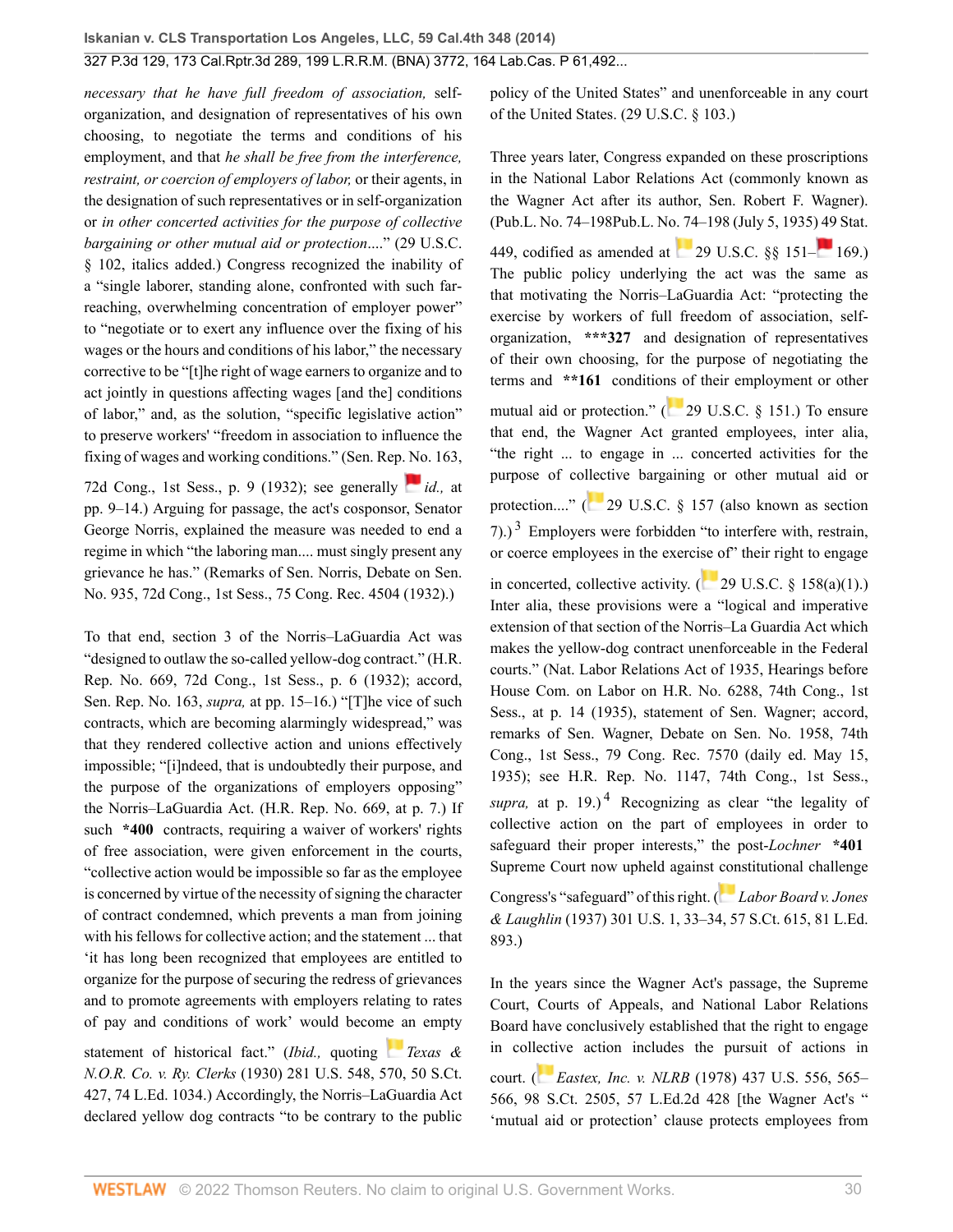retaliation by their employers when they seek to improve working conditio[ns](https://1.next.westlaw.com/Link/RelatedInformation/Flag?documentGuid=I9b05f777a96711e0bff3854fb99771ed&transitionType=InlineKeyCiteFlags&originationContext=docHeaderFlag&Rank=0&ppcid=2af46aeee0b04785be997ff44a01e3a1&contextData=(sc.Search) ) through resort to administrative and

judicial forums"]; *[Brady v. National Football League](http://www.westlaw.com/Link/Document/FullText?findType=Y&serNum=2025629939&pubNum=0000506&originatingDoc=I2ff28000fadb11e39488c8f438320c70&refType=RP&fi=co_pp_sp_506_673&originationContext=document&vr=3.0&rs=cblt1.0&transitionType=DocumentItem&contextData=(sc.Search)#co_pp_sp_506_673)* (8th [Cir.2011\) 644 F.3d 661, 673](http://www.westlaw.com/Link/Document/FullText?findType=Y&serNum=2025629939&pubNum=0000506&originatingDoc=I2ff28000fadb11e39488c8f438320c70&refType=RP&fi=co_pp_sp_506_673&originationContext=document&vr=3.0&rs=cblt1.0&transitionType=DocumentItem&contextData=(sc.Search)#co_pp_sp_506_673) ["a lawsuit filed in good faith by a group of employees to achieve more favorable terms or conditions of employment *is* 'concerted activity' under § 7" of the Wagner Act]; *[Mojave Electric Cooperative](http://www.westlaw.com/Link/Document/FullText?findType=Y&serNum=1998228654&pubNum=0001417&originatingDoc=I2ff28000fadb11e39488c8f438320c70&refType=CA&fi=co_pp_sp_1417_18&originationContext=document&vr=3.0&rs=cblt1.0&transitionType=DocumentItem&contextData=(sc.Search)#co_pp_sp_1417_18)* (1998) [327 NLRB 13, 18,](http://www.westlaw.com/Link/Document/FullText?findType=Y&serNum=1998228654&pubNum=0001417&originatingDoc=I2ff28000fadb11e39488c8f438320c70&refType=CA&fi=co_pp_sp_1417_18&originationContext=document&vr=3.0&rs=cblt1.0&transitionType=DocumentItem&contextData=(sc.Search)#co_pp_sp_1417_18) enforced by *[Mohave Elec. Co–op., Inc. v.](http://www.westlaw.com/Link/Document/FullText?findType=Y&serNum=2000078639&pubNum=0000506&originatingDoc=I2ff28000fadb11e39488c8f438320c70&refType=RP&fi=co_pp_sp_506_1188&originationContext=document&vr=3.0&rs=cblt1.0&transitionType=DocumentItem&contextData=(sc.Search)#co_pp_sp_506_1188) N.L.R.B.* [\(D.C.Cir.2000\) 206 F.3d 1183, 1188–1189](http://www.westlaw.com/Link/Document/FullText?findType=Y&serNum=2000078639&pubNum=0000506&originatingDoc=I2ff28000fadb11e39488c8f438320c70&refType=RP&fi=co_pp_sp_506_1188&originationContext=document&vr=3.0&rs=cblt1.0&transitionType=DocumentItem&contextData=(sc.Search)#co_pp_sp_506_1188) [same]; *[Altex Ready Mixed Concrete Corp.](http://www.westlaw.com/Link/Document/FullText?findType=Y&serNum=1976011648&pubNum=0001417&originatingDoc=I2ff28000fadb11e39488c8f438320c70&refType=CA&fi=co_pp_sp_1417_699&originationContext=document&vr=3.0&rs=cblt1.0&transitionType=DocumentItem&contextData=(sc.Search)#co_pp_sp_1417_699)* (1976) 223 NLRB 696,

[699–700](http://www.westlaw.com/Link/Document/FullText?findType=Y&serNum=1976011648&pubNum=0001417&originatingDoc=I2ff28000fadb11e39488c8f438320c70&refType=CA&fi=co_pp_sp_1417_699&originationContext=document&vr=3.0&rs=cblt1.0&transitionType=DocumentItem&contextData=(sc.Search)#co_pp_sp_1417_699), enforced by *[Altex Ready Mixed Concrete Corp.](http://www.westlaw.com/Link/Document/FullText?findType=Y&serNum=1976124831&pubNum=0000350&originatingDoc=I2ff28000fadb11e39488c8f438320c70&refType=RP&fi=co_pp_sp_350_297&originationContext=document&vr=3.0&rs=cblt1.0&transitionType=DocumentItem&contextData=(sc.Search)#co_pp_sp_350_297) v. N.L.R.B.* [\(5th Cir.\) 542 F.2d 295, 297](http://www.westlaw.com/Link/Document/FullText?findType=Y&serNum=1976124831&pubNum=0000350&originatingDoc=I2ff28000fadb11e39488c8f438320c70&refType=RP&fi=co_pp_sp_350_297&originationContext=document&vr=3.0&rs=cblt1.0&transitionType=DocumentItem&contextData=(sc.Search)#co_pp_sp_350_297) [same]; *[Leviton](http://www.westlaw.com/Link/Document/FullText?findType=Y&serNum=1973112027&pubNum=0000350&originatingDoc=I2ff28000fadb11e39488c8f438320c70&refType=RP&fi=co_pp_sp_350_689&originationContext=document&vr=3.0&rs=cblt1.0&transitionType=DocumentItem&contextData=(sc.Search)#co_pp_sp_350_689) [Manufacturing Company, Inc. v. N.L.R.B.](http://www.westlaw.com/Link/Document/FullText?findType=Y&serNum=1973112027&pubNum=0000350&originatingDoc=I2ff28000fadb11e39488c8f438320c70&refType=RP&fi=co_pp_sp_350_689&originationContext=document&vr=3.0&rs=cblt1.0&transitionType=DocumentItem&contextData=(sc.Search)#co_pp_sp_350_689)* (1st Cir.1973) 486 [F.2d 686, 689](http://www.westlaw.com/Link/Document/FullText?findType=Y&serNum=1973112027&pubNum=0000350&originatingDoc=I2ff28000fadb11e39488c8f438320c70&refType=RP&fi=co_pp_sp_350_689&originationContext=document&vr=3.0&rs=cblt1.0&transitionType=DocumentItem&contextData=(sc.Search)#co_pp_sp_350_689) [same].) This right extends to the filing of wage and hour class actions (*[United Parcel Service, Inc.](http://www.westlaw.com/Link/Document/FullText?findType=Y&serNum=1980014143&pubNum=0001417&originatingDoc=I2ff28000fadb11e39488c8f438320c70&refType=CA&fi=co_pp_sp_1417_1018&originationContext=document&vr=3.0&rs=cblt1.0&transitionType=DocumentItem&contextData=(sc.Search)#co_pp_sp_1417_1018)* [\(1980\) 252 NLRB 1015, 1018](http://www.westlaw.com/Link/Document/FullText?findType=Y&serNum=1980014143&pubNum=0001417&originatingDoc=I2ff28000fadb11e39488c8f438320c70&refType=CA&fi=co_pp_sp_1417_1018&originationContext=document&vr=3.0&rs=cblt1.0&transitionType=DocumentItem&contextData=(sc.Search)#co_pp_sp_1417_1018), enforced by *[N.L.R.B. v. United](http://www.westlaw.com/Link/Document/FullText?findType=Y&serNum=1982121395&pubNum=0000350&originatingDoc=I2ff28000fadb11e39488c8f438320c70&refType=RP&originationContext=document&vr=3.0&rs=cblt1.0&transitionType=DocumentItem&contextData=(sc.Search)) Parcel Service, Inc.* [\(6th Cir.1982\) 677 F.2d 421](http://www.westlaw.com/Link/Document/FullText?findType=Y&serNum=1982121395&pubNum=0000350&originatingDoc=I2ff28000fadb11e39488c8f438320c70&refType=RP&originationContext=document&vr=3.0&rs=cblt1.0&transitionType=DocumentItem&contextData=(sc.Search))), including wage class actions filed by former employees **\*\*\*328** like Iskanian (see *Harco Trucking, LLC* [\(2005\) 344 NLRB 478,](http://www.westlaw.com/Link/Document/FullText?findType=Y&serNum=2006423587&pubNum=0001417&originatingDoc=I2ff28000fadb11e39488c8f438320c70&refType=CA&fi=co_pp_sp_1417_482&originationContext=document&vr=3.0&rs=cblt1.0&transitionType=DocumentItem&contextData=(sc.Search)#co_pp_sp_1417_482) [482](http://www.westlaw.com/Link/Document/FullText?findType=Y&serNum=2006423587&pubNum=0001417&originatingDoc=I2ff28000fadb11e39488c8f438320c70&refType=CA&fi=co_pp_sp_1417_482&originationContext=document&vr=3.0&rs=cblt1.0&transitionType=DocumentItem&contextData=(sc.Search)#co_pp_sp_1417_482)). The Wagner Act thus prohibits, as an unfair labor practice, employer interference with the ability of current or former employees to join collectively in litigation.

#### <span id="page-30-0"></span>**II.**

Today's class waivers are t[he d](https://1.next.westlaw.com/Link/RelatedInformation/Flag?documentGuid=Ifa87d36e3b3011e1bd928e1973ff4e60&transitionType=InlineKeyCiteFlags&originationContext=docHeaderFlag&Rank=0&ppcid=2af46aeee0b04785be997ff44a01e3a1&contextData=(sc.Search) )escendants of last century's yellow dog contracts. (See *[D.R. Horton & Cuda](http://www.westlaw.com/Link/Document/FullText?findType=Y&serNum=2026828569&pubNum=0001033&originatingDoc=I2ff28000fadb11e39488c8f438320c70&refType=CA&originationContext=document&vr=3.0&rs=cblt1.0&transitionType=DocumentItem&contextData=(sc.Search))* (Jan.

[3, 2012\) 357 NLRB No. 184, p. 6](http://www.westlaw.com/Link/Document/FullText?findType=Y&serNum=2026828569&pubNum=0001033&originatingDoc=I2ff28000fadb11e39488c8f438320c70&refType=CA&originationContext=document&vr=3.0&rs=cblt1.0&transitionType=DocumentItem&contextData=(sc.Search)).) CLS Transportation's adhesive form contract includes a clause prohibiting Iskanian, like all its employees, from pursuing class or representative suits or class arbitrations. [5](#page-33-6) Thus, Iskanian may not **\*\*162** file collectively with **\*402** fellow employees a suit or an arbitration claim challenging any of CLS's employment practices or policies. Patently, the effect of the clause is to prevent employees from making common cause to enforce rights to better wages and working conditions. In this, the clause is indistinguishable from the yellow dog contracts prohibited by the Norris–LaGuardia and Wagner Acts. Indeed, the whole point of protecting a right to collective action is to allow employees to do precisely what CLS Transportation's clause forbids—band together as a group to peaceably assert rights against their employer.

That the class waiver is without effect necessarily follows. An employer may not by contract require an e[mplo](https://1.next.westlaw.com/Link/RelatedInformation/Flag?documentGuid=I5e36f5989ca411d993e6d35cc61aab4a&transitionType=InlineKeyCiteFlags&originationContext=docHeaderFlag&Rank=0&ppcid=2af46aeee0b04785be997ff44a01e3a1&contextData=(sc.Search) )yee to renounce rights guaranteed by the Wagner Act ( *[Nat.](http://www.westlaw.com/Link/Document/FullText?findType=Y&serNum=1940125751&pubNum=0000708&originatingDoc=I2ff28000fadb11e39488c8f438320c70&refType=RP&originationContext=document&vr=3.0&rs=cblt1.0&transitionType=DocumentItem&contextData=(sc.Search))* *Licorice Co. v. Labor Board* [\(1940\) 309 U.S. 350, 359–361,](http://www.westlaw.com/Link/Document/FullText?findType=Y&serNum=1940125751&pubNum=0000708&originatingDoc=I2ff28000fadb11e39488c8f438320c70&refType=RP&originationContext=document&vr=3.0&rs=cblt1.0&transitionType=DocumentItem&contextData=(sc.Search))

[60 S.Ct. 569, 84 L.Ed. 799;](http://www.westlaw.com/Link/Document/FullText?findType=Y&serNum=1940125751&pubNum=0000708&originatingDoc=I2ff28000fadb11e39488c8f438320c70&refType=RP&originationContext=document&vr=3.0&rs=cblt1.0&transitionType=DocumentItem&contextData=(sc.Search)) see *id.* [at p. 364, 60 S.Ct.](http://www.westlaw.com/Link/Document/FullText?findType=Y&serNum=1940125751&pubNum=0000708&originatingDoc=I2ff28000fadb11e39488c8f438320c70&refType=RP&originationContext=document&vr=3.0&rs=cblt1.0&transitionType=DocumentItem&contextData=(sc.Search)) [569](http://www.westlaw.com/Link/Document/FullText?findType=Y&serNum=1940125751&pubNum=0000708&originatingDoc=I2ff28000fadb11e39488c8f438320c70&refType=RP&originationContext=document&vr=3.0&rs=cblt1.0&transitionType=DocumentItem&contextData=(sc.Search)) ["employers cannot set at naught the National Labor Relations Act by inducing their workmen to agree not to demand performance of the duties which it imposes"] ), and this includes a contract clause requiring an employee to resolve disputes in individual, binding arbitration. Such a clause "is the very antithesis of collective bargai[ning](https://1.next.westlaw.com/Link/RelatedInformation/Flag?documentGuid=I6d848f73549311d9bf30d7fdf51b6bd4&transitionType=InlineKeyCiteFlags&originationContext=docHeaderFlag&Rank=0&ppcid=2af46aeee0b04785be997ff44a01e3a1&contextData=(sc.Search) ) [and] ...

impose[s] a restraint upon collective action." ( *[National](http://www.westlaw.com/Link/Document/FullText?findType=Y&serNum=1942120136&pubNum=0000350&originatingDoc=I2ff28000fadb11e39488c8f438320c70&refType=RP&fi=co_pp_sp_350_756&originationContext=document&vr=3.0&rs=cblt1.0&transitionType=DocumentItem&contextData=(sc.Search)#co_pp_sp_350_756) [Labor Relations Board v. Stone](http://www.westlaw.com/Link/Document/FullText?findType=Y&serNum=1942120136&pubNum=0000350&originatingDoc=I2ff28000fadb11e39488c8f438320c70&refType=RP&fi=co_pp_sp_350_756&originationContext=document&vr=3.0&rs=cblt1.0&transitionType=DocumentItem&contextData=(sc.Search)#co_pp_sp_350_756)* (7th Cir.1942) 125 F.2d 752, [756](http://www.westlaw.com/Link/Document/FullText?findType=Y&serNum=1942120136&pubNum=0000350&originatingDoc=I2ff28000fadb11e39488c8f438320c70&refType=RP&fi=co_pp_sp_350_756&originationContext=document&vr=3.0&rs=cblt1.0&transitionType=DocumentItem&contextData=(sc.Search)#co_pp_sp_350_756); see *[Barrow Utilities & Electric](http://www.westlaw.com/Link/Document/FullText?findType=Y&serNum=1992227849&pubNum=0001417&originatingDoc=I2ff28000fadb11e39488c8f438320c70&refType=CA&fi=co_pp_sp_1417_11&originationContext=document&vr=3.0&rs=cblt1.0&transitionType=DocumentItem&contextData=(sc.Search)#co_pp_sp_1417_11)* (1992) 308 NLRB 4, [11, fn. 5](http://www.westlaw.com/Link/Document/FullText?findType=Y&serNum=1992227849&pubNum=0001417&originatingDoc=I2ff28000fadb11e39488c8f438320c70&refType=CA&fi=co_pp_sp_1417_11&originationContext=document&vr=3.0&rs=cblt1.0&transitionType=DocumentItem&contextData=(sc.Search)#co_pp_sp_1417_11) ["The law has long been clear that all variations of the venerable 'yellow dog contract' are invalid...."].) The restriction in Iskanian's contract thus directly contravenes federal statutory labor law and is invalid on its face. A [cont](https://1.next.westlaw.com/Link/RelatedInformation/Flag?documentGuid=I17887b809c1f11d993e6d35cc61aab4a&transitionType=InlineKeyCiteFlags&originationContext=docHeaderFlag&Rank=0&ppcid=2af46aeee0b04785be997ff44a01e3a1&contextData=(sc.Search) )ract clause that violates the Wagner Act is unenforceable.

( *[Kaiser Steel Corp. v. Mullins](http://www.westlaw.com/Link/Document/FullText?findType=Y&serNum=1982102026&pubNum=0000708&originatingDoc=I2ff28000fadb11e39488c8f438320c70&refType=RP&originationContext=document&vr=3.0&rs=cblt1.0&transitionType=DocumentItem&contextData=(sc.Search))* [\(198](https://1.next.westlaw.com/Link/RelatedInformation/Flag?documentGuid=I2e1bbe429ca411d9bdd1cfdd544ca3a4&transitionType=InlineKeyCiteFlags&originationContext=docHeaderFlag&Rank=0&ppcid=2af46aeee0b04785be997ff44a01e3a1&contextData=(sc.Search) )2) 455 U.S. 72, 83– [86, 102 S.Ct. 851, 70 L.Ed.2d 833](http://www.westlaw.com/Link/Document/FullText?findType=Y&serNum=1982102026&pubNum=0000708&originatingDoc=I2ff28000fadb11e39488c8f438320c70&refType=RP&originationContext=document&vr=3.0&rs=cblt1.0&transitionType=DocumentItem&contextData=(sc.Search)); *[J.I. Case Co. v. Labor](http://www.westlaw.com/Link/Document/FullText?findType=Y&serNum=1944115754&pubNum=0000708&originatingDoc=I2ff28000fadb11e39488c8f438320c70&refType=RP&originationContext=document&vr=3.0&rs=cblt1.0&transitionType=DocumentItem&contextData=(sc.Search)) Board* [\(1944\) 321 U.S. 332, 337, 64 S.Ct. 576, 88 L.Ed.](http://www.westlaw.com/Link/Document/FullText?findType=Y&serNum=1944115754&pubNum=0000708&originatingDoc=I2ff28000fadb11e39488c8f438320c70&refType=RP&originationContext=document&vr=3.0&rs=cblt1.0&transitionType=DocumentItem&contextData=(sc.Search)) [762](http://www.westlaw.com/Link/Document/FullText?findType=Y&serNum=1944115754&pubNum=0000708&originatingDoc=I2ff28000fadb11e39488c8f438320c70&refType=RP&originationContext=document&vr=3.0&rs=cblt1.0&transitionType=DocumentItem&contextData=(sc.Search)) [private contracts that conflict with the Wagner Act "obviously must yield or the Act would be reduced to a futility"].) Iskanian may not be prevented, on the basis of his contract, from proceeding with a putative class action.

#### **III.**

Notwithstanding this authority, CLS Transportation invokes the FAA as grounds for upholding the class waiver.

In the early part of the 20th century, merchants faced judicial hostility to predispute arbitration agreements they entered **\*\*\*329** with their fellow merchants; routinely, the courts declined to enforce such agreements, relying on the common law rule that specific enforcement of agreements to arbitrate was unavailable. (H.R. Rep. No. 96, 68th Cong., 1st Sess., pp. 1–2 (1924); Wasserman, *[Legal Process in a Box, or](http://www.westlaw.com/Link/Document/FullText?findType=Y&serNum=0379452041&pubNum=0002952&originatingDoc=I2ff28000fadb11e39488c8f438320c70&refType=LR&fi=co_pp_sp_2952_395&originationContext=document&vr=3.0&rs=cblt1.0&transitionType=DocumentItem&contextData=(sc.Search)#co_pp_sp_2952_395) [What Class Action Waivers Teach Us](http://www.westlaw.com/Link/Document/FullText?findType=Y&serNum=0379452041&pubNum=0002952&originatingDoc=I2ff28000fadb11e39488c8f438320c70&refType=LR&fi=co_pp_sp_2952_395&originationContext=document&vr=3.0&rs=cblt1.0&transitionType=DocumentItem&contextData=(sc.Search)#co_pp_sp_2952_395)* **\*403** *About Lawmaking* [\(2012\) 44 Loy. U. Chi. L.J. 391, 395.](http://www.westlaw.com/Link/Document/FullText?findType=Y&serNum=0379452041&pubNum=0002952&originatingDoc=I2ff28000fadb11e39488c8f438320c70&refType=LR&fi=co_pp_sp_2952_395&originationContext=document&vr=3.0&rs=cblt1.0&transitionType=DocumentItem&contextData=(sc.Search)#co_pp_sp_2952_395)) In 1925, Congress enacted the FAA in response. Its purpose was to have arbitration agreements "placed upon the same footing as other contracts." (H.R. Rep. No. 96, at p. 1)

Section 2 [of](https://1.next.westlaw.com/Link/RelatedInformation/Flag?documentGuid=Ice9b1e059c9611d993e6d35cc61aab4a&transitionType=InlineKeyCiteFlags&originationContext=docHeaderFlag&Rank=0&ppcid=2af46aeee0b04785be997ff44a01e3a1&contextData=(sc.Search) ) the FAA, its "primary substantive provision" ( *[Moses H. Cone Hospital v. Mercury Constr.](http://www.westlaw.com/Link/Document/FullText?findType=Y&serNum=1983109286&pubNum=0000708&originatingDoc=I2ff28000fadb11e39488c8f438320c70&refType=RP&originationContext=document&vr=3.0&rs=cblt1.0&transitionType=DocumentItem&contextData=(sc.Search)) Corp.* [\(1983\) 460 U.S. 1, 24, 103 S.Ct. 927, 74 L.Ed.2d](http://www.westlaw.com/Link/Document/FullText?findType=Y&serNum=1983109286&pubNum=0000708&originatingDoc=I2ff28000fadb11e39488c8f438320c70&refType=RP&originationContext=document&vr=3.0&rs=cblt1.0&transitionType=DocumentItem&contextData=(sc.Search)) [765](http://www.westlaw.com/Link/Document/FullText?findType=Y&serNum=1983109286&pubNum=0000708&originatingDoc=I2ff28000fadb11e39488c8f438320c70&refType=RP&originationContext=document&vr=3.0&rs=cblt1.0&transitionType=DocumentItem&contextData=(sc.Search))), makes this point explicit: An arbitration agreement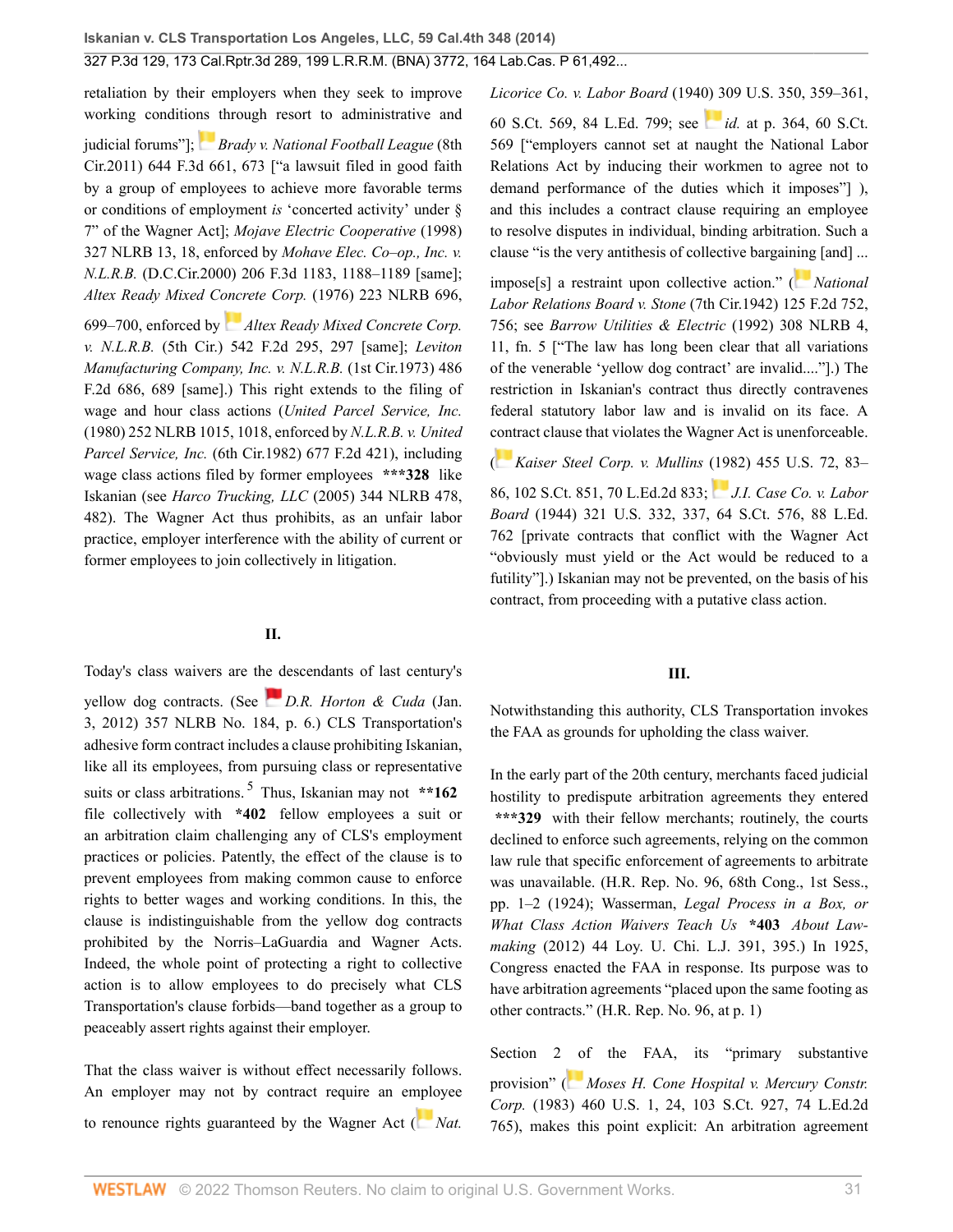"shall be valid, irrevocable, and enforceable, *save upon such grounds as [exis](https://1.next.westlaw.com/Link/RelatedInformation/Flag?documentGuid=NC02233609E4D11EC8C95F2ECE9E71133&transitionType=InlineKeyCiteFlags&originationContext=docHeaderFlag&Rank=0&ppcid=2af46aeee0b04785be997ff44a01e3a1&contextData=(sc.Search) )t at law or in equity for the revocation of any contract*  $\sqrt{9}$  U.S.C. § 2, italics added). Here, we deal with a provision—the waiver of the statutorily protected right

to engage in collective action—that would be unenforceable in any contract, whether as part of an arbitration clause or otherwise. The FAA codifies a nondiscrimination principle;

"[a]s the 'saving clause' in [§ 2](http://www.westlaw.com/Link/Document/FullText?findType=L&pubNum=1000546&cite=9USCAS2&originatingDoc=I2ff28000fadb11e39488c8f438320c70&refType=LQ&originationContext=document&vr=3.0&rs=cblt1.0&transitionType=DocumentItem&contextData=(sc.Search)) indicates, the purpose of Congress in 1925 was to make arbitration agre[eme](https://1.next.westlaw.com/Link/RelatedInformation/Flag?documentGuid=I2361bc6a9c1e11d9bdd1cfdd544ca3a4&transitionType=InlineKeyCiteFlags&originationContext=docHeaderFlag&Rank=0&ppcid=2af46aeee0b04785be997ff44a01e3a1&contextData=(sc.Search) )nts as

enforceable as other contracts, but not more so." ( *[Prima](http://www.westlaw.com/Link/Document/FullText?findType=Y&serNum=1967129541&pubNum=0000708&originatingDoc=I2ff28000fadb11e39488c8f438320c70&refType=RP&originationContext=document&vr=3.0&rs=cblt1.0&transitionType=DocumentItem&contextData=(sc.Search)) Paint v. Flood & Conklin* [\(1967\) 388 U.S. 395, 404, fn. 12,](http://www.westlaw.com/Link/Document/FullText?findType=Y&serNum=1967129541&pubNum=0000708&originatingDoc=I2ff28000fadb11e39488c8f438320c70&refType=RP&originationContext=document&vr=3.0&rs=cblt1.0&transitionType=DocumentItem&contextData=(sc.Search)) [87 S.Ct. 1801, 18 L.Ed.2d 1270.](http://www.westlaw.com/Link/Document/FullText?findType=Y&serNum=1967129541&pubNum=0000708&originatingDoc=I2ff28000fadb11e39488c8f438320c70&refType=RP&originationContext=document&vr=3.0&rs=cblt1.0&transitionType=DocumentItem&contextData=(sc.Search))) That purpose is not upset by precluding, in arbitration clauses and employment contracts alike, mandatory class waivers forfeiting the right to engage in collective action, a right foreshadowed **\*\*163** by section 3 of the Norris–LaGuardia Act and guaranteed by section 7 of the Wagner Act. Accordingly, there is no conflict between the FAA and the Norris–LaGuardia and Wagner Acts, nor is there anything in the FAA that would permit disregard of the substantive rights guaranteed by those later enactments.

Were one to perceive a conflict, the express text of the Norris– LaGuardia Act would resolve it. The 1932 act supersedes prior law, including any contrary provisions in the 1925 FAA: "All acts and parts of acts in conflict with the provisions of this chapter are repealed." ([29 U.S.C. § 115.](http://www.westlaw.com/Link/Document/FullText?findType=L&pubNum=1000546&cite=29USCAS115&originatingDoc=I2ff28000fadb11e39488c8f438320c70&refType=LQ&originationContext=document&vr=3.0&rs=cblt1.0&transitionType=DocumentItem&contextData=(sc.Search))) The effect of this provision, in combination with section 3 [\(29 U.S.C. §](http://www.westlaw.com/Link/Document/FullText?findType=L&pubNum=1000546&cite=29USCAS103&originatingDoc=I2ff28000fadb11e39488c8f438320c70&refType=LQ&originationContext=document&vr=3.0&rs=cblt1.0&transitionType=DocumentItem&contextData=(sc.Search)) [103](http://www.westlaw.com/Link/Document/FullText?findType=L&pubNum=1000546&cite=29USCAS103&originatingDoc=I2ff28000fadb11e39488c8f438320c70&refType=LQ&originationContext=document&vr=3.0&rs=cblt1.0&transitionType=DocumentItem&contextData=(sc.Search))[\) b](https://1.next.westlaw.com/Link/RelatedInformation/Flag?documentGuid=NC02233609E4D11EC8C95F2ECE9E71133&transitionType=InlineKeyCiteFlags&originationContext=docHeaderFlag&Rank=0&ppcid=2af46aeee0b04785be997ff44a01e3a1&contextData=(sc.Search) )anning yellow dog contracts and the  $FAA's$  [section](http://www.westlaw.com/Link/Document/FullText?findType=L&pubNum=1000546&cite=9USCAS2&originatingDoc=I2ff28000fadb11e39488c8f438320c70&refType=LQ&originationContext=document&vr=3.0&rs=cblt1.0&transitionType=DocumentItem&contextData=(sc.Search)) [2](http://www.westlaw.com/Link/Document/FullText?findType=L&pubNum=1000546&cite=9USCAS2&originatingDoc=I2ff28000fadb11e39488c8f438320c70&refType=LQ&originationContext=document&vr=3.0&rs=cblt1.0&transitionType=DocumentItem&contextData=(sc.Search)) ( $\frac{9 \text{ U.S.C. } }{9 \text{ U.S.C. } }$ ), subjecting arbitration agreements to the same limits as other contracts, is to render equally

unenforceable contractual obligations to forswear collective action in regular employment agreements and in employment arbitration agreements.

Brief reflection on the purposes underlying the Norris– LaGuardia Act and Wagner Act demonstrates why this must be so. A strike for better wages and working conditions is core protected activity. (*Labor Board v. [Erie Resistor Corp.](http://www.westlaw.com/Link/Document/FullText?findType=Y&serNum=1963125346&pubNum=0000708&originatingDoc=I2ff28000fadb11e39488c8f438320c70&refType=RP&originationContext=document&vr=3.0&rs=cblt1.0&transitionType=DocumentItem&contextData=(sc.Search))* [\(1963\) 373 U.S. 221, 233–235, 83 S.Ct. 1139, 10 L.Ed.2d](http://www.westlaw.com/Link/Document/FullText?findType=Y&serNum=1963125346&pubNum=0000708&originatingDoc=I2ff28000fadb11e39488c8f438320c70&refType=RP&originationContext=document&vr=3.0&rs=cblt1.0&transitionType=DocumentItem&contextData=(sc.Search)) [308](http://www.westlaw.com/Link/Document/FullText?findType=Y&serNum=1963125346&pubNum=0000708&originatingDoc=I2ff28000fadb11e39488c8f438320c70&refType=RP&originationContext=document&vr=3.0&rs=cblt1.0&transitionType=DocumentItem&contextData=(sc.Search)); *[Automobile Workers v. O'Brien](http://www.westlaw.com/Link/Document/FullText?findType=Y&serNum=1950117612&pubNum=0000708&originatingDoc=I2ff28000fadb11e39488c8f438320c70&refType=RP&originationContext=document&vr=3.0&rs=cblt1.0&transitionType=DocumentItem&contextData=(sc.Search))* (1950) 339 U.S. 454, [456–457, 70 S.Ct. 781, 94 L.Ed. 978.](http://www.westlaw.com/Link/Document/FullText?findType=Y&serNum=1950117612&pubNum=0000708&originatingDoc=I2ff28000fadb11e39488c8f438320c70&refType=RP&originationContext=document&vr=3.0&rs=cblt1.0&transitionType=DocumentItem&contextData=(sc.Search))) So too is a walkout. (*Labor Bd. v. [Washington Aluminum Co.](http://www.westlaw.com/Link/Document/FullText?findType=Y&serNum=1962127622&pubNum=0000708&originatingDoc=I2ff28000fadb11e39488c8f438320c70&refType=RP&originationContext=document&vr=3.0&rs=cblt1.0&transitionType=DocumentItem&contextData=(sc.Search))* (1962) 370 U.S. [9, 14–17, 82 S.Ct. 1099, 8 L.Ed.2d 298;](http://www.westlaw.com/Link/Document/FullText?findType=Y&serNum=1962127622&pubNum=0000708&originatingDoc=I2ff28000fadb11e39488c8f438320c70&refType=RP&originationContext=document&vr=3.0&rs=cblt1.0&transitionType=DocumentItem&contextData=(sc.Search)) *[N.L.R.B. v. McEver](http://www.westlaw.com/Link/Document/FullText?findType=Y&serNum=1986112466&pubNum=0000350&originatingDoc=I2ff28000fadb11e39488c8f438320c70&refType=RP&fi=co_pp_sp_350_639&originationContext=document&vr=3.0&rs=cblt1.0&transitionType=DocumentItem&contextData=(sc.Search)#co_pp_sp_350_639) Engineering, Inc.* [\(5th Cir.1986\) 784 F.2d 634, 639;](http://www.westlaw.com/Link/Document/FullText?findType=Y&serNum=1986112466&pubNum=0000350&originatingDoc=I2ff28000fadb11e39488c8f438320c70&refType=RP&fi=co_pp_sp_350_639&originationContext=document&vr=3.0&rs=cblt1.0&transitionType=DocumentItem&contextData=(sc.Search)#co_pp_sp_350_639) *[Vic Tanny](http://www.westlaw.com/Link/Document/FullText?findType=Y&serNum=1980118221&pubNum=0000350&originatingDoc=I2ff28000fadb11e39488c8f438320c70&refType=RP&fi=co_pp_sp_350_240&originationContext=document&vr=3.0&rs=cblt1.0&transitionType=DocumentItem&contextData=(sc.Search)#co_pp_sp_350_240) Intern., Inc. v. N.L.R.B.* [\(6th Cir.1980\) 622 F.2d 237, 240–](http://www.westlaw.com/Link/Document/FullText?findType=Y&serNum=1980118221&pubNum=0000350&originatingDoc=I2ff28000fadb11e39488c8f438320c70&refType=RP&fi=co_pp_sp_350_240&originationContext=document&vr=3.0&rs=cblt1.0&transitionType=DocumentItem&contextData=(sc.Search)#co_pp_sp_350_240)

[241](http://www.westlaw.com/Link/Document/FullText?findType=Y&serNum=1980118221&pubNum=0000350&originatingDoc=I2ff28000fadb11e39488c8f438320c70&refType=RP&fi=co_pp_sp_350_240&originationContext=document&vr=3.0&rs=cblt1.0&transitionType=DocumentItem&contextData=(sc.Search)#co_pp_sp_350_240).) But the expressly declared **\*404** fundamental purpose

of the Wagner Act is to minimize industrial strife. [\(](https://1.next.westlaw.com/Link/RelatedInformation/Flag?documentGuid=NB85BB370AFF711D8803AE0632FEDDFBF&transitionType=InlineKeyCiteFlags&originationContext=docHeaderFlag&Rank=0&ppcid=2af46aeee0b04785be997ff44a01e3a1&contextData=(sc.Search) ) [29](http://www.westlaw.com/Link/Document/FullText?findType=L&pubNum=1000546&cite=29USCAS151&originatingDoc=I2ff28000fadb11e39488c8f438320c70&refType=LQ&originationContext=document&vr=3.0&rs=cblt1.0&transitionType=DocumentItem&contextData=(sc.Search)) [U.S.C. § 151\[](http://www.westlaw.com/Link/Document/FullText?findType=L&pubNum=1000546&cite=29USCAS151&originatingDoc=I2ff28000fadb11e39488c8f438320c70&refType=LQ&originationContext=document&vr=3.0&rs=cblt1.0&transitionType=DocumentItem&contextData=(sc.Search))"[P]rotection by law of the right of employees to organize and bargain" is necessary to "promote[ ] the flow of commerce by removing ce[rtain](https://1.next.westlaw.com/Link/RelatedInformation/Flag?documentGuid=I61766aa09c1f11d9bc61beebb95be672&transitionType=InlineKeyCiteFlags&originationContext=docHeaderFlag&Rank=0&ppcid=2af46aeee0b04785be997ff44a01e3a1&contextData=(sc.Search) ) recognized sources of

industrial strife and unrest"]; see *[Brooks v. Labor Board](http://www.westlaw.com/Link/Document/FullText?findType=Y&serNum=1954117366&pubNum=0000708&originatingDoc=I2ff28000fadb11e39488c8f438320c70&refType=RP&originationContext=document&vr=3.0&rs=cblt1.0&transitionType=DocumentItem&contextData=(sc.Search))* [\(1954\) 348 U.S. 96, 103, 75 S.Ct. 176, 99 L.Ed. 125](http://www.westlaw.com/Link/Document/FullText?findType=Y&serNum=1954117366&pubNum=0000708&originatingDoc=I2ff28000fadb11e39488c8f438320c70&refType=RP&originationContext=document&vr=3.0&rs=cblt1.0&transitionType=DocumentItem&contextData=(sc.Search)) ["The underlying purpose of [the Wagner Act] is industrial **\*\*\*330** peace."]; Atleson, Values and Assumptions in American Labor Law (1983) p. 40 ["The most common argument in favor of the Wagner Act was that it would reduce industrial strife."].) The Wagner Act "seeks, to borrow a phrase of the United States Supreme Court, 'to make the appropriate collective action (of employees) an instrument of peace rather tha[n of](https://1.next.westlaw.com/Link/RelatedInformation/Flag?documentGuid=I616ad1db9c1f11d9bc61beebb95be672&transitionType=InlineKeyCiteFlags&originationContext=docHeaderFlag&Rank=0&ppcid=2af46aeee0b04785be997ff44a01e3a1&contextData=(sc.Search) ) strife.' " (H.R. Rep. No. 1147, 74th Cong.,

1st Sess., *supra*, [at p. 9](http://www.westlaw.com/Link/Document/FullText?findType=Y&serNum=1962127622&pubNum=0000780&originatingDoc=I2ff28000fadb11e39488c8f438320c70&refType=RP&fi=co_pp_sp_780_9&originationContext=document&vr=3.0&rs=cblt1.0&transitionType=DocumentItem&contextData=(sc.Search)#co_pp_sp_780_9).) If a class waiver provision in an arbitration agreement were deemed enforceable, Iskanian and other employees would be protected if they elected to protest through strikes or walkouts but precluded from resolving grievances through peaceable collective action—a result precisely opposite to the reduction in industrial strife at the heart of the Wagner Act's goals. Congress would not have favored less peaceable means over more peaceable ones.

Alternatively, if the device of inserting a collective action ban in an arbitration clause were enough to insulate the ban from the Norris–LaGuardia and Wagner Acts' proscriptions, employers could include in every adhesive employment contract a requirement that *all* disputes and controversies, not just wage and hour claims, be resolved through arbitration and thus effectively ban the full range of collective activities Congress intended those acts to protect. Such a purported harmonizing of the various acts would gut the labor laws; the right to " 'collective action would be a mockery.' " (H.R. Rep. No. 669, 72d Cong., 1st Sess., *supra,* at p. 7.) When Congress invalidated yellow dog contracts and protected the right to engage in collective action, it could not have believed it was conveying rights enforceable only at the grace of employers, who could at their election erase them by the simple expedient of a compelled waiver inserted in an arbitration agreement.

CLS Transportation argues *[AT & T Mobility LLC v.](http://www.westlaw.com/Link/Document/FullText?findType=Y&serNum=2025172541&pubNum=0000708&originatingDoc=I2ff28000fadb11e39488c8f438320c70&refType=RP&originationContext=document&vr=3.0&rs=cblt1.0&transitionType=DocumentItem&contextData=(sc.Search)) Concepcion* [\(2011\) 563 U.S. 321, 131 S.Ct. 1740, 179](http://www.westlaw.com/Link/Document/FullText?findType=Y&serNum=2025172541&pubNum=0000708&originatingDoc=I2ff28000fadb11e39488c8f438320c70&refType=RP&originationContext=document&vr=3.0&rs=cblt1.0&transitionType=DocumentItem&contextData=(sc.Search)) [L.Ed.2d 742](http://www.westlaw.com/Link/Document/FullText?findType=Y&serNum=2025172541&pubNum=0000708&originatingDoc=I2ff28000fadb11e39488c8f438320c70&refType=RP&originationContext=document&vr=3.0&rs=cblt1.0&transitionType=DocumentItem&contextData=(sc.Search)) and *[CompuCredit Corp. v. Greenwood](http://www.westlaw.com/Link/Document/FullText?findType=Y&serNum=2026831029&pubNum=0000708&originatingDoc=I2ff28000fadb11e39488c8f438320c70&refType=RP&originationContext=document&vr=3.0&rs=cblt1.0&transitionType=DocumentItem&contextData=(sc.Search))* (2012) [565 U.S. ––––, 132 S.Ct. 665, 181 L.Ed.2d 586](http://www.westlaw.com/Link/Document/FullText?findType=Y&serNum=2026831029&pubNum=0000708&originatingDoc=I2ff28000fadb11e39488c8f438320c70&refType=RP&originationContext=document&vr=3.0&rs=cblt1.0&transitionType=DocumentItem&contextData=(sc.Search)) save its class waiver. Neither does.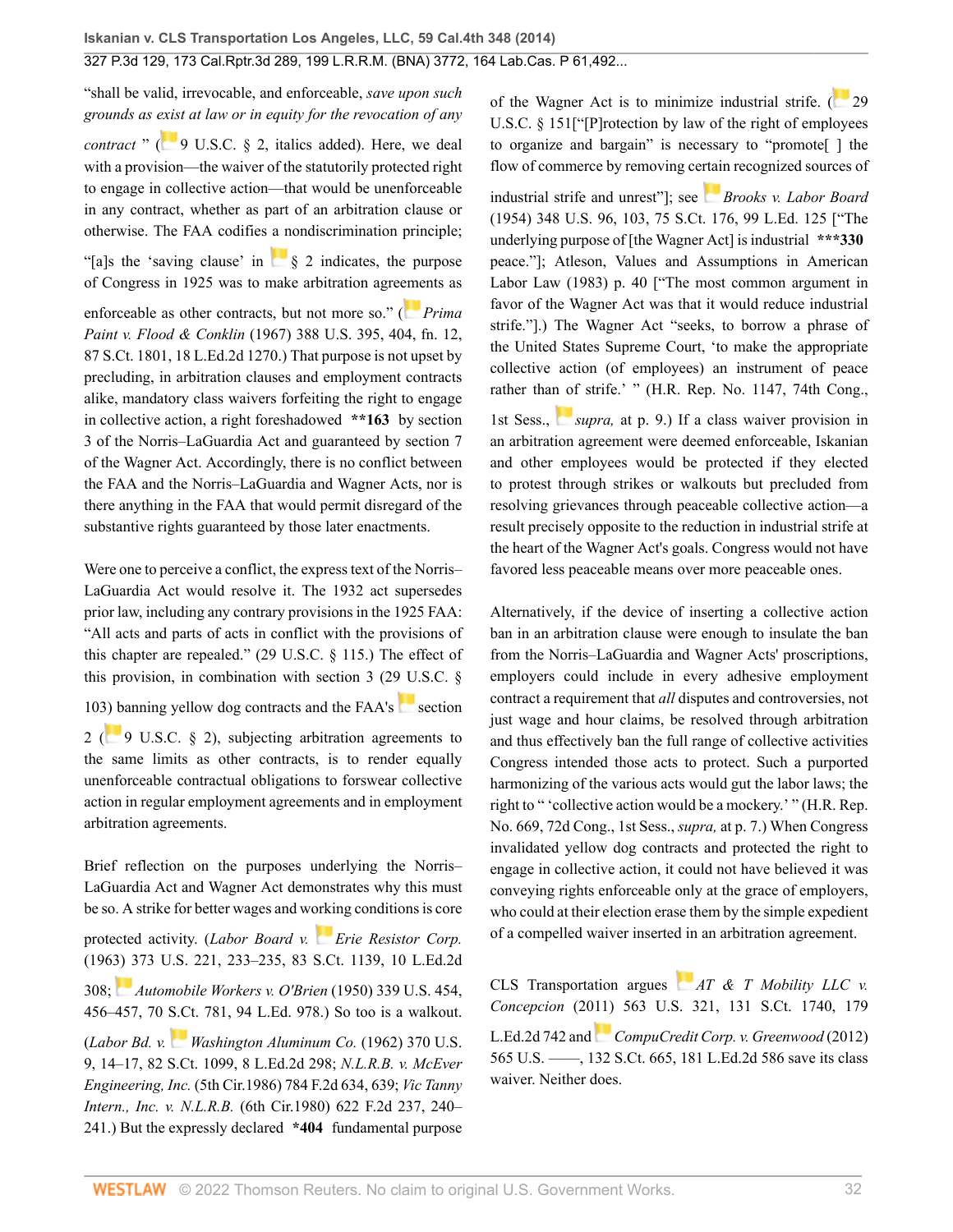*Concepcion* considered whether as a matter of obstacle preemption the FAA foreclosed a state-law unconscionability [rule](https://1.next.westlaw.com/Link/RelatedInformation/Flag?documentGuid=I2cd0aa5870bc11e0a34df17ea74c323f&transitionType=InlineKeyCiteFlags&originationContext=docHeaderFlag&Rank=0&ppcid=2af46aeee0b04785be997ff44a01e3a1&contextData=(sc.Search) ) applicable to class waivers in consumer contracts.

( **\*\*164** *[AT & T Mobility LLC v. Concepcion, supra,](http://www.westlaw.com/Link/Document/FullText?findType=Y&serNum=2025172541&pubNum=0000708&originatingDoc=I2ff28000fadb11e39488c8f438320c70&refType=RP&fi=co_pp_sp_708_1746&originationContext=document&vr=3.0&rs=cblt1.0&transitionType=DocumentItem&contextData=(sc.Search)#co_pp_sp_708_1746)* [563 U.S. at p. ––––, 131 S.Ct. at p. 1746](http://www.westlaw.com/Link/Document/FullText?findType=Y&serNum=2025172541&pubNum=0000708&originatingDoc=I2ff28000fadb11e39488c8f438320c70&refType=RP&fi=co_pp_sp_708_1746&originationContext=document&vr=3.0&rs=cblt1.0&transitionType=DocumentItem&contextData=(sc.Search)#co_pp_sp_708_1746).) It did not speak to the considerations entailed in reconciling the FAA with other coequal federal statutes. Nor did it address **\*405** any of the particulars of Congress's subsequent labor legislation codifying employees' substantive rights to engage in collective action, rights not shared by consumers.

*[CompuCredit Corp. v. Greenwood, supra,](http://www.westlaw.com/Link/Document/FullText?findType=Y&serNum=2026831029&pubNum=0000708&originatingDoc=I2ff28000fadb11e39488c8f438320c70&refType=RP&originationContext=document&vr=3.0&rs=cblt1.0&transitionType=DocumentItem&contextData=(sc.Search))* 565 U.S. [––––, 132 S.Ct. 665](http://www.westlaw.com/Link/Document/FullText?findType=Y&serNum=2026831029&pubNum=0000708&originatingDoc=I2ff28000fadb11e39488c8f438320c70&refType=RP&originationContext=document&vr=3.0&rs=cblt1.0&transitionType=DocumentItem&contextData=(sc.Search)) is similarly of no assistance. There, the Supreme Court reaffirmed that to determine whether the FAA's presumption in favor of enforcing arbitration clauses applies to a given claim, one must ask whether the presumption has been " 'overridden by [a c](https://1.next.westlaw.com/Link/RelatedInformation/Flag?documentGuid=Iecd52c323b8811e1aa95d4e04082c730&transitionType=InlineKeyCiteFlags&originationContext=docHeaderFlag&Rank=0&ppcid=2af46aeee0b04785be997ff44a01e3a1&contextData=(sc.Search) )ontrary congressional command' " in other federal law. ( *Id.* [at p.](http://www.westlaw.com/Link/Document/FullText?findType=Y&serNum=2026831029&pubNum=0000708&originatingDoc=I2ff28000fadb11e39488c8f438320c70&refType=RP&fi=co_pp_sp_708_669&originationContext=document&vr=3.0&rs=cblt1.0&transitionType=DocumentItem&contextData=(sc.Search)#co_pp_sp_708_669) [––––, 132 S.Ct. at p. 669](http://www.westlaw.com/Link/Document/FullText?findType=Y&serNum=2026831029&pubNum=0000708&originatingDoc=I2ff28000fadb11e39488c8f438320c70&refType=RP&fi=co_pp_sp_708_669&originationContext=document&vr=3.0&rs=cblt1.0&transitionType=DocumentItem&contextData=(sc.Search)#co_pp_sp_708_669).) The claims at issue there arose under a federal law that guaranteed consumers notice of a " ' "right to sue." ' " (*Ibid.,* quoting [15 U.S.C. § 1679c\(a\)](http://www.westlaw.com/Link/Document/FullText?findType=L&pubNum=1000546&cite=15USCAS1679C&originatingDoc=I2ff28000fadb11e39488c8f438320c70&refType=RB&originationContext=document&vr=3.0&rs=cblt1.0&transitionType=DocumentItem&contextData=(sc.Search)#co_pp_8b3b0000958a4).) Had Congress intended to preclude arbitration as a suitable forum under the applicable act, "it would have done so in a mann[er le](https://1.next.westlaw.com/Link/RelatedInformation/Flag?documentGuid=Iecd52c323b8811e1aa95d4e04082c730&transitionType=InlineKeyCiteFlags&originationContext=docHeaderFlag&Rank=0&ppcid=2af46aeee0b04785be997ff44a01e3a1&contextData=(sc.Search) )ss obtuse" than one offhand reference to a right to

sue. ( *CompuCredit,* at p. ——, 132 S.Ct. at p. 672.) In contrast, the Norris–LaGuardia Act and Wagner Act present no similar difficulties for discerning a contrary congressional command. Such a command may be evident from "the text of the [other statute], its legislative history, or an 'inherent conflict' between arbitr[atio](https://1.next.westlaw.com/Link/RelatedInformation/Flag?documentGuid=I862f49d69c9011d993e6d35cc61aab4a&transitionType=InlineKeyCiteFlags&originationContext=docHeaderFlag&Rank=0&ppcid=2af46aeee0b04785be997ff44a01e3a1&contextData=(sc.Search) )n **\*\*\*331** and the [other statute's]

underlying purposes." ( *[Gilmer v. Interstate/Johnson Lane](http://www.westlaw.com/Link/Document/FullText?findType=Y&serNum=1991089841&pubNum=0000708&originatingDoc=I2ff28000fadb11e39488c8f438320c70&refType=RP&originationContext=document&vr=3.0&rs=cblt1.0&transitionType=DocumentItem&contextData=(sc.Search)) Corp.* [\(1991\) 500 U.S. 20, 26, 111 S.Ct. 1647, 114 L.Ed.2d](http://www.westlaw.com/Link/Document/FullText?findType=Y&serNum=1991089841&pubNum=0000708&originatingDoc=I2ff28000fadb11e39488c8f438320c70&refType=RP&originationContext=document&vr=3.0&rs=cblt1.0&transitionType=DocumentItem&contextData=(sc.Search)) [26](http://www.westlaw.com/Link/Document/FullText?findType=Y&serNum=1991089841&pubNum=0000708&originatingDoc=I2ff28000fadb11e39488c8f438320c70&refType=RP&originationContext=document&vr=3.0&rs=cblt1.0&transitionType=DocumentItem&contextData=(sc.Search)).) Each such source supplies support here: the conclusion that class waivers are foreclosed arises not from inferences gleaned from a lone phrase, as in *CompuCredit,* but from the explicit text, legislative history and core purpose of the acts, all establishing the right to collective action and the illegality of compelled contractual waivers of that right. (See *ante,* pts. I. & II.)

Refusing to enforce a National Labor Relations Board order finding a class waiver violative of the Wagn[er A](https://1.next.westlaw.com/Link/RelatedInformation/Flag?documentGuid=I6ba9a13d5c4311e38912df21cb42a557&transitionType=InlineKeyCiteFlags&originationContext=docHeaderFlag&Rank=0&ppcid=2af46aeee0b04785be997ff44a01e3a1&contextData=(sc.Search) )ct, a divided Fifth Circuit reached a contrary conclusion. (*[D.R. Horton,](http://www.westlaw.com/Link/Document/FullText?findType=Y&serNum=2032188619&pubNum=0000506&originatingDoc=I2ff28000fadb11e39488c8f438320c70&refType=RP&originationContext=document&vr=3.0&rs=cblt1.0&transitionType=DocumentItem&contextData=(sc.Search)) Inc. v. N.L.R.B.* [\(5th Cir.2013\) 737 F.3d 344](http://www.westlaw.com/Link/Document/FullText?findType=Y&serNum=2032188619&pubNum=0000506&originatingDoc=I2ff28000fadb11e39488c8f438320c70&refType=RP&originationContext=document&vr=3.0&rs=cblt1.0&transitionType=DocumentItem&contextData=(sc.Search)) (*Horton II* ), declining to enforce *[D.R. Horton & Cuda, supra,](http://www.westlaw.com/Link/Document/FullText?findType=Y&serNum=2026828569&pubNum=0001033&originatingDoc=I2ff28000fadb11e39488c8f438320c70&refType=CA&originationContext=document&vr=3.0&rs=cblt1.0&transitionType=DocumentItem&contextData=(sc.Search))* [357 NLRB No. 184](http://www.westlaw.com/Link/Document/FullText?findType=Y&serNum=2026828569&pubNum=0001033&originatingDoc=I2ff28000fadb11e39488c8f438320c70&refType=CA&originationContext=document&vr=3.0&rs=cblt1.0&transitionType=DocumentItem&contextData=(sc.Search)).) The majority's analysis assumed a congressional command superseding the FAA could come only from "the general thrust of the [Wagner Act]—how it op[erate](https://1.next.westlaw.com/Link/RelatedInformation/Flag?documentGuid=I6ba9a13d5c4311e38912df21cb42a557&transitionType=InlineKeyCiteFlags&originationContext=docHeaderFlag&Rank=0&ppcid=2af46aeee0b04785be997ff44a01e3a1&contextData=(sc.Search) )s, its goal of equalizing bargaining power" (*Horton II,* [at p. 360\)](http://www.westlaw.com/Link/Document/FullText?findType=Y&serNum=2032188619&pubNum=0000506&originatingDoc=I2ff28000fadb11e39488c8f438320c70&refType=RP&fi=co_pp_sp_506_360&originationContext=document&vr=3.0&rs=cblt1.0&transitionType=DocumentItem&contextData=(sc.Search)#co_pp_sp_506_360) and the "congressional intent to '[leve](https://1.next.westlaw.com/Link/RelatedInformation/Flag?documentGuid=I6ba9a13d5c4311e38912df21cb42a557&transitionType=InlineKeyCiteFlags&originationContext=docHeaderFlag&Rank=0&ppcid=2af46aeee0b04785be997ff44a01e3a1&contextData=(sc.Search) )l the playing field' between workers and employers" ( *id.* [at](http://www.westlaw.com/Link/Document/FullText?findType=Y&serNum=2032188619&pubNum=0000506&originatingDoc=I2ff28000fadb11e39488c8f438320c70&refType=RP&fi=co_pp_sp_506_361&originationContext=document&vr=3.0&rs=cblt1.0&transitionType=DocumentItem&contextData=(sc.Search)#co_pp_sp_506_361) [p. 361\)](http://www.westlaw.com/Link/Document/FullText?findType=Y&serNum=2032188619&pubNum=0000506&originatingDoc=I2ff28000fadb11e39488c8f438320c70&refType=RP&fi=co_pp_sp_506_361&originationContext=document&vr=3.0&rs=cblt1.0&transitionType=DocumentItem&contextData=(sc.Search)#co_pp_sp_506_361), sources the majority found insufficient. One need not look to such generalized and abstract indications. As discussed, the FAA subordinates arbitration agreemen[ts t](https://1.next.westlaw.com/Link/RelatedInformation/Flag?documentGuid=NC02233609E4D11EC8C95F2ECE9E71133&transitionType=InlineKeyCiteFlags&originationContext=docHeaderFlag&Rank=0&ppcid=2af46aeee0b04785be997ff44a01e3a1&contextData=(sc.Search) )o

generally applicable bars against contract enforcement ( $\begin{bmatrix} 9 \end{bmatrix}$  $\begin{bmatrix} 9 \end{bmatrix}$  $\begin{bmatrix} 9 \end{bmatrix}$ [U.S.C. § 2](http://www.westlaw.com/Link/Document/FullText?findType=L&pubNum=1000546&cite=9USCAS2&originatingDoc=I2ff28000fadb11e39488c8f438320c70&refType=LQ&originationContext=document&vr=3.0&rs=cblt1.0&transitionType=DocumentItem&contextData=(sc.Search))), and the Wagner Act by its text bars employers from contractually conditioning emplo[yme](https://1.next.westlaw.com/Link/RelatedInformation/Flag?documentGuid=NB8DACE80AFF711D8803AE0632FEDDFBF&transitionType=InlineKeyCiteFlags&originationContext=docHeaderFlag&Rank=0&ppcid=2af46aeee0b04785be997ff44a01e3a1&contextData=(sc.Search) )nt on waiver of the

[righ](http://www.westlaw.com/Link/Document/FullText?findType=L&pubNum=1000546&cite=29USCAS158&originatingDoc=I2ff28000fadb11e39488c8f438320c70&refType=RB&originationContext=document&vr=3.0&rs=cblt1.0&transitionType=DocumentItem&contextData=(sc.Search)#co_pp_7b9b000044381)t to engage i[n c](https://1.next.westlaw.com/Link/RelatedInformation/Flag?documentGuid=I5e36f5989ca411d993e6d35cc61aab4a&transitionType=InlineKeyCiteFlags&originationContext=docHeaderFlag&Rank=0&ppcid=2af46aeee0b04785be997ff44a01e3a1&contextData=(sc.Search) )ollective action  $(29 \text{ U.S.C.} \$ §§ 157,

[158\(a\)\(1\);](http://www.westlaw.com/Link/Document/FullText?findType=L&pubNum=1000546&cite=29USCAS158&originatingDoc=I2ff28000fadb11e39488c8f438320c70&refType=RB&originationContext=document&vr=3.0&rs=cblt1.0&transitionType=DocumentItem&contextData=(sc.Search)#co_pp_7b9b000044381) see *[Nat. Licorice Co. v. Labor Board, supra,](http://www.westlaw.com/Link/Document/FullText?findType=Y&serNum=1940125751&pubNum=0000708&originatingDoc=I2ff28000fadb11e39488c8f438320c70&refType=RP&originationContext=document&vr=3.0&rs=cblt1.0&transitionType=DocumentItem&contextData=(sc.Search))* [309 U.S. at pp. 359–361, 60 S.Ct. 569](http://www.westlaw.com/Link/Document/FullText?findType=Y&serNum=1940125751&pubNum=0000708&originatingDoc=I2ff28000fadb11e39488c8f438320c70&refType=RP&originationContext=document&vr=3.0&rs=cblt1.0&transitionType=DocumentItem&contextData=(sc.Search))).

**\*406** *Horton II* also took comfort in the fact [rule 23 of the](http://www.westlaw.com/Link/Document/FullText?findType=L&pubNum=1000600&cite=USFRCPR23&originatingDoc=I2ff28000fadb11e39488c8f438320c70&refType=LQ&originationContext=document&vr=3.0&rs=cblt1.0&transitionType=DocumentItem&contextData=(sc.Search)) [Federal Rules of Civil Procedure](http://www.westlaw.com/Link/Document/FullText?findType=L&pubNum=1000600&cite=USFRCPR23&originatingDoc=I2ff28000fadb11e39488c8f438320c70&refType=LQ&originationContext=document&vr=3.0&rs=cblt1.0&transitionType=DocumentItem&contextData=(sc.Search)) (28 [U.S](https://1.next.westlaw.com/Link/RelatedInformation/Flag?documentGuid=I6ba9a13d5c4311e38912df21cb42a557&transitionType=InlineKeyCiteFlags&originationContext=docHeaderFlag&Rank=0&ppcid=2af46aeee0b04785be997ff44a01e3a1&contextData=(sc.Search) ).C.), governing class actions, was not adopted until 1966. ( *[Horton II, supra,](http://www.westlaw.com/Link/Document/FullText?findType=Y&serNum=2032188619&pubNum=0000506&originatingDoc=I2ff28000fadb11e39488c8f438320c70&refType=RP&fi=co_pp_sp_506_362&originationContext=document&vr=3.0&rs=cblt1.0&transitionType=DocumentItem&contextData=(sc.Search)#co_pp_sp_506_362)* 737 [F.3d at p. 362.](http://www.westlaw.com/Link/Document/FullText?findType=Y&serNum=2032188619&pubNum=0000506&originatingDoc=I2ff28000fadb11e39488c8f438320c70&refType=RP&fi=co_pp_sp_506_362&originationContext=document&vr=3.0&rs=cblt1.0&transitionType=DocumentItem&contextData=(sc.Search)#co_pp_sp_506_362)) But that the most prevalent current form of collective litigation is recent does not mean the Wagner Act at its inception did not shield from waiver the right to collective litigation in whatever manner available. Collective actions via the common law doctrine of virtual representation, based on

[equi](https://1.next.westlaw.com/Link/RelatedInformation/Flag?documentGuid=I59efe75c64bb11deabded03f2b83b8a4&transitionType=InlineKeyCiteFlags&originationContext=docHeaderFlag&Rank=0&ppcid=2af46aeee0b04785be997ff44a01e3a1&contextData=(sc.Search) )ty principles, are of much older vintage than  $\sim$  [rule 23](http://www.westlaw.com/Link/Document/FullText?findType=L&pubNum=1000600&cite=USFRCPR23&originatingDoc=I2ff28000fadb11e39488c8f438320c70&refType=LQ&originationContext=document&vr=3.0&rs=cblt1.0&transitionType=DocumentItem&contextData=(sc.Search)).

( *Arias v. Superior Court* [\(2009\) 46 Cal.4th 969, 988–989,](http://www.westlaw.com/Link/Document/FullText?findType=Y&serNum=2019228329&pubNum=0004645&originatingDoc=I2ff28000fadb11e39488c8f438320c70&refType=RP&originationContext=document&vr=3.0&rs=cblt1.0&transitionType=DocumentItem&contextData=(sc.Search)) [95 Cal.Rptr.3d 588, 209 P.3d 923](http://www.westlaw.com/Link/Document/FullText?findType=Y&serNum=2019228329&pubNum=0004645&originatingDoc=I2ff28000fadb11e39488c8f438320c70&refType=RP&originationContext=document&vr=3.0&rs=cblt1.0&transitionType=DocumentItem&contextData=(sc.Search)) (conc. opn. of Werdegar, J.).) "The 74th Congress knew well enough that labor's cause often is advanced on fronts other than collective bargaining and grievance settlement within the immediate employment context. It recognized this fact by choosing, as the language of § 7 makes clear, to protect concerted activities for the somewhat broader purpose of 'mutual aid or protection' as well as for the narrower p[urpo](https://1.next.westlaw.com/Link/RelatedInformation/Flag?documentGuid=I615bb6a99c1f11d9bc61beebb95be672&transitionType=InlineKeyCiteFlags&originationContext=docHeaderFlag&Rank=0&ppcid=2af46aeee0b04785be997ff44a01e3a1&contextData=(sc.Search) )ses of 'self-organization' and 'collective bargaining.' " ( *[Eastex, Inc. v. NLRB, supra,](http://www.westlaw.com/Link/Document/FullText?findType=Y&serNum=1978139494&pubNum=0000708&originatingDoc=I2ff28000fadb11e39488c8f438320c70&refType=RP&originationContext=document&vr=3.0&rs=cblt1.0&transitionType=DocumentItem&contextData=(sc.Search))* [437 U.S. at p. 565, 98 S.Ct. 2505](http://www.westlaw.com/Link/Document/FullText?findType=Y&serNum=1978139494&pubNum=0000708&originatingDoc=I2ff28000fadb11e39488c8f438320c70&refType=RP&originationContext=document&vr=3.0&rs=cblt1.0&transitionType=DocumentItem&contextData=(sc.Search)).) The broad language of the Wagner Act shields concerted activity for mutual aid or protection by whatever means pursued, including through peaceable collective suits.

In the end, CLS Transportation's argument rests on the notion that the FAA **\*\*165** should be interpreted to operate as a super-statute, limiting the application of both past and future enactments in every particular. "[M]en may construe things after their fashion/Clean from the purpose of the things themselves." (Shakespeare, Julius Caesar, act I, scene 3, lines